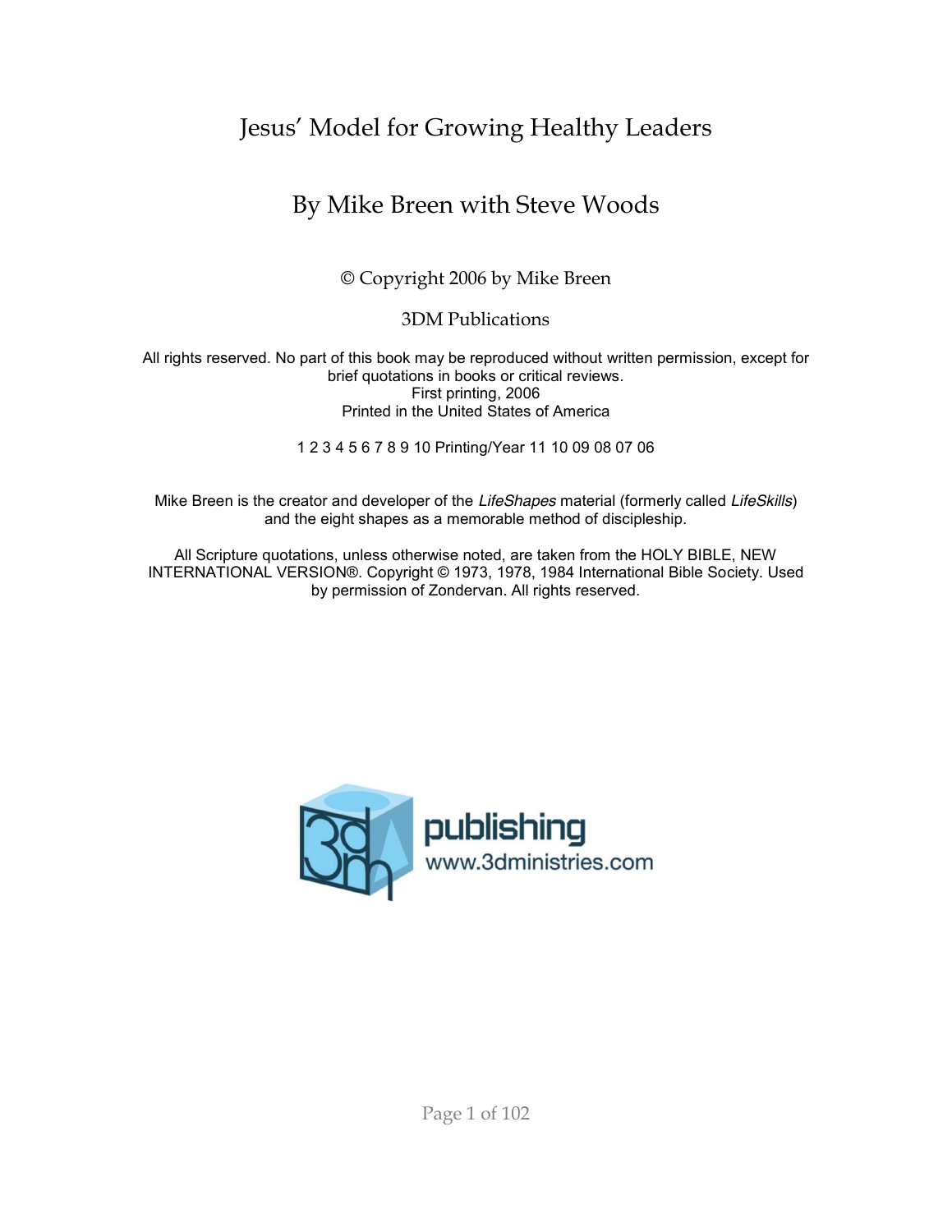## CONTENTS

# $Contents$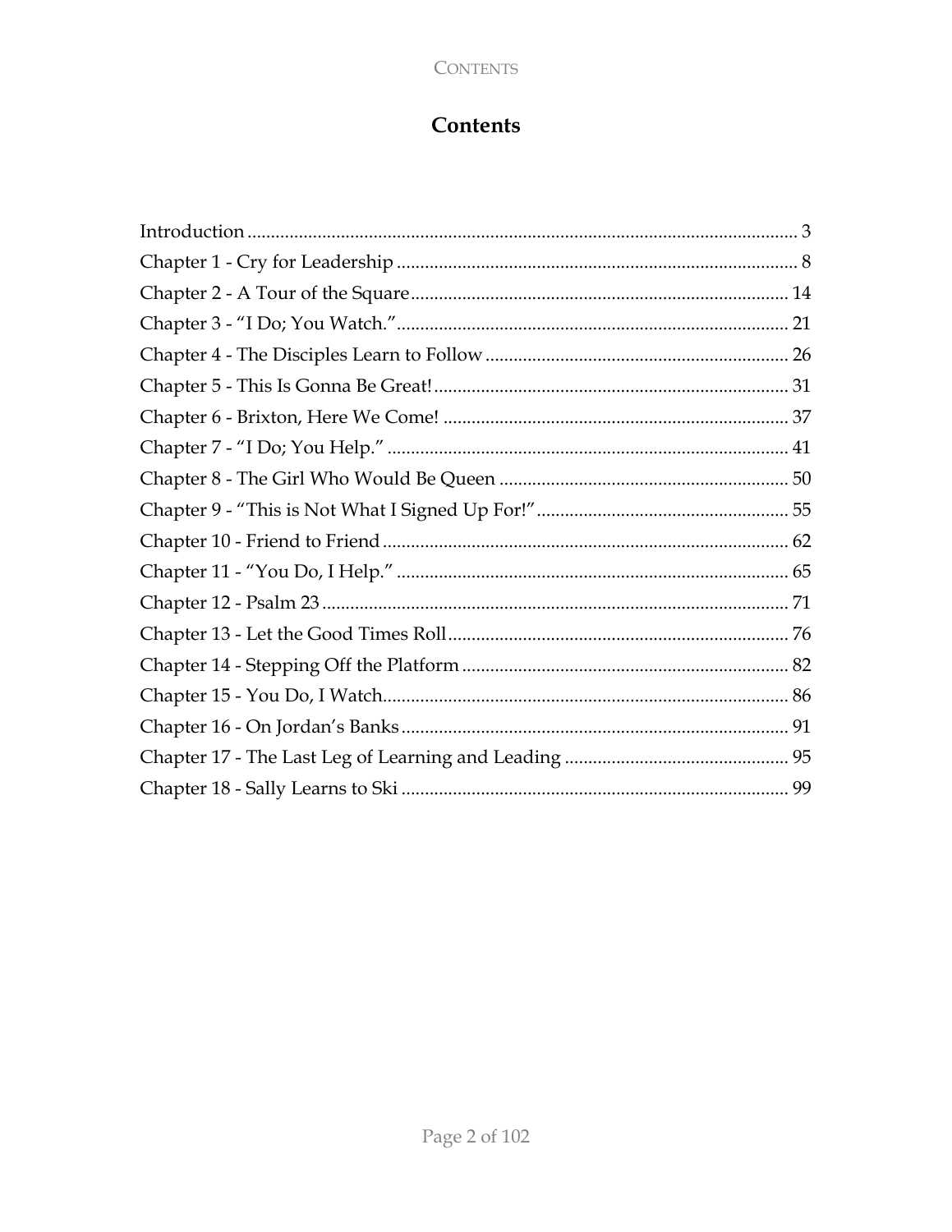# **Introduction**

Durham is the epitome of England as Americans think of England. It's an island of quaint, ancient buildings encircled by the river. The history of Raby Castle rolls back to the fourteenth century; it has towers and turrets and medieval rooms—the whole bit. And then there's the cathedral, which has been a place of prayer and pilgrimage for more than 900 years. It's one of the most beautiful buildings in England, surrounded by colleges of all sorts. I went to seminary there.

My supervisor's office was at the top of an ancient staircase on the cathedral green. One day in my last year, I sat at the bottom of this stairway with another final year student, looking past our graduation target and talking about our hopes and dreams. I wasn't at all sure what my future looked like. I hated to admit it, but I didn't think I was ready for what was coming, even with a seminary education. This was my third theological degree, and while the theological establishment had successfully convinced me that I was quite something, under that veneer was a creeping feeling that I was useless. Sitting on the steps that day, I knew I was thoroughly unequipped for the reality of ministry.

I asked my fellow student, "What are you going to do? You know, when you get out there?"

He had a better answer ready than I did. He said, "I'm going to gather ten to twelve men in the parish and disciple them."

 $"Er...what?"$ 

"I'm going to get ten or twelve guys together," he repeated. "I'm not comfortable doing this with women yet, but I think I could disciple ten or twelve guys."

I was shocked. We were sitting in one of the most traditional ecclesiastical spots in the entire world, and this guy was spouting countercultural ideas about church work. Who did he think he was? Who was he to be discipling people? Who was he to tell them what to do with their lives?

"You can't do that!" I protested. "That's incredibly presumptuous. You can't disciple anybody!"

"But that's what Jesus did, didn't he?"

Now I've known some dense people, but this was unbelievable. Now he was comparing himself with the Son of God. "Jesus is the Son of God," I reminded him. "Who are you?"

He shrugged. "I know I'm not very good at most things, but I thought this might be the best way to get started. Jesus told us to do the same things he did."

I was not convinced. "Well, maybe he did, but that doesn't mean you should do this." And then I tore into him. I don't really want to repeat it here, but I let him know what I really thought about the whole idea. He would have to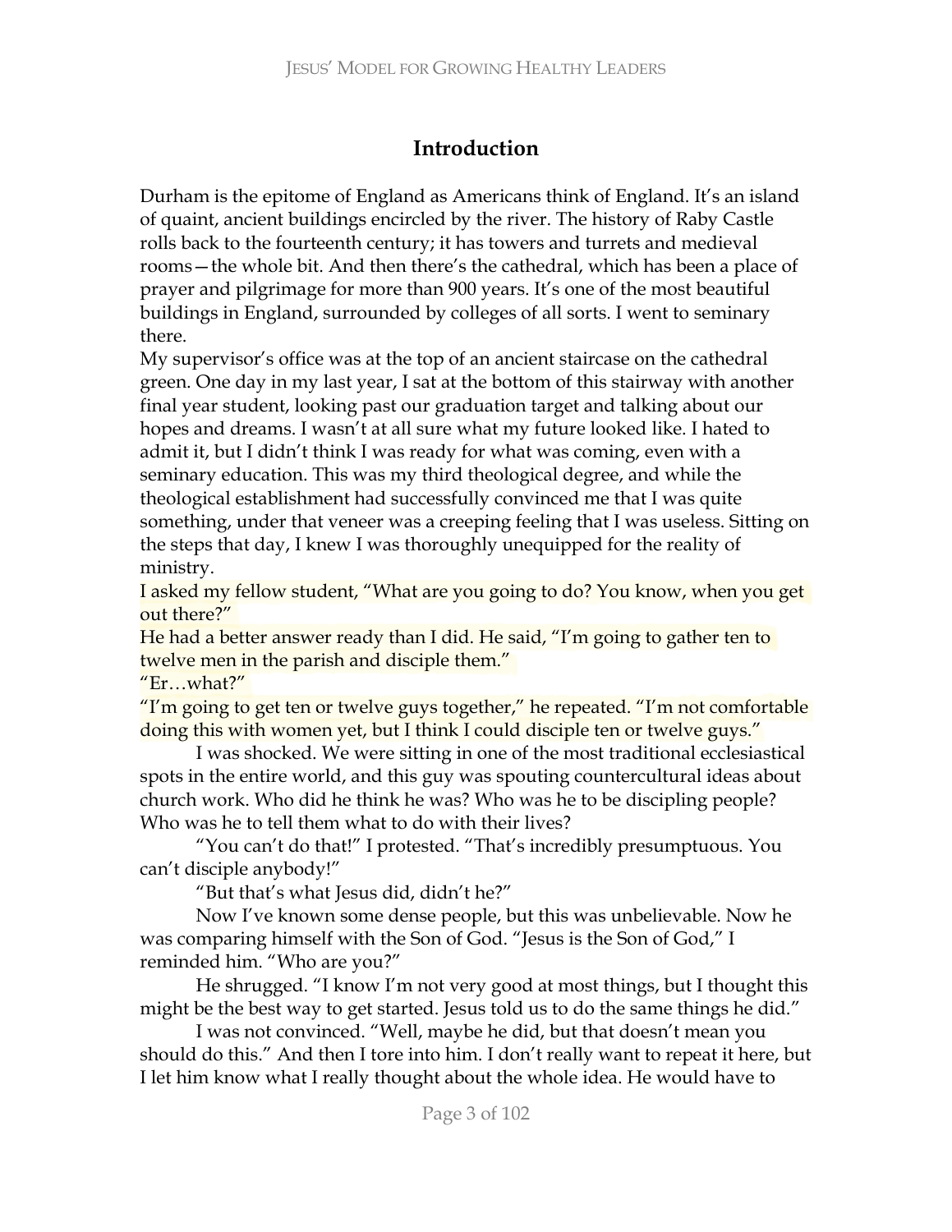have been a dunce not to see how offended I was by his presumption to be like Tesus.

I didn't talk him out of anything that day, but the conversation offended me enough to stir me into action. I began reading and thinking and praying about leadership.

And then I launched out in the real world of 1984, employed as an assistant pastor. I still had no idea what I was doing. That creeping feeling that I was useless took on an existence of its own, and it took up residence in my work. Things were not going well, not well at all.

One of the church elders, Malcolm Wiley, was astute enough to see what was happening and came alongside me.

We sat in a pub one night in Cambridge—another classic picture of the way Americans view England. In your mind's eye you see a smoky interior with people playing darts in one corner. In another corner others play pool. Some old men prop up the bar telling jokes and solving the world's problems. (I find American Christians are a little suspicious of pubs. English Christians generally have no problem with pubs; many revivals have started in pubs.)

So Malcolm and I sat in that pub that night. I'd been reading a book called *Discipleship* written by David Watson. He said that discipleship is fundamental to being a Christian, and that Jesus did discipleship in four stages.

I do it; you watch. I do it; you help. You do it; I help. You do it; I watch.

I could see the logic. This is how it was supposed to be, but my own experience was nothing like this. My experiences as an assistant pastor had taught me that discipleship was important (I wrote my seminary friend a letter to apologize!), but I still had no idea how to go about it. I told Malcolm about the book and admitted I was stuck in a rut.

"If we're going to disciple people," I said, "it means we've got to lead them. But I don't know that I've ever been given a model of *how* to lead. I've got more degrees than a thermometer, but I don't have a model of leadership. This is crazy."

"It's interesting you say that," replied Malcolm. "We're being trained in a whole new way at work. They're moving away from training us in a management model and moving into leadership. Take a look at this." Malcolm pulled out an envelope and drew a square on the back side. Over the next few minutes he explained the picture. When he finished, he handed the envelope to me. A few days later he gave me some of the handouts from his leadership seminars.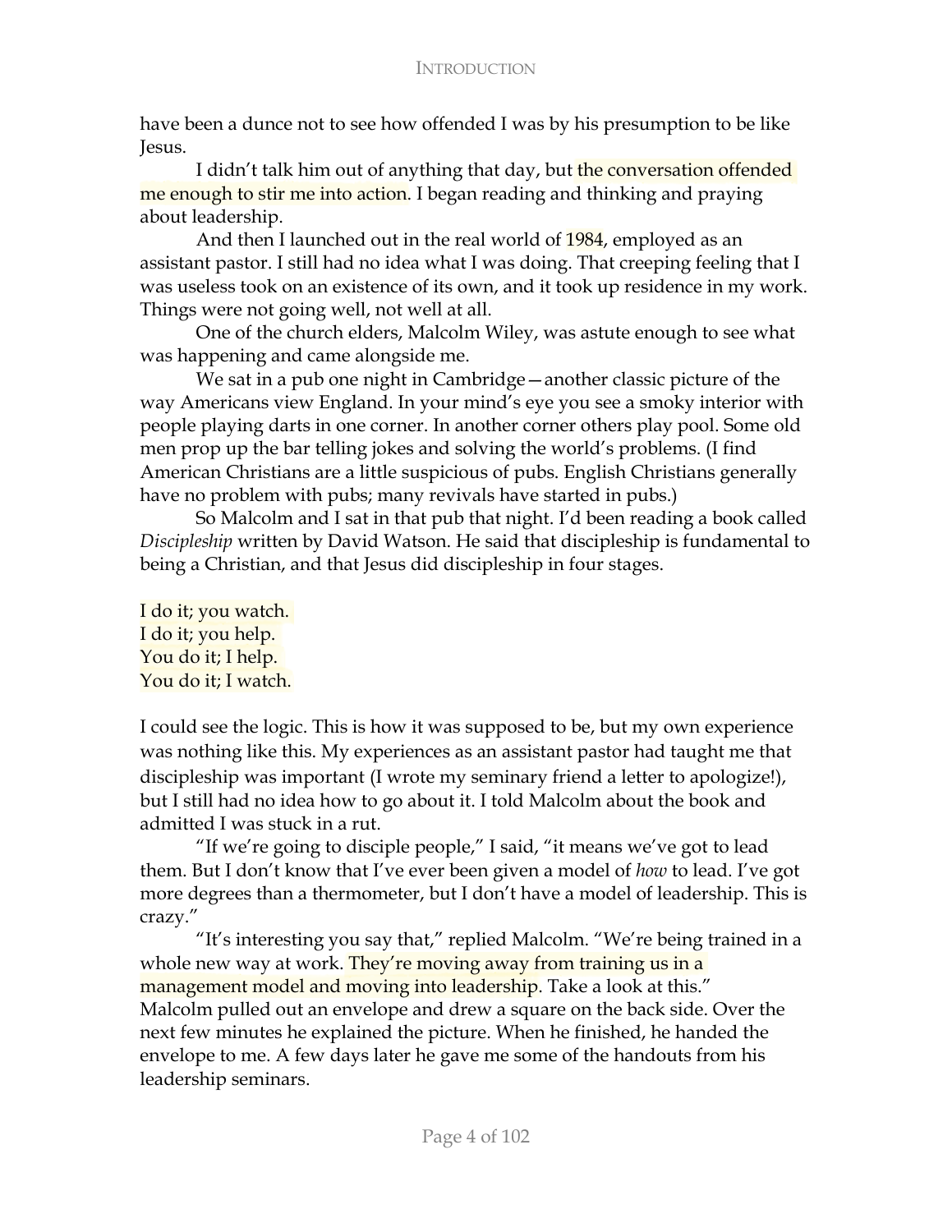I took the envelope and went to the Bible and began looking at Jesus' leadership styles. I realized that they seemed to fit tightly with what I could see in the square Malcolm had drawn. Soon I began teaching what I believed were the leadership styles of Jesus, using the square as the memory aid.

Ten years later, in 1994, I was leading a church retreat at a convent in a small rural community just outside of Kansas City. I had spent ten years thinking about the square on the back of an envelope and used it regularly when training others about leadership. I'd published several articles and book chapters on the subject. At the end of the retreat a young man wearing a sharp suit approached me.

"Mike, have you ever heard of Ken Blanchard?"

"The One Minute Manager?"

"Yes, but do you know about his stuff on situational leadership?"

 $"E$ r, no, never heard of it."

The man drew a picture of a square and talked about situational leadership. I thought it was great, really interesting teaching, but soon forgot about it when I returned to England. I continued to teach and train people in the Square as part of our LifeShapes material wherever I worked or taught.

Fast forward another ten years, to 2004. I met Walt Kallestad. As I worked alongside him in Arizona and we discussed leadership, I introduced him to the Square. But for Walt, it all sounded familiar. He suggested that the square I first met on the back of an envelope in an English pub actually originated from the work of an old friend. Guess who his old friend was - Ken Blanchard. As I looked into Ken Blanchard's work, I realized that my dear friend Malcolm probably was sharing with me what Ken Blanchard or someone associated with Blanchard had taught him. I had no idea! I now realize Blanchard's work is where all this stuff came from and obviously I give due credit! It was also exciting to discover that Ken, probably the best-known name in leadership and management development, taught the situational leadership square as the model for the leadership styles of Jesus. He has a whole series of materials called, "Lead Like Jesus" (www.leadlikejesus.com).

Twenty years ago I knew nothing of Ken Blanchard's work. Yet since then I have trained thousands of people in what I call the leadership Square. I have encouraged them to take the model of Jesus' leadership and apply it to every dimension of life.

The Square has been one of the most flexible teaching tools I've had. I've used it teaching in churches in urban settings, disadvantaged areas, middle class areas, cross-cultural settings. And it's not limited to talking about ministry. The Square goes anywhere. People are constantly building bridges to family challenges, work place roles, raising kids, marriage, and friendships. The Square sheds insights on complex situations, but also on everyday conundrums.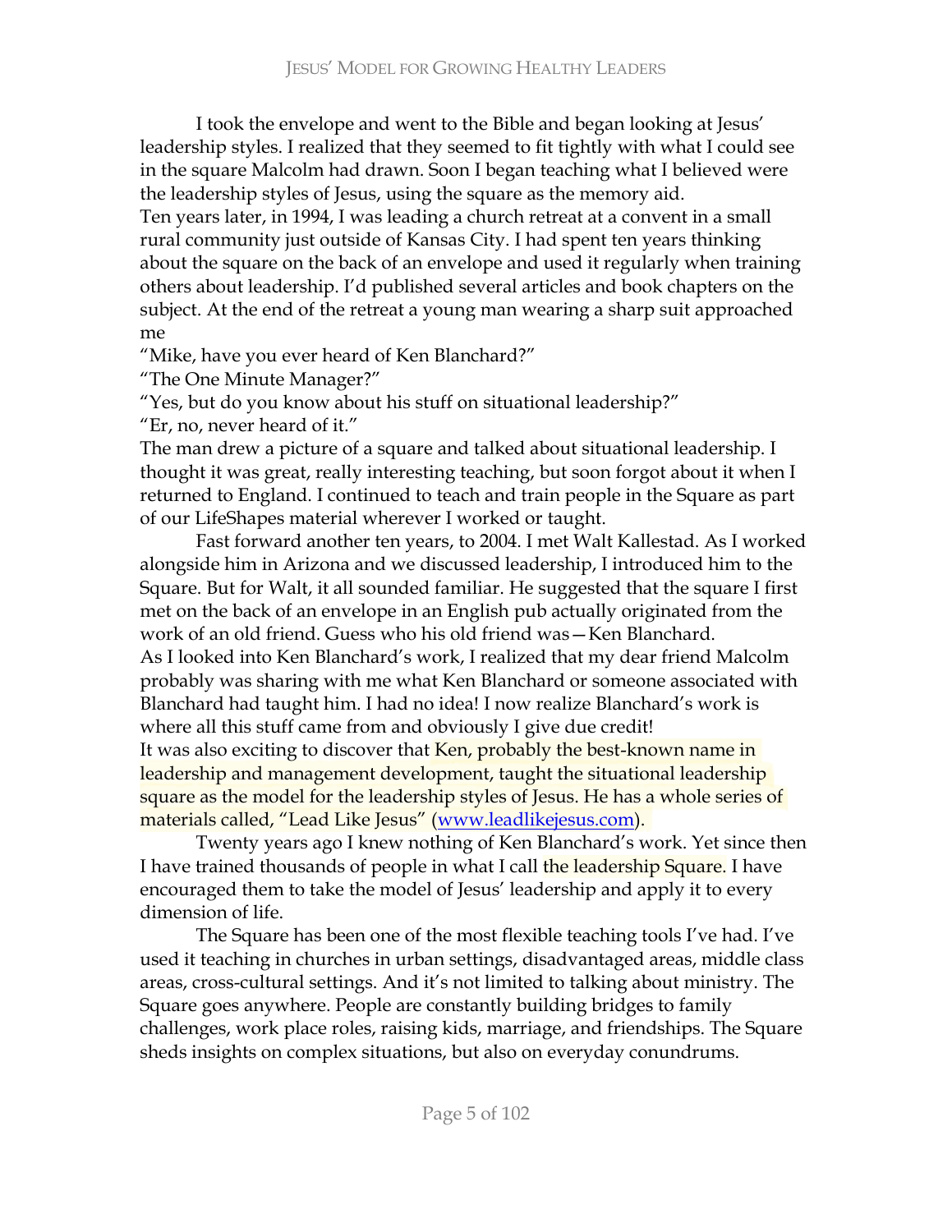## Meet Steve Woods

I first met Mike at the New Wine Summer Conference in Shepton Mallet, U.K., the summer of 1998. Our paths crossed fairly early on, and it became evident that each of us had found a "person of peace." Looking through the listings of seminars, I noted that Mike and his wife, Sally, were leading a four-session seminar entitled, "Rhythms of Life." On the basis of my limited personal interaction with Mike, as well as being piqued by the title, I attended. I discovered in those sessions a new LifeShapes vocabulary to help me process life issues as well as give others effective tools for them to do the same. As I prepared to return to the States, Mike gave me copies of the material so that I could continue working this out in my life and the life of my congregation. Over the next years our paths would continue to cross; a conference in South Carolina, a teaching mission in central Ohio. Ultimately, having worked out the material in the church where I served as senior associate, I persuaded my senior pastor to invite Mike for a series of meetings with the staff and leadership teams of our church.

During this visit Mike mentioned to me that a parish in South Carolina was looking for a senior pastor, and he felt that I'd be a good fit. At first I dismissed the idea. I was only 36, too young to be the senior pastor of a multi-staff church. I'd lived all my life in the Midwest, and I'd be going to the heart of the South. Our families and circle of friends were all within a one-hour drive of our home. We had three young boys and didn't want to separate them from extended family. However, because of my respect for Mike, coupled with another clergy recommendation, I contacted the parish search committee and placed the matter in the Lord's hands.

A few weeks later I received a packet of material in the mail from the parish. As I looked through the profile packet, several factors stood out. First, the church had lost more than 300 people and over \$300,000 in a three-year period. Secondly, it was a classic program church. The profile listed over 100 programs. The word "busy" summed up the parish life. Finally, the church had developed a providerclient philosophy of ministry. Nowhere was this more evident than in the children's ministry. Early efforts to develop this ministry were rebuffed with words to the effect, "When I came here I was told that I'd never have to help in the nursery or classroom." These factors added up to a dismally limited pool of leadership.

The short version of the long story is that I accepted the invitation to become pastor of St. Andrew's Church. As you might imagine, the first priority was leadership development. One of Mike's favorite axioms is that everyone is a leader, even if you're only leading yourself. He encourages emerging leaders by noting that from the front everyone looks like a sheep, while from the rear, everyone looks like a shepherd. Within St. Andrew's, the primary obstacle to developing effective leadership was a model that reinforced a concept of one leader "up front" with hundreds of passive participants listening.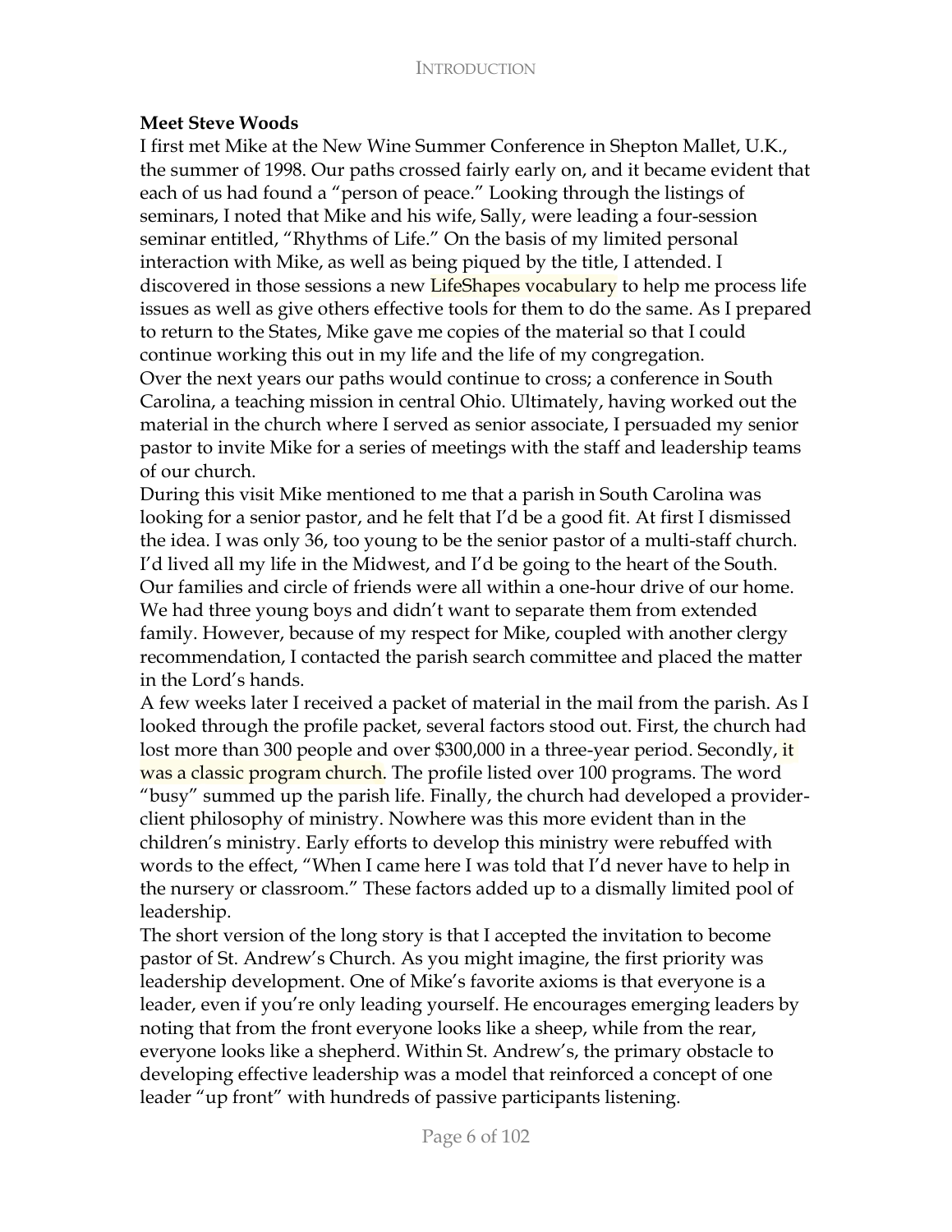We started with teaching LifeShapes with the staff and board, then expanded to ministry leaders, and then finally to every new member of the parish. Five years later we've transitioned through each stage of the Square and are beginning to go around again.

# **Me? A Leader?**

A quick browse through a library will turn up dozens of books and theories about leadership. But only one theory really matters: What does Jesus teach us about leadership? Do you consider yourself a natural leader or follower? Actually, we're all leaders from time to time, whether we realize it or not. Once you accept the reality of your leadership, you may have varying degrees of comfort with that role. But the truth is that following Jesus is all about relationships. Jesus commanded his disciples to go and make other disciples, or learners. Our most important job is to help people learn what it means to live in the kingdom of God. We're not all gifted international evangelists, but we can all be equipped to lead as effectively as possible in the individual relationships that God puts in our lives.

As we explore the different spheres of relationships where we interact on a daily basis, it will become clear how important it is to gain a better understanding of our roles as leaders and learners. What we can expect at each stage and how to maneuver through it. How to encourage at the appropriate time, and when it's best to stand back and allow a learner to stand on their own. How to learn for each stage and come out the other side with incredible blessings. Let's take a closer look at Jesus' teachings, focusing on this perspective, for he provides the needed guidance that is still incredibly relevant to our lives today.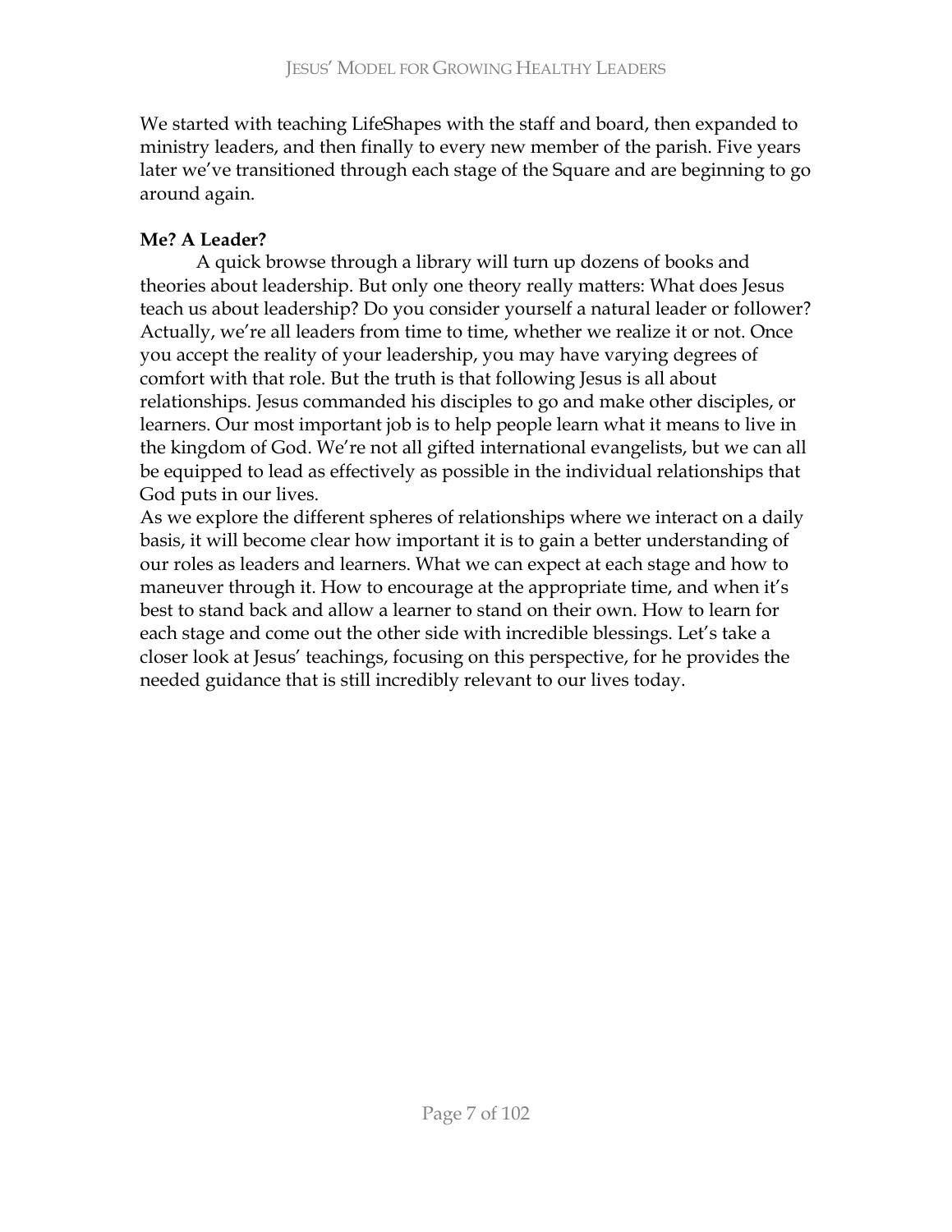# **Chapter 1 - Cry for Leadership**

## Who is a leader?

Who is a hero?

What's the difference between a leader and a hero?

Americans like their heroes. Whether inventors, pioneers in civil rights, philanthropists, teenage entrepreneurs, or athletes, heroes are part of the culture. In the movies, the underdog is the hero who overcomes incredible obstacles - the little guy against the enormous conglomerate – to achieve justice for the masses. In the wake of events such as the destruction of the World Trade Center in 2001 or Hurricane Katrina in 2005, law enforcement, firefighters and medical personnel heroically risk their own lives. American soldiers heroically serve their country around the world for the cause of freedom, the most treasured of all American values.

But leaders? That may be a different question. Leaders get bad press, their decisions always subject to the scrutiny of armchair spectators with nothing to lose. Parents think the school board doesn't know what it's doing. Employees are convinced the executives have lost touch with the real world and are leading the company into the ground. Sports fans are sure they could coach a team to the Super Bowl more successfully than that idiot with the clipboard. Individuals who never made it to the polls nevertheless have strong opinions about the president's every move.

In Western Europe and North America, we have become leery of leadership. Questionable leaders have paraded through the last several centuries, especially in the last hundred years. Names like Stalin, Hitler, and Mussolini ring in our ears. War is their legacy, and remembering them prods us to be sure another one cannot happen. Democracy is one of the safeguards. Whole nations have trusted individual leaders who turned around and abused that trust, but now, many displaced dictators have been cleared away, allowing people to be in charge of the decisions that affect them. The moral failures of presidents make headlines. So leaders are a dubious bunch.

National events profile heroes who selflessly rise to the need, while casting shadows on leaders. At the same time that law enforcement and rescue teams worked for days without sleep in New Orleans, digging through the rubble of Hurricane Katrina, the masses screamed for someone to be held responsible for the unpreparedness that allowed the devastation to happen in the first place.

Even the church has given people reason to hold leadership suspect. Prominent evangelists or preachers push the failures of Christian leadership into the public eye when affairs become public or the Internal Revenue Service suddenly becomes interested in their financial records.

Every week in the cities of Europe and North America, pastors show their humanity. People get hurt in the church on a regular basis. Leaders they trust let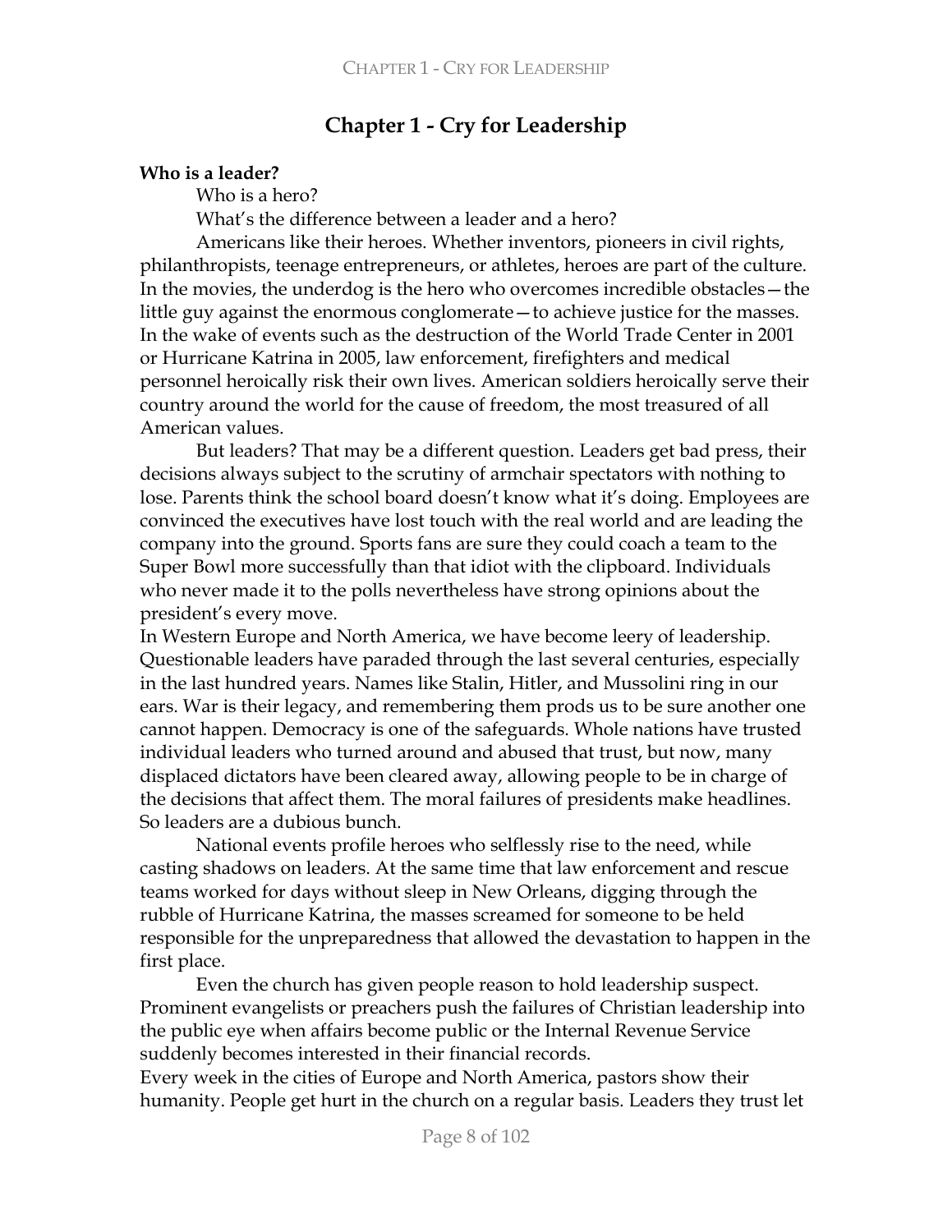them down in serious ways, either by their own failure or their hesitancy to step in and set things right when something is clearly wrong. New churches have even organized around the vision of ministering to people who have been hurt by the church. Sadly there are enough such people to fill them.

Fathers leave, families break up, parents neglect their kids. Trust evaporates. Kids grow up determined to have more control over what happens to them than they had when they were young. No one is going to tell them what to do. They may spend their whole lives trying to compensate for what was withheld from them as children.

Enter consensus, a natural extension of democratic process. Even better than a majority vote is a unanimous vote. A good leader can "facilitate" the discussion process so everyone feels included and thus motivated to participate. We keep discussing and making accommodations until we have a banged-up version of the original topic, but the important thing is that everyone is happy. When everyone is finally on board, it's time to go to the next stage. That's great leadership, right?

Not long ago, the magic word was "management." Executives went to seminars to be better managers. Pastors imported management principles into the church. Management consultants popped up all over the place. Now looking for a management consultant is like speaking Latin in daily life. No one does that. Now it's all about leadership, and good leadership is about achieving consensus. We don't want leaders to lead if that means they're going to offend us, so political leaders become perpetually mindful of whom they might alienate with a particular decision.

But when a crisis comes, "Give us leadership" is the first cry. Where was FEMA when Katrina ravaged the Gulf Coast, with Rita right behind her? Why weren't state and local authorities more on the ball? The time for leadership theory is past; it's time for action, and fast. Somebody needs to be in charge and tell others what to do so the job can get done.

# **A Cry for Leadership**

On a personal level we look for mentor-leaders who can help shape out careers. We attach ourselves to the people who give the best advice and have the best connections.

We attend seminars to learn how to be more effective in our positions of responsibility so we can advance up the ladder.

Coach-leaders know how to pull a better personal best out of us than we knew we had. They can take a motley group of athletes and turn them into a team that works together toward a common goal.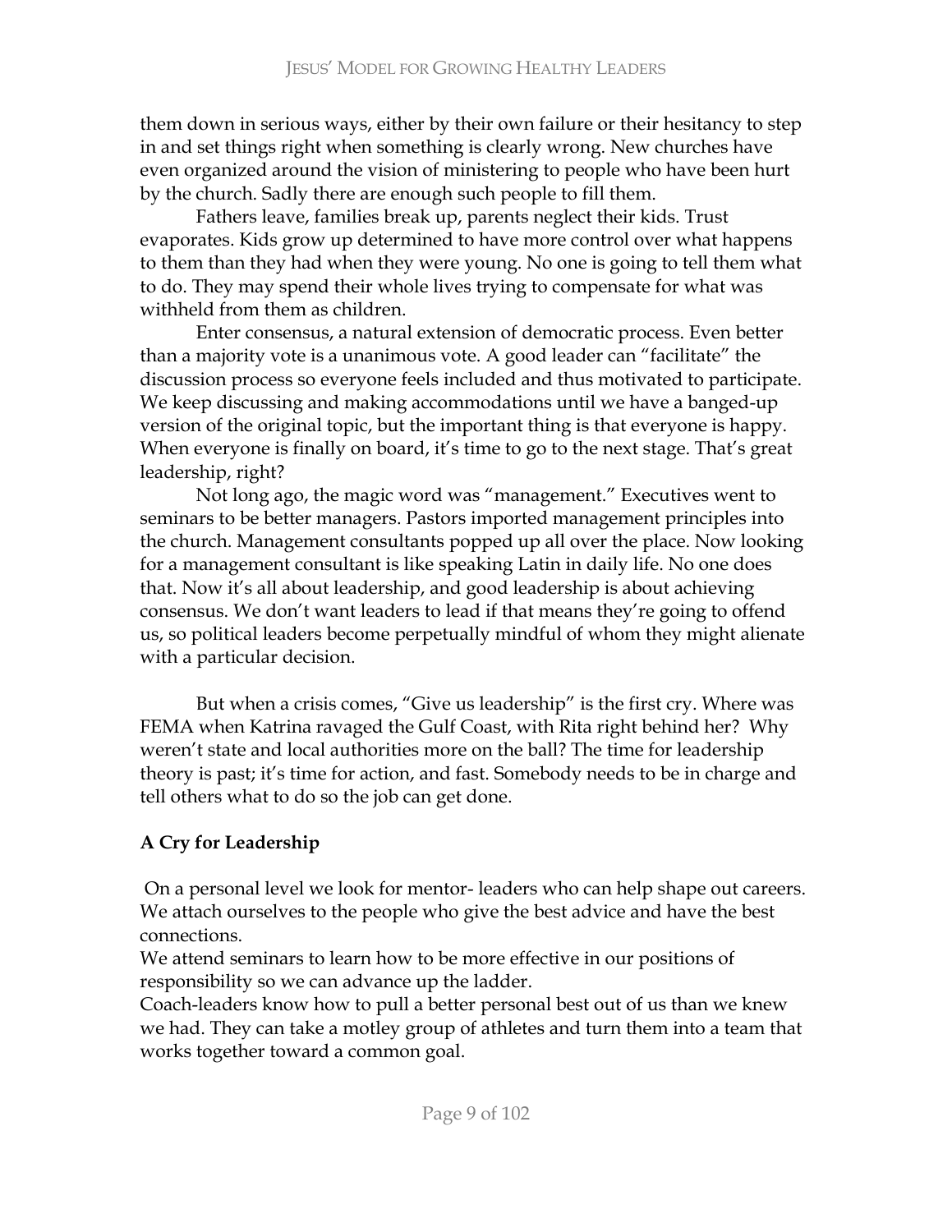Supernanny swoops into a different home every week and points out that the parents have surrendered home leadership to the four-year-old. Now there's a serious picture of leadership lost and followers crying out for it! Nanny Jo's weekly advice is for parents to set clear boundaries and consistent responses. "Who is the parent here?" she says.

Young women with shopping addictions and young men with drug addictions populate the talk shows, looking for someone to lead them out of the messes they've created for themselves. "Dr. Phil, can you help me?" they say into the camera. They're reaching out, looking for someone who can help them find their way back to some semblance of a life. And TV personalities are all too willing to step into the role of life coach. "I've written a book called ... and everyone in the audience will get a copy today."

The market for self-help books is huge, no matter what the subject. The Christian book industry is no exception. Readers want a degree of leadershipthe author tells them what to do  $-$  but they remain in control of how much advice they take. If they don't like what they're being told, the book ends up at the Goodwill store.

If you drive a long distance on the Interstate and finally stop at a rest area, you may feel disoriented for a while. Your legs don't feel quite right when your feet hit the pavement. For many of us, life feels this way a lot of the time. We start out on a quiet country road and suddenly find ourselves on the freeway. Everything comes at us so fast we can hardly keep up. The environment changes faster than we can adapt to it.

The head of the Japanese stock market was asked about forward planning. He replied that the Japanese all believe in forward planning. "We have short-term, medium-term and long-term plans," he said. When asked what a long-term plan was, he responded, "Ten minutes." But the fast pace of our society today produces incredible levels of stress.

. Most of us think of stress as the nasty enemy. One positive result of stress, however, is the urge to get out of what feels like a burning building. We recognize that something has to change, and fast. Managing the status quo is irrelevant. Now we want leadership to show us the way out.

At moments of crisis, we look for guidance and advice from the experts. The questions are legion. Who has the answers?

## Leadership Looks Like...

In the church we are especially sensitive to everyone's happiness. We don't want anyone to be upset, and we sure don't want to be the reason anyone is upset. Leaders in the church get sucked into the culture's theories about how to lead. We have monthly committee meetings and only take a vote when we are certain it will be unanimous. The power of consensus. Christian unity.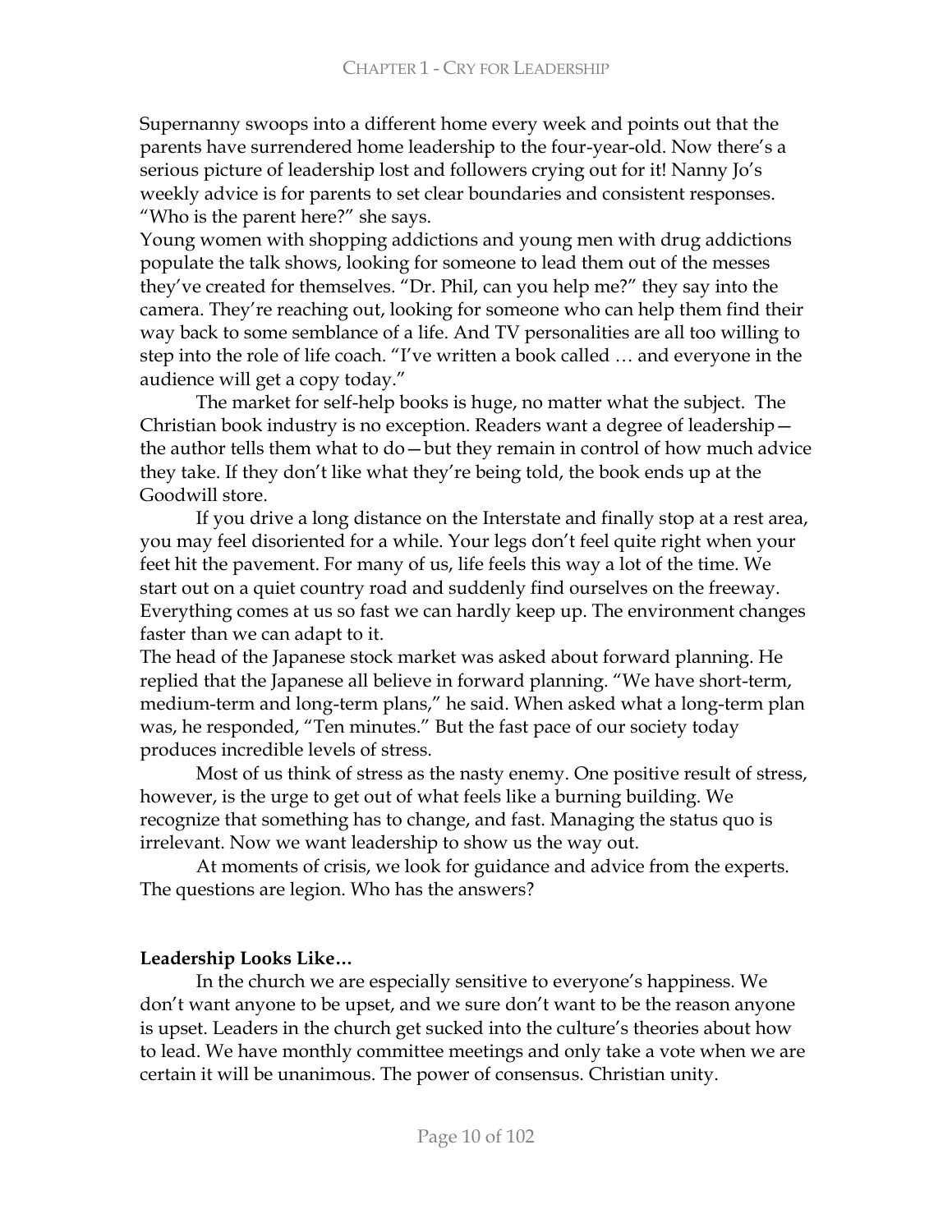But is this what leadership is really about? Should leadership in the church look like leadership in the world? Or should leadership in the church look like leadership in the gospels? The church in sin a unique position to show the world true leadership through pictures of Jesus.

Jesus was the best leader the world has ever seen. If we reflect on his lifestyle of training, we see that he goes through a particular pattern with his trainees - his disciples. Jesus sets out a definitive model for our discipleship, measuring our progress as we grow and mature. But his model also includes learning how to lead others. He incorporates a balanced mixture of serving, instructing, envisioning and caring for his followers, but he also enables those who follow to launch into new areas of responsibility themselves. This takes on its fullest expression at the end of his ministry on earth when he commissions his disciples to do everything he has done.

Everyone has leadership qualities. Yes, you! You have leadership qualities. Jesus' last words to his disciples were to make disciples - learners - out of people all over the world. While we're not all international evangelists, God does call us to be ready to help others know him and be part of his kingdom. That means being a leader, perhaps just to one person at a time.

I have three theological degrees. I should know something about leading a church, right? What I learned on my academic journey was not adequate to help me lead and did not reflect the kind of leader Jesus was. But then, even the disciples had some trouble figuring this out.

*"Then James and John, the sons of Zebedee, came to him. 'Teacher,' they said, 'we* want you to do for us whatever we ask.'

*'What do you want me to do for you?' he asked.* 

*They replied, 'Let one of us sit at your right and the other at your left in your \$')/6*

...When the ten heard about this, they became indignant with James and John. Jesus called them together and said, 'You know that those who are regarded as rulers of the Gentiles lord it over them, and their high officials exercise authority over them. Not so with you. Instead, whoever wants to become great among you must be your servant, and whoever wants to be first must be slave of all. For even the Son of Man did not come to be served, but to serve, and to give his life as a ransom for many.'"

-Mark 10:35-37, 41-45

Did you get that? James and John wanted to tell Jesus what to do. The other ten were not too pleased with the notion of James and John being elevated – because they wanted to be elevated as well. Jesus used the opportunity to teach his radical version of leadership.

Jesus says, "Whoever wants to be first must be the slave of all. For even the Son of Man did not come to be served but to serve and to give his life as a ransom for many" (Mark 10:44). Many people recognize that Jesus teaches about servant leadership.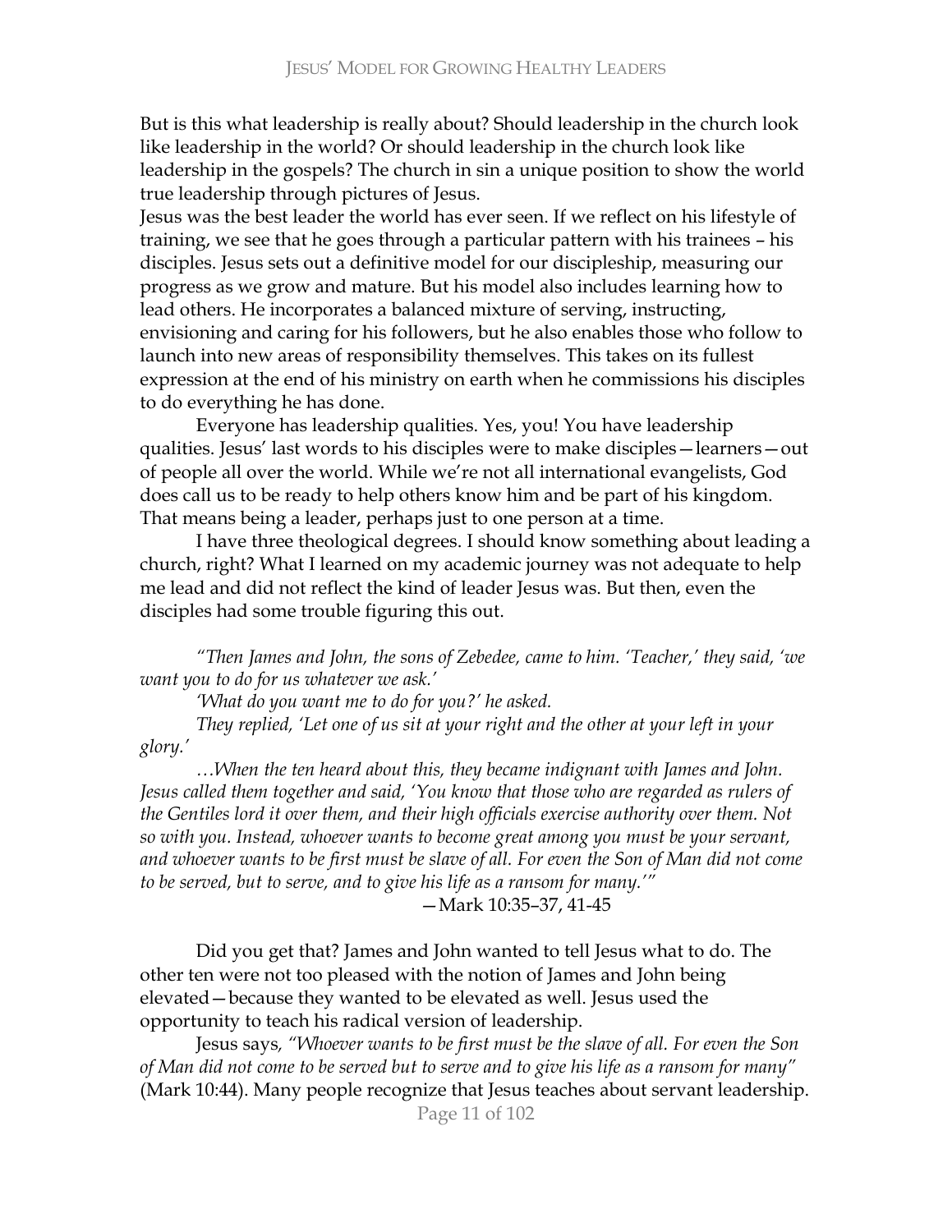But what did he mean by servant leadership? Let's not make the mistake of thinking servant leadership is gentle and tender. Jesus washed the feet of his disciples, but he also knotted cords into a whip and chased merchants out of the temple courts. He kicked over tables without waiting for any kind of discussion with the goal of consensus. So should we tell aspiring leaders, "Come into the church, start kicking tables over, and drive out people who don't agree with you"?

Matthew's gospel shows that Jesus was moved with compassion for people because they were "sheep without a shepherd" (Matthew 9:36). But he wasn't afraid to challenge people. He describes the religious leaders as "blind" guides, vipers, whitewashed tombs″ (Matthew 3:7, 23:16, 27).

This sort of thing doesn't quite match the generic picture of Jesus with a faraway look in his eyes who never says anything unpleasant to anyone. A servant leader is not one who meekly gives, because servants have nothing to give. They have nothing of their own; they only have what the master gives them. Servants must receive before they can give. Jesus was a servant leader because he received a vision from God and put that vision into action. Jesus as a servant leader was prepared to suffer the loss of his reputation  $-$  even his life  $-$  to do the right thing in a set of circumstances. In other words, being a servant leader is surrendering yourself to doing the right thing at the right time. In the great majority of situations, that does *not* mean negotiating consensus.

Jesus modeled servant leadership by:

• stepping into the line of fire, and deflecting/absorbing the shots fired at those he led

• washing the feet of the disciples, thus removing the grime and filth that was part of their lives

• leading in a clear and visionary manner

• braiding cords to whip those who mistreated his Father's house

Jesus was not simply one kind of leader. He served those he led with four distinct styles of leadership, each appropriate to a different setting.

### **Sheep and Shepherds**

All of us are leading someone. We all look like sheep from the front and shepherds from behind. Someone is looking to us to lead, and we are looking to someone else to lead. Parents and children. Teachers and students. Big brother and little sister. Employer and employees. Coach and team. Friend and friend. Everyone is a leader in some circumstances and a learner in others.

Jesus calls us to make disciples of others. That requires leading them. So we need to understand the distinct styles of leadership that Jesus used. They are simply broken down into:

I do; you watch. I do; you help.

\*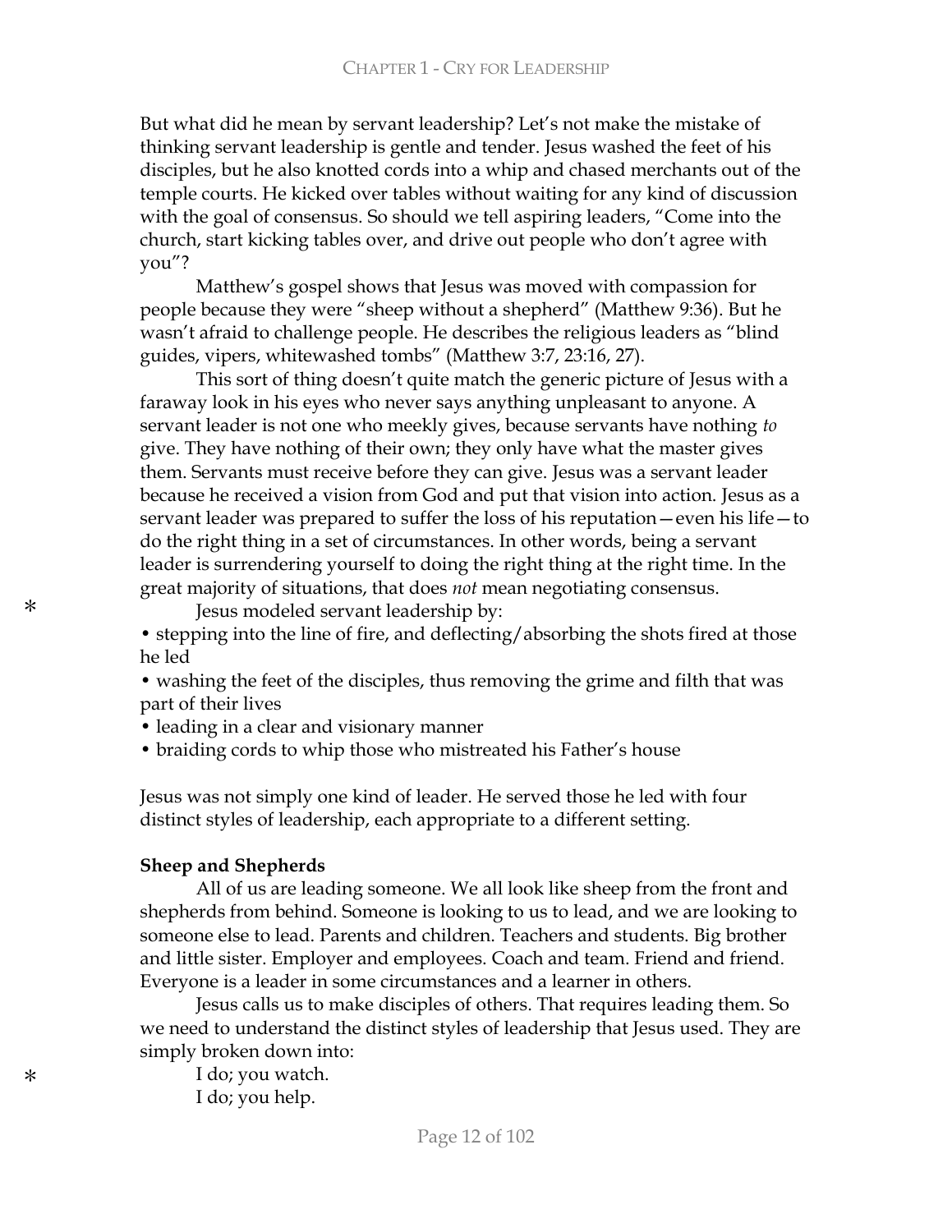You do, I help. You do, I watch.

These four small sentences are the structure of the LifeShapes Square.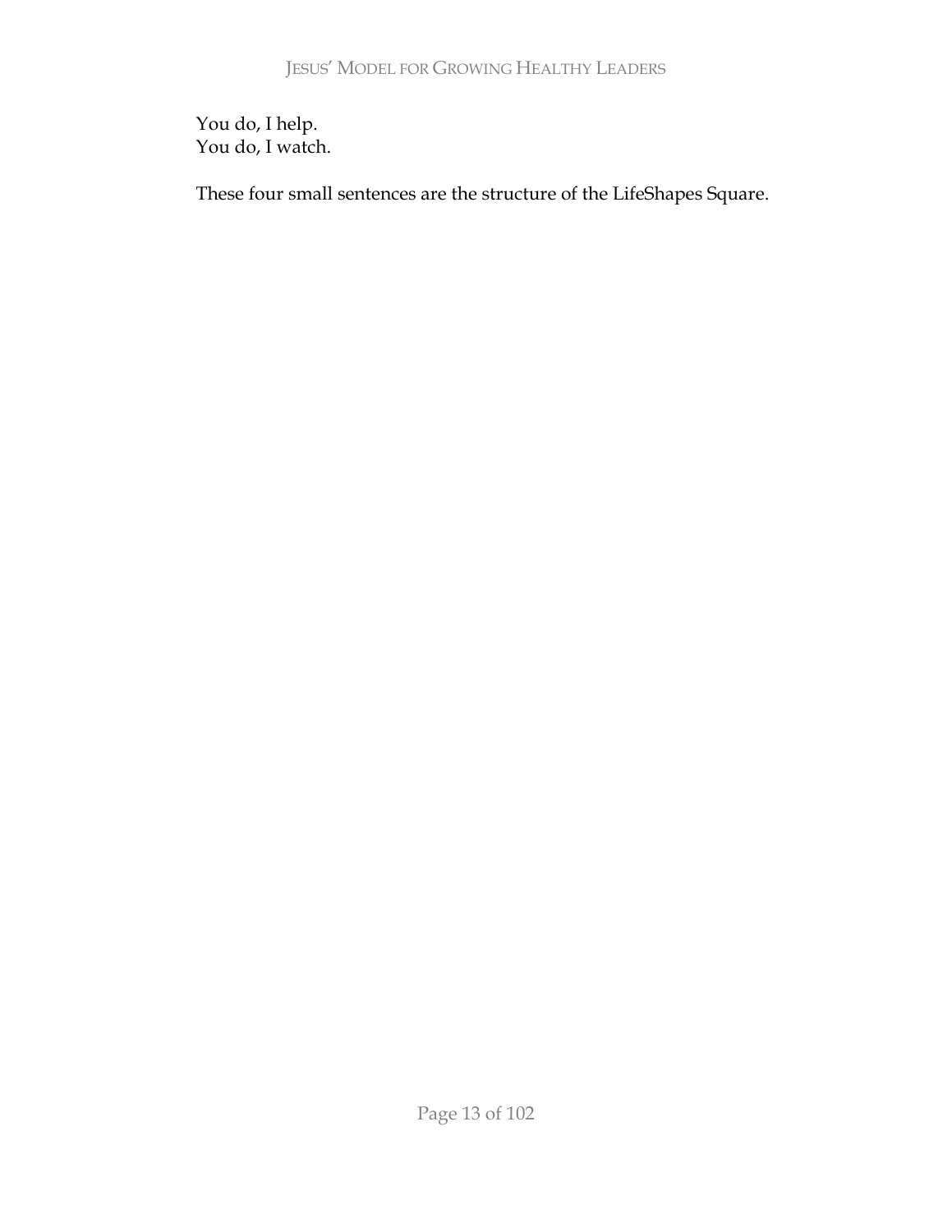# **Chapter 2 - A Tour of the Square**

St. Thomas' Church in Sheffield was a phenomenal church with a fantastic heritage, and I felt honored to be asked to serve there. God had done wonderful things at St. Thomas' over the years. The congregation welcomed Sally and the kids and me warmly, and the leaders were excited about the new possibilities ahead. "Let's move forward!" they said to me. "Let's hire some staff and get these ministries up and going."

I admired their enthusiasm for expanding God's work, but "moving" forward" wasn't about new staff and new programs. I had good reason to believe that if I pulled up the carpet at St. Thomas', I would find not only dust, but, gossip, division, and a lack of submission to authority. Moving forward had to start with healing relationships. For the first few months, I generally ignored the organization of the church. The main need was to establish relationships with church and staff. I asked God for a specific insight to help me with the situation, and the Lord led me to Matthew 18:15: "If your brother sins against you, go and show him his fault, just between the two of you. If he listens to you, you have won your brother over." That verse and the ones that follow are clear about how Jesus wants us to handle the difficulties we have with one another.

In the course of things, we held a meeting for workers in the children's ministry of the church, where volunteers enunciated pointed concerns about staff members and children's ministry leaders. But they hadn't talked to the individuals involved – they waited for this public meeting to raise their issues. The meeting was supposed to be the first step toward forgiveness and restoration; instead, it disintegrated into a competition to determine who could throw the most darts. People were getting hurt, not healed.

I looked at the volunteers who had been speaking up. "Thank you for sharing with us what's on your mind," I said. "Now, are you able to publicly forgive these people in the same way you have publicly accused them?"

Awkward silence.

I began to teach the principles Jesus taught in Matthew 18. I told the staff when someone approached them about a problem with another person, send the complainer to the other individual involved to sort it out. Of course I had to be an example. When I knew people had problems with me personally, I had to talk to them personally. And I did. The result was to remove the fuel of gossip and division, and the fire that threatened the church burned out quickly.

This wasn't as easy as it sounds. I loved this new church. It was a great opportunity for ministry, and, honestly, I wanted people to like me! Coming into a new situation and being so clear and direct meant I was risking popularity. But as the leader of this fantastic congregation, I knew what I had to do. In order to serve them, I had to be direct. I had to tell them what to do. I had to lead by example.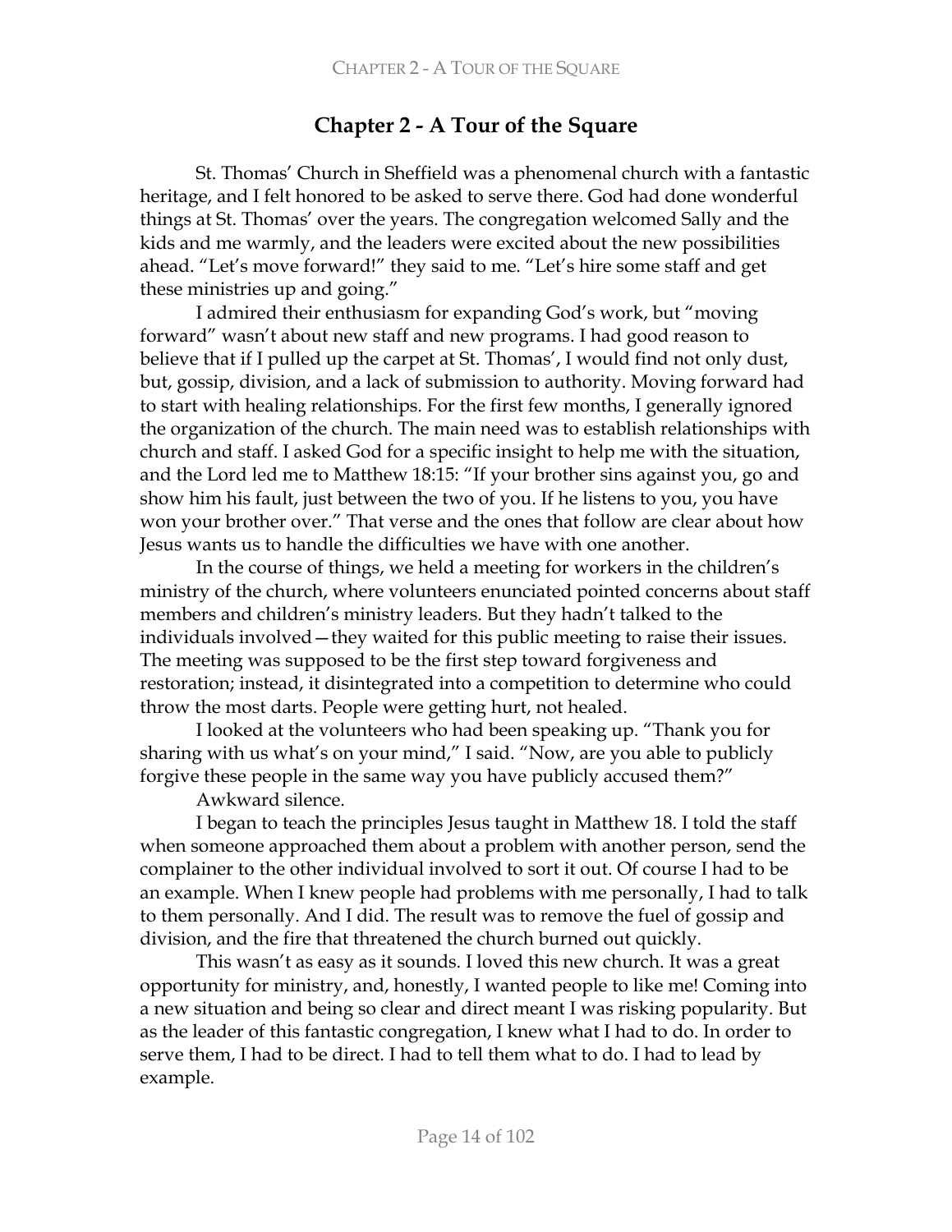## **Non-suspect Leadership**

North American culture is deeply influenced by broader Western culture, and Western culture is deeply suspicious of directive leadership. But culture is not our standard. Jesus is our standard. And while Jesus used directive leadership when it was the right thing for the situation, it wasn't the only leadership strategy he used. Let's step back and look at the bigger picture of how Jesus led and see how the direct approach fits into the larger goal of developing leaders.

Jesus' last earthly words to the disciples were to "go and make disciples of all nations." So he knew the big picture: he knew he would leave them and that they had to be ready to carry on kingdom work. His job as a leader was to prepare them to be leaders themselves.

"Come, follow me," Jesus said to the first disciples. Following Jesus is all about relationships. In some relationships, we are learners. No matter how accomplished we are in some areas – even many areas – we can always learn something new, and in those situations we are followers, we are sheep looking at the shepherd's back. In other situations, we know what we're doing, but the people around us look a little lost. We're the shepherd looking at the sheep's face, and we know we need to love and guide this sheep to safety. We have to look at ourselves from both directions and be willing to take on the roles that both sheep and shepherd require.

Leaders don't always like to be sheep. We're used to being out in front, blazing the trail. So in situations where we haven't got a clue what we're doing, the last thing we want is for anyone to discover that! But the truth is, we don't know everything, and the sooner we admit that, the better.

Sheep sometimes don't like to be shepherds. "I'll help, but I don't want to be in charge." How often have you heard that when you're looking for a Sunday school teacher or ministry coordinator – or even someone to do the landscaping around the church building? Or at the first meeting of the Christmas party committee at work? Or when the PTA is looking for new officers? In some situations, individuals genuinely don't feel they can take on the responsibility of leadership and still maintain balance in their lives. In many other situations, though, people simply don't have a clue what to do and don't want to be pushed out on a leader's limb all by themselves.

And they shouldn't be. You don't go from being a learner to being a leader because someone slaps a new nametag on your chest. Jesus didn't expect that of his disciples. He took them through four distinct stages of learning that  $\ast$  prepared them to be leaders: Directing; Coaching; Discussing; Delegating.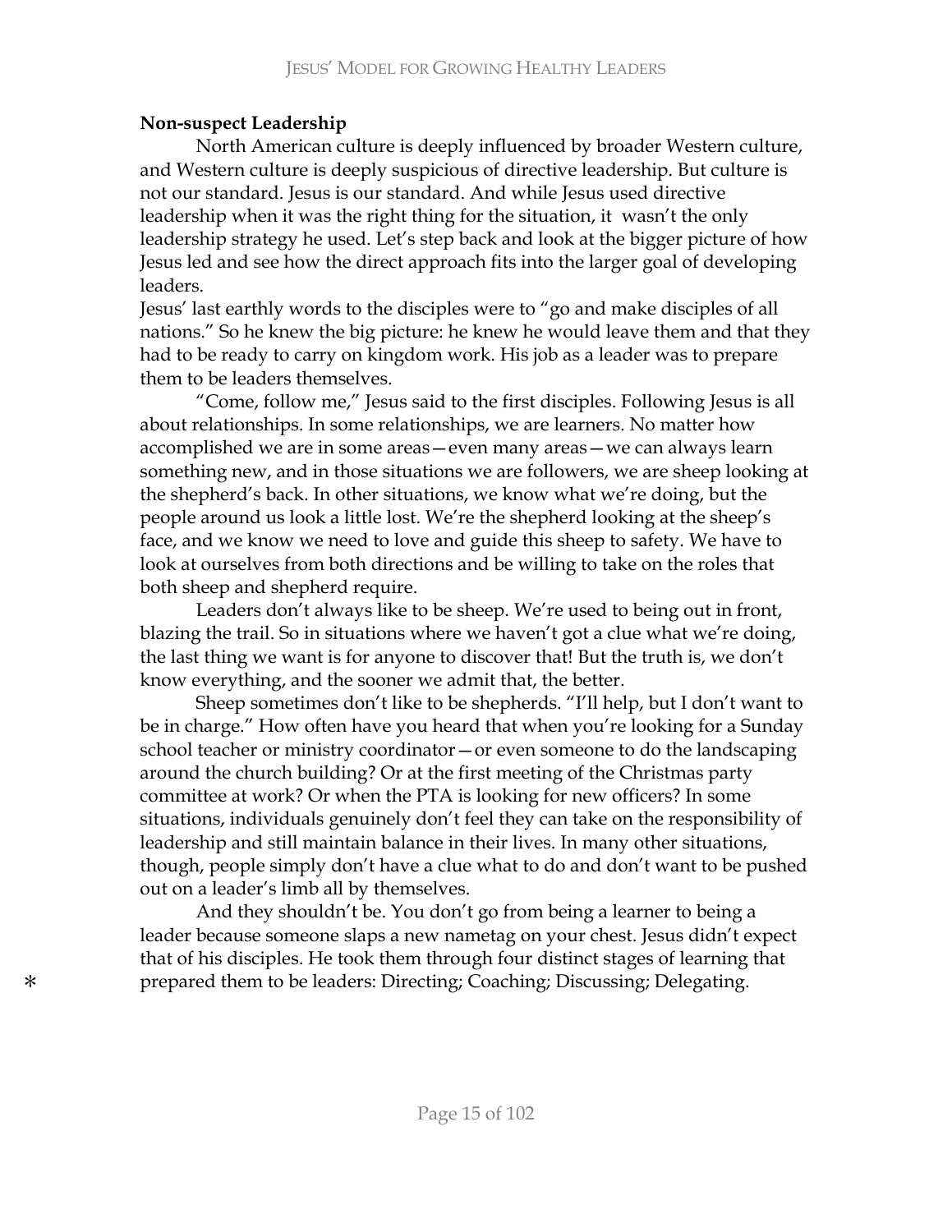## **Stage 1**

(D1) Disciples are confident and incompetent.

(L1) Leaders are direct and set an example.

When Jesus says to the fisherman, "Come, follow," they put down their nets and follow. Somehow they have confidence in his leadership and this confidence allows then to follow. But do they have good reason for this confidence? Not really. It's caught up in enthusiasm. He chose me! This fellow doing amazing things wants me to go with him! Go with him and do what? The disciples don't have a clue, but that's not really the point. They're just going because they were chosen. We can easily imagine they're nervous, but they go anyway. We might wonder whether they would have started this journey if they had had a realistic picture of what it would be like. But they don't have that realistic picture, so with enthusiastic confidence, they follow Jesus.

After a while, Jesus has got twelve guys together. Now they're ready to get down to business. They've all heard him say, "Repent, for the kingdom of God is near." They're going to be in the inner circle of the kingdom of God. They're going to help build the kingdom of God. This is an incredible opportunity. How much better does it get than that? Let's listen in on their first committee meeting.

Jesus says, "Guys, I'm glad you could all make it. James son of Alphaeus, sends his regrets. He had a personal conflict, but he'll catch up the next time we meet. We've got some exciting stuff to talk about today. I've got this idea about the kingdom. Maybe I could try it out on you, and you tell me what you think. Okay?"

And Jesus goes on to describe something of what he means by the kingdom of God and what it's going to look like. God has given him the kingdom, and now he wants to pass it on to the disciples.

Peter jumps in, "Hey, I have a better idea. Why don't we really do this in a big way? We can make a big splash that lets people know what's what. Even the Romans will have to back off then. After all, that's what we really want, isn't it?"

Nathaniel is the skeptic. "We have to be careful how we go about this. We have to be sure it's going to work, because if it doesn't, we'll have mud on our faces in our hometowns and no one will ever want to hear another word about the kingdom."

The wheels are turning in Judas Iscariot's head. "This is going to take some money. We need a major infusion of cash. How about we have a spaghetti supper to raise some money? We can do it one evening when the Sabbath is over. Everyone will be really hungry, and they'll dig deep."

Bartholomew suggests they need to have a special meeting to write a focused mission statement.

Philip knows of a great leadership training seminar.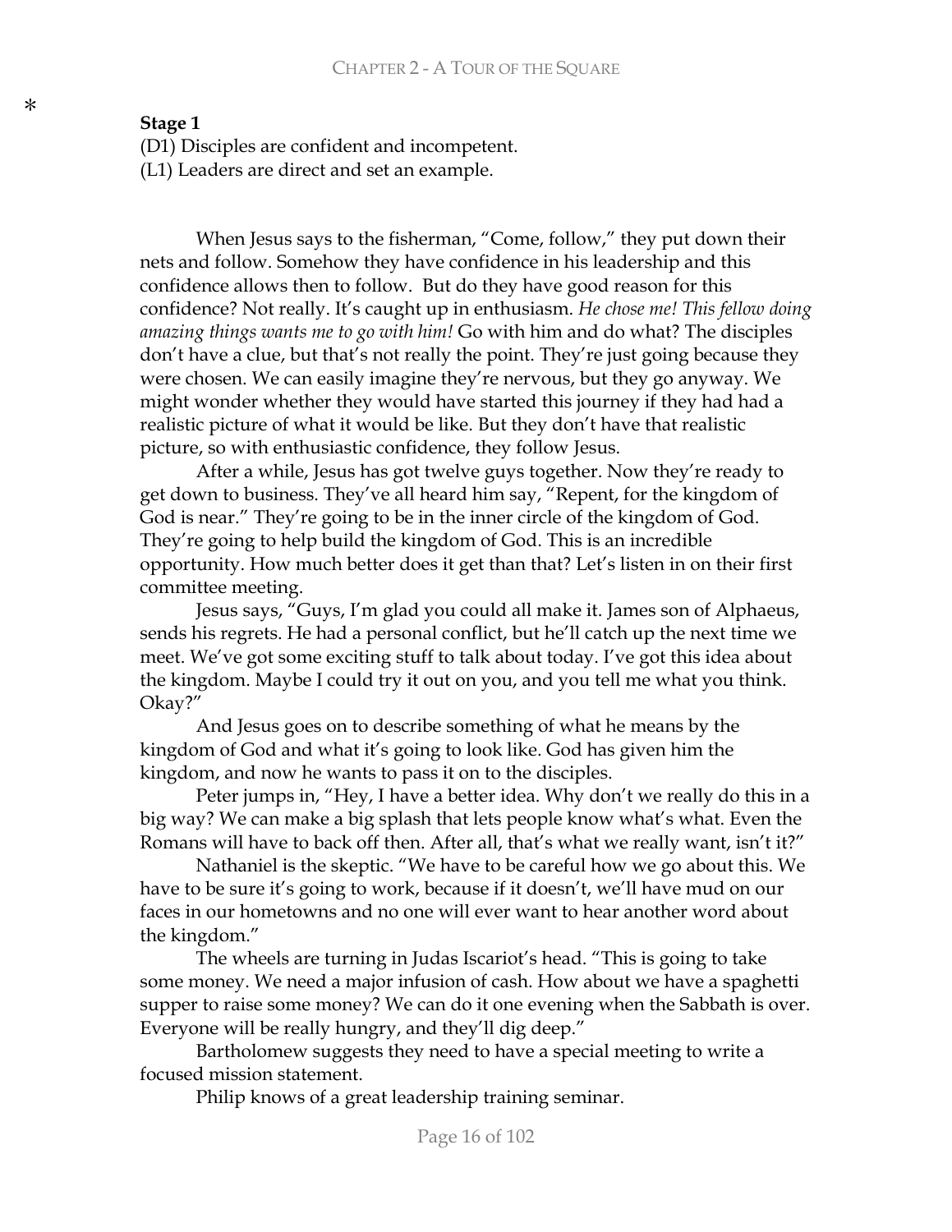Simon the Zealot proposes a survey to find out what kind of kingdom the people would like to have.

James and John think an organized effort will require officers, and they nominate each other as co-leaders to assist Jesus.

Andrew reminds everyone how he ran to get his brother, Peter, when he first met Jesus. They're going to need a membership drive. The more people involved, the better the kingdom will be.

Jesus pulls out his planner and says, "This is all really great input. It sounds like we'll need regular meetings. Let's try to find a date and time that works for everyone. How is next Tuesday?"

"Tuesdays are no good for me," Thomas says. "I have a standing commitment."

"Thursday?" Jesus asks.

"I can't do this Thursday, but the next two would work," Bartholomew says.

It takes some doing, but they finally find a day that works for everyone present-about five weeks away.

Jesus says, "Can I have a volunteer to contact James son of Alphaeus and find out where he stands in all of this?"

Judas son of James raises his hand. "I'll see him tomorrow at work. Actually, I'm not sure Thursdays are good for him, but I'll ask him."

"If it doesn't work, I'm sure we can find another date," Jesus says. "We've had a lot of good ideas today. Let's all be praying about this until we can get together again. Then we'll develop a fuller strategy that takes into account all the concerns you've mentioned."

Are you laughing yet? Just substitute the names, and this could be any committee meeting you've been to in the last year. And how do you feel about committee meetings?

This scenario couldn't be further from the truth. Jesus didn't try to get any of these fishermen or tax collectors to agree with his strategy and tactics, much less suggest their own. He did not call for a vote on his teaching of the kingdom. If he had, the whole matter would still be in committee discussions!

Instead, Jesus speaks directly. He's the one giving the instructions. "Come, follow me, and I will make you fishers of men." This is clear, directive, assertive language. Jesus knows the disciples' enthusiasm won't take them far. They have a lot to learn. Jesus leads by example in this early stage of his relationship with the disciples. He goes around preaching, healing, casting out demons. He doesn't spend a lot of time talking about it, either. The disciples wouldn't have been paying much attention anyway.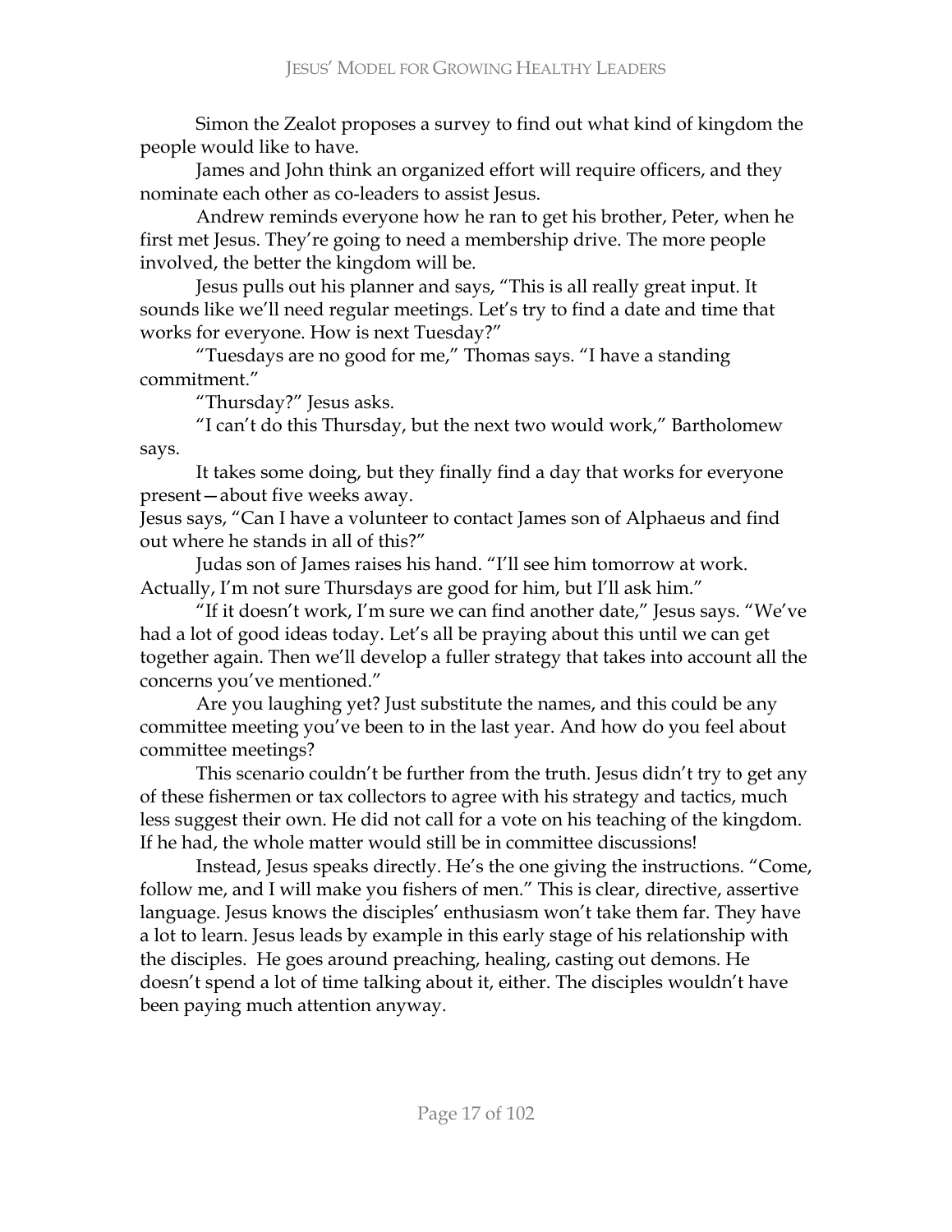### Stage 2

(D2) Disciples are unenthusiastic and incompetent.

(L2) Leaders becomes coaches.

Eventually Jesus' disciples become aware that they really have no idea what they are doing. The fun starts to fade away. The pressure mounts. Worse yet, they realize they are following a man who receives opposition from everyone who is anyone. The leaders of society see Jesus as a curse, so the disciples are guilty by association. Jesus starts to send them out to do some of the things he has been doing: preaching, healing, casting out demons. But the environment is not all that friendly to their efforts. The disciples become overwhelmed; confidence is a distance memory. They're thinking about quitting. Maybe their fathers would still take them back into the family fishing business. Or they could start their own business. That would be exciting.

Jesus changes his style of leadership to fit the situation. What the disciples need now is a coach, someone who can give them a vision and encouragement. They're ready to listen now. All those explanations that seemed irrelevant come into play. Jesus spends more time alone with his followers in order to relieve their fears and help them focus on what it means to live a kingdom life. Experience comes before explanation, and now that they've had some experience – even if it was discouraging experience – the disciples are ready to understand the job. They know it's going to take a little more than blind enthusiasm. They'll have to listen to what the coach is saying and figure out how to carry out what he says to do.

#### Stage 3

(D3) Disciples have growing confidence.

(L3) Leaders are open to discussion.

The disciples are starting to get the hang of things. Enthusiasm is back, but this time it is based on real knowledge of what the task is. They've seen Jesus in action, and his example has made the job clear. His coaching has encouraged them to believe they can learn to do the job. Confidence in their ability may wax and wane, but their general sense of competence is moving upward. Jesus talks with them quite a bit-not just lectures but real discussion. The Twelve are spending a lot of time with Jesus. They become good friends, with a level of intimacy with Jesus and with each other that they haven't experienced before.

This kind of experience would have been too much for the disciples earlier on. In Stage 1, jumping into discussions would have confused things even further. But because they've been through the trenches together, and because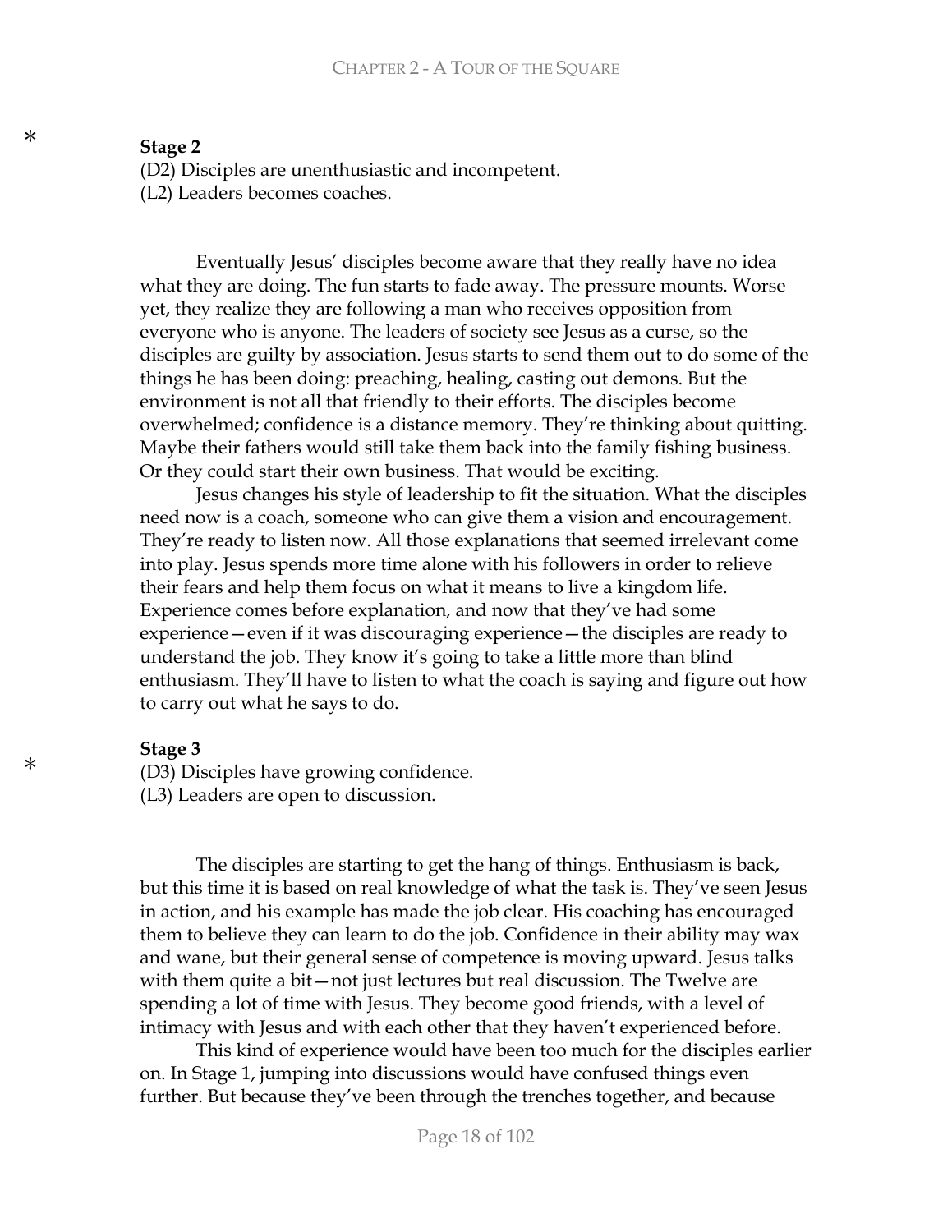they've listened to the coach, they're ready to try their hand at things again. They're in a groove where they feel happy and productive, and they hope things will never change.

At this point, Jesus again changes his leadership approach to fit the situation. He lets the disciples know that he will be leaving them soon, and they've got to be prepared to carry on without him. All the time he has been spending with them is meant to prepare them for what is ahead. Jesus is less directive now, and invites discussion. What questions do they have? What stories do they not understand? Now it's time to talk and process together.

### **Stage 4**

(D4) Disciples are confident and competent.

(L4) Leaders give low direction, low examples.

The discussions of Stage 3 have helped the disciples catch the vision. They're experienced now, so confidence and enthusiasm are based on something solid. This is not fluffy fervor-it has deep roots in something real. The disciples are feeling competent because they have the experience that makes them that way. They have worked with Jesus, paying close attention and learning from him. Now they have fewer questions, but it's still great to have him around.

Once again Jesus adapts his leadership to the situation. He spends less time on being an example, because at this stage the disciples begin to do the work. It's time to delegate, and that's what Jesus does. After spending more time with the disciples after his resurrection, Jesus is ready to return to heaven. So he gives his last instructions – for the disciples to make disciples of all nations and teach them to obey everything he has taught them. Now it's their turn to be leaders, and they're ready for the role.

### **The Square of Life**

The Square is complete. We've seen the disciples go from the "Come, follow me" stage to the "Go out to the world" stage. Because Jesus adjusted his leadership style to the changing situations, they are ready to do the job.

The Square is true for all of us in whatever phase of life we're in. If we're learners in a particular situation, we can look at the Square and see ourselves on it. Are we bubbling with fresh but untried enthusiasm? Are we discouraged by reality? Are we ready to listen and learn? Are we ready to go out and get the job done?

If we're leaders in a particular situation, we can look at the Square to see what kind of leadership is required. Should we be directive as we're launching into unknown territory? Are we giving enough examples of how to do the job and what it really entails? Are we spending enough time with learners to build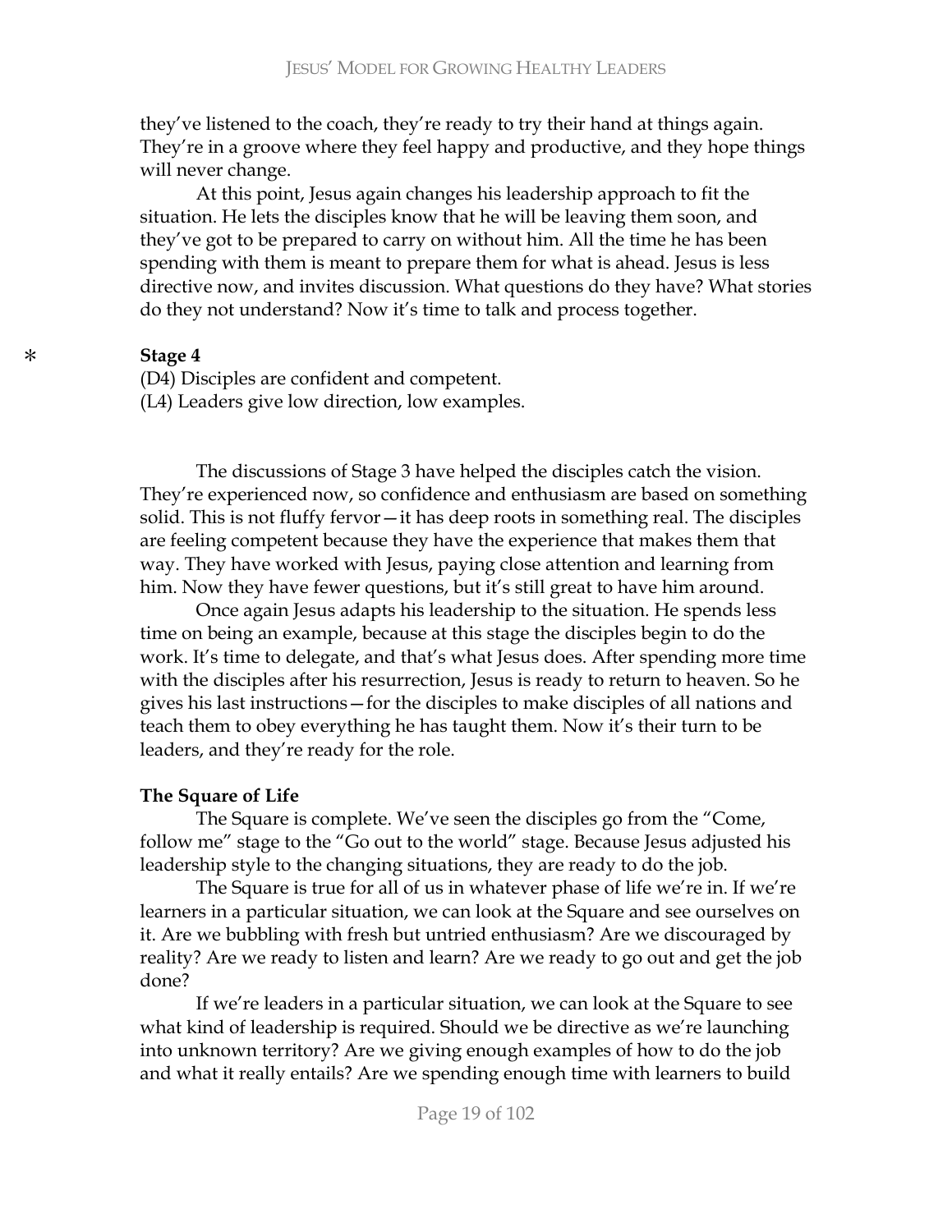intimate relationships and process together? Is it time to let go and delegate, with confidence that the learners are ready to become leaders themselves?

You may be thinking of all the situations you find difficult: "I want to be a good father to my kids, but how do I lead them through all the pressures they face?" "My husband's going through a tough time. How do I encourage him?" "I need to train my assistant to take more responsibility at work, but it's hard to let  $\mathrm{g}_0$ ."

Or you may be thinking of your weaknesses and are convinced you can never be the kind of leader Jesus was. "I can't be a directive leader. I have no idea how to do this!" It's easy to become discouraged—but the Bible teaches us that God's power is made perfect in our weaknesses (2 Corinthians 12:9). We need to bring our weaknesses to God and put them in his hands so he can make them strengths. Put your questions, failings, and weaknesses into the hands of Jesus. He'll lead you around the Square, again and again, with every lesson he wants you to learn. Are you able to see yet how widely this applies to our lives?

In the following chapters, we'll look closely at each of the four stages of the Square. We'll identify with the stages of learning that we all go through in major areas of our lives, such as marriage, parenting, work situations, and ministry settings. And we'll see how the leadership style of Jesus teaches us to adapt and bring the right kind of leadership response with us into each situation.

We begin with the first side of the Square, which coincides with the planting of Jesus' ministry. How did Jesus get his ministry off the ground, and what principles can you apply in your own kingdom work?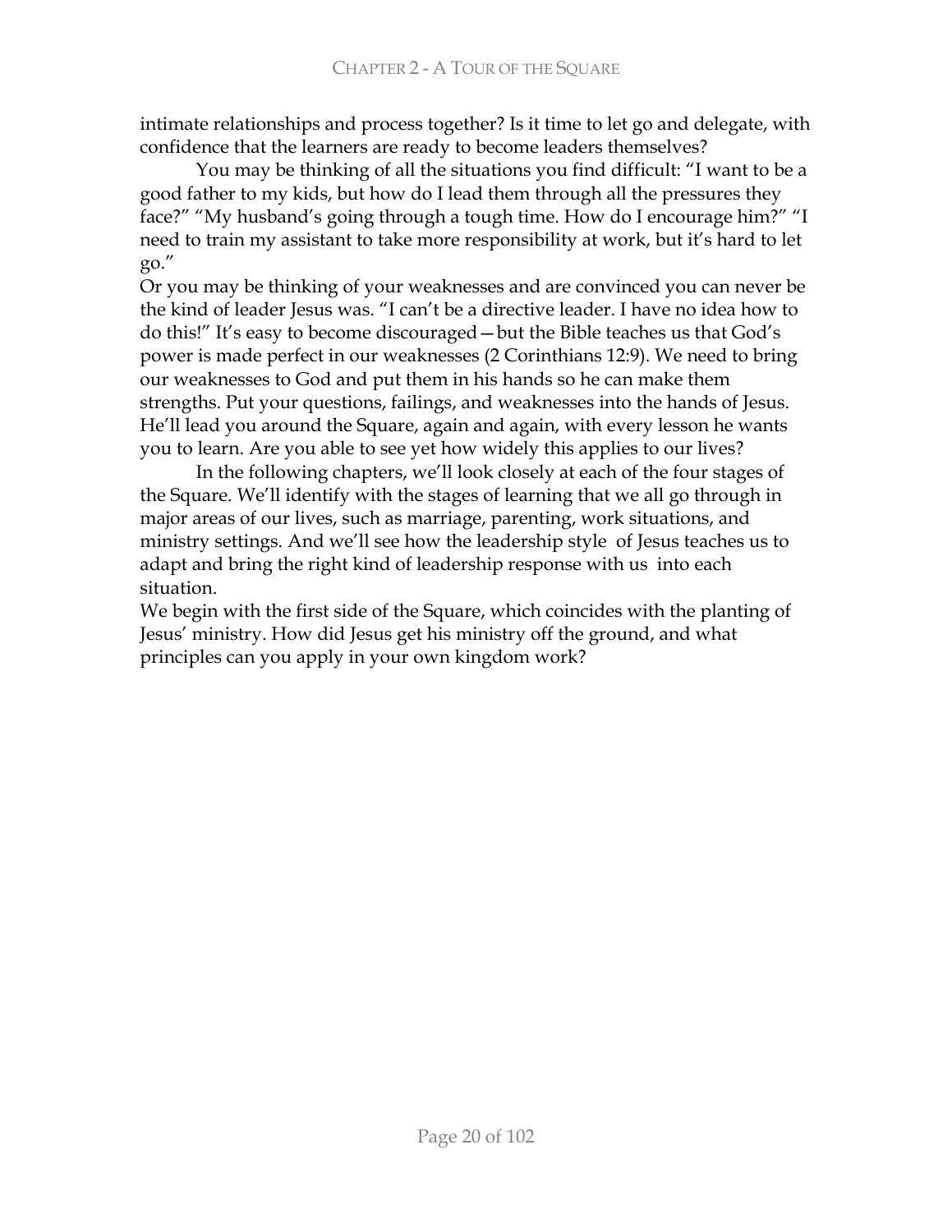\*

## **Chapter 3 - "I Do; You Watch."**

#### Learners Leaders

- High enthusiasm High direction
- High confidence High example
- 
- Low competence Low explanation

- 
- 
- Low experience Low consensus
	-

The pastor called a special meeting of the church board to share his vision for the coming year. They met in the church library around a large oak table. The board listened attentively as the pastor passionately and diligently shared his vision. Outside, rain peppered the roof and thunder grumbled in the distance. As usual, after the pastor finished his speech, the church chair said, "Thank you, Pastor, for that helpful presentation. We shall now take a vote. All in favor?"

Only one hand went up, and it was the pastor's.

"All those against?"

All fourteen board members raised their hands.

"Thank you again for sharing, Pastor," the chair said. "However, your suggestions have been defeated 14 to 1. Perhaps you'd like to close our meeting in prayer."

The pastor stood to pray. "Lord, this is not my vision. It's your vision! I ask that you would show some sign. Rend the heavens and come down!"

Suddenly a lightning bolt cracked through the window and ripped the oak table in two and threw everyone to the floor.

The board members gathered themselves. As the chairman dusted himself off, he said, "Okay, Pastor, that's 14 to 2.″

#### **Fresh Enthusiasm**

Leadership is not about orderly process or majority votes. Good leadership adapts to the setting. This does not mean abdication or resignation; it means recognizing that different situations call for different approaches to leadership. When Jesus began leading the disciples, he did not look for consensus or even a majority vote. He aimed his first stage of leadership at the first stage of learning; he aimed it at the disciples, wherever they were.

At the beginning of any process, people are excited because they have just joined and it's something new-everyone has their own notion about what is going to happen. Enthusiasm comes from anticipation. It comes from a dream of unlimited possibilities, from the thrill of being part of something from the start. Because enthusiasm runs high, so does confidence.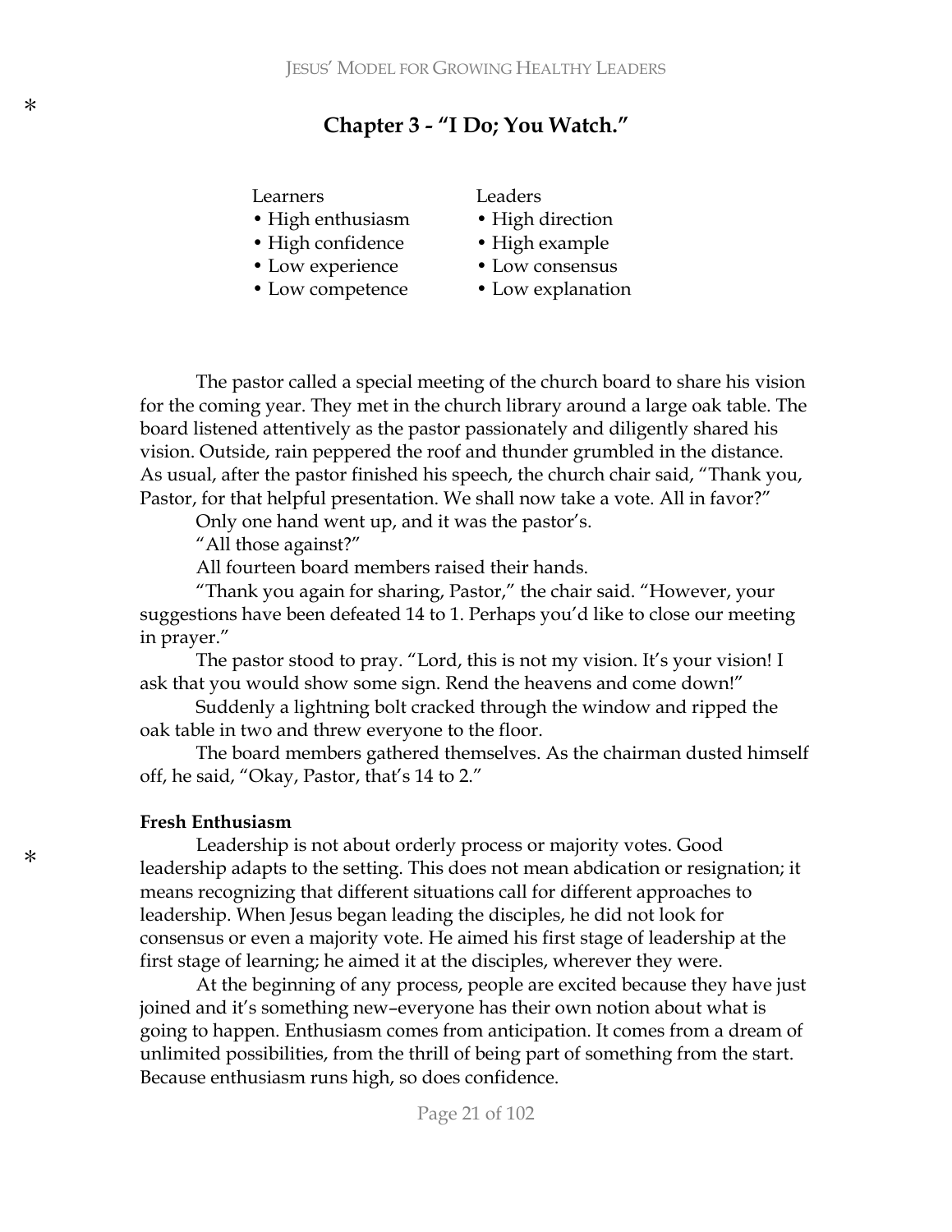We've all heard the statistics about teenage drivers, and if you're a parent you know the reality of insurance premiums based on those statistics. Teenagers are inexperienced drivers. They do well enough on a lightly traveled road in clear, dry weather, as long as they don't have any friends in the car and the radio is off. But if you change any one of those variables, the outcome changes as well. One seventeen year old said, "Teenagers are idiots." He was one of them, but he recognized a piece of the truth.

New drivers have no clue about the kinds of situations they'll face behind the wheel. They've been dreaming of driving since they were thirteen and started saving for a truck before they had a learner's permit. With that new license in hand, the world is at their feet. You can't find any higher enthusiasm. But the experts tell us that teenagers consistently overrate their driving skills. On a scale of 1 to 10 for being a good driver, they'll rate themselves as a 9 after the first time they've been on the road. Enthusiasm creates false confidence.

Can you remember the first day you went to school? Not college or high school, but kindergarten, or even preschool. You had your backpack strapped on, and it was stuffed with brand-new crayons and glue. Remember how excited you were to be big enough to go to school? Of course, after a few years, elementary school becomes humdrum, but you have high school to look forward to. New friends. Independence. You're a little uncertain what is going to happen, but you're excited and convinced you can handle whatever comes.

I remember the first day after I was ordained. I went into the office, sat at the desk and thought, "Nobody told me what to do on the first day!"

Everything is fresh in this stage. The new job. The new team. The new baby. You lie awake at night fantasizing about the great things that are going to happen. (Except if you have a new baby; then you fantasize about how great it will be when the baby finally sleeps through the night!) The possibilities are endless. This is going to be so great! And this has nothing to do with age. Every new experience takes us back to this first stage of learning.

### **Stage 1: Disciples are confident and incompetent.**

<sup>"</sup>The time has come,' he said. 'The kingdom of God is near. Repent and believe *the good news!'* 

As Jesus walked beside the Sea of Galilee, he saw Simon and his brother Andrew casting a net into the lake, for they were fishermen. 'Come, follow me,' Jesus said, 'and I will make you fishers of men.' At once they left their nets and followed.

*When he had gone a little farther, he saw James son of Zebedee and his brother* John in a boat, preparing their nets. Without delay he called them, and they left their father Zebedee in the boat with the hired men and followed him."

 $-Mark$  1:15-20

\*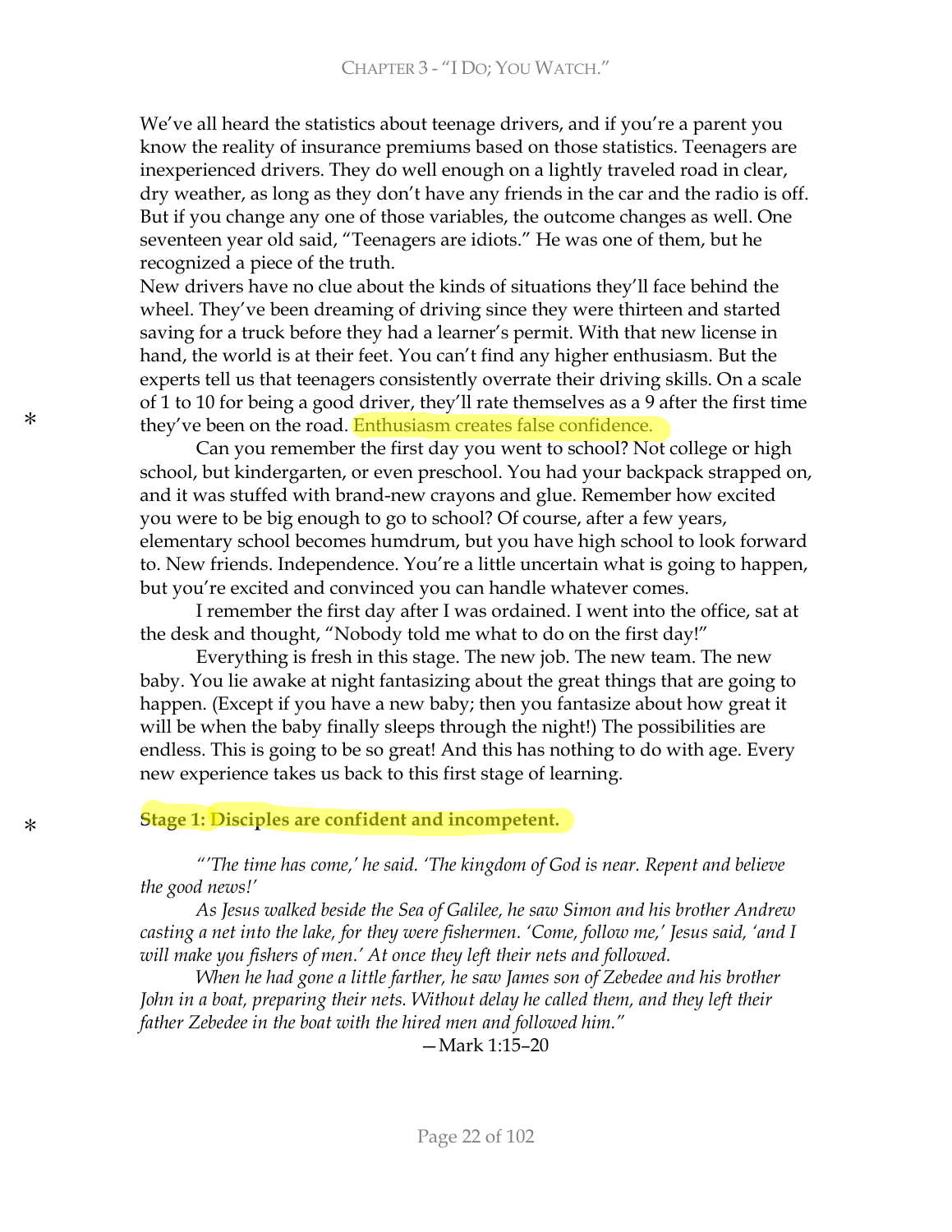The disciples are human beings, and Jesus knows that they have to begin at this stage. He doesn't choose them for their experience or skills set. He doesn't choose them for their personal charisma or spiritual maturity. They don't come to him already prepared to lead. They come to him as learners, and he meets them at the beginning of the learning process.

Jesus says, "Come, follow me," and the disciples follow. "I'll make you fishers of men." He doesn't say, "Here's a flyer about being a fisher of men. Why don't you think about this for a day or two and let me know?" He says, "Come, follow me" and casts a vision before them just as clearly as they had been casting their nets on the sea. Peter and the others have no idea what being fishers of men means. Not one clue. But they have an idea that this Jesus fellow knows what he is talking about, and it sounds like a great idea to get in on this kingdom business from the ground up.

Followers have their highs and lows. In Stage 1, enthusiasm and confidence run high. They feel like they know what they're doing, and that's an exciting place to be. But running low are experience and competence. Confidence soars, but likely they are overrating their abilities. In Stage 1, confidence and  $S<sub>1</sub>$  enthusiasm are based in what they *hope* will happen rather than in what they know can happen because of successful experience.

Rachel was part of a children's ministry team. The pastor asked some of the team members to begin some work in an inner city community, and Rachel got excited at the prospect of starting something new. She helped recruit other people to help. This was going to be so great - ministering to children who might never hear the Gospel any other way. The kingdom of God was going to break into the inner city and transform it.

Of course Rachel had no idea what it would really be like. After all, she had never been part of an inner city children's ministry before. When the time came to minister, she learned the reality-that the kids' behavior went beyond bad and into the realm of unbelievable. Although the team touched the lives of about a hundred children, attendance was erratic, and sessions with the kids were long and tiring. None of it played out the way Rachel imagined. If someone had described this reality to Rachel in the first place, she might never have signed on. But she didn't start out with reality; she started out with vision and enthusiasm, and that carried her through the difficult times.

### **Stage 1: Leaders are direct and set an example**

Jesus is direct and clear at this stage of leadership. He doesn't ask the disciples what they think should be done. Jesus had come to bring the kingdom of God, and the subject is not up for group discussion or individual interpretation. He tells the disciples what to do, and they do it because they are full of enthusiasm for this great new cause.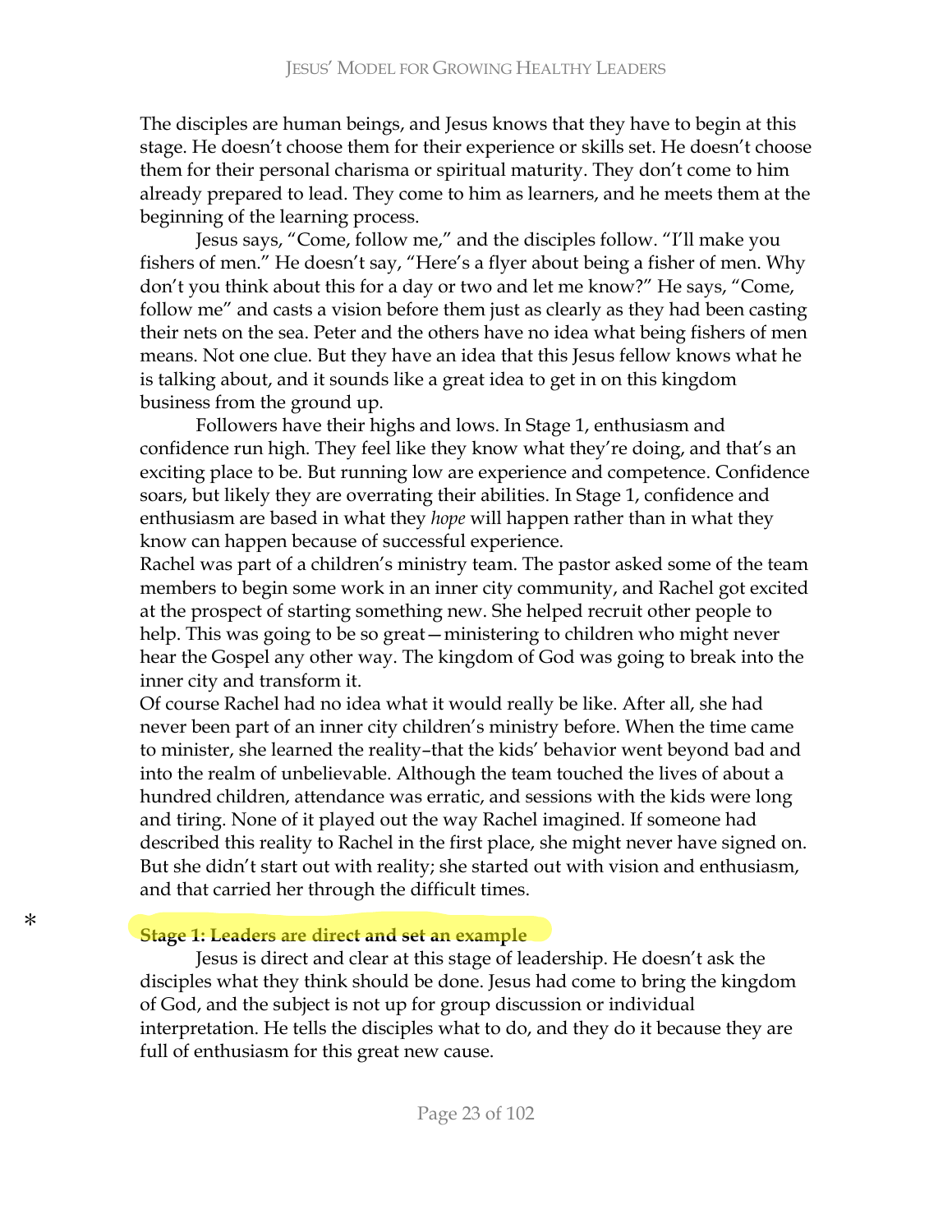People need to know what to do, especially at the outset of a new project or experience. "This is the first thing to do. Do it this way. Watch what I'm doing before you try to do it." However, the kind of directive leadership Jesus shows us is not always welcome in our day and age. We've seen too many corrupt or abusive leaders in recent history, even in the church and families. The cultural message is: "It's up to you to take care of yourself, because you can't trust anyone else to do it."

Consensus, or getting everyone to "buy in" to a new plan, has its place in leadership. But this is not it. This early stage of learning is a period of adjustment and orientation. Things are not in a settled state. Whether you are mentoring a new disciple, training a new employee, or potty training your toddler, directive leadership works well during this phase. The leader announces a clear direction, not being pushy or unpleasant, but remaining consistent and visionary. The vision gathers the people around any new project, just as Jesus' preaching of the kingdom gathered the disciples. When we start out on a new trail, we need a strong, confident leader to show the way. We like to have someone with us who knows where the trail will take us, where the rough spots are, where the pretty spots are. Jesus started with the kind of confident directness that today's leaders too often hesitate to use.

Our urge to get everyone to buy in can lead to too many explanations. The issues that spurt from the learner's enthusiasm may be valid issues, but it's better to address them at a later stage. In the beginning, the leader lays out the plan and sticks with it. Instead of explanation, focus on example. Model what you teach. We tell our kids not to yell at each other, but how often do we yell at our kids? Which behavior are they learning? The one they see, of course. All the explanations in the world about using inside voices and kind words don't mean anything if kids hear the adults in their lives raising their voices at each other or at them. At this stage, the leader's job is not to explain but to be an example.

#### **Steve's Story**

A key question at the first stage of leadership is, "Who will I invest in?" Jesus chose twelve people to travel with him, stand beside him, watch everything he did. He kept this up for three years - this was no rapid return investment.

Margaret sat in my office at the church. "Aren't you tired of selling drugs?" I asked. Margaret was a successful pharmaceutical representative. I was trying to persuade her to take on leadership of the children's ministry. I made a great offer—fifty percent less pay, no travel opportunities, and no company car. But I had seen her working with kids and knew she was gifted. "Why don't you invest your life in something eternal, something that will last?" I urged. Two weeks later, Margaret submitted her resignation to the pharmaceutical company and took up the task of building a future generation of leaders.

#### Out on a Limb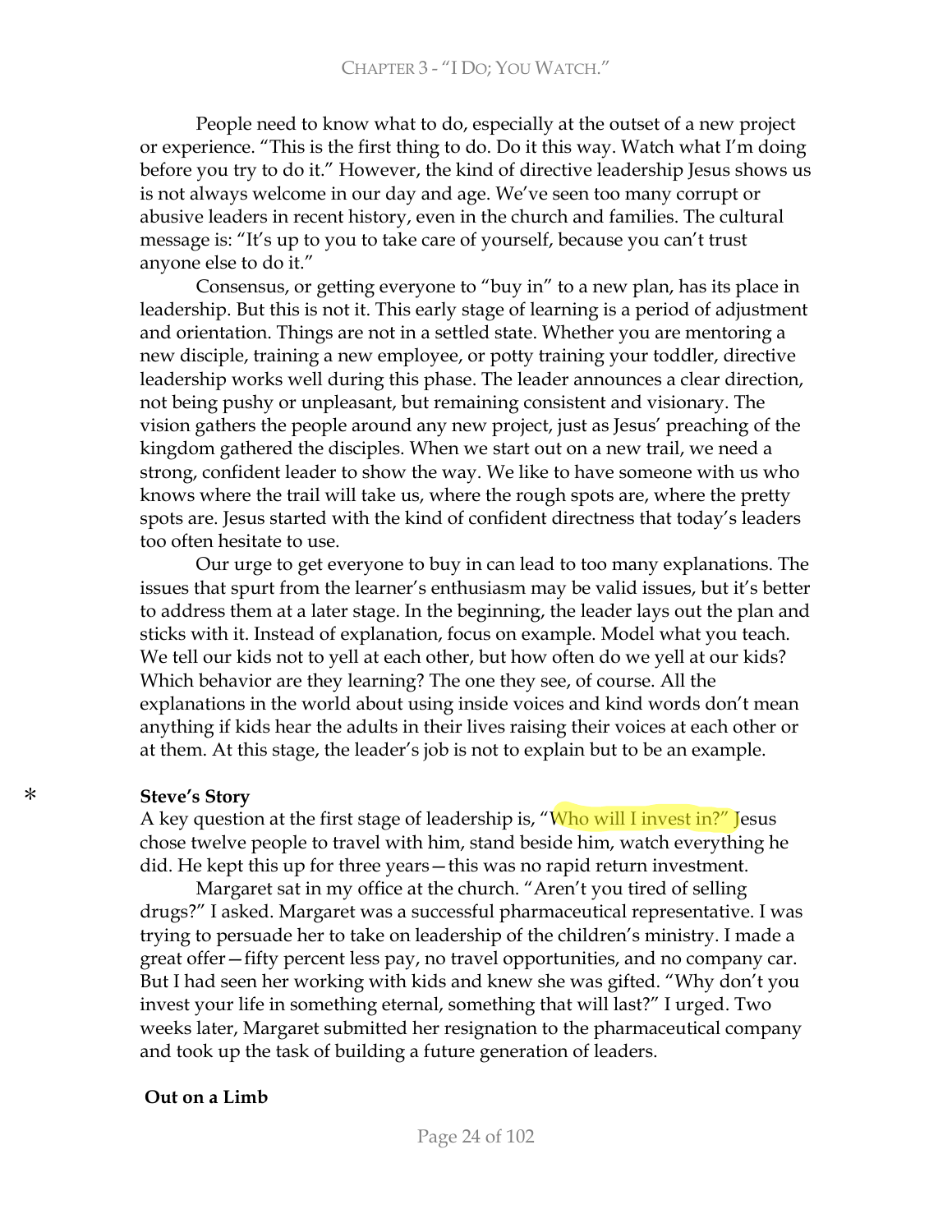James and his wife were worship leaders with a team of about thirty people. The standard was high: these people were top quality musicians, some even professionals. In many ways, the worship team functioned as a small group, but with only one dimension – worship. James and Angela had a vision for a different kind of small group. They came to me and said, "We want our worship team to be more of a small group. We want to build community together and take on some mission work - then our worship will come out of that."

I said, "Sounds great! Go for it. Talk to your worship team, outline the vision you have and tell them what you want to do."

So that's what they did. Within two weeks, twenty-seven out of thirty members had left the team. James and Angela and one other person were left to lead the worship music. They went into shock pretty quickly. This was not at all what they had envisioned. They had ruined the music ministry, and for what?

They came back to me and said, "We made a big mistake. What do we do now?"

"You didn't make a mistake," I said. "You're the leader. That's the vision God gave you. It fits with the wider vision of the church. Just stand firm."

It wasn't easy, but they did stand firm. Gradually over the next six months people who shared the vision joined the worship team and they were back to thirty members. The quality of music may have declined a little, but the quality of worship surged. The group spent time in each other's homes, shared a bank account for people who were in need and led people to faith.

This first stage of leadership may well be the hardest one. It's counter-intuitive and it's risky and it requires courage. It takes faith! The nature of leadership is complex, but complexity is resolved by simplicity, not by greater complexity. The simple solution for leadership quandaries is to look at the finest leader the world has known. Jesus is our model for leadership, and his example includes directive leadership.

Jesus said, "I am the good shepherd; I know my sheep and my sheep know me – *just as the Father knows me and I know the Father – and I will lay down my life for the sheep*" (John 10:14-15). As followers of Jesus, we are all sheep who are getting to know his voice and learning to follow him. He leads us in kingdom living that allows us to make disciples of all nations. We learn from him, then we teach others.

It's easy to be a servant and not be directive. It's easy to be directive and not be a servant. The challenge is to be both. Are you wondering how in the world it can be done? Next we're going to go back to our inspiration for this leadership model to see exactly how one can balance being both a servant and directive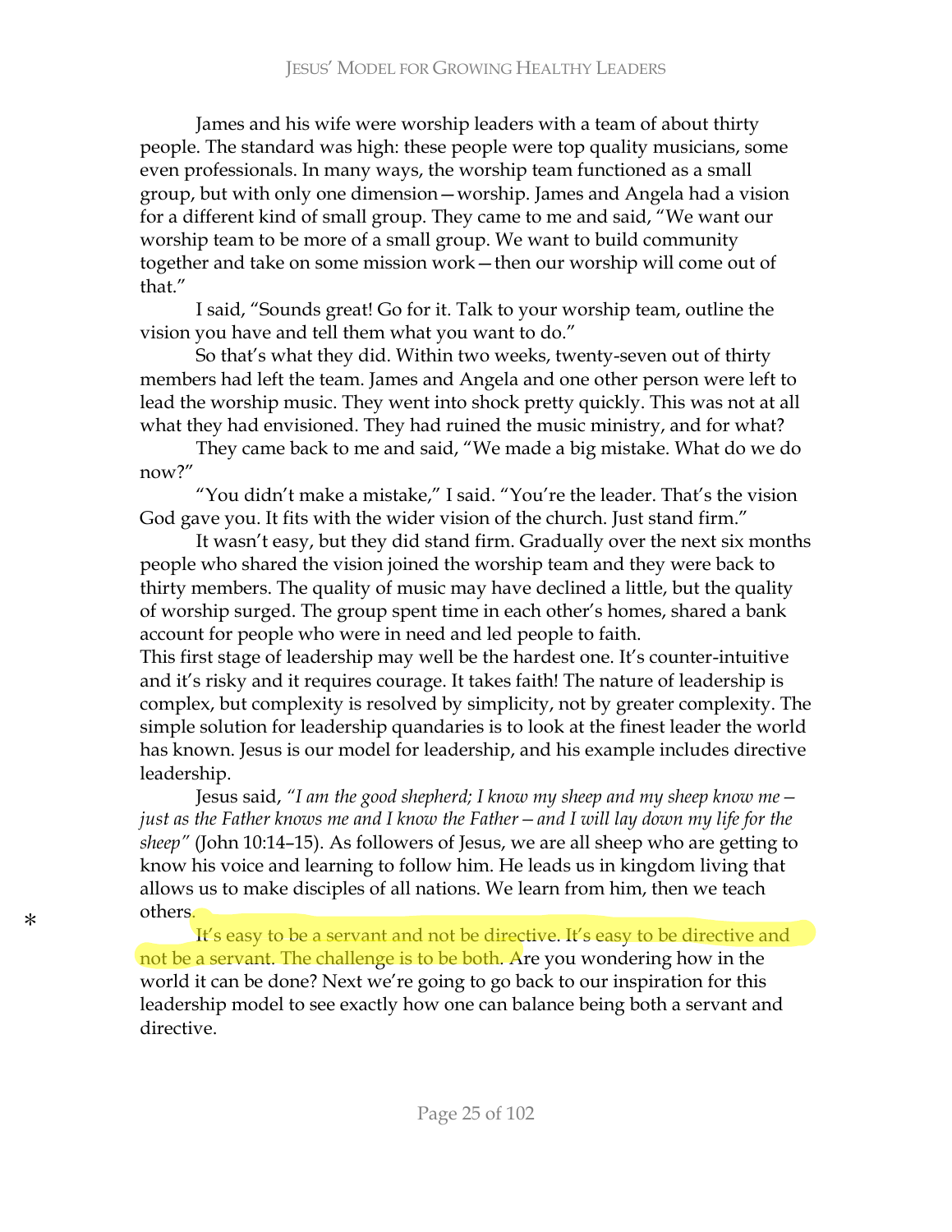# **Chapter 4 - The Disciples Learn to Follow**

Wherever Jesus is, the crowds are there. Lame people walk. Blind people see. Victims of leprosy run to the priest to be pronounced clean. Pharisees stand speechless in the streets, while tax collectors rush to tidy their homes for an unexpected guest. Multitudes sit on hillsides eating food that seems to come from nowhere. When Jesus speaks, people listen. They stay for hours. Sometime he tries to get away from the crowd, but they always find him. After generations of oppression and Roman occupation, something new is happening. Jesus talks every day about the kingdom of God. The crowds are not sure what the kingdom of God is, but they know it has something to do with this fellow Jesus. And they know that wherever he is, amazing stuff happens. Maybe he really is the Messiah who is going to overturn the Romans and return rule of the land to Jewish people.

When Jesus is not with the crowds, he's with his disciples—and they're a little starry-eyed themselves. Whatever this kingdom of God business is all about, they are that much closer to it because they are part of Jesus' inner circle. Jesus *chose* them! They go with him everywhere he goes. They don't always understand everything he says, but they keep listening and trying to figure things out.

Enthusiasm is skyrocketing. Jesus is the best thing to happen since water from a rock. Confidence floods the group. Whoever he is, Jesus is sure to change things.

This is the world of Jesus. It's a D1 world  $-it$ 's so early in the learning process that the disciples and crowds don't even realize they have something to learn. They're ready to rush out and change the world. With Jesus in charge, they can't fail.

Jesus is in charge, but not in the ways the disciples and crowds think. He came for a purpose. He brought a vision. Things are going to change; the disciples have that much right, and Jesus is going to make sure they're prepared for success rather than set up for failure. He recognizes their fluffy enthusiasm for what it is and knows that the disciples are just around the corner from desperation. So he chooses his leadership strategy carefully. He holds their enthusiasm in check with his directive approach and demonstrates such a consistent example that they can't miss the point.

## Let's Not Talk About This

Jesus is an L1 leader. He doesn't say to himself, "Wow, the people really seem to like me. Maybe I should see how far I can go with this popularity. I think I'll find out what the people think and see how I need to tweak my message." He doesn't worry about popularity at all. In fact, he makes a habit of saying things that are certain to make him lose points in the polls.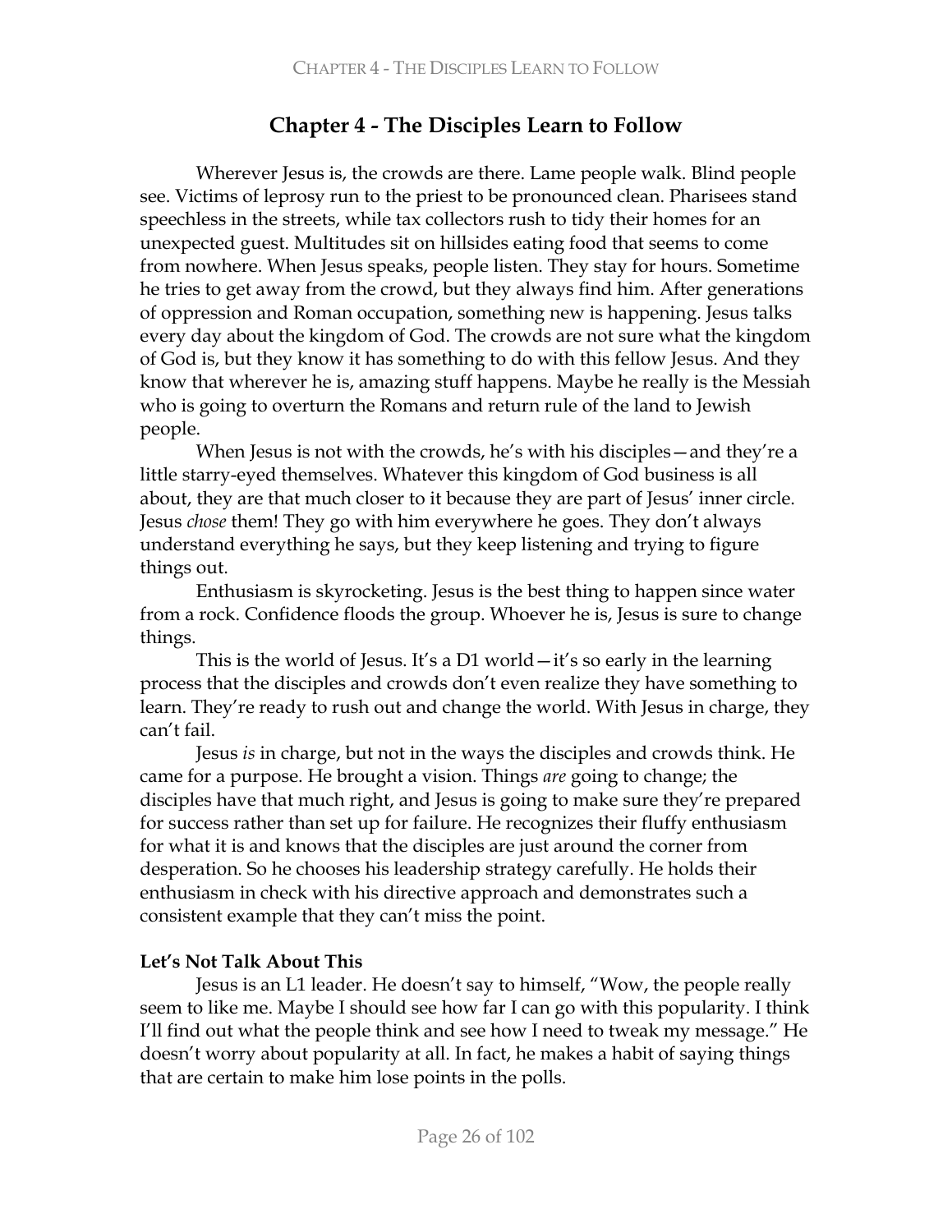The crowds settle in for a long sermon. Time doesn't matter, because it's Jesus doing the talking. He talks about the kingdom of God like no one ever has. He has a convincing air of authority; he really sounds like he knows what he's talking about. Somehow the kingdom doesn't sound far off and theoretical when Jesus talks about it. Matthew, who would become one of the disciples, keeps a good record of Jesus' words. He may want to write a book someday, after all, and this would be good solid research.

However, Matthew and the others can easily think of some people who are not going to like what Jesus has to say.

The Pharisees, for instance. "I have come to fulfill the law," Jesus says. Oooh. Inflammatory stuff. "Who does he think he is?"

And people in the crowds. "Unless your righteousness surpasses that of the Pharisees and teachers of the law," Jesus says, "you will certainly not enter the kingdom of heaven."

"What? You're going to shut me out because I had some passing thought about my neighbor's wife? You're making this even worse than what the Pharisees expect."

And the teachers of the law. "Not everyone who says to me, 'Lord, Lord' will enter the kingdom of heaven, but only he who does the will of my Father who is in heaven."

"Your Father? You're turning everything we ever learned upside down and inside out."

No, popularity is not Jesus' concern. He is bringing the kingdom of God to earth. No one else is qualified to do that. Just Jesus. God has given the kingdom to Jesus, and Jesus takes it to earth. Capturing votes is not the question. Showing how it's done is the thing to do. Jesus takes a leadership approach that is strongly directive and full of examples.

In his hometown of Nazareth, Jesus makes one of the strongest statements the gospel writers record. Let's put this in context: Jesus has been all over the countryside, and news about him has spread rapidly. Everybody knows what Jesus has been doing. So now he's home, in the town where people know him as little Jesus, Joseph's son—they probably can't wait to see what he's going to do. They know his parents, his brothers and sisters. Maybe the boys Jesus used to kick rocks around in the street with are there, or the boys he went to Hebrew school with, or the customers who used to come into Joseph's carpentry shop. All eyes are on Jesus. He stands up in the synagogue to read from the Scriptures, and an attendant hands him the scroll of Isaiah. He opens it and reads a short passage.

The Spirit of the Lord is on me, because he has anointed me to preach good news to the poor.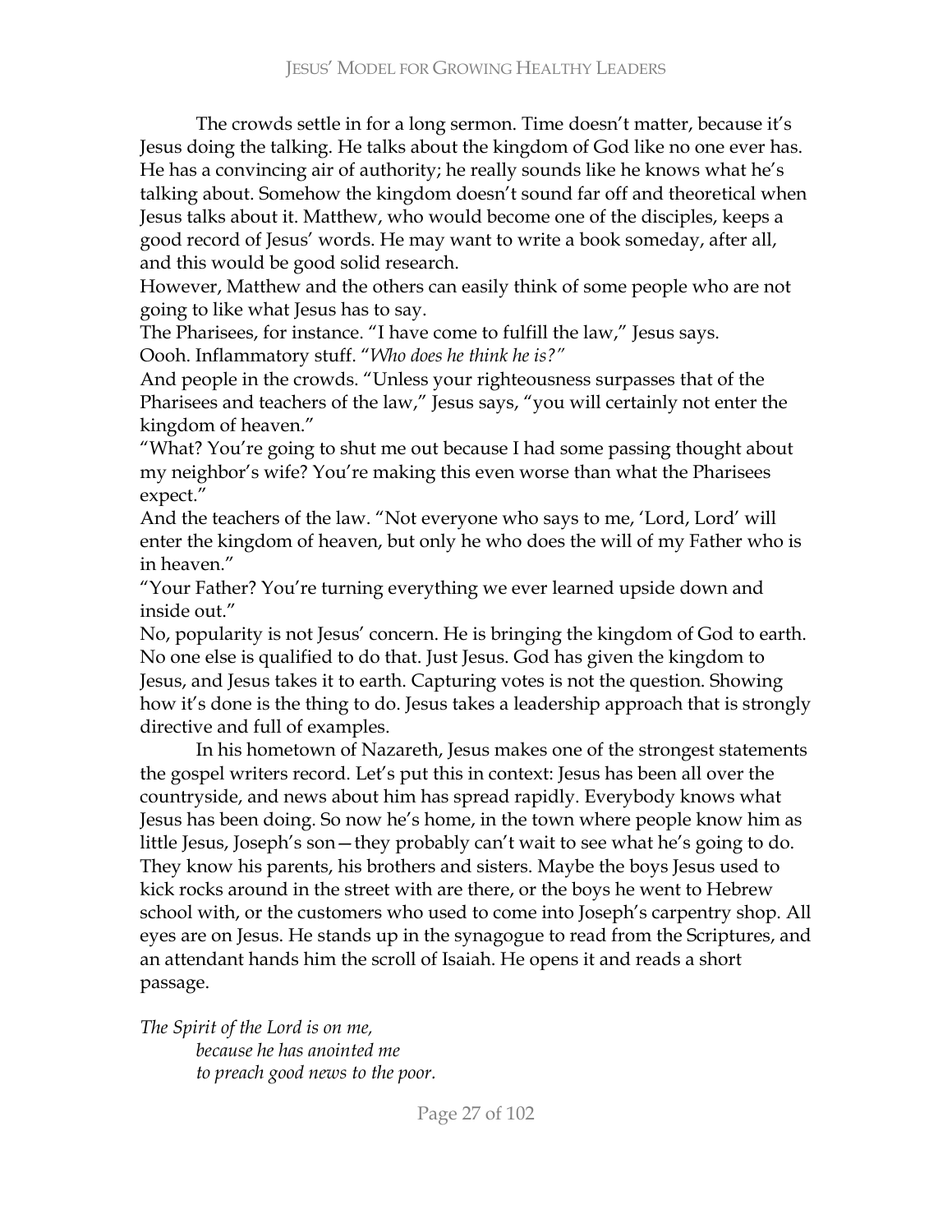## **CHAPTER 4 - THE DISCIPLES LEARN TO FOLLOW**

He has sent me to proclaim freedom for the prisoners and recovery of sight for the blind, to release the oppressed, to proclaim the year of the Lord's favor. -Luke 4:18-19

Then Jesus rolls up the scroll and gives it back to the attendant. Everyone stares at him – they've hardly gotten settled in their seats before he stopped reading. Now he says, "Today this scripture is fulfilled in your hearing."

This is no obscure passage to this group of listeners. This is the passage that makes everyone's hearts beat faster with anticipation. This is their prophecy of hope, the promise that God was sending a deliverer to free them. While they wait to hear what Jesus will say, the crowd holds its collective breath. And then he says something so startling. He claims to be the fulfillment of this passage. He claims to be the deliverer they've been waiting for.

"This is it," he says. "I'm that person. I'm the one you've been waiting for."

They don't take turns reading verses and saying how the verses applied to their own lives as we might do in a small group Bible study. They don't look up verses in a concordance or read the notes of a commentary. Jesus doesn't even explain what the passage means. "I'm it!" That's all there is to say.

Bold. Directive. Assertive.

## A Leader in the Temple

John gives us another great Stage 1 Jesus story in chapter 2 of his gospel. It's close to Passover time, so Jesus is going to Jerusalem for the feast. When he gets to the temple courts, he sees the area meant for Gentile worship has been turned into a marketplace. Cattle, sheep, doves – get your sacrifice here! And if you don't have the right currency for the temple, then step right this way and we'll help you with that – for a small additional fee. The line starts right here. Let us make your sacrifice experience all you ever hoped it would be. The temple courts were the only area where Gentiles could pray, and now it was overrun by unscrupulous people abusing the temple system for a profit. Jesus is incensed – he isn't going to turn a blind eye to this. He grabs some cording, braids it together into a whip, and starts snapping it around. Sheep are bleating, cows are mooing, doves are flapping their wings as fast as they can. This is their chance. They get out of there, pronto. Coins fly in every direction when Jesus heaves the table on its side. "How dare you turn my Father's house into a market!" (John 2:16).

Does Jesus have a committee meeting first to gather opinions about what action might be appropriate to take? Does he survey the disciples to see if they would back him up on this? Does he calculate the political cost of taking this position?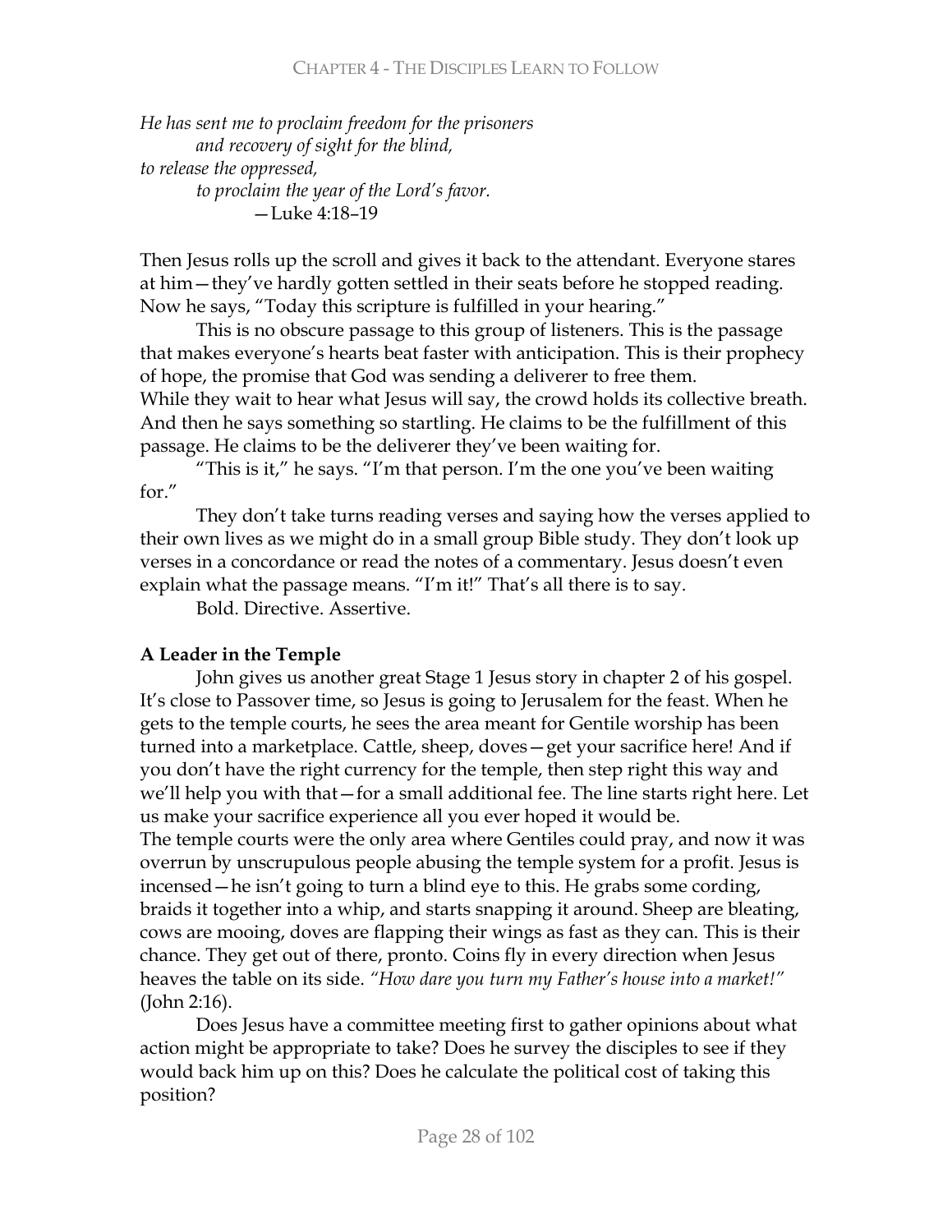Jesus sees what was wrong and does what was needed to make it right.

Later he feeds five thousand men and their families (John 6:1-15). And these families have more than the 2.4 children that American families average. This was a good-sized crowd - and an excited one. These people have seen Jesus heal the sick again and again. They know that wherever Jesus goes, something amazing is sure to happen. They want a piece of the action, to hear more, to experience more of Jesus. This crowd is so enthusiastic that they follow Jesus everywhere, apparently without a lot of forward planning.

Jesus has thousands of people on the hillside listening to him, and it's been a long day. They need to eat! Jesus doesn't say, "What should we do about all these hungry people? Let's brainstorm some ideas." He simply tells the disciples to feed the crowd. He was that direct. Clearly he expected them just to give the people something to eat. No problem.

The disciples have a different perspective. It would have taken more than a Wal-Mart Supercenter to feed this crowd - and even if one was available, the disciples didn't have that kind of money, discounted prices or not.

They point out the obvious obstacles of the excess of people and the lack of cash. But Jesus doesn't say, "Oh, you're right, I didn't think about that." He instructs the disciples to have the people sit down and he feeds them. Then he goes farther and tells the disciples to gather the leftovers, which are more than anyone could imagine.

John tells us that the people realize God was working right there among them. We can imagine the enthusiastic comments.

"This guy is really something. He's the one God promised. He should be running the country."

"This man is king material. We need to get him in charge of things."

"He can't be anything but good for Israel."

"Let's keep following him until we can persuade him to see things our way. He'll see he has a responsibility to his people."

Sounds like a coup in the works. But that wasn't Jesus' way of doing things. The enthusiasm needle goes higher still. Jesus knows they want to grab him and make him king—the kind of king they are thinking of—so he slips away across the lake. The next morning, the crowd hires every boat they can find and heads to Capernaum. Sure enough, they find him again. But Jesus isn't interested in their political enthusiasm. He wants to set them straight.

Jesus begins talking about a different kind of bread than what he had fed the crowds the day before. They need this new kind of bread even more than they needed to eat the day before. He himself is the bread. "I am the living bread that came down from heaven. If anyone eats of this bread, he will live forever. This bread is my flesh, which I will give for the life of the world…unless you eat the flesh of the Son of Man and drink his blood, you have no life in you" (John 6:51, 53).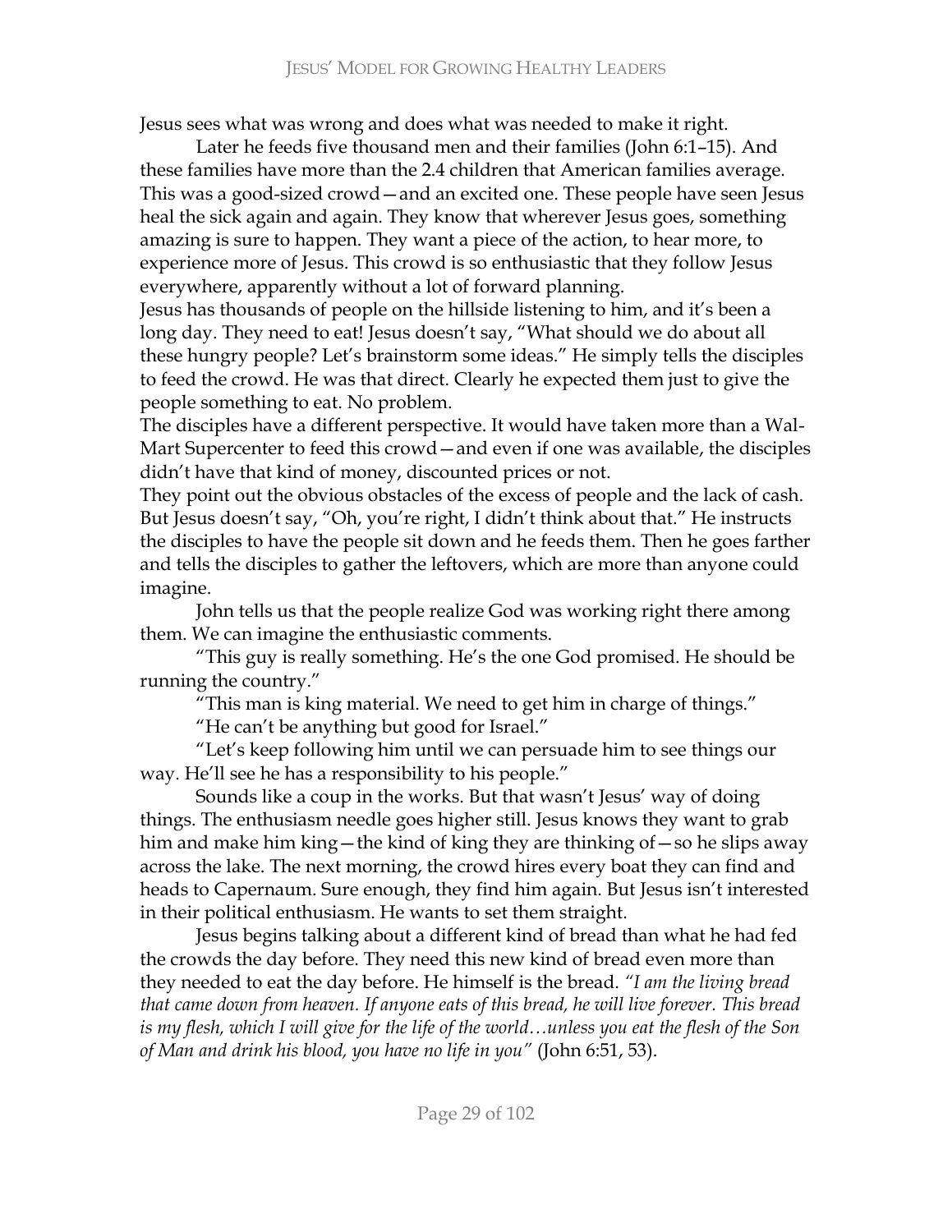Whoa. What did you say? Remember, this is before Jesus introduced communion at the Last Supper. The crowd wonders what in the world he is talking about. The people are even more confused. So we're not having a coup? We're not going to overthrow the Romans? We're just going to eat your... flesh? Drink your blood?

### The Kingdom Come

When Jesus was baptized at the beginning of his ministry, heaven truly came to earth. And now, everywhere Jesus goes, this is the message he preaches: the kingdom of God is here. God has spoken to us through his Son. The time has come for people to respond with repentance and become part of the kingdom. Mark tells us of a man with leprosy who begs Jesus to heal him. And Jesus does it. After that, the man goes all around town and tells everyone the good news. Mark tells us, "As a result, Jesus could no longer enter a town openly but stayed outside in lonely places. Yet the people still came to him from everywhere" (Mark 1:45).

The people responded to Jesus' directive style of leadership. They didn't understand the ramifications of most of what he said, but still they followed. Without any idea of what they were getting into, they followed. Inspired by the challenge to be fishers of men, the disciples followed. Amazed at the signs and wonders Jesus performed, the crowds followed.

The leader who is prepared to be a Stage 1 leader will attract people who are in Stage 1 of learning. The leader must recognize this stage of learning and respond to it appropriately. A good leader knows this honeymoon period will not last forever-it could be over tomorrow. The leader who follows Jesus' model of ministry will stay in the L1 mode until the learners are ready for the next stage. Jesus was direct and assertive.

He did not try to get anybody's agreement.

He was not democratic; he led by example rather than majority vote. Even if we are not used to this kind of bold, directive leadership, we must recognize it as the best choice for this stage of learning and welcome it. In order to increase our understanding of the relevance of these teachings to our modern lives, the next chapter will demonstrate some of the practical applications of the first stage of the Square to our personal lives: our marriages, parenting, work and churches. As you're reading, see if you recognize some of the responses as being similar to your own experiences, at least in the initial phases of a particular challenge.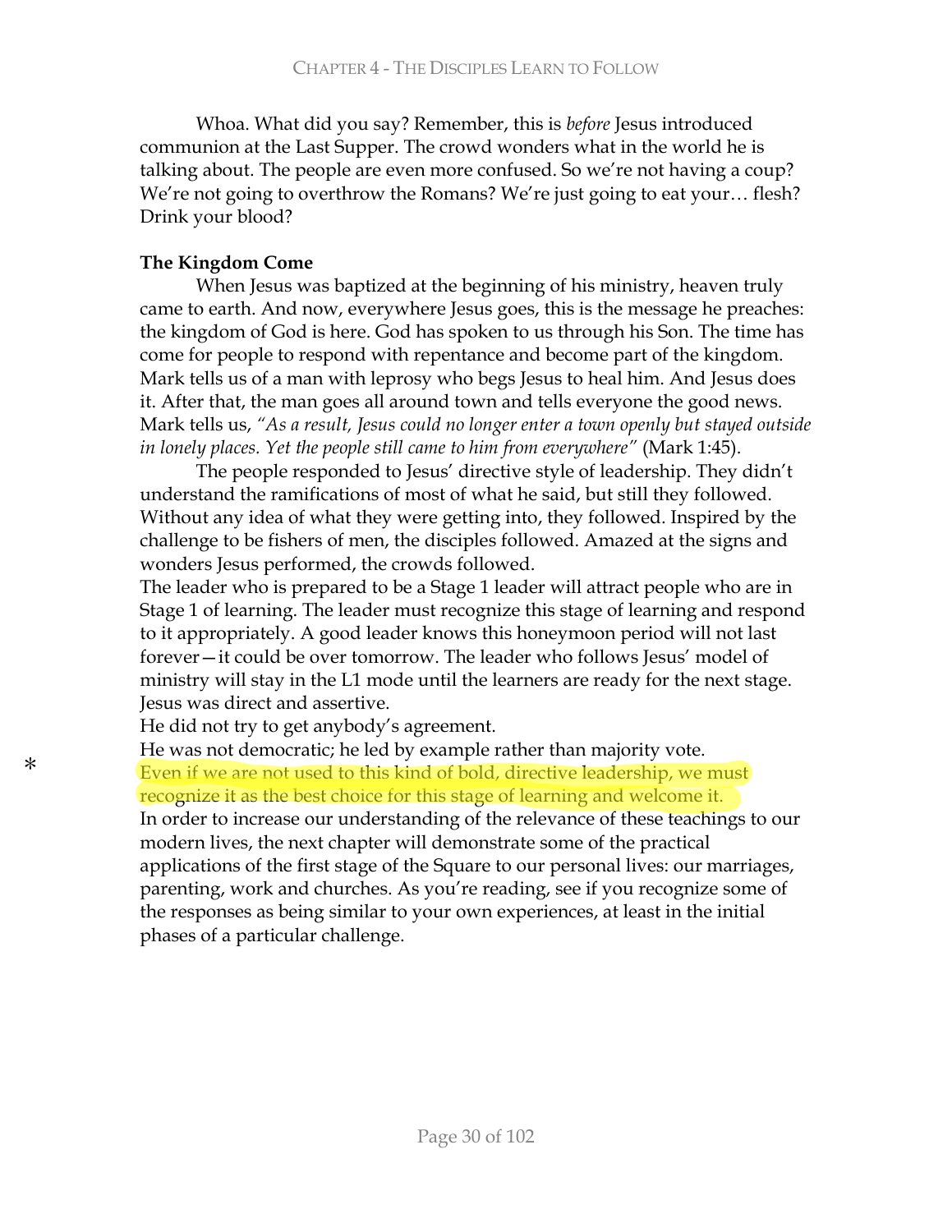# **Chapter 5 - This Is Gonna Be Great!**

Stephanie stepped out of her parents' car and walked toward the college dorm that would be her home for the next year. A young man approached her.

"Hi, I'm Patrick. I'll take your bags for you."

Patrick showed Stephanie to her new dorm room and later showed her around the college campus. In the months that followed, they became great friends. Eventually they started dating. It was perfect. They were best friends and in love. A few years later, they married.

As far as Stephanie and Patrick were concerned, life just got better and better. Life was like a permanent honeymoon. In the first three years of their marriage, they were thoroughly smitten with each other, selfless in their love for one another – or were they? Although they'd known each other for a long time, they were completely inexperienced when it came to married life. They had to learn about sharing chores and keeping a joint bank account. They had to learn about giving each other space and forgiving the daily annoyances. But they had enthusiasm, and out of that came confidence that they were going to make it. This young couple was in a D1 stage of learning about married life.

In some situations, we are the learners; in other, we are the leaders. If Stephanie and Patrick were to hit a rough patch - and let's face it, all marriages have those moments—it might be that the best thing that could happen to them is for an older married couple to say directly and assertively, "Tell her you're sorry," or "You have to let him know how you're feeling."

The learning and leadership stages of the Square are not just for the church or ministry organizations. They are for real life, for the kinds of situations we all face every day.

Stage 1 leadership in the personal arena is not any easier than in the ministry or business arena. Sometimes you make decisions you know are unpopular, but with good reason to believe they are the best choice. Sometimes you say those words you promised you would never say to your own kids – "Because I'm the parent and I said so." Your spouse may not want to hear a direct challenge to a particular behavior or attitude. Kids may dispute the values you're trying to teach. The ministry team you lead may need more structure than you usually like to give. People may perceive you as domineering or controlling or inflexible, and you don't like that because you want people to like you. As we look at our D1 experiences and L1 responses, we'd better understand the work that God is doing in us.

## **Leaders Learn**

Even leaders have to be learners. For instance, Scripture says husbands are to lead their wives in the same self-sacrificial way that Christ serves the church. This doesn't mean that husbands always have it all together in flawless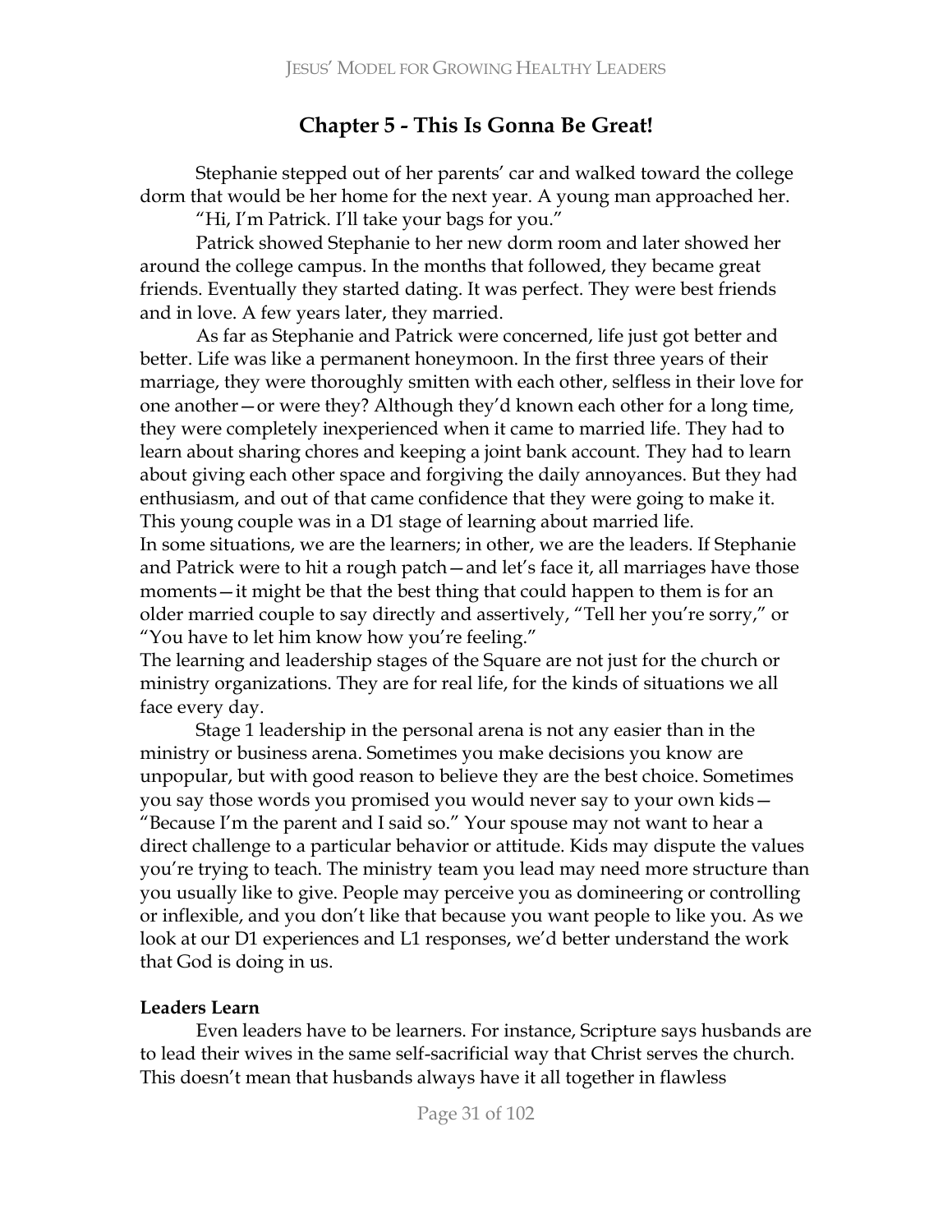leadership. From time to time, husbands need to learn something, and wives may be the ones to lead them through the learning process.

I've been a church leader for a long time. Periodically I become discouraged or feel I am under attack. I find myself in a state of discombobulation, and it's hard to know the next step. Sally steps in with firmness and consistent direction. She points me forward instead of allowing me to fall back. She becomes my example in attitude and demeanor. She reminds me of things like God's calling and his faithfulness. This doesn't mean I am abdicating my responsibility as the husband or that Sally is acting in an inappropriate way. It merely reveals the need to be open to the Lord's leading as we take equal but different roles in our partnership.

## **Square Parents**

The experience of parenting is perhaps the best model of the Square that we have on the home front. We welcome into our arms squalling bundles of confusion, with the goal of sending them out on their own eighteen or twenty years later. One general overview of the process might be:

| Young children: | D1 and L1                         |
|-----------------|-----------------------------------|
| Adolescents:    | D <sub>2</sub> and L <sub>2</sub> |
| Late teens:     | D <sub>3</sub> and L <sub>3</sub> |
| Young adults:   | D <sub>4</sub> and L <sub>4</sub> |
|                 |                                   |

But parenting is not one large square. We go round and round the square in those twenty years as kids hit different stages and find themselves in situations they are not yet equipped to handle independently.

The L1 stage of parenting is most obvious in the early years. When a couple decides to start a family, they are full of ideas, enthusiasm and dreams for family life. But they really have no idea what it's going to be like. They may read all the back issues of a parenting magazine or listen to talk shows on the topic of parenting, but until they're in the throes of it, they don't really know. Nevertheless, they feel confident because parenthood is something they've wanted and planned for. They think you're going to be terrific parents and raise the perfect kids. They're entering a whole new world of possibilities, and the enthusiastic wind in their sails keeps them going. Six months or a year after the birth of their first child, they may wonder what in the world they were thinking. How could they have thought it would be easy, that a magazine article would have the answer for everything? The baby won't nap, or the baby is allergic to milk. The toddler refuses to let mommy out of her sight. And it only gets worse once the child discovers the word "no." But at the beginning, when they first dreamed about starting a family, their outlook was enthusiastic and confident. When children are toddlers, we tend to be low on consensus and high on direction. The child whose primary means of communication is "no" does not have an equal vote with a parent about when bedtime is or what constitutes a healthy lunch. Did you know that the typical four-year-old child asks more than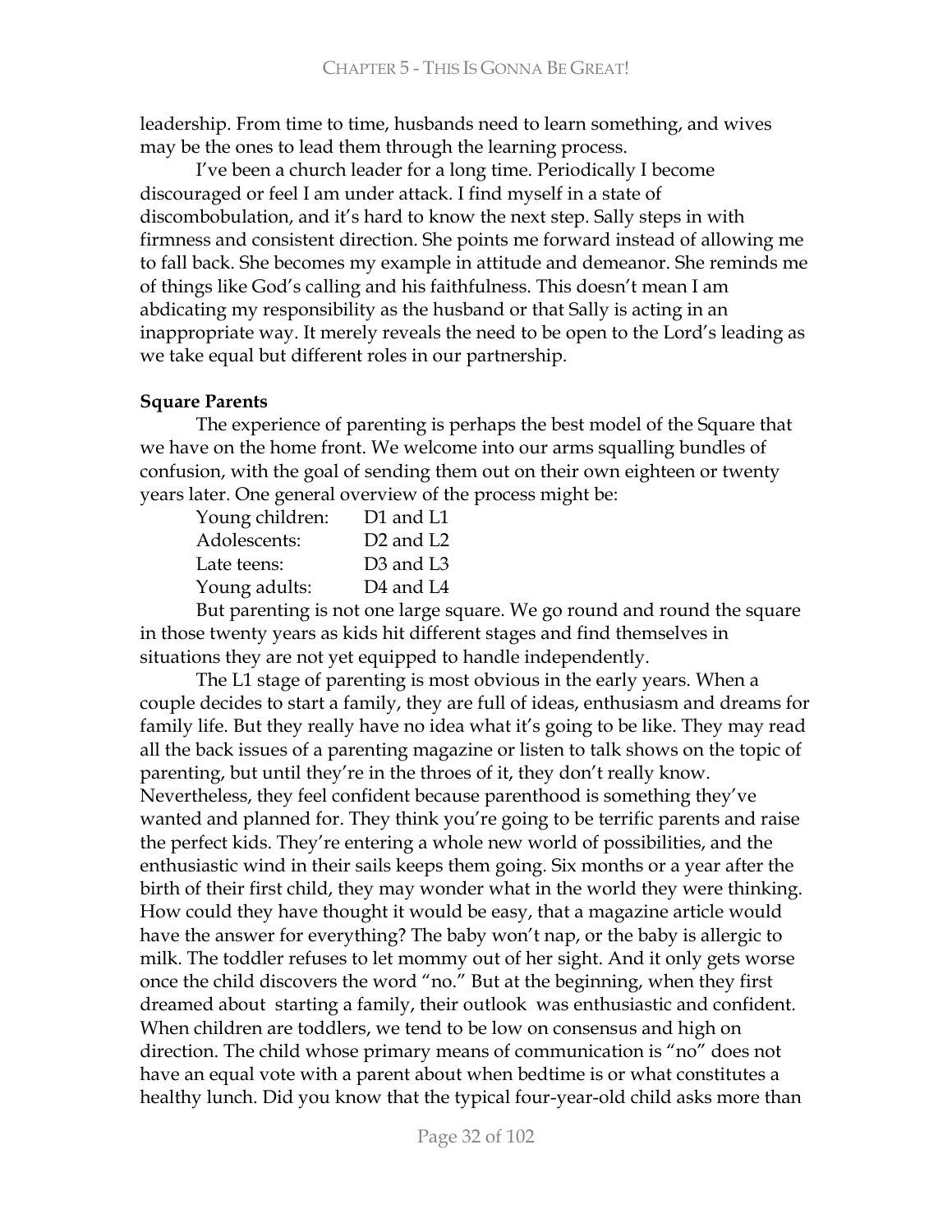four hundred questions a day? How many of those can you reasonably expect to discuss? Most require a directive yes or no answer. Can I have a cookie? Can we go to Billy's house?

When children are a bit older, perhaps twelve or so, it's tempting to opt out of L1 leadership. They're too strong-willed, we don't have the energy; we figure they'll learn from their own mistakes so we risk letting them make some huge ones. At the other end of the spectrum, we can overdo L1 in order to retain control, when kids really are ready for the next step and need the experience of making decisions if they are to become independent.

As our own children grew older, Sally and I wanted to give them a strong sense of what the family is and how we operate. We were clear about our values and what we stood for. We ate meals together. Our kids could participate in only one activity a week, and nothing that would take them away from Sunday services. We made it clear even in their teens that they needed a certain amount of sleep. Our children have different abilities and qualities we love, but their individualism did not dictate the family schedule. The L1 parent has to be secure enough to say, "This is what we do in our family" even when it makes you unpopular with the rank and file of your home.

But as L1 parents, we have to be high on example as well. We can't tell our kids they can only join one activity if we are constantly overextending ourselves. We can't tell them to eat in healthy ways if we live off of junk food. We lead our kids in the things we know are important by being a good example when it comes to rest, living in community, being accountable, spending money wisely, and growing in our relationship with God.

As children grow older, we communicate Stage 1 leadership differently. By the time they're full-fledged adults, it's a different story. When kids leave home and are on their own, with their own careers and families, L1 happens only if they invite you into a particular situation. If they call in the middle of the night and ask what to do for the colicky baby, you can give some direct instructions. If they overextend themselves financially and ask for help, you can show them how to stick to a budget. But you cannot stay in an L1 mode all the time. Kids grow and change, and their need for parental leadership changes as well.

Finally the empty nest stage comes. Your youngest is starting college; the older ones are beginning their careers and perhaps have gotten married. You're looking forward to more time and space for the first time in twenty-five years. Time for hobbies, time for you as a couple, time to spend money with less anxiety. But a lot has changed since before you had children. You're entering a stage that you know nothing about, just as you knew nothing about marriage or parenting in the beginning. You haven't been in this position before, and there will be lessons for you as well as for your adult kids.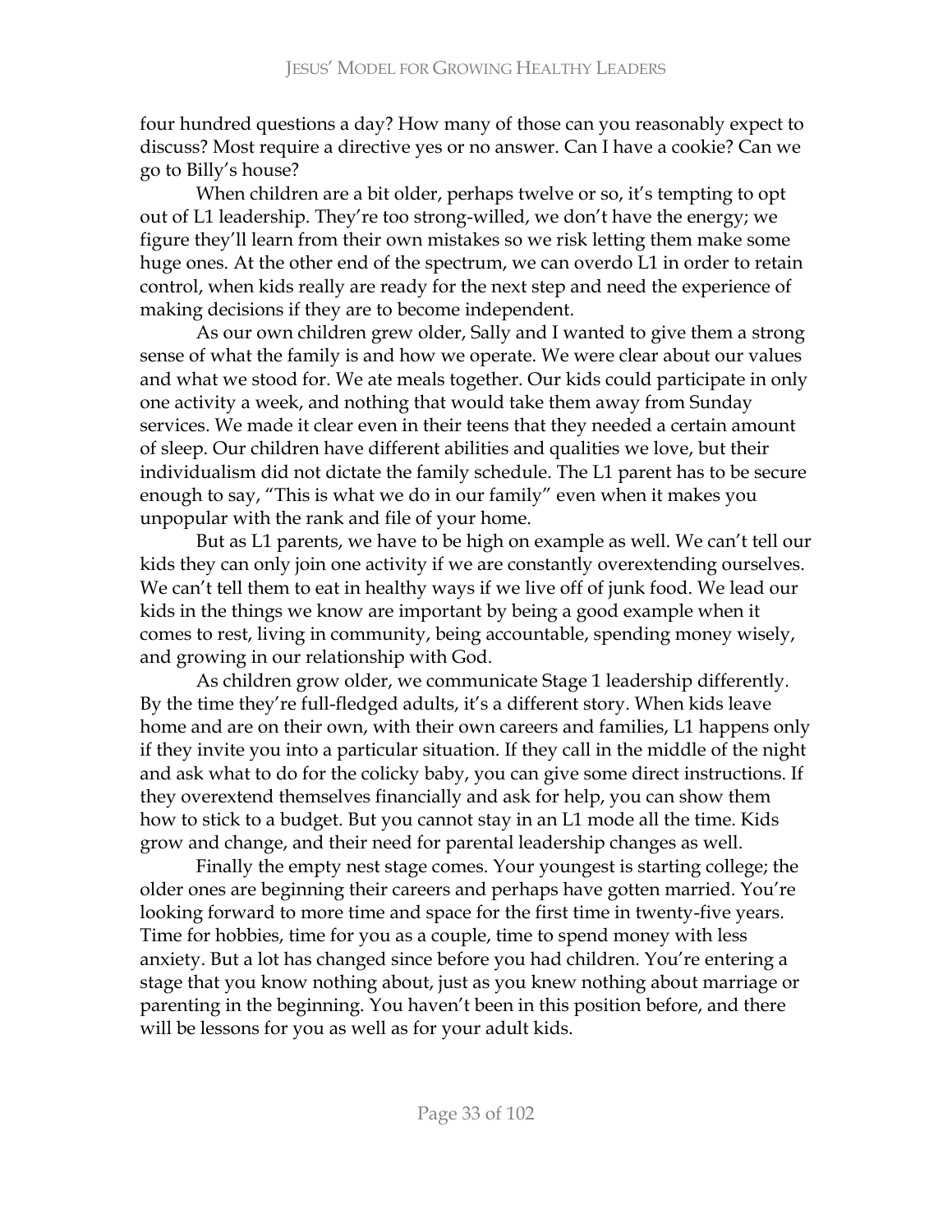## **Learning and Leading at Work**

You've been in the same job for five years. You feel it's time for a change, or an unexpected opportunity presents itself. You interview for a new job, and it's looking very good. You really clicked with the interviewer, and you're pretty sure the job is yours if you want it. The more you think about the new opportunity, the more excited you get. You'll have a fresh start, the chance to do something different and more challenging, perhaps a new role as leader of a work team. You'll get to travel, which you've always wanted to do. The skills you've developed over the last five years have made you confident of success in the new setting. People in the new place will probably appreciate you more than your current coworkers. You're going to have a chance to do something that really matters, and you're one hundred percent sure you'll be good at it. This is a great feeling, a great place to be.

Congratulations! You're in D1! The truth is, you don't know what the new job will be like. It may be a lot tougher than you think. The learning curve may be a lot steeper than you expected. The person who interviewed you didn't explain to you about the vice-president's finicky personality. The travel may be more exhausting than you ever imagined. What you need is an L1 leader who understands your D1 enthusiasm and will harness it by keeping you on track.

Or perhaps you are the L1 leader to someone new in your workplace. The new guys are watching you to see what to do and how to do it. Or you're the new team leader for a work group that has been tossed to and fro on the waves of corporate whimsy, and it's your job to rally them around a vision. You might be tempted to offer a vision that makes everybody happy so they like you. But what if they need to swallow a tough truth? What if you need to give the group a vision they don't yet understand, and it will make you look like a know-it-all boss?

Doug had his own business making and selling graphics. He started out applying decals to the sides of trucks for another company. But Doug always had a vision that was one step ahead of where he was. He was the kind of person who wanted to push the boundaries and had the vision and motivation to do it. Eventually he opened his own shop and began designing and manufacturing the decals that went on trucks and billboards. All around town, he could point out the vehicles he'd worked on because they bore his designs. However, he knew the business could grow even more. His staff was running out of space to do the work they had, much less take on more. He needed more space, more staff, more equipment.

Doug called his team together and cast a vision for the future of the company. He didn't explain every detail-how much it would cost, how long it would take, where the new building would be, what the new equipment would be like. He simply communicated a vision of growth and expansion and called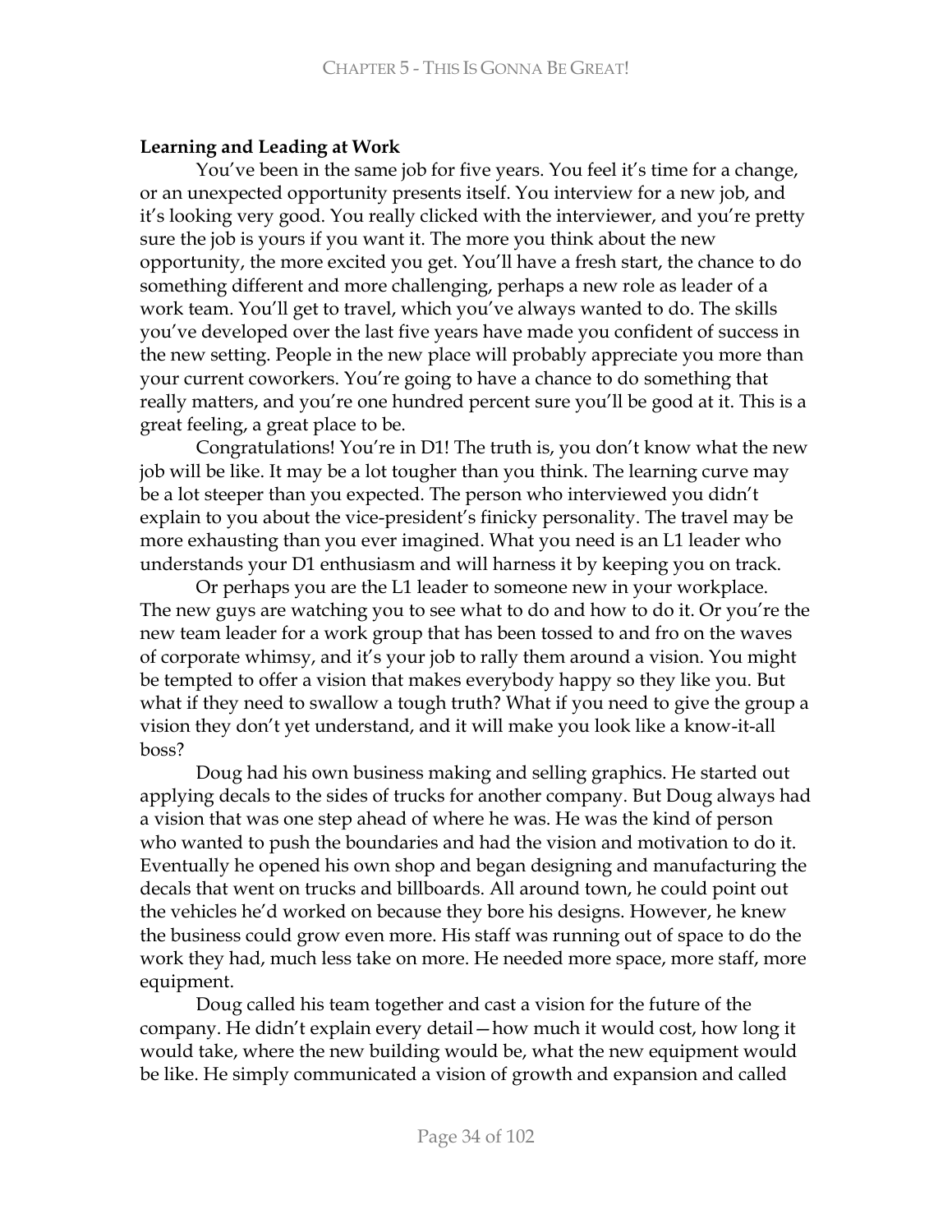for every staff member to get behind him. He knew everyone would have to make adjustments.

"So are you with me?" he asked.

The team was more excited than Doug had imagined they would be. A period of change that could have been incredibly stressful became a period of energizing growth for everyone.

Doug was the kind of person who always had new ideas. But this change came because he honed his ability to hear God. His confidence did not rest on his own abilities or skills but on a clear sense of calling. When he communicated that sense of calling to the team, they were ready to move forward.

L1 leadership can put people off. It puts people under pressure and forces them to make a choice, and some will choose to walk away. Whatever your vision, it's not for them. If you're the leader, you have to make the tough calls, even if it makes you unpopular.

# **Leading Disciple-makers**

Bible study and prayer - that's all we need to get a ministry going, right? It sure seems like it ought to be that simple. Gather a group of people who love the Lord and want to do kingdom work and get moving!

A group of volunteers met to discuss launching a new children's ministry in their church.

Lindsay said, "We have to teach children to love Jesus. That's the most important thing." Everyone murmured agreement.

Chris said, "Today's Christians are biblically illiterate. We must teach children to know the Bible." Who could argue with that?

Tia suggested, "Wouldn't it be great if church was the place where kids found their best friends?" Of course.

Joannah added, "We can't forget about the families of these kids. We have to look for ways to minister to the whole family." Great idea.

Lisa was a teacher and said, "All the latest brain research shows kids learn better when they're having fun. It has to be fun."

Mark said, "The main purpose has to be outreach. Most people who become Christians come to faith before the age of 14. We have to think beyond just the families in our church." The Great Commission, yes, yes, yes.

Who can argue with any of this? But you can see where it's going. Enthusiasm couldn't be higher, each lofty idea reinforced by the next. This magnificent team is going to storm the church, turn children's ministry on its ear, and change the world for Christ.

But what's the first step? Lindsay, Chris, Tia, Joannah, Lisa, and Mark all have different answers. What we have is a committee full of D1 followers and no leader. Now imagine the team leader sitting at the end of the table, waiting her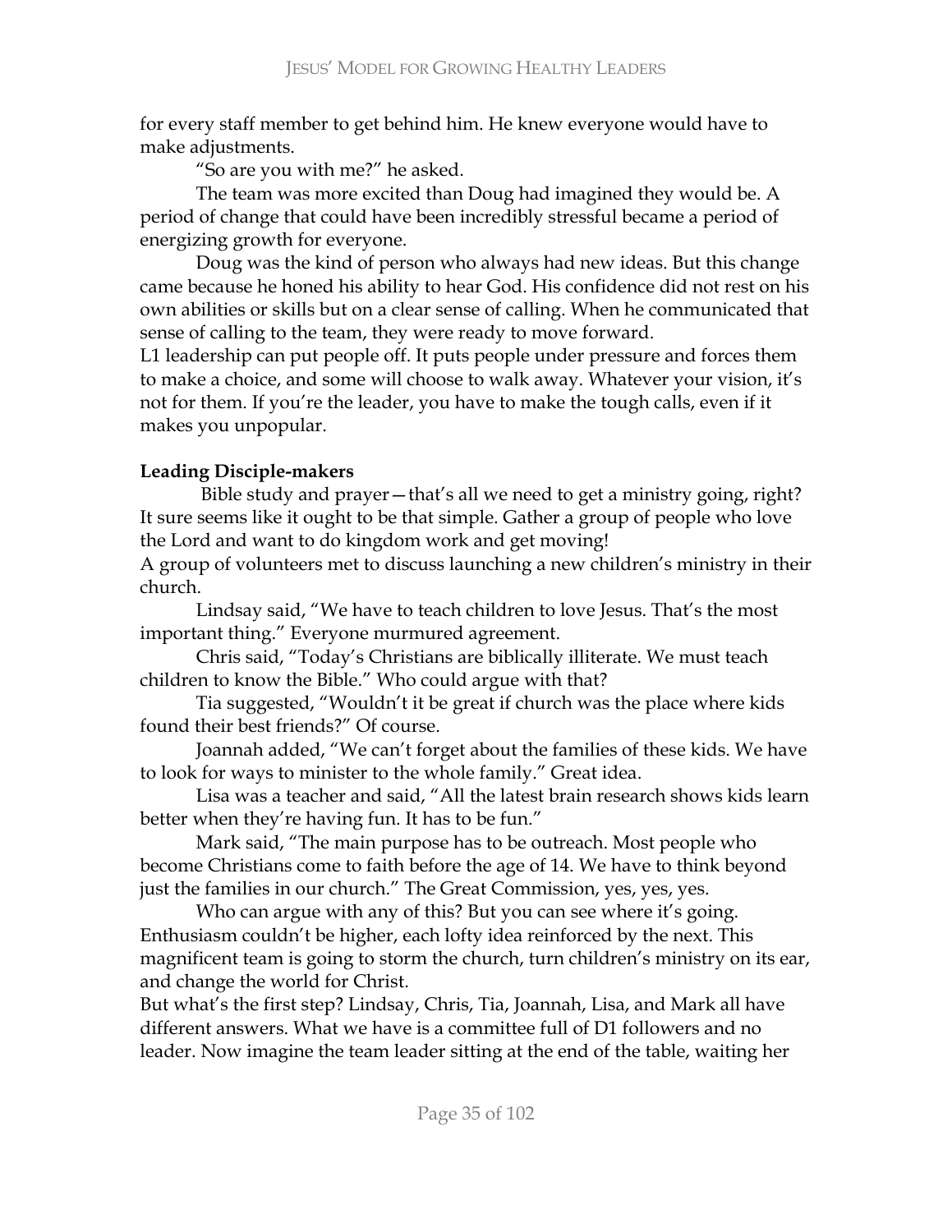turn to speak. All eyes turn toward her. If she's an L1 leader, no matter what she says now, someone is going to be unhappy. Probably several someones.

It's hard work to be the leader during Stage 1. It's costly. Much of the time the leader is misunderstood, and the followers are not ready to listen to explanations. They've already got things figured out. Nearly every L1 leader I meet says to me, "It's killing me to do this L1 thing."

It's supposed to be that way. Jesus didn't lead the popular way; he led the hard way. Casting a vision and then giving firm and assertive direction is the Jesus way to lead.

But following an L1 leader shakes thing up. It rattles confidence. The leader doesn't do what the followers expect, and the followers start to wonder if they've picked the wrong guy to follow. They think, "It wasn't supposed to be like this."

Yes, it was. "It wasn't supposed to be like this" is the portal to the Stage 2 of learning and Stage 2 of leading. We can't get to Stage 2 unless we've come through Stage 1 first, and we can't get to Stage 3 any other way than going through Stage 2. If we don't ask the questions that arise during the transition between Stage 1 and Stage 2, the learner doesn't move toward the independence of Stages 3 and 4.

On to Stage 2.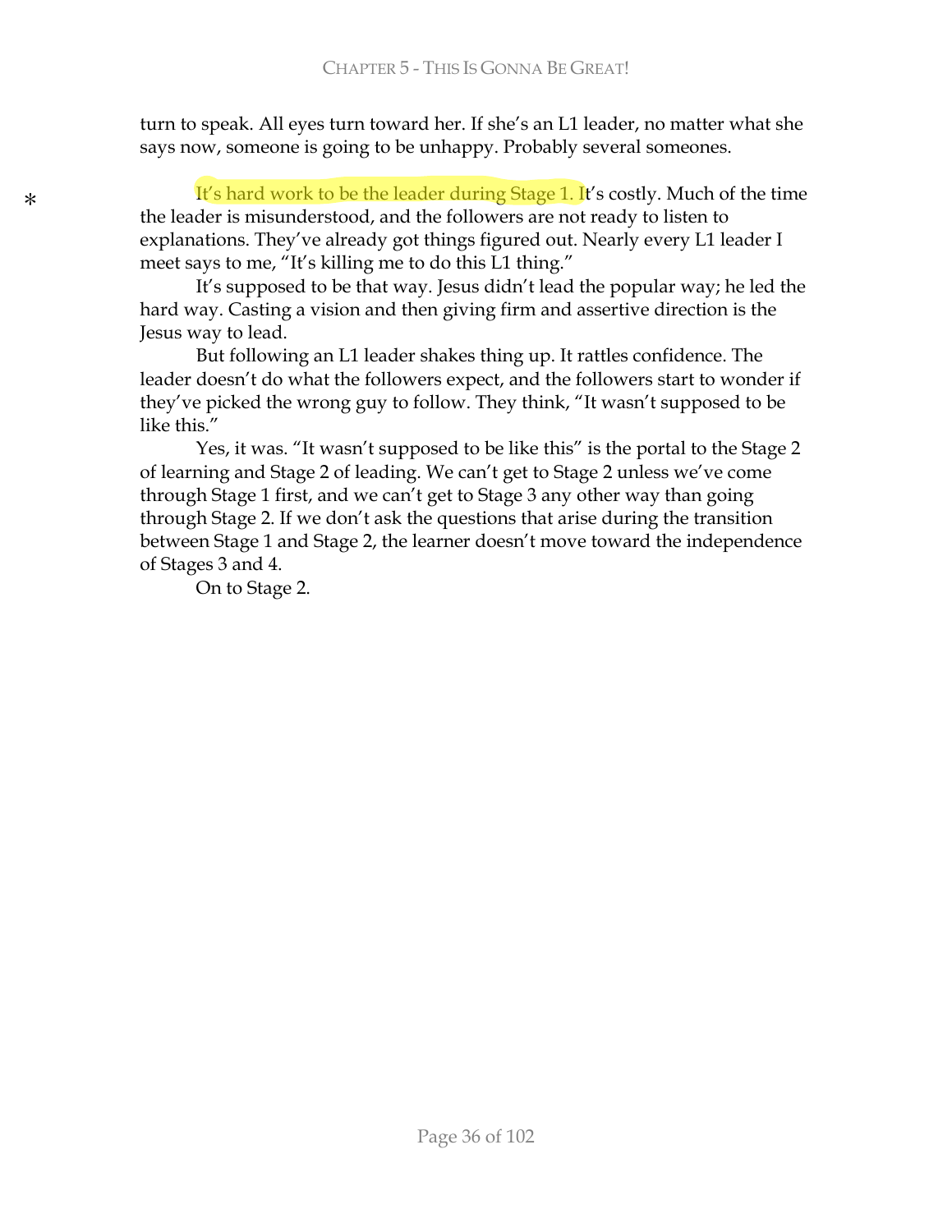# **Chapter 6 - Brixton, Here We Come!**

I was twenty-nine years old with a wife and two small daughters when I became the senior pastor of a church in Brixton, a disadvantaged area of London. For the first six months or so, we settled in well. The ministry was growing, especially the children's work and youth ministry. We had facilities that would serve us well as we expanded. However, a private childcare organization had been renting space in our building, so to accommodate our own growing ministry, we had to politely ask the childcare folks to begin looking for another location. It wasn't long before the relationship soured.

The owners of the childcare center mobilized a campaign of parents to resist the move. They just weren't going to move. Mind you, we didn't ask them on Friday to vacate by Monday. We weren't trying to put them on the street or run their business into the ground. They were serving the community well and we had every hope that they would continue to do so in another location. We offered a generous amount of time for them to make other arrangements. But they weren't moving. On Mother's Day, placard-carrying parents swarmed the church, picketing our heartlessness. The evening news picked it up and broadcast it all over London. We were on the front page of the local papers and received a stream of hate mail and intimidating phone calls. Not exactly the kind of publicity I wanted. I felt forlorn and solitary.

Eventually, the notice period ran out, and the childcare center still had not moved. We were forced to change the locks, which again incited a media frenzy I didn't want.

By God's grace the church grew during this period. However, the emotional strain of these major events compounded the physical toil of leading a growing church that was active in the local community. The stress began to expose some deep-rooted pride I had, as well as spiritual fragility. I was afraid I had fallen into hands of forces far greater than me. Either I would burn out or catastrophically fail in some way. At that time God began to teach me a deeper appreciation of his grace at moments of my greatest weakness.

Two other pastors wrapped themselves around me to bear me through: Rev. Canon. Sir Nicholas Rivett-Carnac from St. Mark's Church in Kennington, a legendary pastor in the inner city, and Dick King, pastor of Indian Hills Baptist Church in North Little Rock, Arkansas. Sally also offered support, reminding me to cling to God. She often read me verses from Psalm 61.

*Hear my cry, O God; listen to my prayer. From the ends of the earth I call to you, I* call as my heart grows faint. *For you have been my refuge,*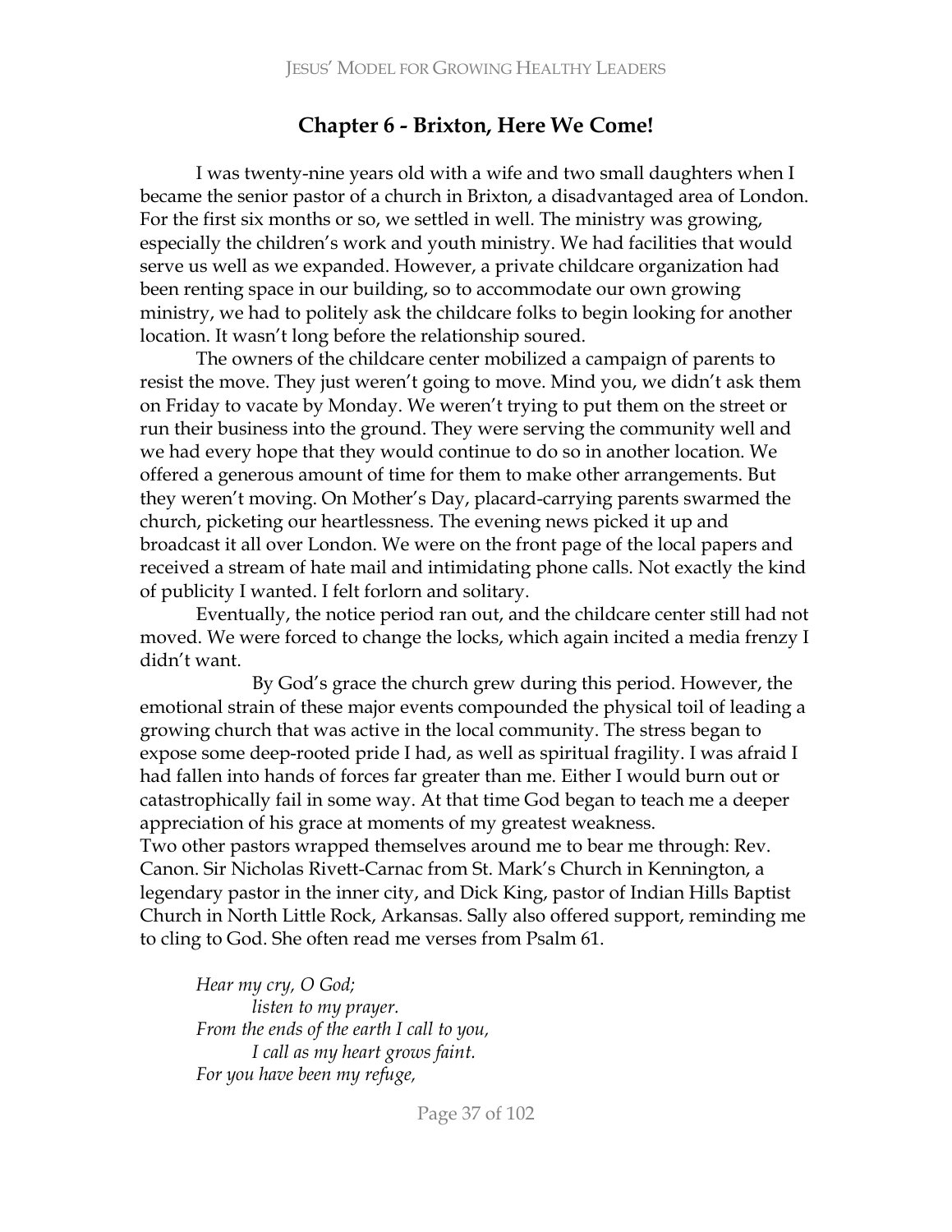*a* strong tower against the foe.  $-$ Psalm 61:1-3

The events of this season of my ministry chipped away at my pride, leaving me broken in the hands of God. I could not depend on myself; I had to depend on God. The work was too much to bear in my own strength. Fortunately, I didn't have to. God was gracious and faithful, giving me everything I needed to see me through. This wasn't the last time I would need this lesson, and I'm sure I'll need it many times still ahead of me. God brings it in a fresh way every time I need it.

# **Steve's Story**

Unlike most seminarians in the Anglican stream where I swim, I was appointed to pastor a mission congregation immediately after graduating from seminary. What a great start!

When I got there, I presented my vision for the church to the leadership there and everyone was on board. It was an exciting time – this was going to be fantastic!

Eighteen months later, the picture had become drastically different. Church attendance had dropped by fifty percent. Giving had fallen. My vestry, or board, was angry with me. The diocese notified me that based on the current trends, I would be reassigned and the mission closed within another eight months. I had sunk to depths of frustration and bewilderment. It seemed as if everything I touched would blow up.

What happened? I was trying to be the good pastor. Clearly I had misapplied Paul's injunction to be "all things to all people." Trying to do this, I'd redefined my vision for the church so many times that my congregation was rightly dispirited and confused.

Compounding the stress I felt from my failure at work was the pressure of a growing family. As I tried to salvage something from the ministry, I spent less and less time with my family. I told myself, "If I just work harder, do more, communicate better - whatever, I'll figure this out." I became an absentee husband and father.

One afternoon I found myself walking the halls of an empty church, overwhelmed and clueless. Walking into the sanctuary flooded me with emotions.

"This isn't what I signed up for, Lord."

How had it come to this? I became a follower of Jesus Christ because I was attracted to his beauty. The Christian community described in Acts 2 tantalized me; that's what I wanted. How could I have failed so badly? That afternoon, I pulled off my clerical collar, placed it on the altar and told the Lord, "You can have it back." Then I left the sanctuary.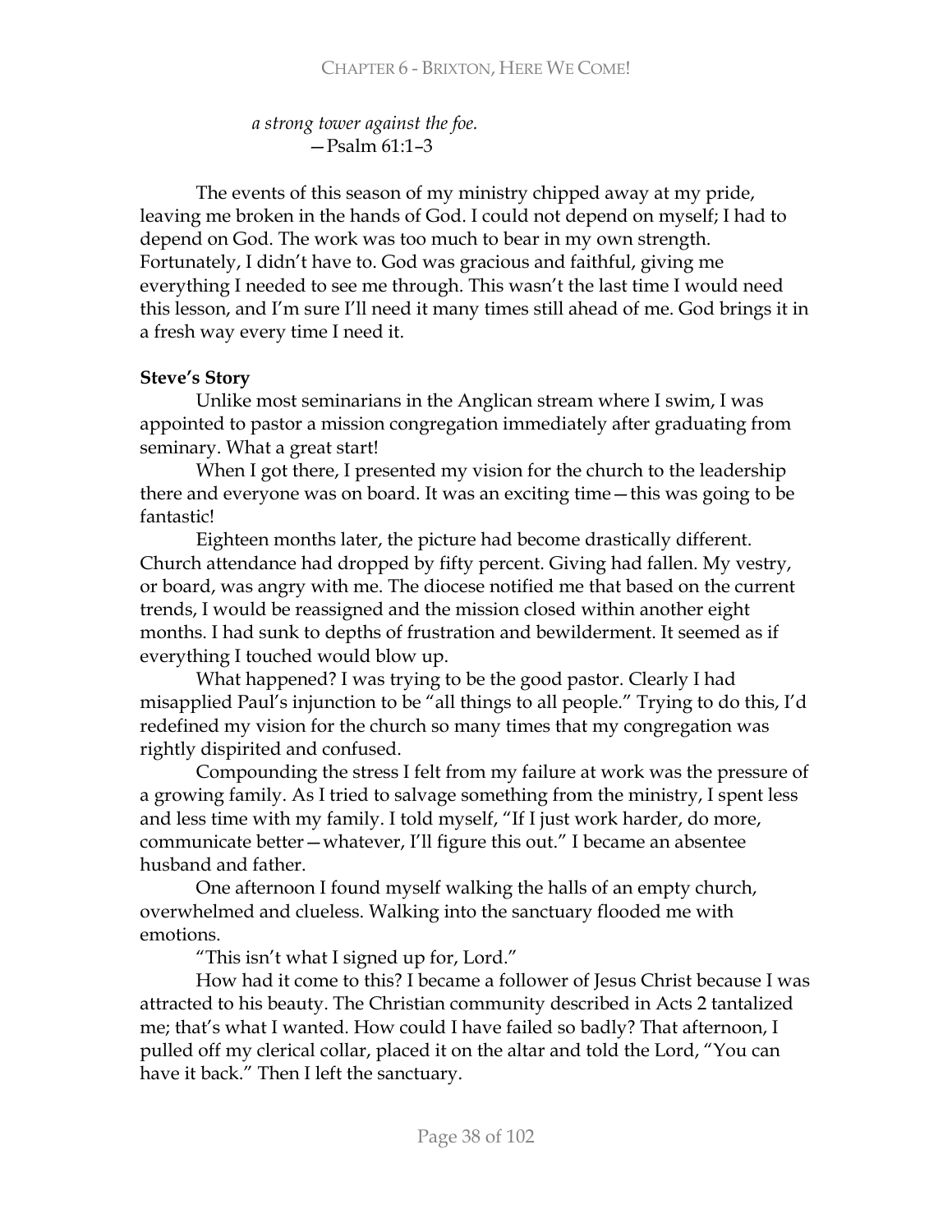At home that evening I told my wife, Jacqui, that at the end of the summer I intended to resign and pursue a law degree. Wisely, Jacqui counseled me to hold off announcing that to the church or the bishop. Instead, she suggested we take our vacation, focus on our family life, and see what the church looked like when we got back.

"Why don't you do what you said you were going to do?" Jacqui asked, referring to the original vision I had presented to church leadership two years earlier.

"What if I fail?" I countered. I had lost confidence in both my leadership abilities and the vision I had articulated.

"Well, you're already failing," Jacqui said. "At least you'll know if your vision has wings. And if it doesn't, you can walk away knowing that you tried to lead the church in the direction you felt the Lord impressing on you."

Returning from a vacation with nothing to lose, I called a leadership meeting and followed up with a series of church-wide meetings. I talked about my "vision of the month" approach to ministry and how that hadn't worked. I apologized for my failure to lead and returned to the vision the Lord had placed in me. I invited the church to move together into the future.

Over the next three years, we accomplished much of what I articulated in the church-wide meetings. What satisfied me most was seeing the emergence of a leadership community that continued after my departure as vicar. St. Anne's had been a mission of the diocese for more than ninety years. Under the guidance of my successor, one year after my departure, these same leaders attained parish status. It was a great day of celebration for the church.

#### **Out of the Doldrums**

\*

\*

Both Steve and I went through some serious D2 stages in ministry. We started out with incredible enthusiasm and confidence and got hit smack in the face with reality. Real life didn't bear a remote resemblance to what we pictured. When D2 hits, it's like someone pushed you into frigid waters. All you want is to get out. Swimming around to explore the environment isn't on your list of things to do. You either have to get out or drown - and sometimes drowning looks like the more attractive option.

Stage 2 is the most important stage in the development of a disciple. It's the hardest lesson to learn, yet the one with the greatest transformational potential. This is when the excitement begins to die down and you realize you're incompetent and inexperienced. Thoroughly. Absolutely. You have nothing of your own strength to offer. It's a shock to realize - and admit - you can't do the job. What if other people find out this dreadful secret? Panic sets in. You get scared. Opposition seems to rear up everywhere you turn. You forget the vision - that's what got you in this mess in the first place, isn't it? You're just trying to survive.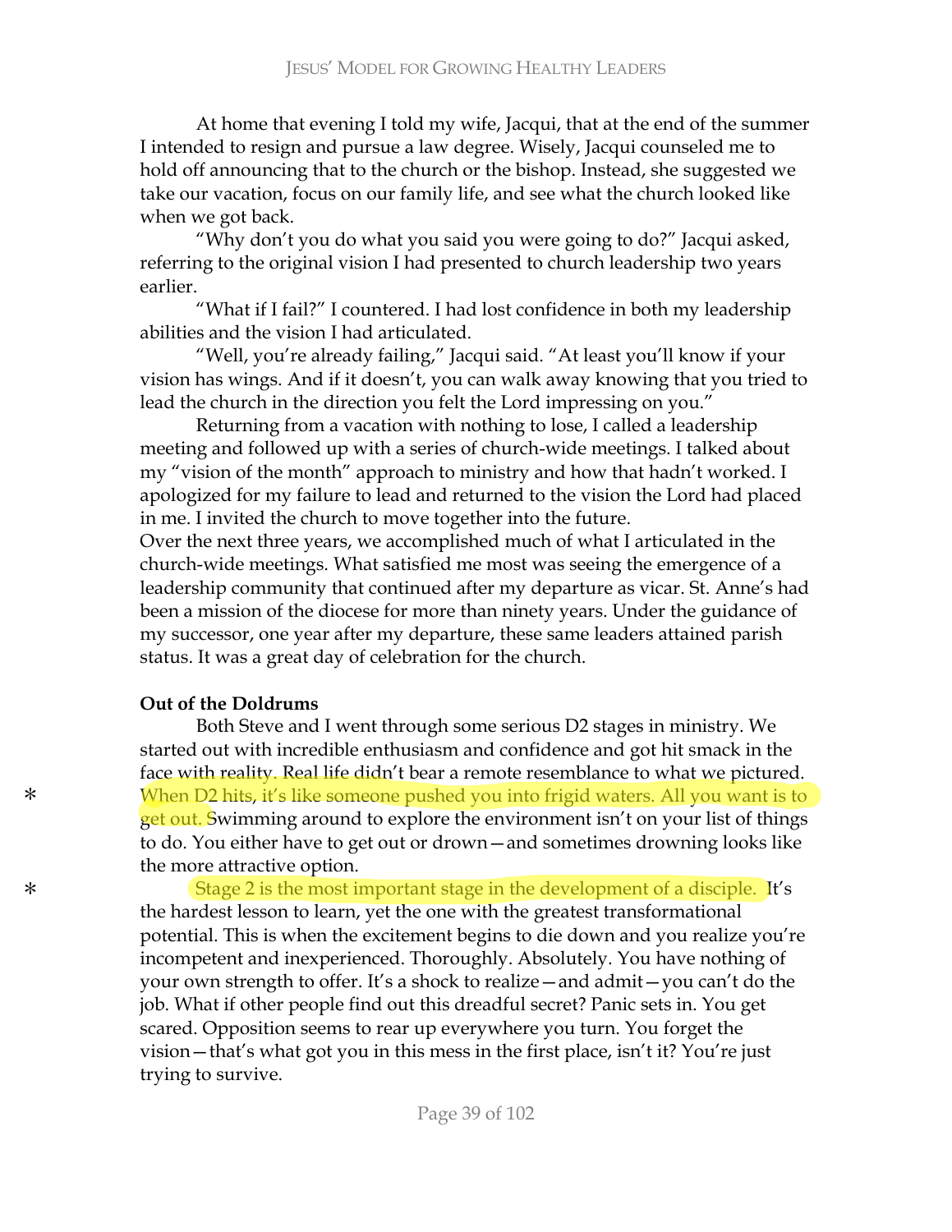D2 might be all right if some highs balanced out the lows, but they don't - this stage has no highs. The choices are only low and lower. And just when you think it can't get any lower, you find that it can! People begin to notice you're not really handling the job, and you get anxious about how much truth they're going to discover if they keep looking.

What happened to D1? What happened to enthusiasm? Confidence? "I want to go back there," you say. In fact, many people do go back and forth between D1 and D2. It's easier to quit and start something else—and thus have the opportunity for a fresh  $D1$  stage  $-$  than to live through  $D2$  and come out on the other side. If the job goes sour, find another job. Find a new volunteer project. Search out a new gym or team to play on. Go shopping. Change churches. Take up with a new best friend. But soon enough we crash into D2 again. After a few months, the new job feels just like the old one. The credit card bill arrives for your shopping extravaganza. No church is perfect. Your new best friend has a different new best friend. D2 always comes after D1. We can run, but we can't hide from D2.

When God calls us to grow in a new way, we have to be ready to face D2. In D2 we receive the word of grace that Jesus speaks to us. It's not about what we can do, but what the Lord wants to do through us. It's not about our strength, it's about offering God our weakness. It's not about having it all together, it's about admitting our need for God's grace. D2 is hard, and there is no pretty way to go through it. But God's grace brings us through to the other side. Before proceeding to a fuller exploration, think back on your own Stage 2 experiences in your marriage, parenting, work, or church. Reflect on how you handled the disappointments of reality setting in. Did you flee from the challenges or persevere? Now read on to learn more about this most challenging of stages, and yet most utterly rewarding.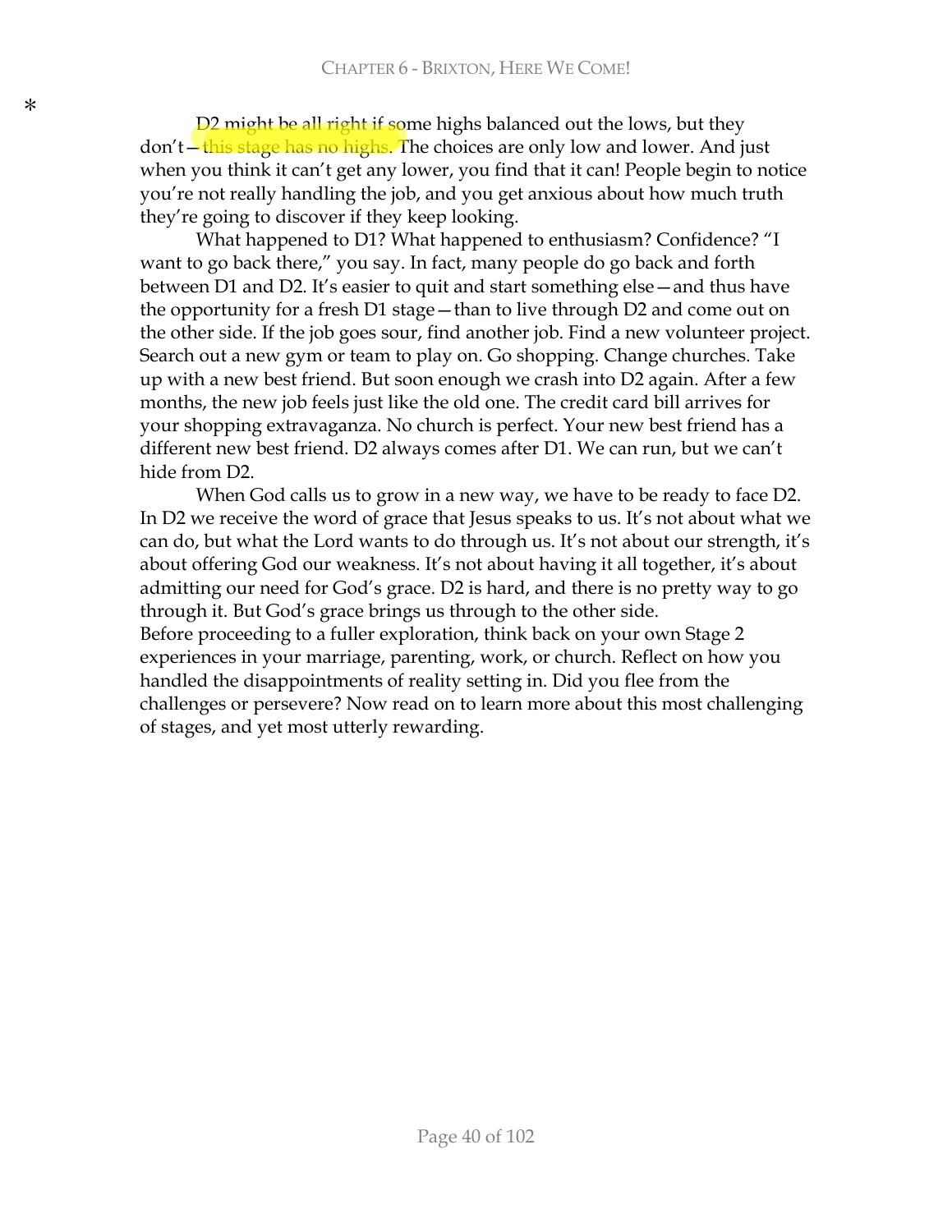# Chapter 7 - "I Do; You Help."

#### Stage 2

#### Learners

- Low enthusiasm
- Low confidence
- Low experience
- Low competence

#### Leaders

- High direction
- High discussion
- High example
- High accessibility

Megan pondered her bedroom and decided it was time for a paint job. The room definitely needed help. In particular, her wardrobe cabinet needed freshening. The murky brown had to go in favor of something more vibrant. Red! The perfect color. And she even had some red paint in the basement. A few minutes later she had the paint in one hand and a brush in the other, ready to attack the job. A few minutes after that, paint was splotched on the carpet, splattered on the wall behind the wardrobe, and spread all over Megan. To top it off, red looked atrocious on the wardrobe.

When she started, Megan thought this would be an easy job she could quickly feel good about, but in almost no time, she realized she had no idea what she was doing and had only succeeded in making things worse. Now she faced the unpleasant task of cleaning up and trying to undo the damage she'd done to the cabinet. The journey from D1 euphoria to D2 despair was short.

Sound familiar? Painting a wardrobe may seem like a small thing. In your own mind, you may be substituting some other home improvement project gone awry, or a work project that didn't turn out the way you expected. Whether it was a small project or an enormous one, the feelings are recognizable.

How about this scenario? You've been to church and the worship is wonderful. Oh yes, that's good. The music makes you feel great. Even the announcements sound exciting. And the sermon! The pastor essentially says, "God loves you, and he's got every reason to love you because you are pretty terrific." On the way out the door, even the ushers compliment you. So there you are, Super Christian, striding through the halls of the church with all of God's glory on you. Leaping across church history in a single bound. Catching speeding sinners in your teeth. Nothing can ruin this day.

On the drive home you see lights flashing behind you. A police car is trying to get your attention. Surely you weren't driving that fast? Your wife seemed to think so. Unfortunately the police officer agrees with her! The rest of the journey home is slower, because you are accompanied by a speeding ticket, a fine, and a frustrated wife.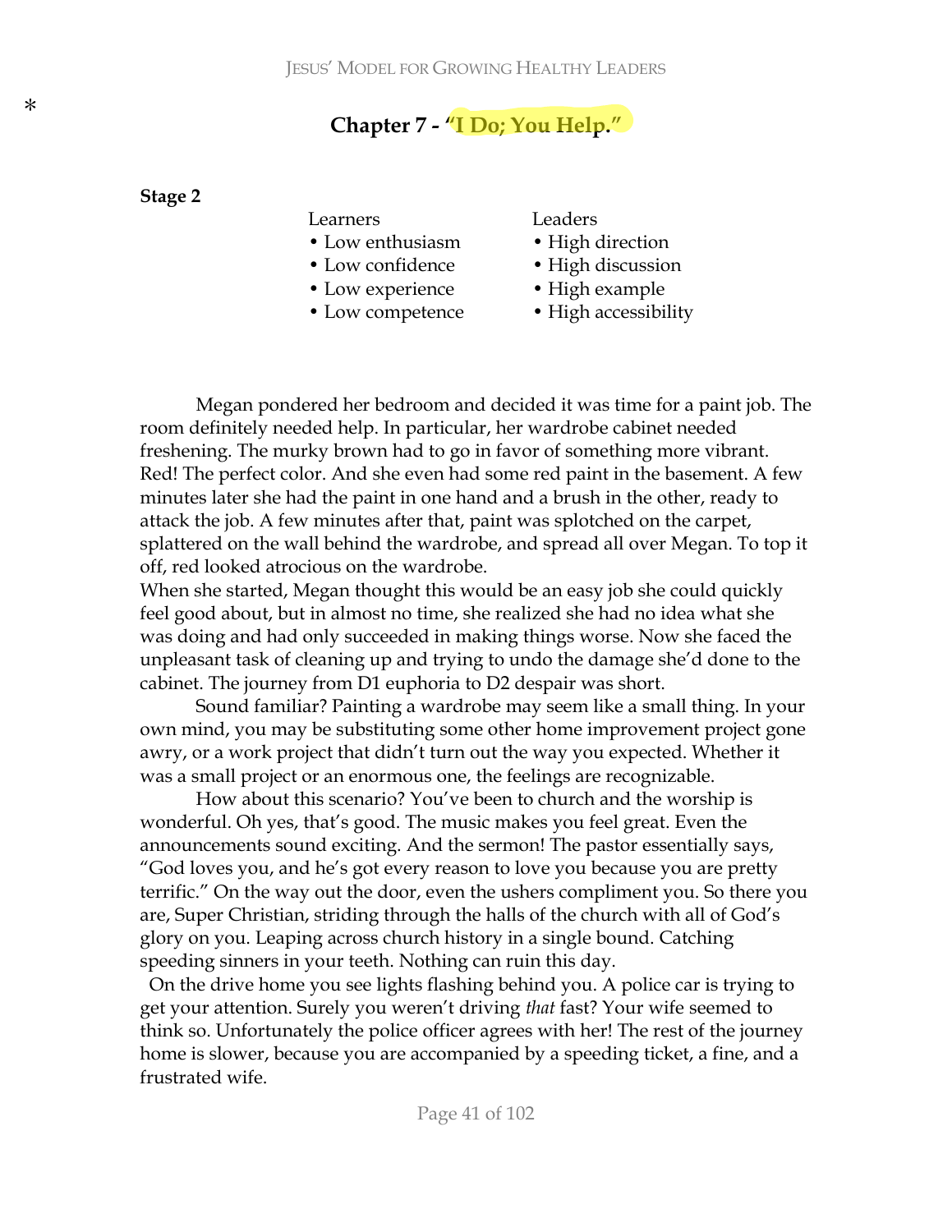Pop! All you hear now is the sound of air rushing out of your balloon. Super Christian becomes Quasimodo Christian. "I'm sorry. I'm no good. I know I'm no good. I've never been any good."

That's the fast version. The slide from D1 to D2 can happen in an instant or over a long period of time. For the disciples of Jesus, it was the latter.

## Stage 2: Disciples are unenthusiastic and incompetent.

When Jesus calls, the disciples answer. They follow him around and watch everything he does, listen to everything he says. Jesus is doing great stuff, and the crowds are loving it. This group of twelve guys couldn't be more charged up about being in his inner circle. Then the day comes that he begins to say, "I'll do it, but you help." He sends them out to do the things he himself has been doing: preach the gospel, heal sick people, throw out demons.

Then the Herodians and the Pharisees come together in opposition to Jesus. That's like having the ACLU and the Christian Coalition find common ground and take up a cause together. The Herodians, a Jewish political group, supported Roman rule. The Pharisees, a religious sect, were at the other end of the political spectrum. But in Jesus, the Herodians and Pharisees had a reason to unite: the Herodians feared Jesus' surging popularity might pose a political threat to the Romans, while the Pharisees wanted Jesus' religious popularity squelched. Two powerful forces came together with different motivations but the same goal – to get rid of Jesus.

The disciples are starting to feel the heat. Put yourself in their spot. You're a softbodied individual. You've left your livelihood to follow this guy, and now you don't understand a thing he's doing.

Jesus doesn't try to cool things off—he just heats them up more. He speaks bluntly to the Pharisees. He says one radical thing after another to the Sadducees. "You're hypocrites! You're like a dish that's clean on the outside but dirty on the inside. Woe to you!" (Luke 11:39)

But Jesus doesn't stop with one accusation; he has seven woes to hurl at the religious leaders. As a disciple you're thinking, "Stop. Stop. Stop!"

You turn to a Pharisee and say sheepishly, "He's doesn't mean it. Everything will be all right."

But the Pharisee is unmoved. "No, everything will not be all right." You turn back to your fellow disciples. "We're all going to die," you mutter under your breath.

Peter and the gang are looking over their shoulders, afraid of guilt by association. What is Jesus doing? Does he expect them to do this? The early enthusiasm is gone. The reality of following Jesus is setting in. It means hard stuff. It means self-denial. It's not at all the kind of power they thought it would be. Confidence is out the window. The disciples are thinking, "Man, he's making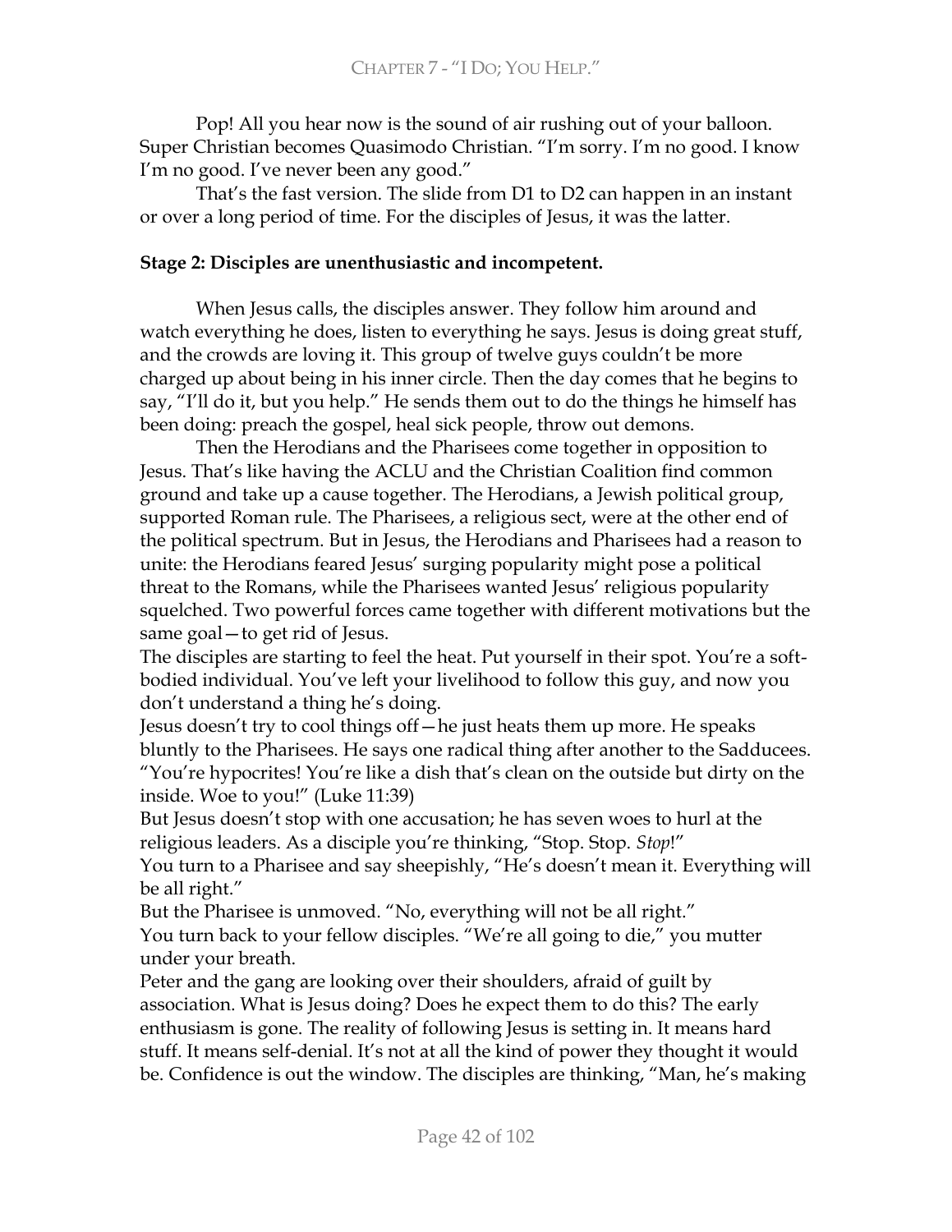them mad! Doesn't he realize they're going to kill us?" The disciples keep following, but they're starting to wonder if they've made a good decision.

### **Stage 2: Leaders become coaches.**

How does Jesus respond to the disciples' confusion? He's still directive. He'll still say, "Now, guys, you're tired. We need to get some rest. Come on. Let's get away from everything for a while." But he's also introducing a new element. He's looking for ways to spend more time with them. When they have questions, he gives answers. Even when they don't have questions, he offers explanations. Jesus spends more time with his disciples in order to relieve their fears and help them focus on what it means to live a kingdom life. And the disciples are finally ready to listen.

In Jesus' leadership style, experience comes before explanation. Jesus doesn't try to protect the disciples from the dangers of following him. He exposes them to the danger. The disciples are there when he confronts the Pharisees in Luke 11. They can see plainly that by the time Jesus is finished, the Pharisees and teachers of the law are incensed and determined to do something about Jesus.

Soon after this, when Jesus gets his disciples off on their own, he tells  $then.$ 

"Do not be afraid, little flock, for the Father has been pleased to give you the kingdom. Sell your possessions and give to the poor. Provide purses for yourselves that will not wear out, a treasure in heaven that will not be exhausted, where no thief comes near and no moth destroys. For where your treasure is, there your heart will be also."  $-Luke 12:32-34$ 

"Those people?" Jesus is saying. "You're worried about those people, the Pharisees? Don't worry about them. Fear God. He can kill your body and your soul."

And that's supposed to help? It feels more like Jesus is making it worse. And of course the reason he's making it worse is to bring reality home to the disciples. Reality is not defined by people; it's defined by God. And if you're going to follow God and advance his kingdom, you need to understand that. It's God's rule, God's kingdom. The truth is finally sinking in for the disciples; they are completely incompetent at this kingdom business. They can't do it by themselves after all.

Jesus is telling his disciples to let go of their old securities and find their security in him. In their earlier stages of enthusiasm, the disciples thought they would usher in the magnificent kingdom of God in a flamboyant way. Now they're scared. They certainly can't do this job.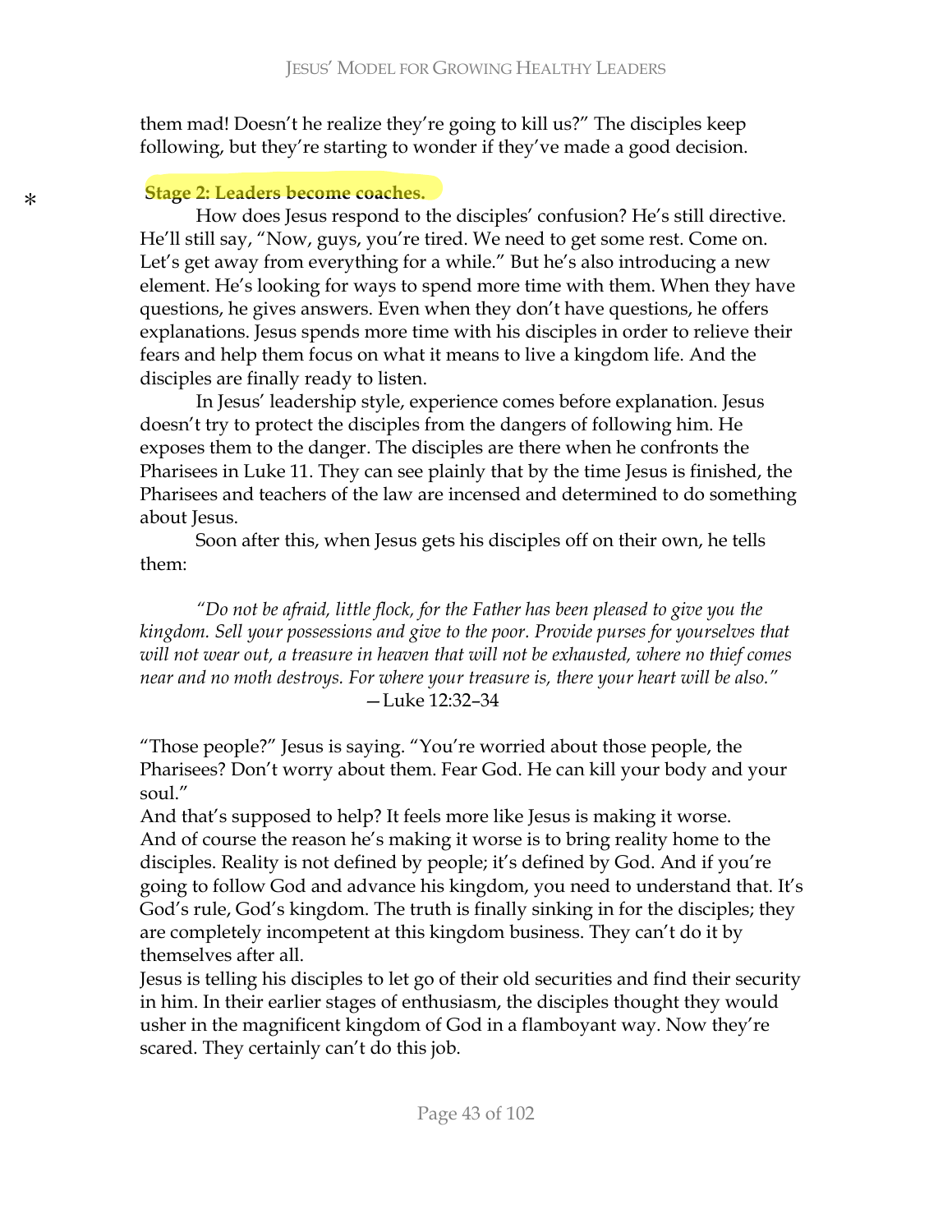Jesus pulls away from the crowds more and more, creating private time for the disciples. The disciples are in a new stage of learning, so Jesus enters a new stage of leadership. In the early days of Jesus' ministry, it seemed like there were always thousands of people around. The disciples followed and watched and listened, but their opportunities to engage in discussion were limited. That's changing. Jesus now gives the disciples huge amounts of his time. Talking with the disciples is his top priority.

Vision and grace are on Jesus' mind now. He is telling the disciples, "I'm going to help you understand that it's a gift. You thought it was work that you could do and you were excited about doing it. And now you know you can't do it. It's not about work, it's about grace – grace that I am giving to you."

In D2 we understand grace for the first time. Grace captures us. We understand that while we can't do this thing, it's still going to happen. God is going to do it. If you do a detective job through the gospels, you'll see that Jesus withdraws from the crowds at this stage. Many commentators have suggested he does this because he was frightened of the Pharisees, and Herod was breathing serious threats against him. I don't think that's the case at all. Jesus wasn't afraid of anybody. Remember, this is the guy who would soon kick over the tables in the temple courts - running away isn't his style. Rather, he is purposely creating time to spend with his disciples. That's what they need right now – time with him, for the teacher to be available, to talk about things together.

When a member of my team comes to me in a D2 quandary, I take out my planner and begin making changes.

"Let's spend some time together."

"What, now?"

"Have you got something you have to do?"

"No"

"Then let's spend some time together now."

"But what about other stuff?"

"I'll cancel it, or think of another way to do it."

Obviously you can't cancel a funeral or a wedding, but you can work out adjustments to your overall schedule. Then I say, "What are you doing for breakfast tomorrow?"

"We've just spent two hours and we're going to meet tomorrow?"

Then you do breakfast and ask, "What are you doing for lunch tomorrow?" People will start to climb out of D2 because they're getting what they need  $-a$ connection to their leader. God gives the leader a the vision, and it is more caught than taught, so being with the leader means others will begin to catch it as well.

Jesus continues to be high on direction, but now he's high on discussion as well. He continues to be high on example, but now he's also high on accessibility. He invites discussion. "Who do people say that I am?" he asks his disciples. He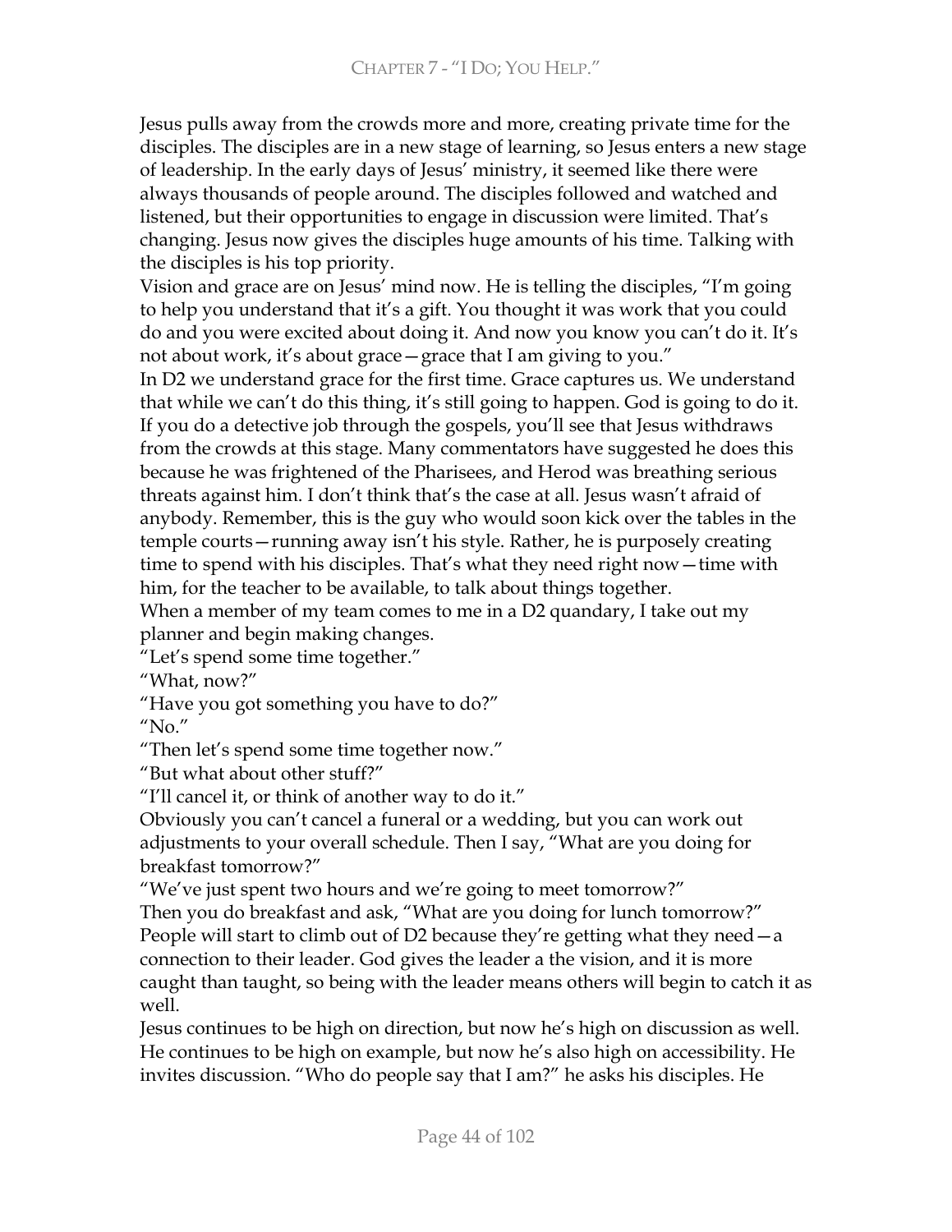listens to the answers and then asks, "What about you? Who do you say I am?" Jesus is shifting to a leadership style that is interactive.

Peter catches a glimpse of the vision and boldly says, "You are the Christ, the Son of the living God."

Jesus says, "No human being revealed this to you. You know this because my Father has told you."

Peter essentially responds, "Now, Jesus, don't get morbid. Don't start talking about your own death," and Jesus immediately says, "Get behind me, Satan!" (Matthew 16:13-23)

How many pastors call the chairman of the board by that name?

Jesus doesn't hesitate to be directive when the situation calls for it. Jesus is still the example. But now the disciples have a much greater level of interaction with Jesus. From this point forward, Jesus is still preaching and healing, but the disciples can see now that he is headed for Jerusalem. The hard times are only going to get harder.

This second stage of discipleship is a stage of revelation. The kingdom of God is not about a coup or any other action that the disciples could take in their own strength. It's about what God is going to do in his power. D2 is when we realize that grace is what matters, not performance. We can't just try harder, work longer hours, have more meetings. We learn now that we live in God's grace. Yes, we have a vision. Yes, our lives have direction, and we are working in that direction. But it is God who is working in us by his grace. Up until now we thought the vision was work, and we were excited to do it. But now we know that we can't do it, and we're never going to be able to do it. We learn grace. We find ourselves captured by grace. We can't do it, but it is still going to happen, because God is going to do it.

Stage 2 is the most important stage in the learning process. If we give up and bounce back to D1, we miss the grace that comes in D2. Eventually we realize where the grace is, and we're ready for it. In Stage 2 we learn that we cannot simply lift ourselves up by our bootstraps. We learn we're not really in control, as much as we might like to be. God is in control. Confidence begins to return because we are confident in God's grace, not our own strivings.

The leadership style that meets the needs of the D2 stage of learning is a coaching style. The leader gives directions and demonstrations, but now the leader also invites discussion. Is the learner really understanding? Do we need to clarify before we take the next step? Does the learner feel free to ask questions? Is the leader making himself or herself more available on a personal level?

Leaders need to be there to offer God's grace and encouragement on a personal, individual level. While the disciples are falling from Stage 1 enthusiasm to Stage 2 despair, the leader can offer a ladder so the disciples can climb out of the pit. The two rungs on this ladder are vision and grace.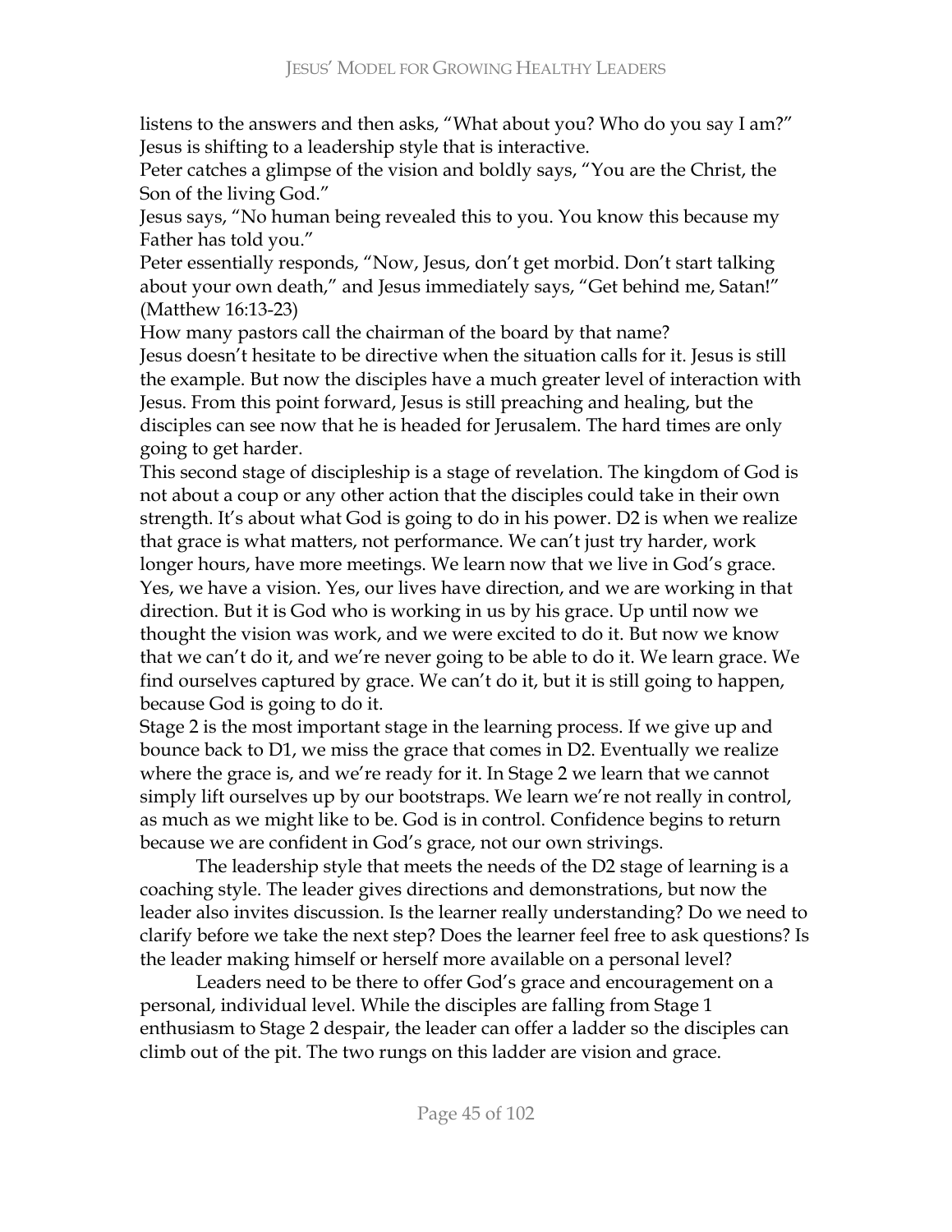#### **Dangers of Stage 2**

Leadership at this stage has its dangers. The first is the danger of indulging others. People in D2 despair want to be understood and pandered to. The last thing they want is a challenge. The L2 leader has to wrestle with whether to sympathize and offer affirmation without challenge, or to do the tough thing. Whether the learners are children, spouses, colleagues, or ministry teams, indulging them does not help them to become effective leaders themselves.

Eli the priest had two sons, Hophni and Phinehas, who served alongside him in the temple. Things may have started out well, but they went badly wrong. Eli's sons were corrupt; they took the Lord's offerings for themselves and slept with the women who served at the temple. They may not have recognized it, but this was the D2 stage of their ministry as priests. It wasn't long before word got back to Eli and he censured them and made sure they understood what he expected. But even though Eli knew the impact his sons' sins had on the wider community, they were allowed to remain in office. Nothing changed.

A man of God arrived to confront Eli. God wanted to know why Eli was putting up with what his sons were doing (1 Samuel 2:29). Why was he indulging them?

Hophni and Phinehas had not had a one-time slip. Their sins had built up over a long period of time. And part of the responsibility lay with their father. Eli had indulged them, repeatedly, privately, and now publicly. And in indulging them, he had made them a higher priority than his obedience God. The consequences were dire; the man who had led Israel for forty years would die, along with his sons. His legacy was in ruins. Instead of Eli's family serving as priests for generations to come, God would choose another, Samuel, and start over.

We indulge the people we lead for all sorts of reasons. For one thing, confrontation can be pretty disagreeable. Indulging just seems easier at the moment. We don't want to stir up public division, and we don't have the emotional energy to deal with it anyway. Spouses indulge each other to keep the peace. It seems easier than going around that marital loop once again. Men fail to take responsibility and their wives carry inappropriate burdens. Parents indulge their children for similar reasons. They may back off of discipline and boundaries because it seems easier at the moment; they have taken their eyes off the longterm vision of raising an independent, responsible adult. Consistency is difficult to maintain.

When our daughter Libby was in her early teens, she came home from a lock-in because other girls were making fun of her. She wanted to stay in the safety of her family. However, Sally and I knew this was an important moment for Libby. She had been so excited to go to the lock-in, but now she never wanted to leave the house again. She felt vulnerable and wondered if she had any friends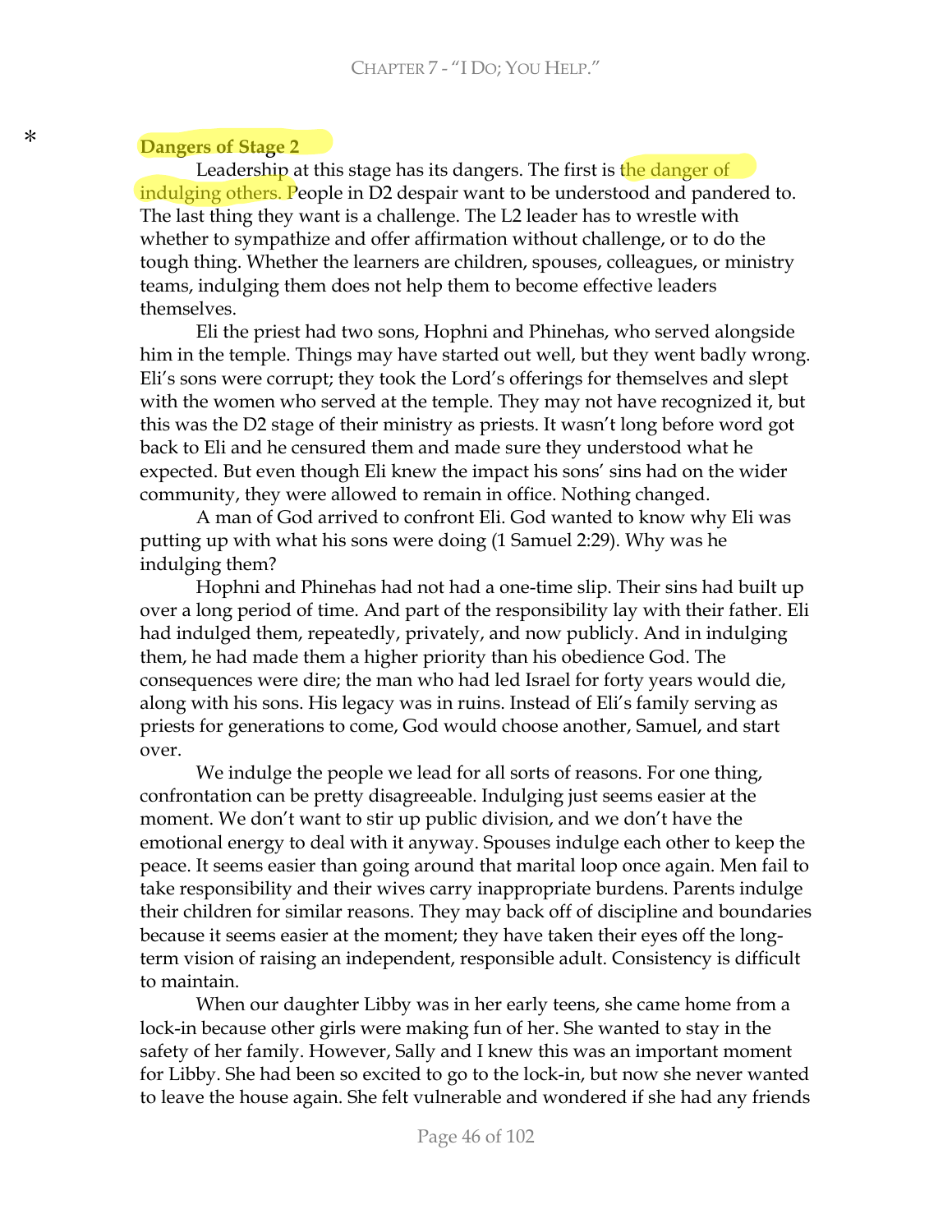at all. After listening to Libby, I took her back to the lock-in. I told her she could call again, and she could come home. But we really thought she needed to give it another try. Libby was nervous, but she went for it. She stayed the whole night. When she came home in the morning, she was tired but happy, having gone through the difficult time and come out on the other side.

The second danger is indulging ourselves. We become so entangled in everything that the learner is going through that it's difficult to step back and look at the situation from the outside. In my observation, women are more likely to dive in too deep, while men are more likely to detach too quickly. Somewhere in between is the right amount of connection, a connection that creates a personal bond with the learner without erasing the leader's vision and objectivity.

We might indulge ourselves by not sacrificing the time the learner needs, or trying to give a quick fix instead of walking through the deep stuff. We may ignore that urge that says we ought to challenge an attitude because we want to keep the peace. If we indulge ourselves in these ways, we may think the trade-off is worth it, because we have gained friendship – with children, spouses, coworkers. It seems easier just to hang on and hope that things will work themselves out through some way other than involved leadership.

Stage 2 is the testing point of any leader, even if you're just leading one other person. During this time, clear your schedule and spend time down in the pit with the individual or team going through Stage 2. If you're potty training, be ready to spend a lot of time in the bathroom with your toddler clapping enthusiastically at every sign of cooperation. If you're teaching geometry, be ready to draw the segments and shapes over and over, answering the same questions each time. If you're mentoring a disciple, be ready to answer questions and explain as much as necessary.

#### **Called by Grace**

The Stage 2 leader will talk through, in detail, the idea of grace, the fact that learners can only do what they've been called to do by grace. We humans are a stubborn bunch; we continually insist it's all up to us and we have to pull it off. If we can't pull it off, then we aren't worth anything. It takes an incredible investment of time for a person to really hear in their heart that God is going to do it. It's God's work; we're just coworkers. It's amazing the effect a leader's time can have on a struggling learner. L2 leaders convey the grace of God.

I am particularly struck by the concept of horse whispering, a technique many horse trainers have used over the years. Monty Roberts drew attention to horse whispering in his fascinating book, *The Real Horse Whisperer*. Horse trainers who watch the animals closely see that they have a sort of body language. Roberts explains that the lead mares had a particular way of communicating with the other horses, particularly the young, and those horses on the edges of the herd, such as lone animals separated from their own herds and seeking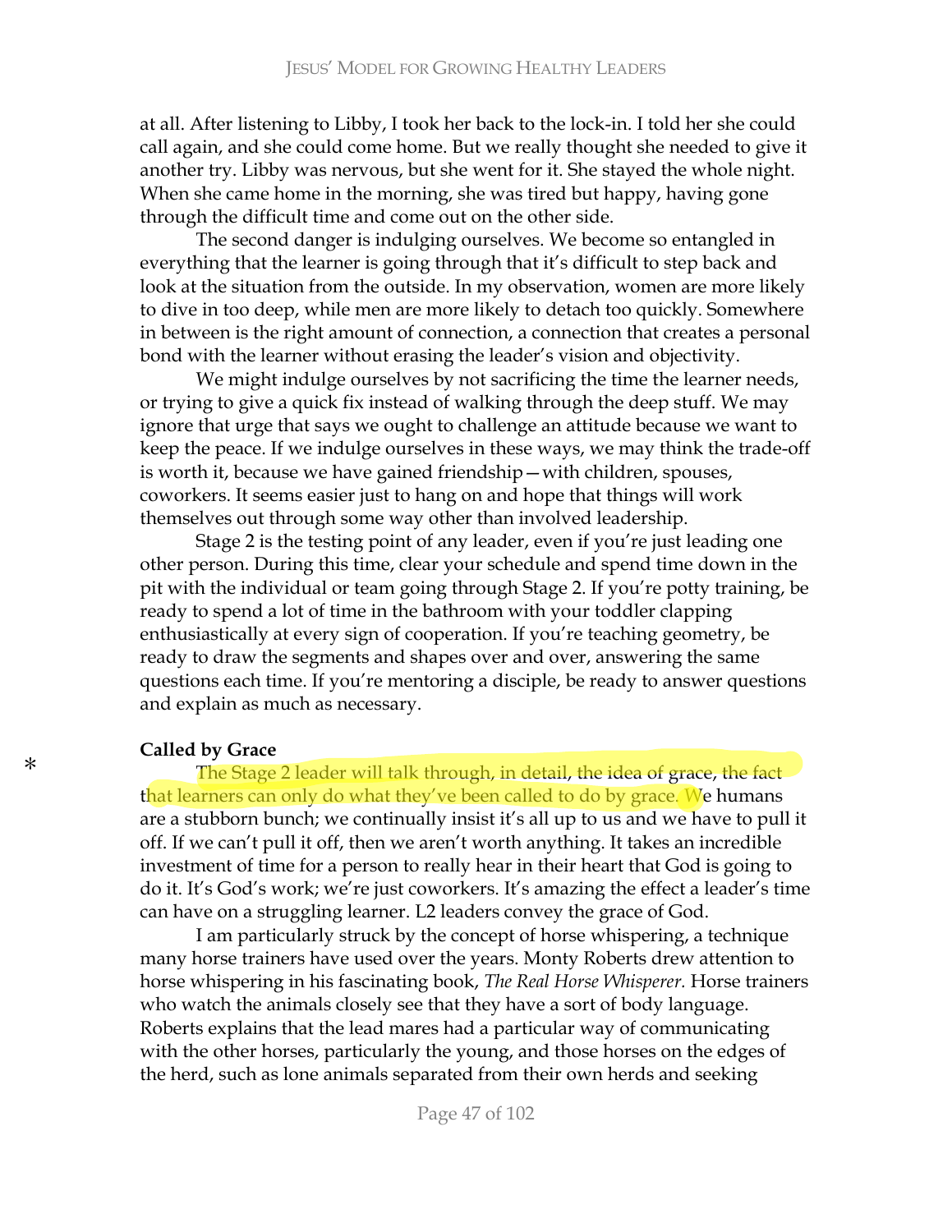refuge in a new one. The mare would offer a rhythmic pattern of challenge and invitation, which led to a deep connection between the mare and the other horse. The mare offered challenge by looking directly at the other horse, sometimes in an aggressive stance. This challenge led the other horse to halt and to seek closer relationship by bowing its head and pawing the ground and opening its mouth in a foal-like show of submission. In response to this, the mare would offer her flank, the most vulnerable part of a horse's body, inviting the other horse to come closer. But again, before it got too close, the mare would offer the language of challenge. The cycle would repeat until the two horses were physically touching.

This process of challenge and invitation communicating through body language formed the basis of Monty Roberts's amazing career as a horse trainer. He and others have used it as a model for building relationships between people, including his forty-seven foster children-and three of his own!

I notice that the relationships Jesus built often revealed the same rhythmic pattern of challenge and invitation. We can see this in incidents like the one between Jesus and Peter at Caesarea Philippi. Jesus praises Peter for his Godgiven insight that Jesus is the Messiah, then challenges Peter and the other disciples to sacrificially take up their own crosses and follow him. When the disciples do not immediately accept the challenge, Jesus doesn't remove it—he intensifies it. He tells Peter to get away from him because he is no longer bringing the words of God, but the words of Satan. Yet clearly in the midst of this challenge, Jesus continues to invite the disciples into a deeper relationship with him.

Leaders must go to the cross. When Jesus went to the cross, he denied himself and did what the Father had called him to do. Rather than indulging ourselves, we also must deny ourselves. We must set aside our own desires, goals, and agendas to do things God's way. The cross can be a desperate and lonely place. You are vulnerable before God and isolated from other people. But that is where you let go of false confidence in yourself and accept the job that God has called you to do, however unpopular it makes you.

Real relationships can only be fashioned out of recognition of sacrifice. It's impossible to build deep and long-lasting relationships unless we accept the challenge of sacrifice that these relationships inevitably will lead to. Those who lead should be those who serve, thereby modeling the sacrifices needed to build relationships.

In the pit of  $D2/L2$ , you make a discovery — you become friends. You spend time together and get to know each other, paving the way to a better future. The person caught in the snares of D2 often doesn't realize that. Then he or she begins to turn the corner and walk toward Stage 3, where things really start to look up.

Now that you have a better understanding of the pitfalls of Stage 2, do you recognize mistakes you've made at this stage in the past? Is there someone

 $\ast$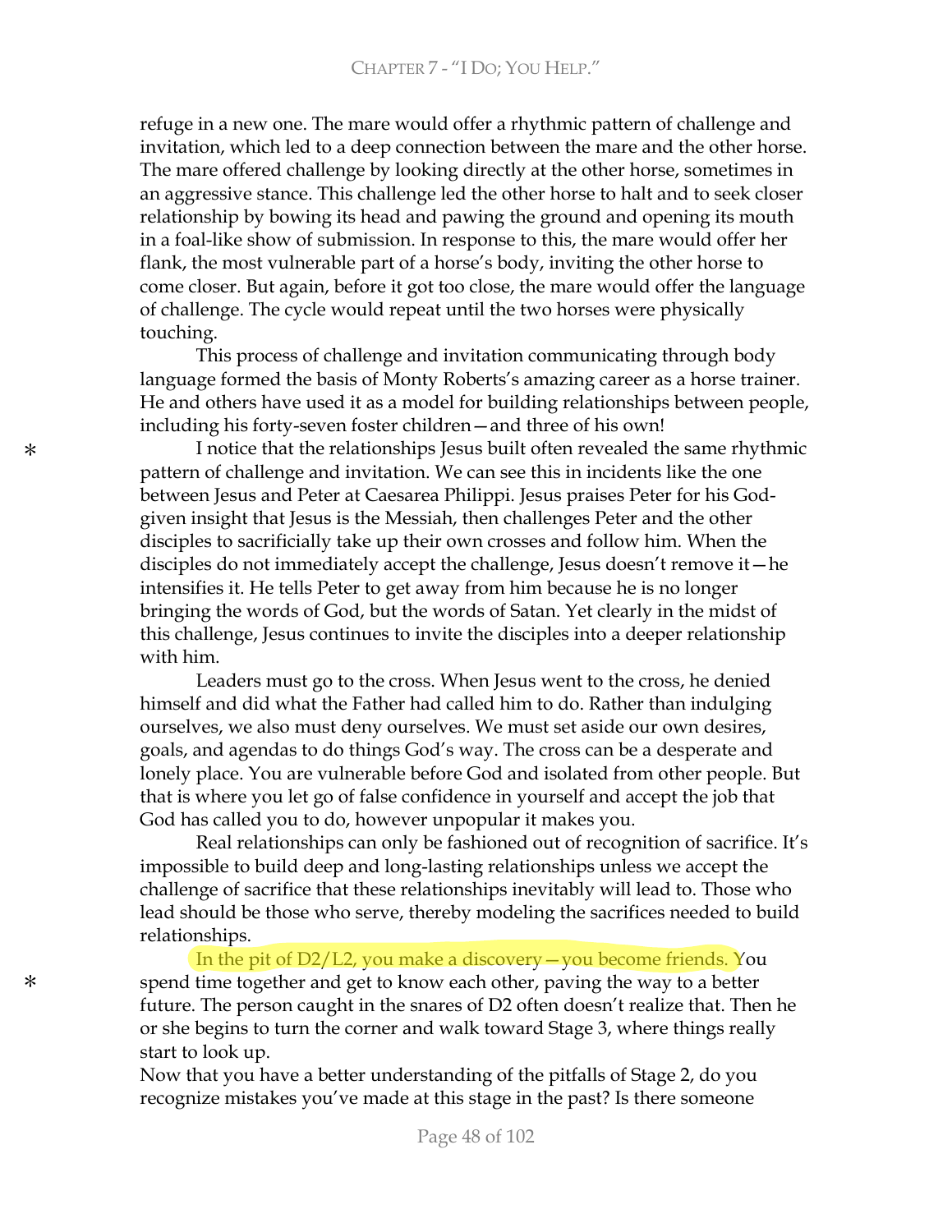looking to you right now who might just need your time invested in them to achieve their goal? Perhaps you'll be inspired as we investigate another Biblical hero and her journey around the Square.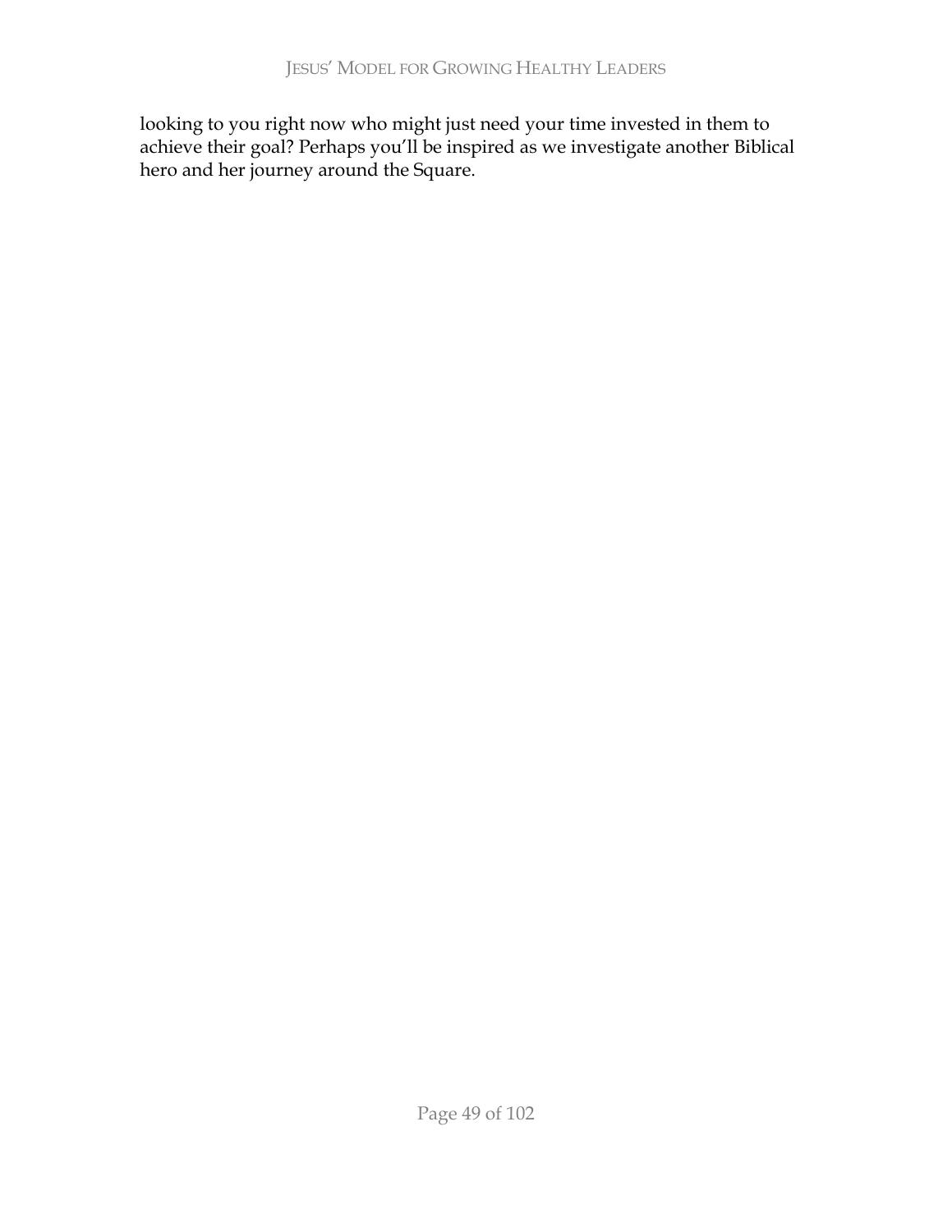# **Chapter 8 - The Girl Who Would Be Queen**

They come and take her. She does not want to go.

"Mordecai!" Young Hadassah screams for the older cousin who has raised her since the death of her parents.

Even if he had been there, Mordecai could have done nothing to save Hadassah. Xerxes, the Persian king, had banished his own wife when she dared to defy him in the presence of a roomful of dignitaries. By the time Xerxes cooled off, he could not undo his own order. But he could look for a new queen. His assistants, anxious to please, suggest an empire-wide search for beautiful young virgins. Troops fan out over the expanse of the empire to bring the most beautiful young women they can find.

Thousands of young women, many just teenagers, are taken from their families and sent to live in the king's harem. They don't sign up to be chosen; they don't enter a contest; they don't have a chance to say, "Thanks, but no, I'm happy where I am." They have no rights. Beautiful young women have to go to the harem. First comes six months of beauty treatment with oil of myrrh, followed by another six months of treatments with perfumes and cosmetics. The beautiful young women, made even more beautiful by these treatments, spend a year preparing for a single night with Xerxes. The following day they go to another harem for the king's wives, where they'll live the rest of their lives, perhaps never seeing the king again. If he remembers a woman's name, he might summon her again, but the odds seem remote.

Hadassah, who comes to be known as Esther, is one of the thousands of young women taken to the harem. A guy named Hegel is in charge of preparing these women to meet the king-for the king's pleasure, not for conversation. Hegai takes a special interest in Esther. He gives her special foods and assigns seven maids to look after her. As luxurious as that may sound, it is all against Esther's will. She would much rather be home with Mordecai and dreaming of marriage to a nice Jewish boy.

Obviously Mordecai's access to his young cousin is limited, but he manages to stay in touch. He is never too far away. Every day he walks near the harem courtyards to check up on her. Why? Because Esther is a Jewish girl, and while the Jews had been in the Persian empire for a hundred years, they were not popular with everyone. Mordecai knows Esther is way out of her league in the king's harem, so he is clear on what she should and should not do. "Whatever else you do, do not tell anyone you are Jewish!" he warns her. So Esther keeps her heritage a secret.

When the king meets Esther, he is enthralled with her. His search for a queen ends right there. He puts a crown on her head and declares a public holiday. And of course there is the royal banquet. Esther has been plucked from obscurity and put in position as queen of one of the most powerful empires in history.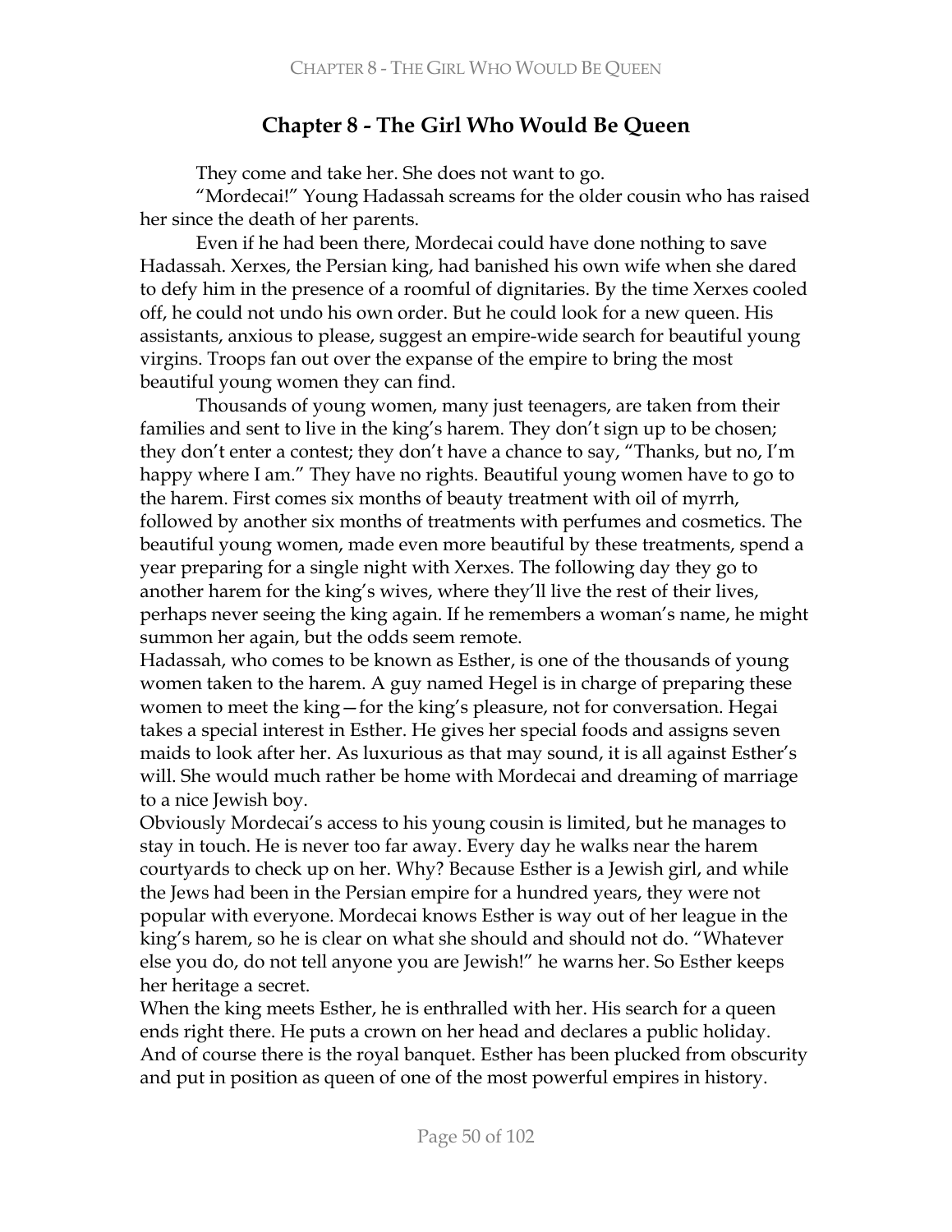Meanwhile, Mordecai has a confrontation with the king's prime minister, Haman. Haman has quite a big head and demands undeserved respect from the underlings around him. They obediently bow in respect every time he passes by. Mordecai, however, will have none of it. As far as he is concerned, God is the only one worthy of worship. He refuses to bow to Haman, which of course makes Haman furious. He schemes for a way not just to get rid of Mordecai, but all of Mordecai's people, the Jews. Haman flatters the king and persuades the king to sign an irreversible order that would allow the Persians to slaughter the Jews on a particular day. Haman wants this so badly that he even offers to finance the operation from his personal funds. He'll put a tidy sum in the king's treasury in exchange for a simple royal seal. This sounds like a reasonable business arrangement to Xerxes, so he signs the order.

When this bit of information hits the evening news, the Jews are frantic. How are they going to get out of this one? Everyone knows the edict of a Persian king is irreversible. Even if the king changed his mind, he couldn't change his order. The whole thing looks hopeless. They're doomed. Jews all over the kingdom wail in hopelessness.

Mordecai goes into action. He knows of one glimmer of hope: Esther. He creates a commotion that attracts the attention of Esther's servants. When she hears that Mordecai is outside the gate wearing nothing more than sackcloth, she knows something is seriously wrong. So she sends Mordecai some decent clothes and tells her servant to find out what he is so upset about. Mordecai spills the beans. Esther's people are about to be wiped out; she has to do something about this. She has to go to the king and plead for the lives of her people.

That is easier said than done. Yes, Esther is the queen, but that only means the king likes her better than he likes most people, but it doesn't really give her much to work with. The queen is more or less a trophy wife with no real power. While the palace staff treats her with deference and she has a servant for every conceivable need, she has no real security in her relationship with the king. She faces the same risk everyone else does: if she approaches the king without being summoned, her life could be on the line. If he doesn't extend his golden scepter when he sees her, it's all over. "Besides," she tells Mordecai," I haven't even seen the king in a month." All the initial fuss over crowning the new queen was long past. The holidays were over, the banquets cleared up. Sure, she lived in the palace instead of a harem, but Xerxes didn't pay all that much attention to her. Esther didn't see how she could do anything. If the king hadn't wanted to see her for a month, why should she think he'd want to see her now just because she popped into the throne room unannounced? So she sends Mordecai a message. "There's nothing I can do," she says. "I hope you understand."

What Mordecai understands is that Esther needs a bigger vision. She needs to see the big picture. He shoots a message right back to her. "Esther, you're fooling yourself if you think you're going to escape this slaughter just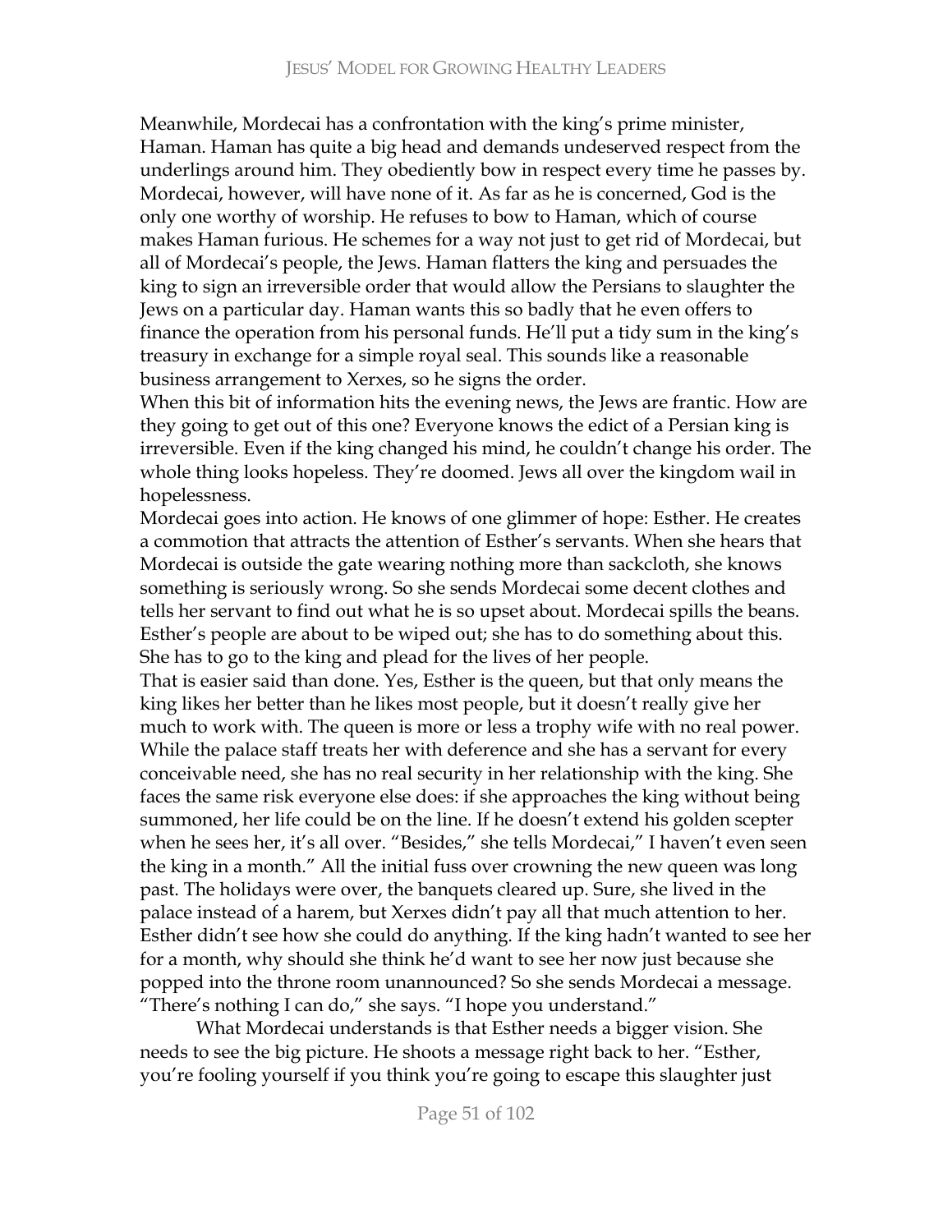because you are queen. If you don't do this, you're dead anyway. What's more, has it occurred to you that this is exactly why God wanted you to be queen? You have a job to do. Are you going to do it or not?"

From that moment, Esther takes on the role she was called to. She tells Mordecai to gather the Jews to fast with her for three days. Then she would go see the king. Esther is starting to get some confidence back. But she knows she can't do this in her own strength, so she spends three days in deep prayer.

After three days, Esther takes a deep breath and approaches the king. When he welcomes her warmly, she lets her breath out. It's time to put the plan into action. She invites the king and Haman to a banquet. Then she invites them to a second banquet. By this time, she's ready to do what she knows she has to do. She doesn't need Mordecai whispering in her ear any longer. Esther tells her husband that she is Jewish, and that Haman has planned the genocide of her people. Xerxes deals with Haman swiftly enough, but what about the irreversible decree? Esther hasn't forgotten. She proposes to Xerxes a second decree that allows the Jews to protect themselves, even to go on the offensive. The Jews turn out to be better fighters than anyone had imagined, and the day of victory is one they will not soon forget. Esther herself declares an annual celebration of these events as the holiday of Purim.

### "I can't." "Yes, you can."

Did you see the change in Esther as she went around the Square? At the beginning of the story, she is under the care of her cousin, Mordecai. He takes care of her. He gives her advice, and she does what she is told. She keeps her family background a secret. Mordecai is being an L1 leader - directive, specific, assertive. "This is what you must do."

Then Haman's evil schemes come into play, and Mordecai proposes something to Esther that she cannot imagine doing. "I just can't do it," is the classic D2 response. She'd had such high hopes when she became queen, but things were not working out quite they way she had imagined. She seemed to have faded into just another of the women that Xerxes could choose at will. Esther is distraught, powerless, hopeless. She could get herself killed, and for what? Her people would still be slaughtered. No, she doesn't want anything to do with it.

Mordecai responds to Esther's D2 misery with bold L2 leadership. He gives her the bigger picture. This particular job at this particular time in history is why she is queen in the first place. This is not about Esther and her private fears. It's about her people; it's about stepping up to the plate in the bottom of the ninth inning to do a job no one else is in a position to do.

Mordecai's challenge was exactly what Esther needed to hear. She had a purpose beyond being the most beautiful of all the young women. She had focused on feeling rejected and despondent, but Mordecai's coaching helped her see clearly for the first time in quite a while. She knew that saving the Jews did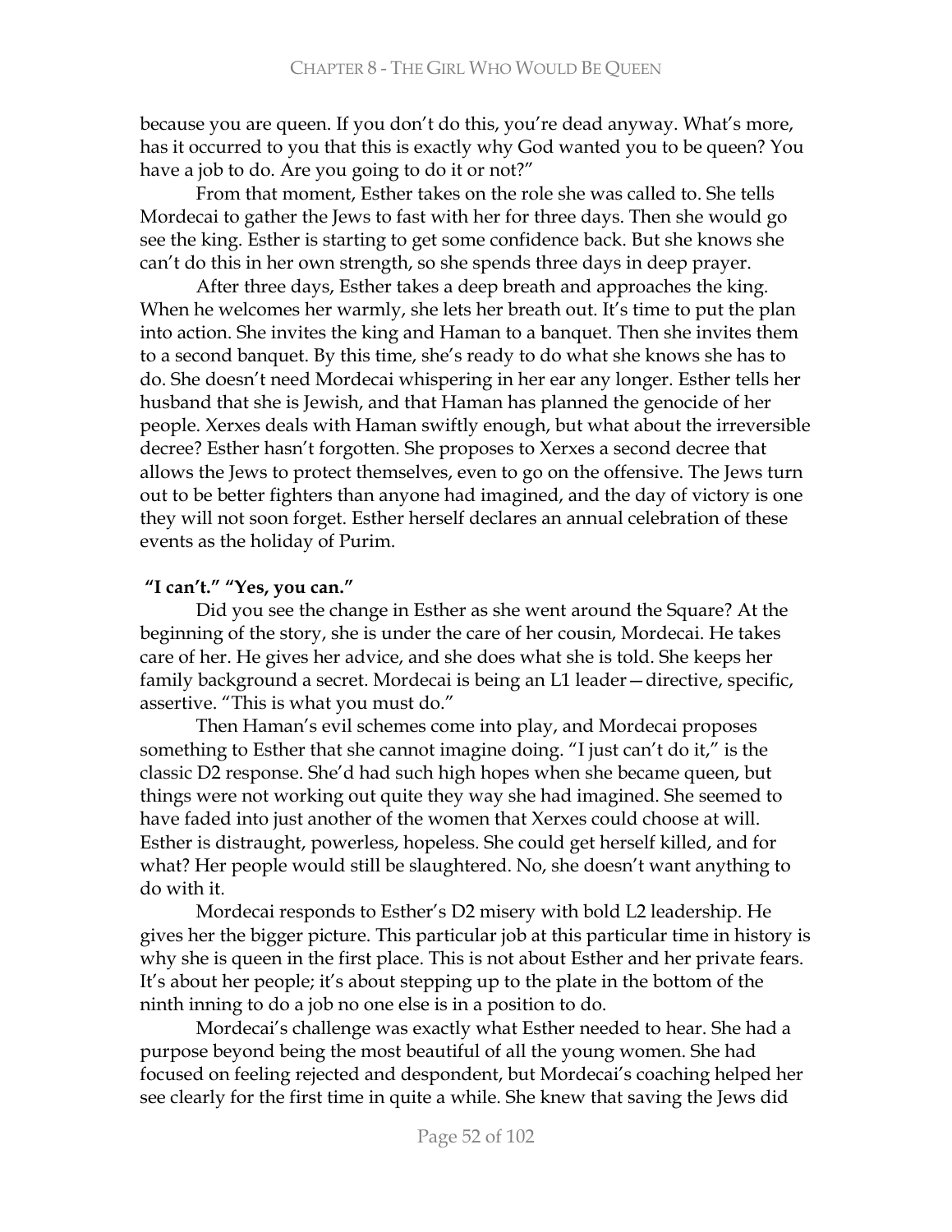not depend on her. Mordecai had reminded her that deliverance would come with or without her help, because it was God who would deliver. Yet she could see that this was the reason for her royal position. She was not just a trophy queen or even a popular queen. She had a job to do.

Esther comes out of the other side of the D2 tunnel with vision for the future. She works with Mordecai to come up with a plan to help her people (Stage 3). She is more confident and begins to take initiative, but she still needs Mordecai's counsel. By the end of the story, Esther uses her own authority to declare the holiday of Purim (Stage 4). She has come around the Square and transformed from learner to leader.

#### **Shifting Emotions**

Esther's story illustrates well the emotional shift that happens in Stage 2. In D1, you feel invulnerable; you can change the world. During D2, you wonder if you can even stand up straight. But by the end of D2, you have learned that you can't do anything without God, a fundamental lesson we all learn again and again. Instead of feeling useless, you feel safe. Esther entered Stage 2 convinced that she could do nothing to save her people. She left Stage 2 knowing that whatever happened, she was in God's care and so were her people. By the end of D2, the learner knows that you are standing on a solid rock higher than your own head, and the waters of challenge cannot reach you.

Many psalms chart the journey into D2 and the wealth we find there. Tuck these away for the next time you find yourself deep in  $D2$ .

*I* cry out to God Most High,

*to God, who fulfills his purpose for me. He sends from heaven and saves me, rebuking those who hotly pursue me; God sends his love and his faithfulness.* 

-Psalm 57:2-3

*Therefore let everyone who is godly pray to you while you may be found; surely when the mighty waters rise, they will not reach him. You are my hiding place; you will protect me from trouble and surround me with songs of deliverance. ++++++ @'&.(+ I* will instruct you and teach you in the way you should go; *I* will counsel you and watch over you. *Do not be like the horse or the mule,*  $$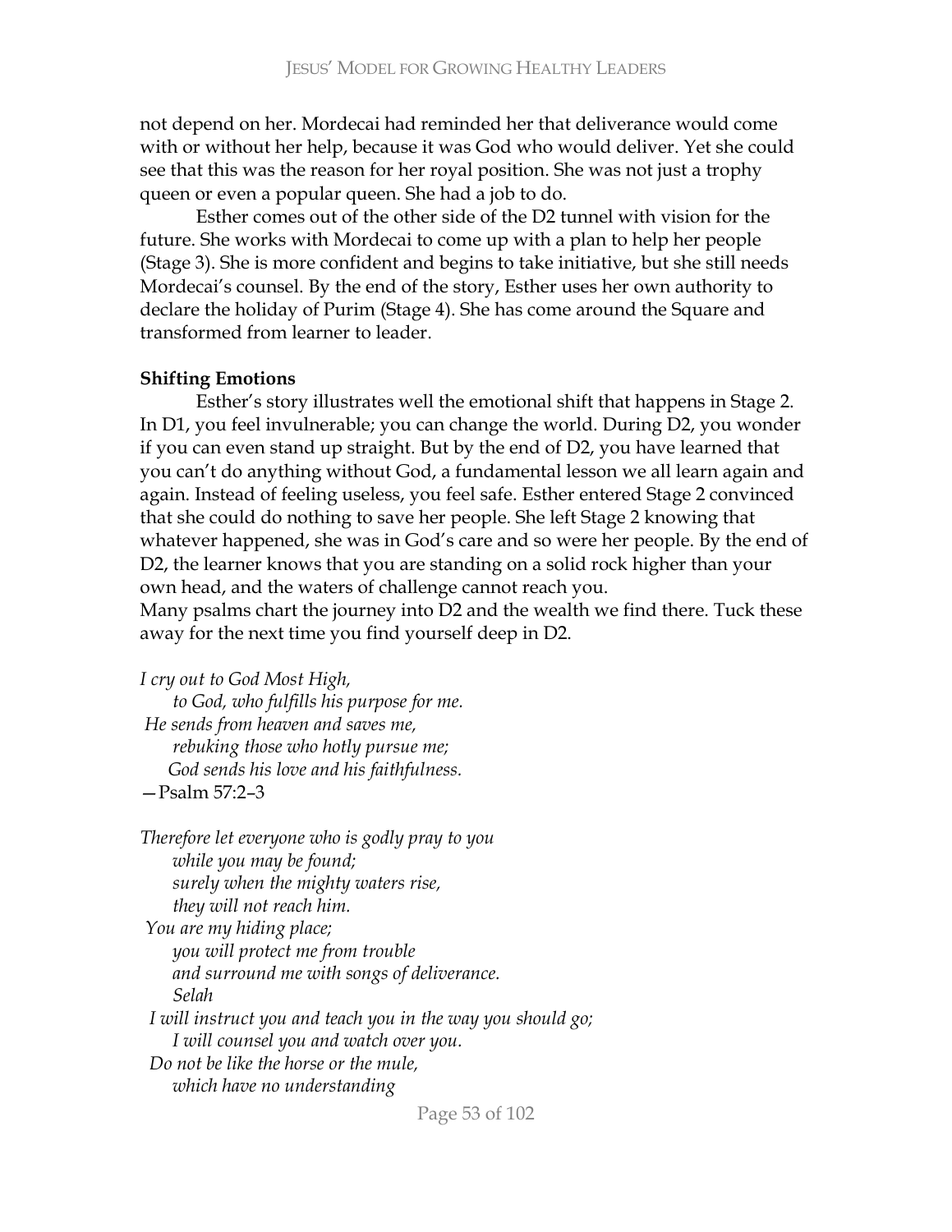but must be controlled by bit and bridle or they will not come to you. Many are the woes of the wicked, but the LORD's unfailing love surrounds the man who trusts in him.  $-$ Psalm 32:6-10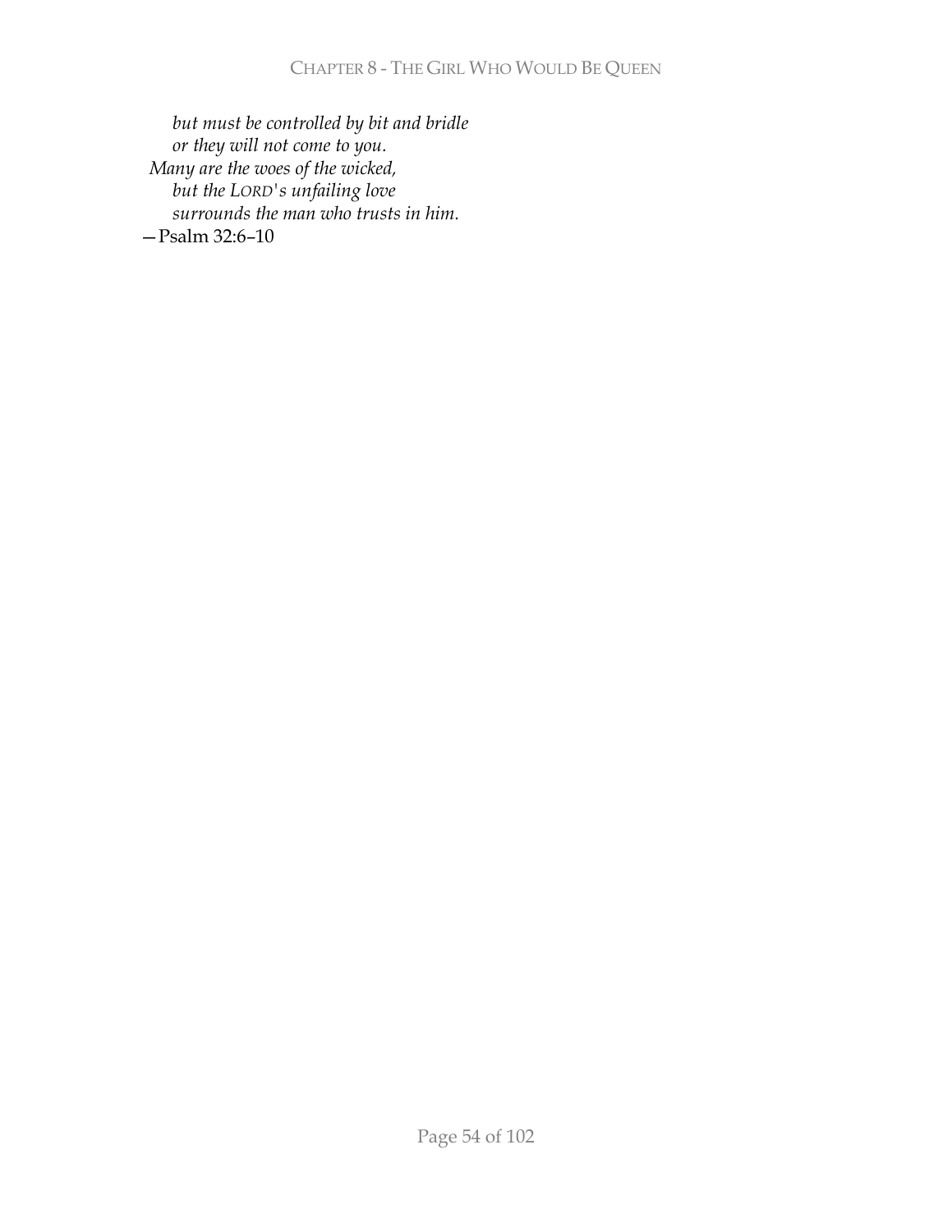# Chapter 9 - "This is Not What I Signed Up For!"

For the learner, Stage 1 is such a fun time that, when we hit Stage 2, there's a huge temptation to turn around and go back to Stage 1. Stage 2 just doesn't feel good. Something must be wrong, right? Maybe if we go back and try it again, we'll get it right. The Israelites give us a great picture of that urge. When Moses released them from slavery in Egypt and led them toward the promised land, they were ready for a new adventure. They couldn't have been more excited. They couldn't have been more enthusiastic. They couldn't have been more confident. Freedom lay ahead!

But the Israelites had been in Egypt for hundreds of years - when they left, they had lived their whole lives as slaves. They had no experience with freedom, none whatsoever. So when things started to get difficult, in spite of all that God had done for them, the people moaned and groaned. "Why did we ever leave Egypt? At least there we knew what we were going to eat." Once again God provides – manna and quail in the wilderness. That's still not good enough. While Moses was up on the mountain meeting with God, the Israelites pressured Aaron to provide them with a new god, one that they could feel more certain of. "We don't even know what happened to Moses," they said. "He's been gone more than a month. Let's face it, he's not coming back." A new god would take them back to the excitement of the first stage of their adventure.

It's tempting for all of us when we reach D2 to try to find a new D1. Work is difficult; what we need is a new job. Church doesn't have the same quality of teaching it used to; let's find a new church. Sometimes these changes are the right thing to do – but not when we simply are trying to avoid going through the pain of D2.

#### **Marriage Hits D2**

Patrick and Stephanie spent three great years together as husband and wife. By then the cracks in their relationship were starting to show. This selfless love thing was getting tiring for both of them. Patrick was sure he gave more to the relationship than Stephanie. Funny, but Stephanie thought she gave more, and Patrick just didn't understand her. The smiles became brittle, acts of kindness were less spontaneous and more conditional. Discussions erupted into full-blown arguments. Tension grew. It was as though they couldn't resolve the conflicts any longer. Instead they patched them over with a gift, a vacation, sex, the pressures of work. Eventually they got to the point where they couldn't do even that anymore.

Stage 2 is not easy for anyone. A D2 stage of marriage presents a tremendous temptation to just end the relationship. It seems too hard to try to repair it. However, most of us take marriage more seriously than that, so we don't do something that blatant – we choose to opt out emotionally. Instead of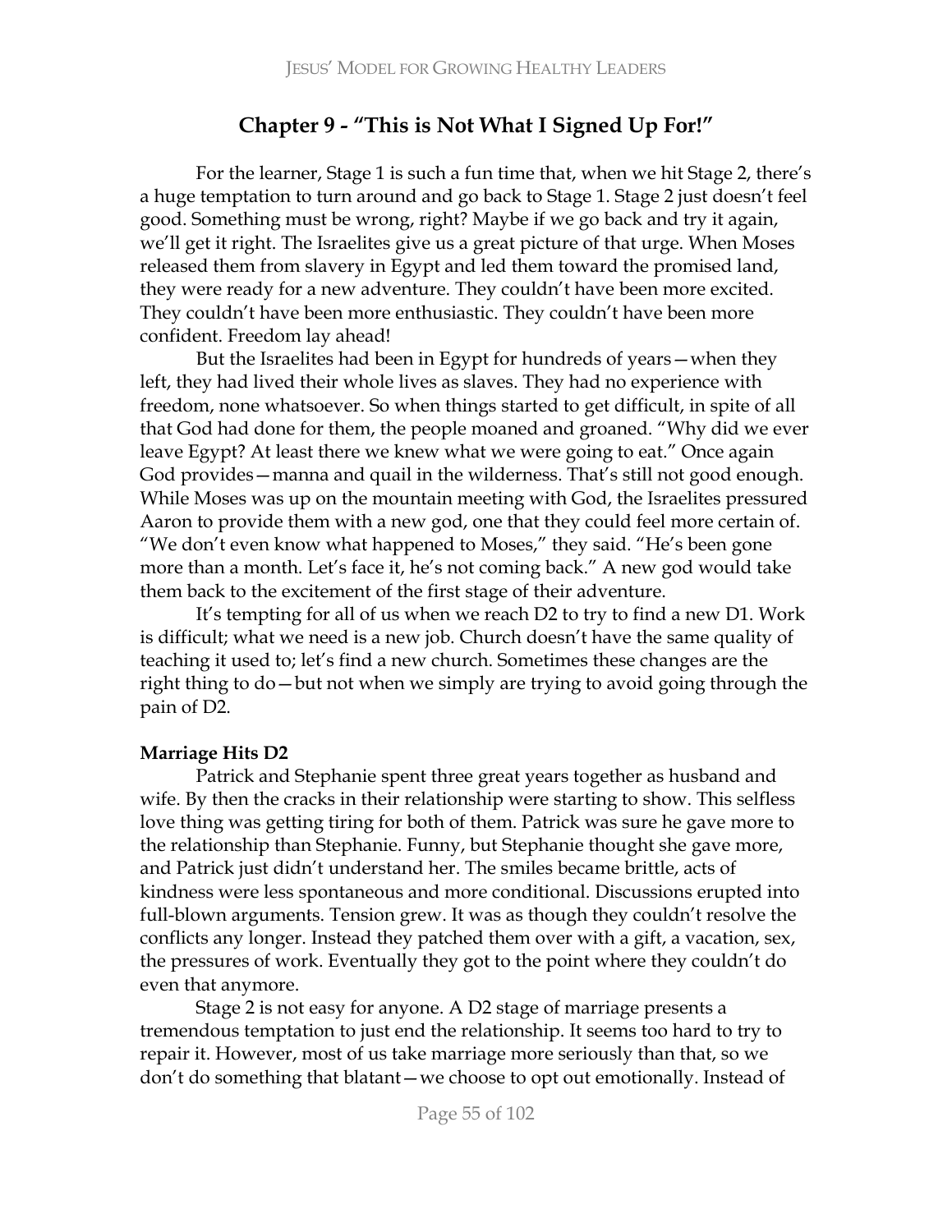working through our problems, we seek emotional support somewhere else friends, work, activities, the Internet. Suddenly we're very busy; we barely have time to breathe, much less work out relationship stresses.

When Patrick and Stephanie's mask of the perfect marriage fell off, they had a major reality check. Three years of D1 were swiftly followed by three years of D2. Frustrations mounted; they seemed to have such trouble making each other happy. Every word they spoke was misinterpreted as they walked on eggshells around one another. Marriage was looking quite different from what they had always imagined, but Patrick and Stephanie still had a glimmer of what they hoped their marriage would be. They went on a marriage enrichment retreat, taking the time to be together and start working things out. The retreat reminded them of God's vision for marriage, and that God was bigger than any of the difficulties they faced. He would carry them through. But the retreat also challenged them to look at themselves and what they each had brought into the marriage. Patrick realized that he was domineering and tended to view women in a negative light. Stephanie had taken on the role of a submissive martyr and was manipulative. They compared their relationship to a deadly cocktail – they had married each other for all the wrong reasons. They stared reality right in the face. The retreat showed them the depth of the trouble they were in. It was even worse than they thought, but they both wanted God to reach in and pull them out. The retreat experience, while making them face harsh reality, also offered a vision of what their relationship could be and the grace to focus on the vision. Together they joined a program at their church for people dealing with issues of the past and began the slow but steady walk out of the dark and into freedom.

I once did something foolish - it's too long to go into here, and what I did isn't the point. The point is, I ended up with severe burns on my legs. I had to stay in the hospital for six weeks, in isolation, not even able to hold my baby daughter. Even before the burn episode, I was despairing about the future of my ministry. It just seemed to go from bad to worse. And now here I was in the hospital, completely removed from everything. Even if I had wanted to try to control things, I couldn't.

By God's grace, Sally was there for me and stepped into the L2 role I so badly needed. Clearly I was under attack. Sally spent boatloads of time with me, steadily reminding me of the vision God had given us for ministry. "Let's go back to why we are here," she would say. "What did God call us here for? Don't lose heart!" She pointed me back to the truths of Scripture and God's promises. When I needed directness, she gave it to me. When I needed vision, she gave it to me. When I needed grace, she reminded that God never runs out.

D2 is a lonely, difficult place. But it is an opportunity for revelation, a clearer picture of God, of you, and of the way ahead.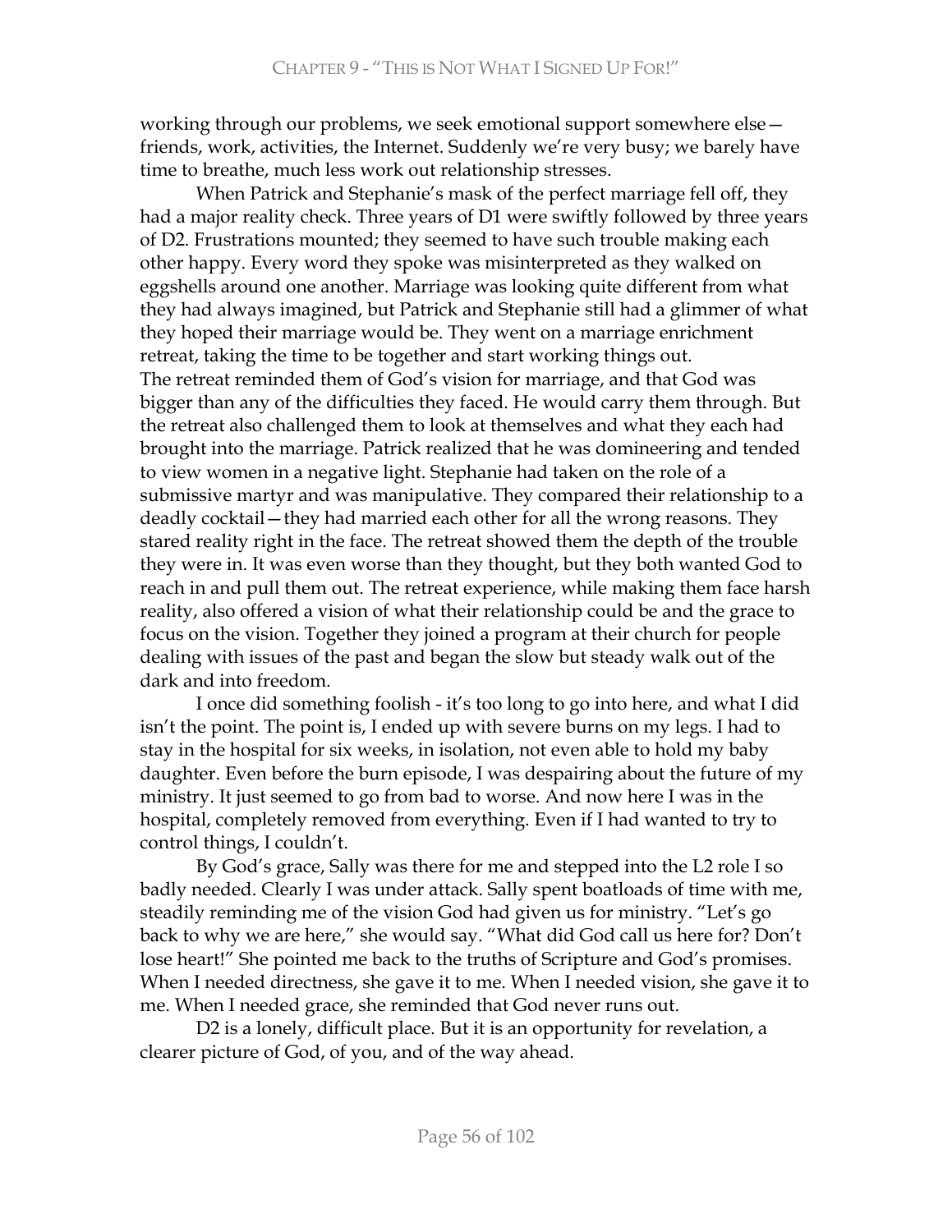# **Stop the Bouncing**

Vanessa was in her twenties and having a fabulous time. That is, as long as no one brought up the subject of men. It seemed that any involvement she had with a man turned catastrophic. Bouncing between D1 and D2 was a regular ride. During D1, she knew a man liked her. She could flirt and enjoy it. But somehow things didn't progress, and the next thing she knew, the same man was going out with her best friend. And soon after that, she'd be making a toast at their wedding. Or D2 might occur when the man said, "I see you like a sister." Or, "I don't feel right about going out with anyone right now" - although by the end of the week he seemed to feel fine about going out with someone else.

Vanessa had a friend, Sandy, who was there for her every time she hit D2. Sandy gave Vanessa enormous amounts of time. They met for coffee. They went out for lunch. Sandy invited Vanessa home for dinner with her family. They talked for hours and hours. But Sandy was not just a listening ear, ready to offer sympathy and unflagging agreement with everything Vanessa said. Sometimes Sandy challenged Vanessa's perceptions about relationships, and how she responded in various situations. Vanessa had to look again, think again, accept some responsibility for her reactions. Other times, Vanessa thought she might as well give up and surrender to singleness, even though she didn't think that was for her. Sandy wiped Vanessa's tears and held her hand, and encouraged her. But she also she stood her up again and reminded her that God's promise of life in all its fullness did not revolve around getting married. Vanessa had to embrace the life she had, armed with Sandy's reminders of God's grace and faithfulness. God would take care of Vanessa, including giving her a lasting relationship when the time was right. Even though it was not what Vanessa wanted to hear, it was exactly what she needed to get through D2. And Vanessa did get through D2. She began to make plans for her future. She took hold of her life and went on mission trips around the world. She spent time with both her single and married friends and enjoyed them all. A few years later she met her future husband on a mission trip.

Vanessa learned that L2 leaders are not always nice to you. They are challenging, and sometimes say the opposite of what you want to hear. Conversation can be painful. However she discovered that they are always there for you.

By the end of D2, what Vanessa remembered most clearly was the time and relationship Sandy offered that led her through the dark moments.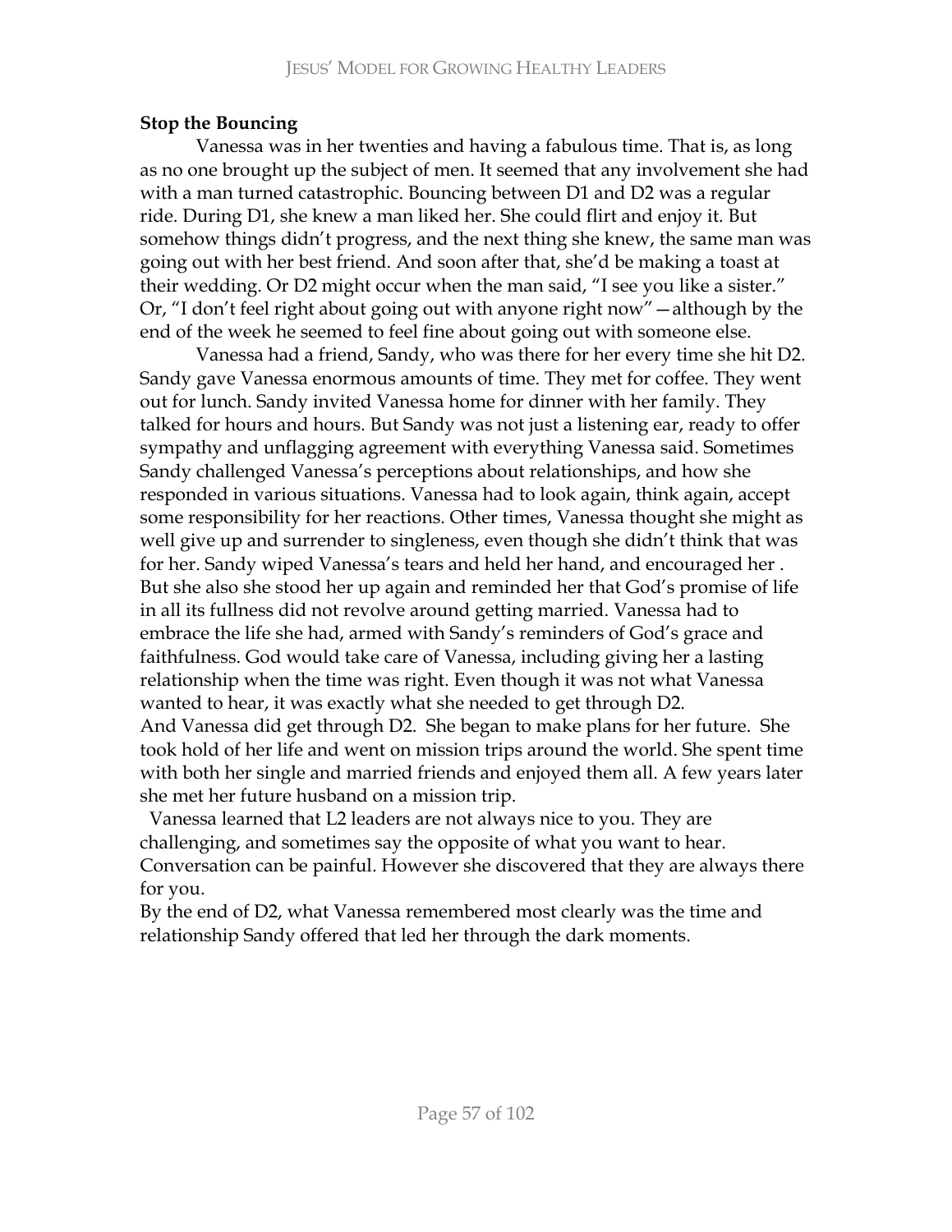### **Parents in the Pit**

D2 is a tough time for parents. If you've potty trained a toddler, you know what D2 looks like up close – both for the parent and the child. You've read all the books and think you have the techniques down pat. But they just aren't working with your child. Your friend tells you how Janey was potty trained in fifteen minutes and you feel utterly useless; you're well into your eighth month of this stuff. You're convinced your child will never be out of diapers.

In every stage of parenting you hit a wall and realize you have no answers or skills for the situation you face. You've tried everything you can think of, but the problem or behavior or attitude persists. Parents often get particularly tired when adolescence kicks in. They hang on until their kids are in their teens, but by then they just have no grip left. Besides, the kids look like they don't need you  $$ or want you – so why not just be done with it and start getting your own life back together? Anything has to be better than feeling this exhausted all the time. The truth is, as your adolescent kids test the waters of independence and encounter their own D2 experiences, they'll need you more than ever.

Parents respond to the stresses of D2 in a variety of ways. We may opt out by choosing this time to go back to work. We may bring up the inadequate parenting we ourselves received and offer that as a reason why we can't do it ourselves. We buy our kids stuff to compensate for not being there or for not understanding them. Or we retreat into silence, our own hobbies, or our own commitments outside the home. We just jump off the square of leadership and leave our kids to figure things out for themselves.

If you have teenagers, I guarantee they are going through D2. If you don't give them your time, you're not being an L2 leader to their D2 discipleship. They may say by all their verbal and nonverbal communication that they don't want to spend any time with you, but they need your time. Have no doubt about it. Girls need the affirmation of their fathers as they grow to womanhood. Boys need affirmation as they become men. And that takes time. You can't just do it in a fleeting moment and figure you're done. We have to build into our schedules the flexibility to be the leaders that our kids need.

We all know teenagers are not the most communicative species on the face of the earth. Actually, no one in the throes of D2 is all that communicative. Teens are increasingly independent, but that doesn't mean they don't need their parents. They do. We underestimate the amount of time our kids still need during the teen years. Even as children go off to college, they'll have D2 periods in new seasons of life. The phone rings, and your son has just been dumped by some girl he thought was the love of his life. This is not a one-conversation problem. You know that he wants and needs time with you. Or your daughter gets turned down by her first choice college and has a hard time settling for choice number two. You point out what the second school has to offer that she might have missed out on at the first school. Parenting doesn't end when kids turn eighteen. In D2 times, they still need your time, direction and example.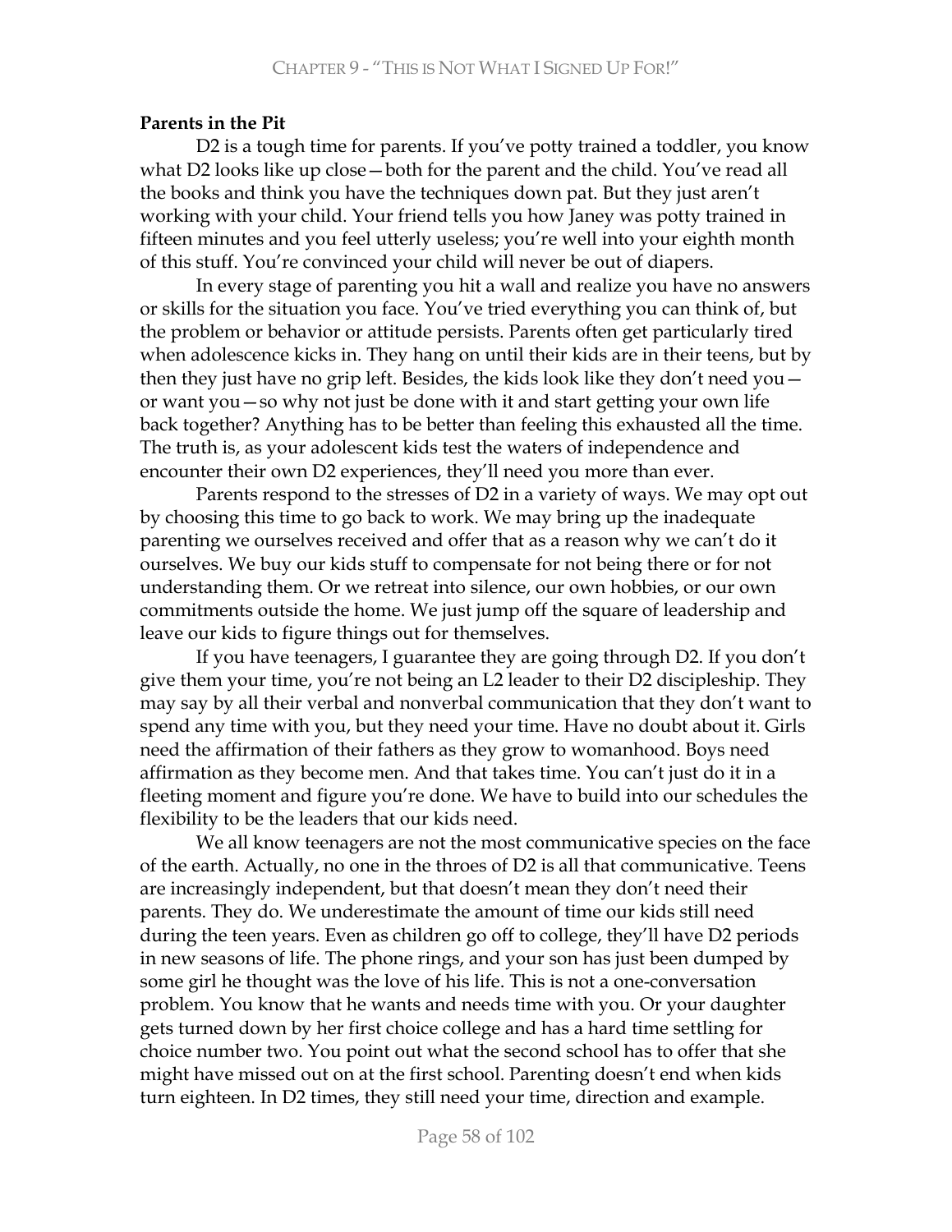# **Revelation at Work**

For years Leah, a publicist, dreamed of working from home. When she had small children, she wanted to be at home with them and work around their needs. Just when she discovered that she was pregnant with her first child, an opportunity to work from home seemed to fall into her lap. The timing was perfect. This was going to be great! She organized an office, got her supplies together, bought a fax machine and upgraded to a high-speed Internet connection. Leah was ready!

At first things seemed to go well. She had several major projects laid out for the next few months, and that was encouraging. She knew she would have sufficient work to generate the income she needed. When she was sick during the early weeks of pregnancy, she could arrange a flexible schedule that would let her work during the hours she felt well and rest when she didn't.

Some extra projects came along, which encouraged her further. Now, of course, she had to be stricter about her work hours or she wouldn't get  ${\rm everything}$  done. Leah turned in a major project a week before she gave birth; breathing a sigh of relief that she would have a break for a few weeks.

Then the project came back. It wasn't that she had done an inadequate job, but the client realized they needed a few more elements and wanted Leah to add them. And they said she should include these elements in the upcoming projects she was doing for them. Also, they were going to have to crunch the schedule a little bit and hoped she would accommodate that.

The baby, of course, had no awareness of night or day. He slept when he wanted to, always at odd hours and not always for very long. He was constantly hungry, but he seemed to take a long time to eat. Leah loved to hold him and feed him, but the home office seemed to stare her in the face at all hours. As soon as he dropped off, she hurried to the home office for a few minutes of work. Laundry piled up. The dishes never seemed to be washed. She hadn't been to her Bible study group in a month and she missed her friends. Leah's husband Phil was very supportive, but worked long hours to support the family. He simply couldn't be as "hands on" as he wanted to. Leah felt very alone. She was never going to be able to do all of this. Why had she ever thought she should even try? This was not the way she pictured it. Not at all.

Sitting in the dark one night with her son in her arms, Leah realized she didn't have to. She didn't have to do it all. Yes, she still wanted to work at home so she could be home with her children. But she had wanted to work at home so she could be with her baby, not so she could stare at the computer screen and wonder when in the world she would have time and energy to work? All she really wanted at that moment was a decent night's sleep. In a moment of revelation, she realized she didn't have to do it all, and that was okay. Now she could see clearly what she could do, and she could be happy with that, rather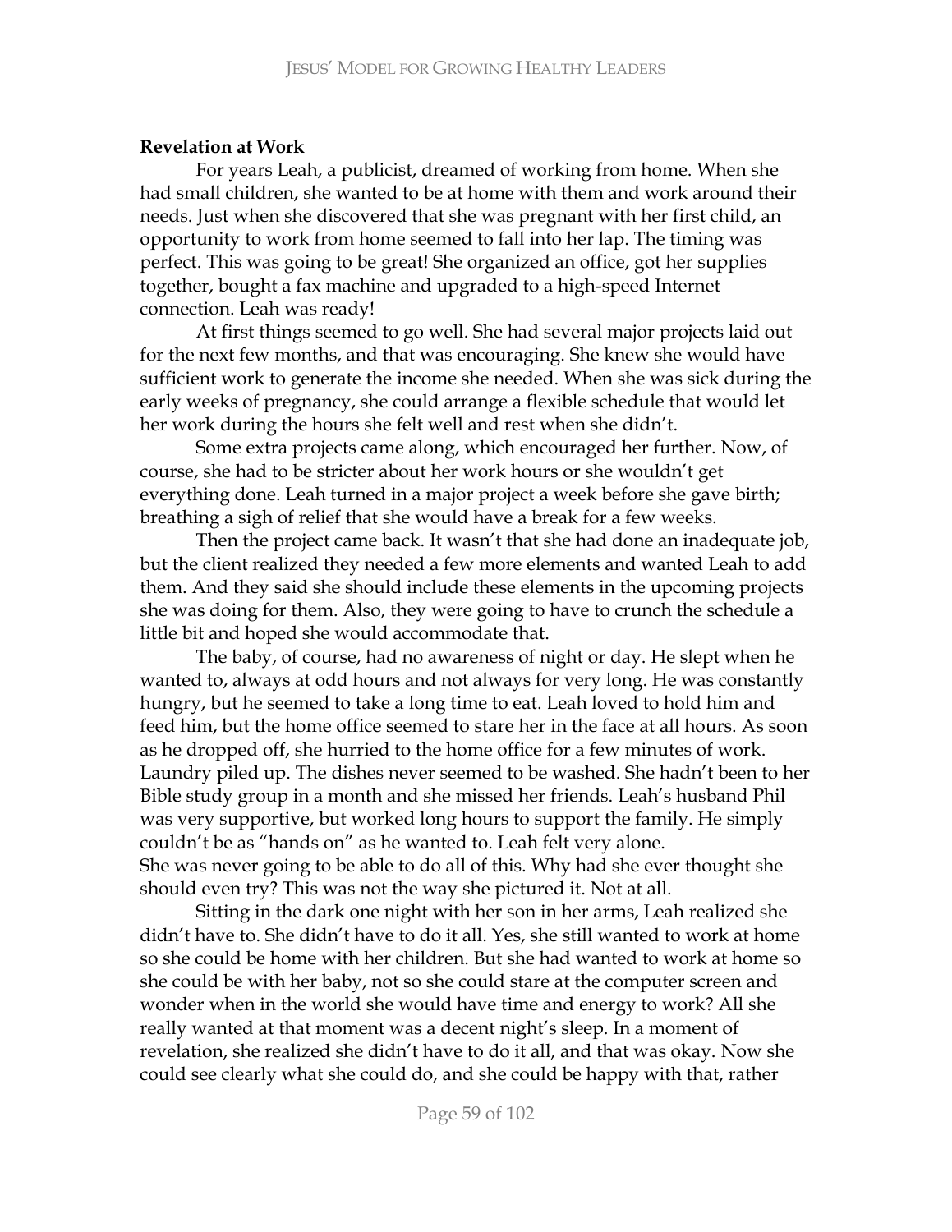than unhappy about all that she couldn't do. And her son would have a happy mother instead of a fretful one.

### **Business on the Grow**

Doug couldn't wait to get started on expanding his business. And now he was in the middle of doing just that. So why did he feel so crummy? He had always loved his job, but now he wasn't so sure. Growing his enterprise meant financial stress; he had to think about every dime he was spending. Anxiety invaded his sleep, and he felt on edge most of the time. The hardest thing was that he noticed his relationships with his staff had changed. He used to be part of the team, sharing jokes, having a laugh. Now he was leading the team through a challenging time, and he wasn't sure he was doing such a good job. Everyone treated him differently now.

Doug was tired, disillusioned. Perhaps he should call off the expansion and cut his losses. But he knew that was not what God wanted him to do. God had given him the vision to expand his work and cleared the way in the early days. As Doug prayed, God challenged him about his time management and his tendency to take on more responsibility than he needed to. Perhaps he was making things harder than they had to be. That's because he was trying to do it Doug's way, rather than God's way. Once Doug saw what he was doing, he could let go, step back, and see what God would do. God provided new staff, extra funding, unexpected resources - everything Doug's business needed to succeed. Doug learned to stand on God's grace, not his own ability.

### Steve's Story

"Dear Steve," the letter began, "I am writing representing the women's board." I groaned inwardly. This opening sentence had all the hallmarks of a complaint about my ministry. Sure enough, women in the congregation were uncomfortable with the path worship was taking - too much clapping, too much noise. One woman even suggested that her friends visit another church where things were more traditional, rather than risk her friends visiting the church I pastored and being offended by the tone of the service.

Disappointment. Discouragement. Disillusionment. The testing point for every leader.

Ten years earlier, I would have been rattled. Now, as a leader who had been around the Square, I had a different response. I knew that the women needed to be pointed back to the vision of the church that had brought recent changes, and they needed access to me, their leader. Over the next few weeks, I had a series of meetings with the women's board. Again and again I returned to the vision. Together we talked through the discouragement, not avoiding the hard stuff. In the midst of our conversations, we rediscovered the freedom that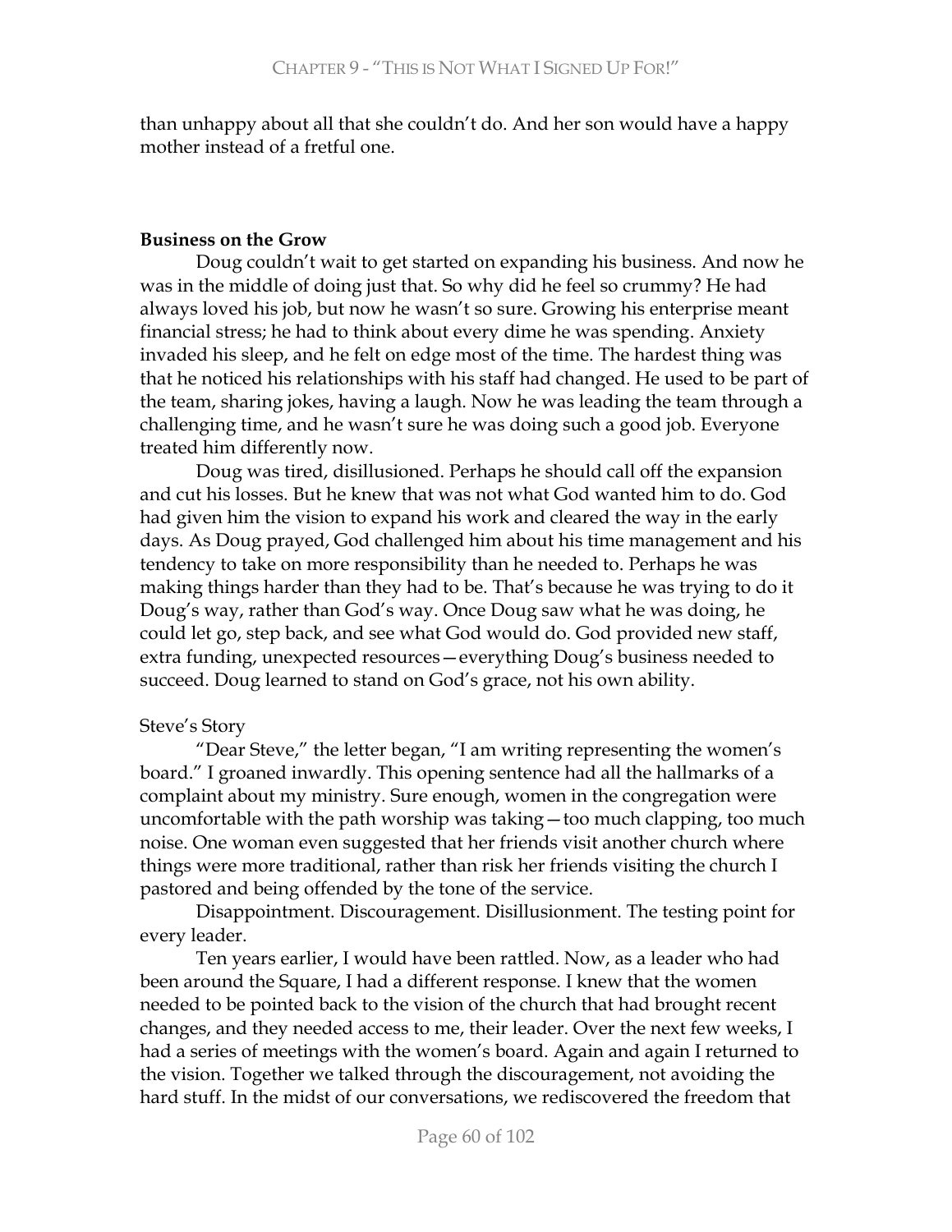comes when we let go of our own striving and instead embrace the sense of purpose and direction that come from God.

I knew they had turned the corner when the next letter said, "I can't tell you how much we appreciated your time and spirit....We all left with much more understanding of where you're coming from. It was delightful to get to know you better."

When we try to short-circuit D2, we miss out on the chance to grow and learn from God. Learning and leadership both have their difficult moments, and there is no way around them. We can't just skip across the Square to the parts we like better. But in our relationships, in our families, in our work, in our ministry, God is there with vision and grace. If we dare to go into the heart of D2, we'll come out on the other side with a confidence based in experience and enthusiasm based in understanding. This experience and understanding will leave us better equipped to face the challenges that inevitably come with all spheres of leadership. We'll be ready for the rewards of Stage 3. The main purpose of undertaking a study of the LifeShapes Square is not so much a call to change or restoration, as with previous shapes. Rather, it is a call to forge ahead, even when the burden is extremely heavy and fun is a memory. The lesson of the Square is to keep going, for the blessings are soon to follow.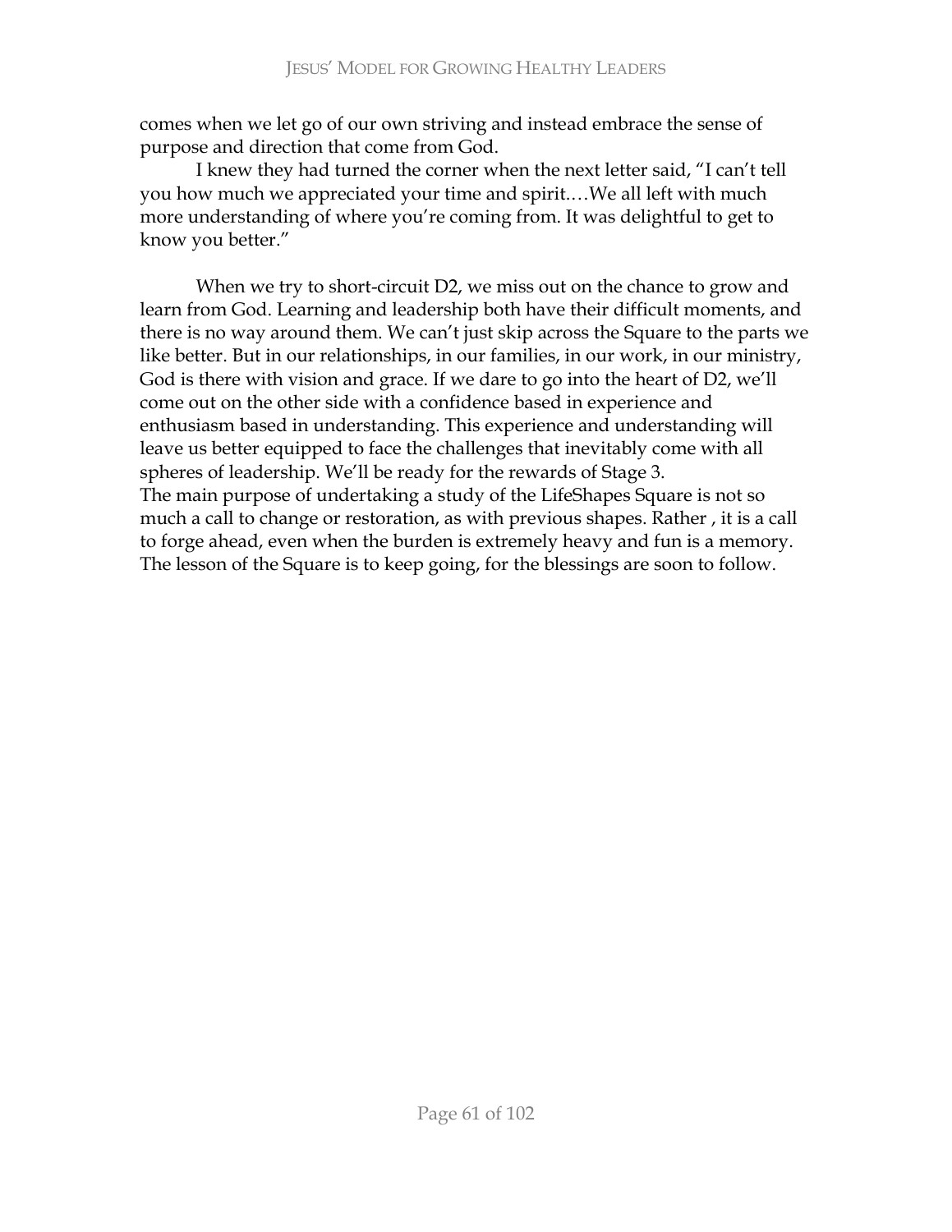# **Chapter 10 - Friend to Friend**

The Square goes where you go. So when Sally and I and our children moved to Sheffield to begin ministry at St. Thomas' Church, the Square went with us. Of course in Stage 1, everything was brand-new. A world of possibilities spread itself before us. I was excited to be in this new place and certain of the vision God had given me. The congregation was poised for something new as well. The church took some time to adjust to changes in leadership and style, and through that phase, my leadership had to be steady and directive.

Then we turned the corner to Stage 2. I had my own seasons of doubt, and Sally led me through them by reminding me God was the one doing the work. Leaders in the church had periods of D2 as they tried their hand at new ideas and ran into trouble spots that had escaped the radar during D1. It was my turn to make myself available to them, to spend time together, to build relationships, to show them the grace of God. Gradually the tunnel widened and lightened.

At last we turned the next corner and tumbled into Stage 3. Ah. Finally. When we finally get there, we all recognize Stage 3 as the place we had hoped to start. It feels right. Good things are happening. We enjoy the people we're working with. We're starting to see results from our labor. Only now do we realize we could not have been ready for this phase without having gone through the first two stages.

Most of the congregation at St. Thomas' were young adults of the age span labeled Generation X. It wasn't that way when we began our ministry there, but ministering to that generation was the job God gave us to do. They seemed to come from everywhere, and were soon the fastest growing and most prominent segment of the congregation. Many of these young adults came from painful, broken backgrounds. Dysfunctional family dynamics had left their mark. Growing up as latchkey kids had taken its toll.

Even the individuals who had not suffered personal trauma were shaped by the effect of cultural changes. Some were disillusioned by institutions of any sort, and especially the church. Yet they hungered for God. They thirsted for a place to belong. They longed for a place to heal. With a message of grace, St. Thomas' became that place for more and more of this generation. Older members of the church became mentors to the younger ones, witnesses to the grace of God.

As the ministry grew, so did the staff and volunteer teams. By and large, these new leaders were under the age of thirty. Here they were, young by the standards of the traditional church, and in charge of the children's ministry, the youth ministry, the college ministry; they were leading morning and evening services, running conferences for young adults, training worship teams. Over time, the seeds of vision and grace planted during Stage 2 sprouted. The staff team grew more confident. They knew what they were doing and how to do it. They fostered a strong emphasis on teamwork, community, and interdependence. No one was in this alone. The team functioned as a group of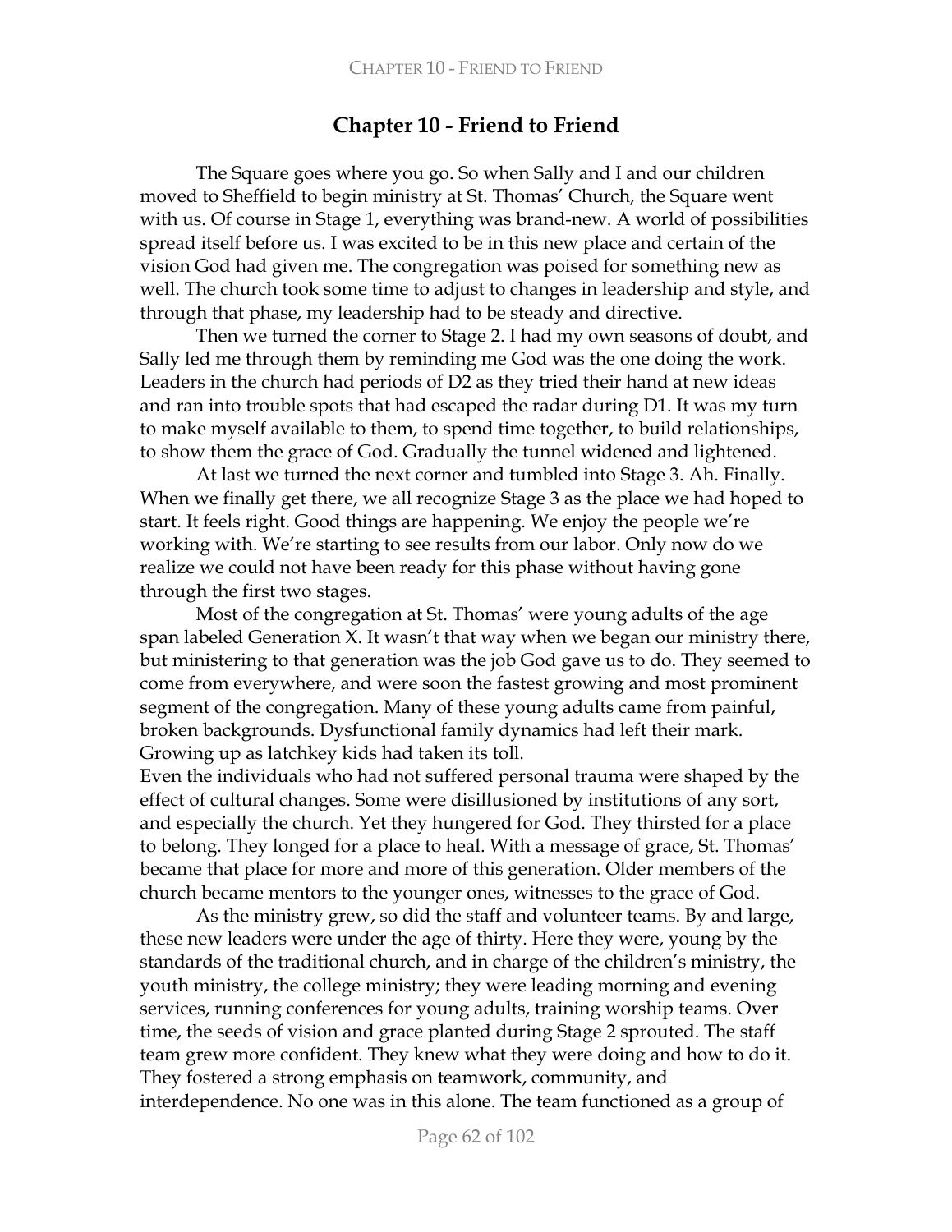friends who understood each other and supported each other, both personally and in the ministry they shared. When leaders of other churches and ministries visited St. Thomas', they consistently commented on the team relationships and often asked if we were as close as it looked like we were. How close were we, they wanted to know, and how did we find the time to build those relationships?

No one had to twist my arm to become friends with the staff. I enjoyed playing golf with them, going out for meals, hanging out together, following the drama of a weekly television program, sharing the adventure of mission trips and so on. During that era, most of the staff team got married and started families. They were all part of each other's weddings - musicians, groomsmen, bridesmaids, officiating. The staff set aside time for monthly social gatherings with their spouses and arranged family activities to enjoy with their kids. We did some serious crying together and some serious laughing together. Building community was no afterthought. It was the stuff leadership development was made of.

This comfortable friend-to-friend stage of ministry was not limited to staff meetings and outings. I enjoyed modeling friendship from the front of the church. Do you realize how many bad jokes out there can make a congregation moan? And how much they hope you'll tell another one next week anyway? Once I stretched an e-mail joke out over several weeks, ending each segment with a cliffhanger during the announcements. Each week I heard a huge groan from the congregation as they realized they would have to wait another week for the rest of the story – and perhaps still not get it all then!

Throughout the church we grew a living, healthy, vibrant community. I loved the idea of developing young people through relationships with me. Sally and I were happy to give access to our home and our lives. This was a lot more fruitful than taking young leaders through some sort of ministry leader development manual. Young developing leaders need to see more experienced leaders in action - living life together. We took young people on mission trips and used the opportunity for a bit of matchmaking - usually with good results. Our front door was always open. People came to our home on Sunday nights after church to eat bacon sandwiches and watch television. During the week it was not unusual for young adults to show up in the afternoon and stretch out their visit until Sally said, "Would you like to stay for dinner?" Of course Sally knew all along it would come to that. Even the dog got used to this commotion. Some of the people were such regular at drop-ins that she barely reacted to the presence of someone outside the family.

Community life happened throughout the church body, across generations. If ever a time was warm and fuzzy, it was this season of Stage 3, and we loved it. I was no longer being directive about every step of ministry. My colaborers had great ideas, a terrific grasp of the vision. We were figuring it out together, hearing and responding to God together. We didn't always see the path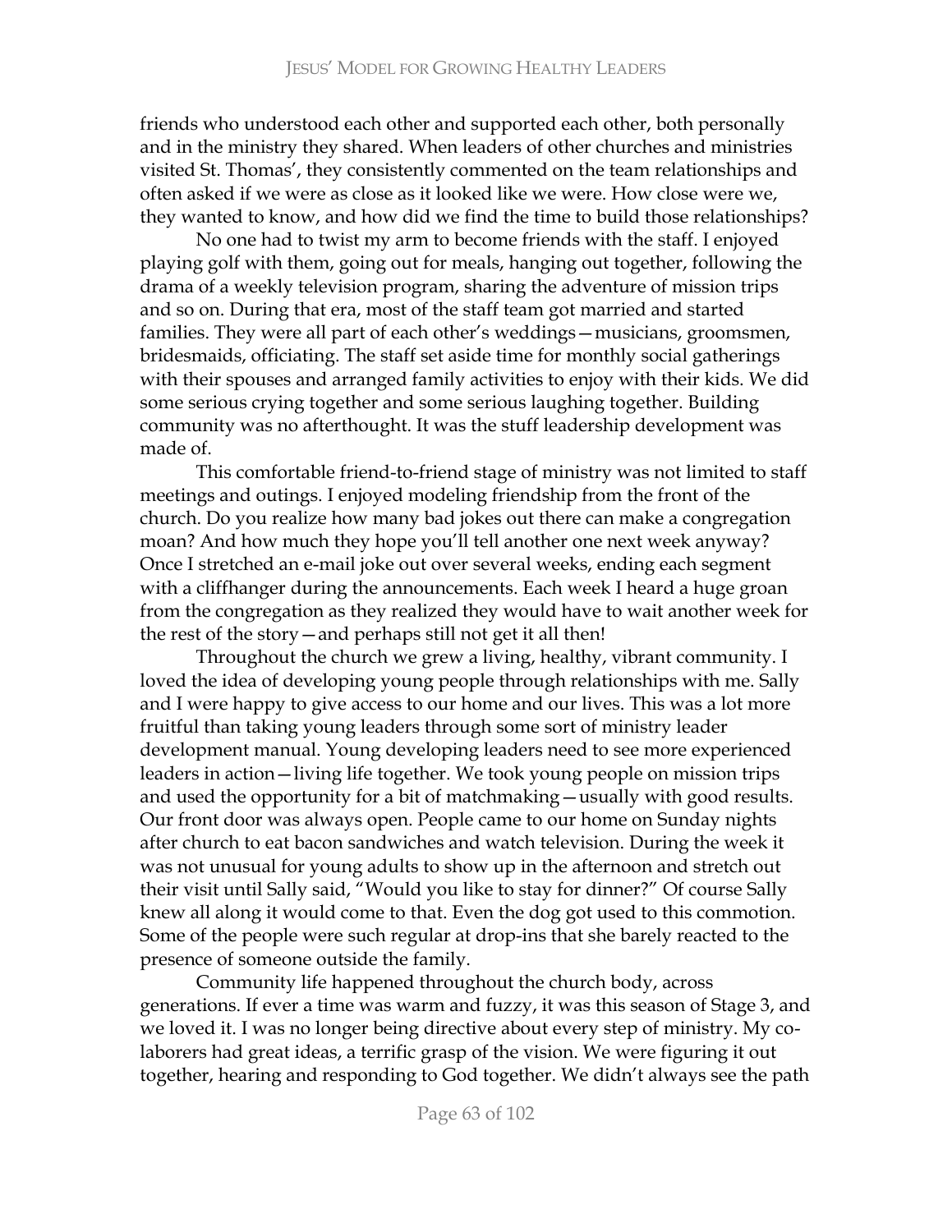clearly right from the start, but we were sure it was there because we knew God had cleared it for us. Occasionally we experienced a hiccup, but nothing serious. We worked things out together, friend to friend. The relational base we'd formed meant we also bonded in the work. No one was power-hungry; we worked side by side, friend with friend.

After getting a vision for the kingdom of God and receiving his grace, we enjoyed the close, covenant relationships of Stage 3. I was certain that one day Generation X young adults would carry the vision forward themselves as leaders, spouses, parents and friends. Arriving at Stage 3 is a glorious time after the struggles of Stage 2. But how do you know you're there? And, more importantly, can it last forever?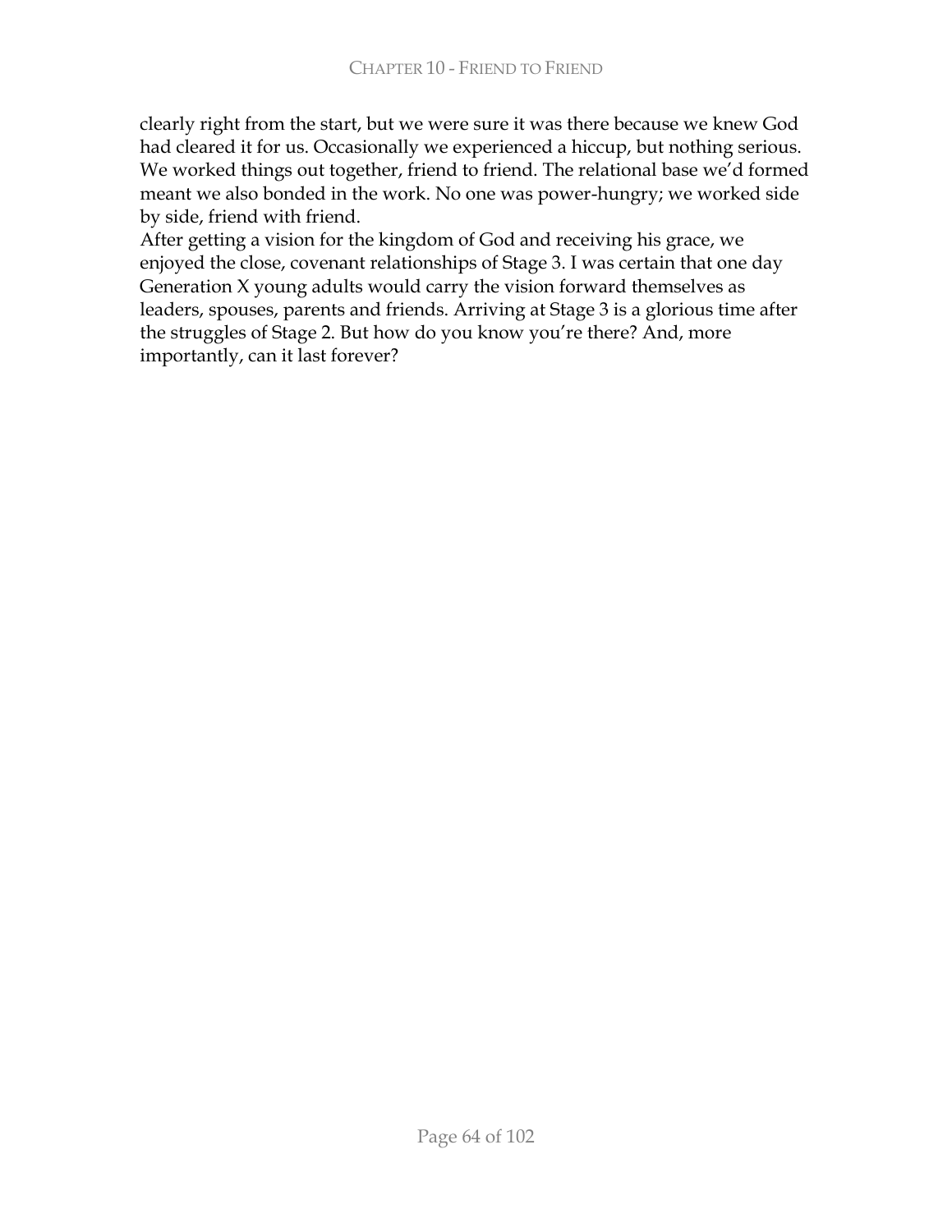# Chapter 11 - "You Do, I Help."

#### Learner

- Increasing enthusiasm
- Growing experience
- Intermittent confidence High discussion
- Growing competence

#### Leader

- Lower direction
- Higher consensus
- 
- High accessibility

Ray and Sarah married right out of college. Both were blessed with good jobs and they plunged into building a life together. First they needed a house. So they bought a house — a big one. The mortgage was going to stretch them a bit, but they both thought they'd be earning more money in another couple of years, and they wanted a house they could raise a family in. Then a house needs furniture. "Buy now, make no payments for eighteen months." Sounds like a good deal. In came the furniture from one of the better stores at the mall. They were no longer students and were eager to shed the appearance of being students, so the used cars they had lurched through college had to go. Instead they pulled an SUV into one side of the double garage and a sporty looking sedan into the other.

When they visited their parents, Ray and Sarah fit right in. They had the house, the furniture, the cars that said they had arrived at middle class before age 25. With a brief interlude in the college dorms, they picked up their comfortable lifestyle just where they left off at the end of high school. Life was good, and they expected it would stay that way.

The months flew by and before they knew it, they had to pay for the furniture in full or pay the considerable deferred interest charges from eighteen months' worth of postponed payments. About the same time, their adjustable rate mortgage adjusted  $up$  – not what they'd hoped for. Sarah's company moved to another state, and since she did not make the move, she was out of a job. Finding a new job turned out to be tougher than she expected. Unemployment benefits ran out. They started juggling payments; they couldn't afford the car payments and the furniture payment in the same month. No matter what they did, they always seemed to be several hundreds of dollars behind. Finally the notice from the bank came: catch up the mortgage or... Ray started Googling bankruptcy laws late at night.

Ray and Sarah hadn't stopped to think that their parents didn't always have a house and two cars. If they had perused the old family photographs, they would have recognized the furniture that had moved from Grandma's house to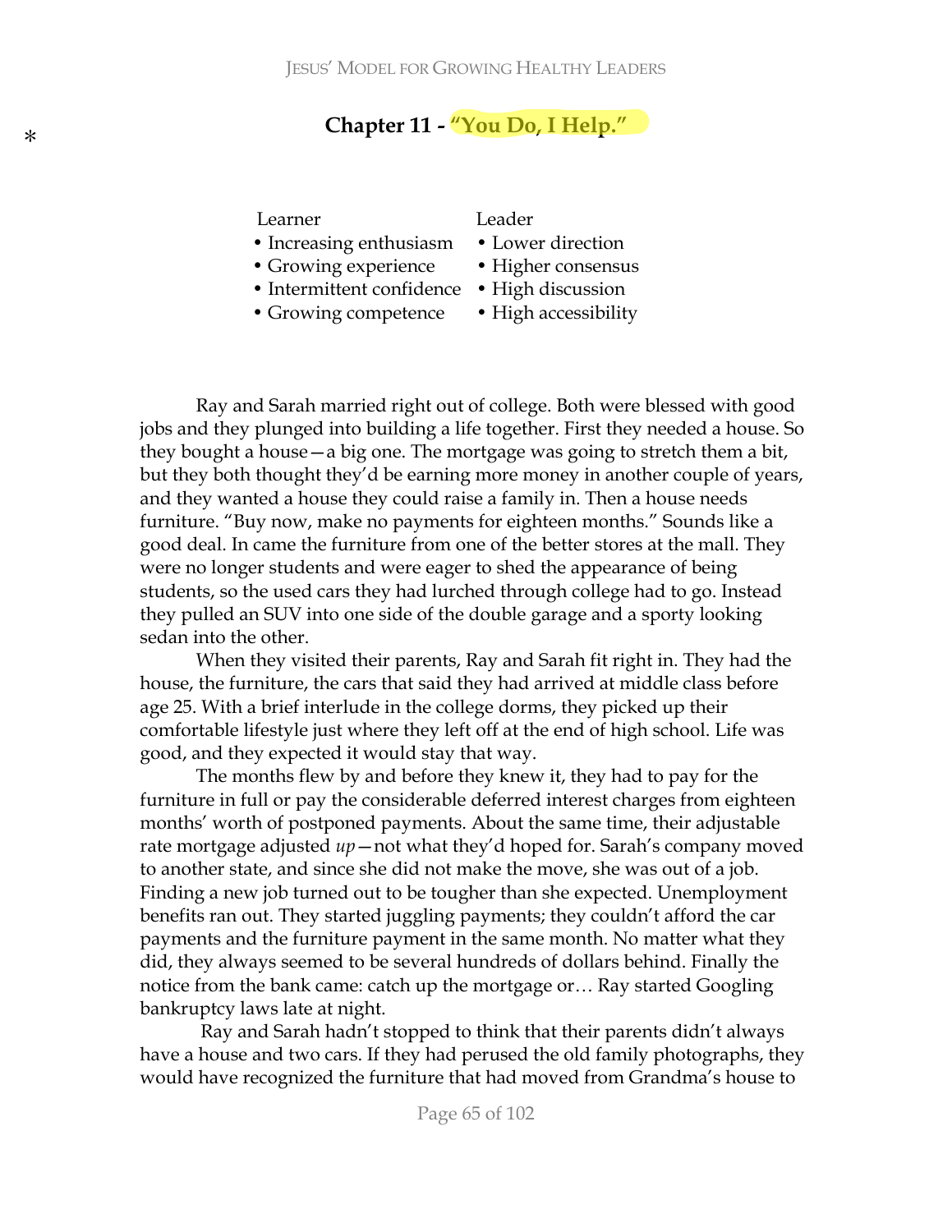their parents' homes when they themselves were still infants. They would have heard the stories of Uncle Ron selling Dad a used car. They would have heard the stories of the first garage apartment.

There didn't seem to be any way out, and they started blaming each other for being in such a mess. Ray blamed Sarah for wanting the house. Sarah blamed Ray for his sporty car. Ray thought Sarah had spent too much on her work wardrobe, which was now useless. Sarah thought Ray could skip the annual fishing trip with his friends.

In their enthusiasm, this young couple had tried to jump straight into Stage  $3$ the good life. Instead they found themselves in D2, overwhelmed and slammed with discouragement.

The pleasant breezes of Stage 3 do not blow without a price, and that price is the journey through Stages 1 and 2. A fruitful ministry doesn't happen simply because someone was enthusiastic and plunged in. It takes hard work, humility, and an experience of grace. It takes a vision strong enough to survive discouragement and a leader who stands by the learners as they admit their need for God's grace. Most enduring relationships can point back to times that were not so great, even moments of resignation and defeat – moments when old college friends or teammates or even spouses thought it was all over. We are ready for what Stage 3 brings us only because we have lived through the blind enthusiasm of Stage 1 and humble brokenness of Stage 2.

When we arrive at Stage  $3$  -rather than trying to launch it ourselves - we come with the grace of knowing that God is in charge. We don't have to do it ourselves, because God has already done it. Now we can stop bouncing back and forth between D1 and D2 and begin to grow in our relationship with the Lord. We can sit at his feet to learn and share with others lessons that will encourage them. Humbly we ask for God's direction and encouragement, rather than pressing on as if we knew what we were doing, when clearly we didn't. The confidence that went out the window in D2 is returning gradually but steadily. We've had some actual experiences on which to base our confidence. We know what it's like to stay at a job when we would rather have quit. We know what it's like to keep talking until you understand each other. We know for ourselves that having kids is not the picnic we thought it would be. We've had the experience of seeing a new ministry struggle through the early days and then grow to full bloom. Stage 3 does not have a lot of highs and lows. It is a time of steady growth and growing intimacy.

#### Stage 3: Disciples have growing confidence.

The disciples began following Jesus with enormous enthusiasm and very little understanding of what it all meant. But Jesus was a patient and direct leader—he led them into the experiences that would teach them what it meant to follow, then he stayed right there with them while they sorted everything out. Now they've reached the point of understanding that God is bringing the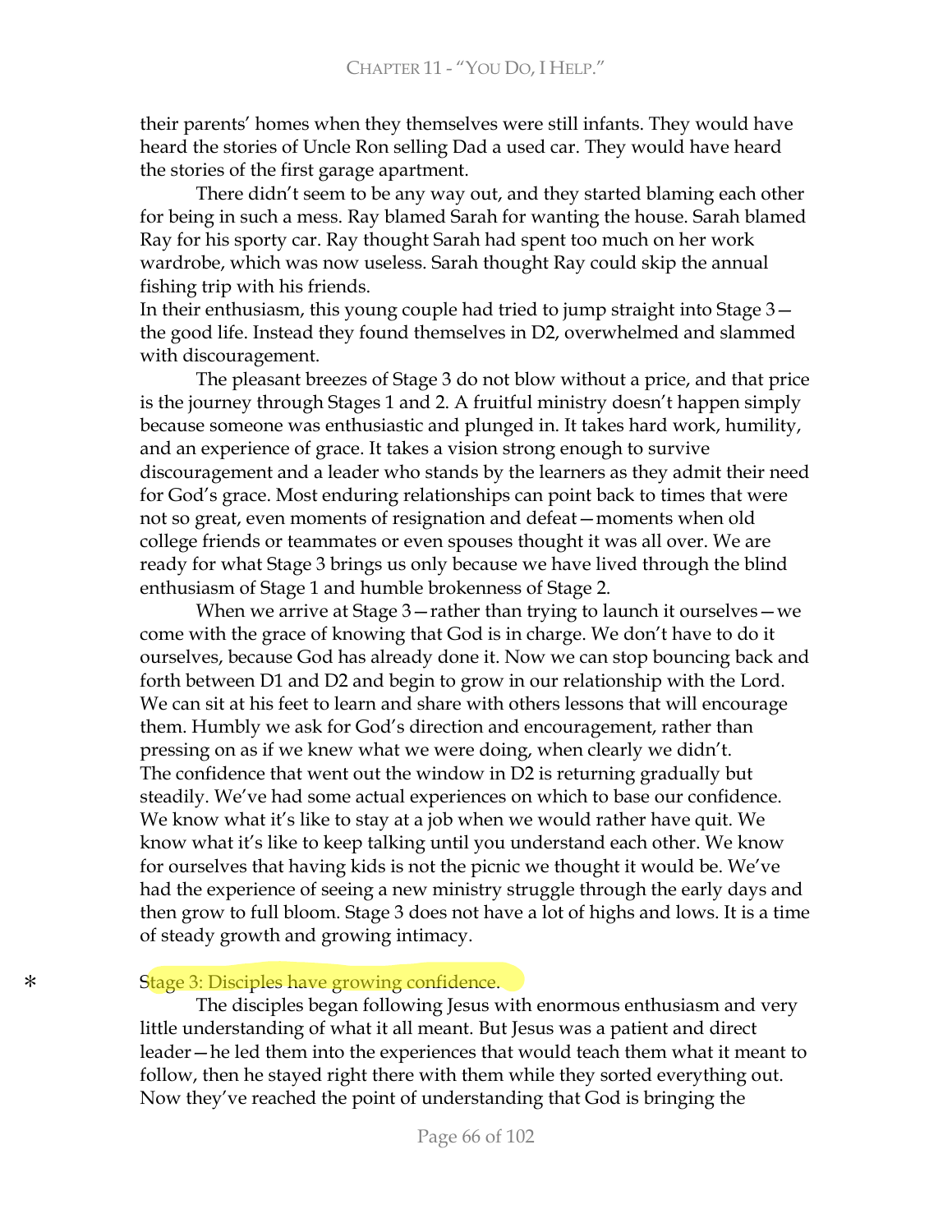kingdom, not them, so they're ready for Stage 3 of their discipleship. They know they need to be quiet and listen instead of out-talking their leader with their own grand ideas. They understand that things are a little more complicated than they thought, and it might be a good idea to ask some questions. Leader and learners enter a new phase, one of closeness, friendship, and intimacy.

#### *Stage 3: Leaders are open to discussion.*

Jesus responds by adjusting his leadership. He wants to talk, to discuss. After the Transfiguration (Matthew 17:1-8), Jesus sets his face toward Jerusalem. He's just been talking about his departure with Elijah and Moses, while some of his disciples look on, hardly knowing what to think. His Father has just said, "This is my Son, with whom I am pleased." After this midpoint in Jesus' ministry, it's all downhill into the valley of the shadow of death. Jesus walks down from the Jordan rift valley, turns right at Jericho, and heads up to Jerusalem. Along the way he continues to teach and heal among the crowds, but he also spends increasingly more time with his inner circle of disciples. He befuddles the Twelve with predictions of his own death. He is infinitely patient with James and John when they try to outrank the other disciples. He explains mysterious parables and offers teaching just for the disciples' ears. At this point, relationships warm up. Jesus and the disciples are creating memories together. They love to be together, share in the workload, linger after the training sessions to discuss what they've been learning.

By the time Jesus arrives in Jerusalem, the crowds have welcomed him, still intent on making him king. Jesus offers direction when it's appropriate, telling the disciples to go to a certain place and bring back the colt they find there. He rides the colt into Jerusalem as a sign that he is the Son of David. The people had acclaimed one kind of king; Jesus knew he was another. Although the disciples do not yet fully understand the events, Jesus knows that this time of closeness is what they need so they can be prepared for kingdom work when he is no longer with them. A few days later, Jesus withdraws with the disciples to a private place where they will not be interrupted. John records for us the private teaching between Jesus and the disciples in the upper room in the hours before his arrest. Jesus begins with an act of humility – washing the feet of his disciples. Then he predicts that one of the disciples will betray him - a thought which most of them can hardly bear to hear. But one knows, and he leaves. As Jesus waits for the events of the night to play out, he uses every moment he has with his disciples to teach them something. He has one command he wants them to follow, one that acknowledges a shift in their relationship.

"My command is this: Love each other as I have loved you. Greater love has no one than this, that he lay down his life for his friends. You are my friends if you do what I command. I no longer call you servants, because a servant does not know his master's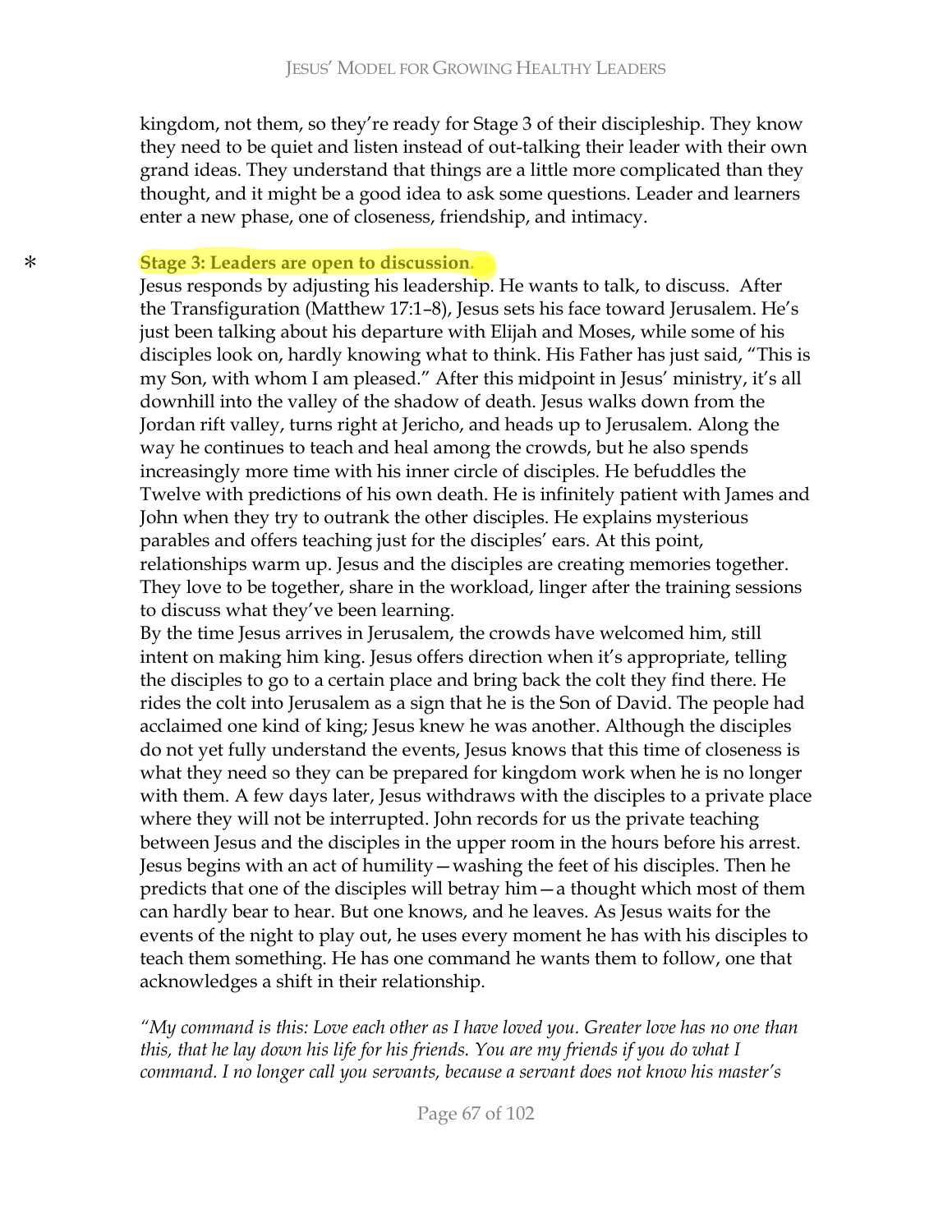business. Instead, I have called you friends, for everything that I learned from my Father I have made known to you. You did not choose me, but I chose you and appointed you to go and bear fruit – fruit that will last. Then the Father will give you whatever you ask in my name. This is my command: Love each other."

#### $-$ John 15:12-17

The upper room retreat must have been unforgettable. Jesus promises that he is still going ahead of the disciples, he is still preparing the way for them, and they will be together again. On behalf of the whole group, Thomas expresses confusion, and Jesus answers by underscoring the closeness between the Father and Jesus, comparing it to Jesus and the disciples. Jesus tells his disciples they are his friends—his best friends. He loves them so much that he would lay down his life for them.

Imagine what it must have been like to hear those words from Jesus. The disciples know he's the Son of God. They know he's the Christ, the long-awaited Messiah. The crowds have greeted Jesus as the king of Israel, and now Jesus says, "You're not my servants, you're my friends." At the third stage of discipleship, relationships are key. Discussion becomes more common-with perhaps even consensus! Jesus is involved in an ongoing two-sided conversation with his disciples. By Stage 3, leader and learners are enjoying a relationship of trust. The disciples stop trusting their own abilities and begin trusting Jesus as their leader.

Notice that Jesus did not do this kind of intimate teaching during Stage 1. We have very little record in his early ministry of private times with the disciples or this kind of focus on community. It's not that Jesus did not love his disciples or foster a community of love. It's just that it wasn't his primary leadership style until Stage 3. And let's face it, the disciples would not have understood it until now. They needed the experiences of D1 and D2 to prepare them for D3. Now Jesus can say to them, "You joined me thinking you were going to do stuff for me. Actually we're going to do stuff together. I'm not treating you like a boss and employees, I'm treating you like friends. We really are friends. I am the vine and you are the branches. Together we're going to bear fruit. I want you to love each other the way that you know I love you."

This builds their confidence and refreshes their enthusiasm because they truly understand who Jesus is and what he wants to do with their lives. They have experience to back up their feelings of confidence and competence. Jesus is saying, "We're really connected. I'm the vine and you're the branches. We're together."

Jesus also begins saying things like, "In a little while I'll be gone."

"What?" the disciples say. "What do you mean? You just said we were your friends. Why would you leave now?"

"Well, I'll be gone, but I'll send someone else to look after you." " $Oh."$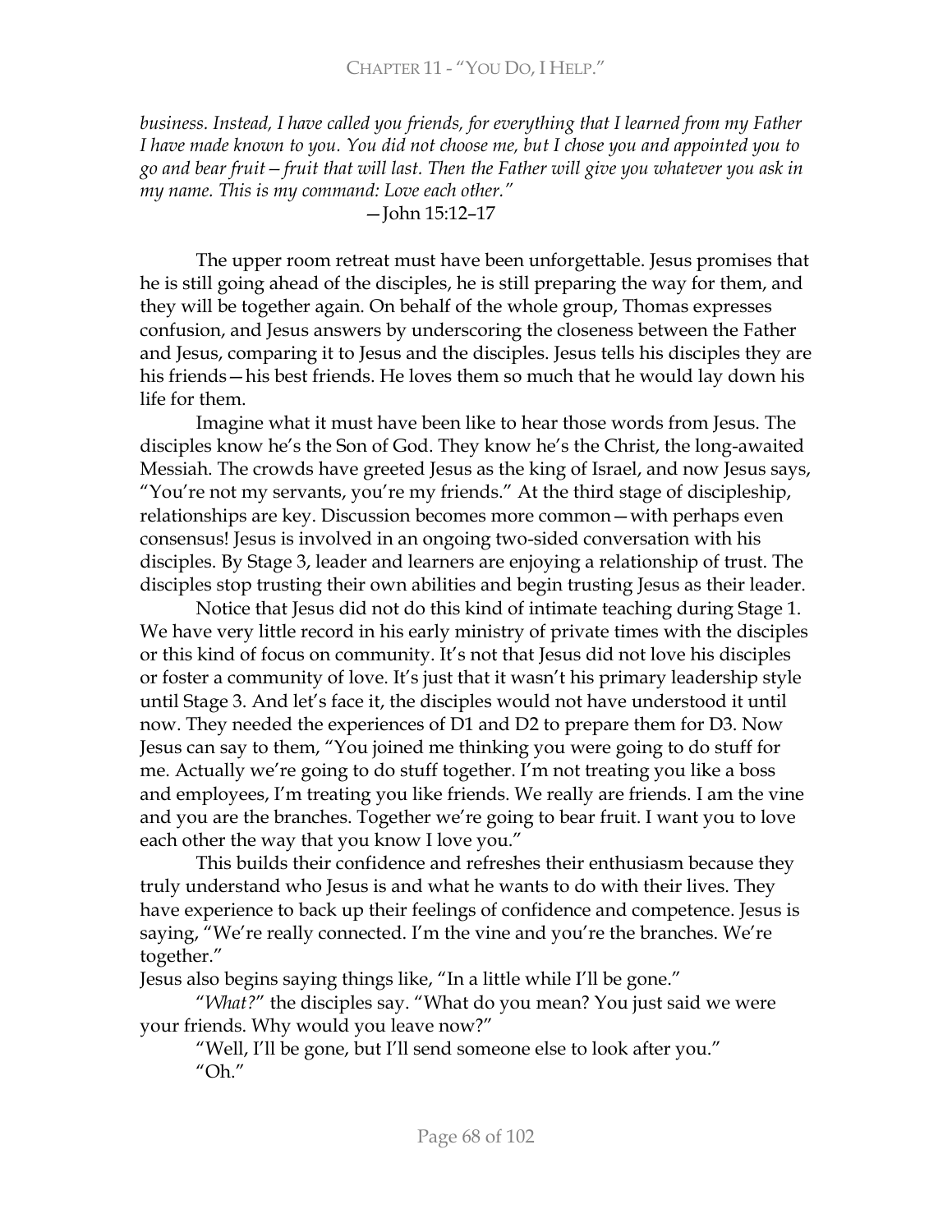You can almost see their faces drop as anxiety sets in. The disciples are flirting with the feelings of D2 again. They're happy with the way things are and don't want anything to change. After all, haven't they already been through the hard times - squaring off against the Pharisees and all that? Why does Jesus have to say thing like that and spoil the moment? And what's a little while – a few weeks? A few months? A few minutes?

Jesus knows the disciples are unsettled and says, "But don't be anxious or afraid. Everything is going to be okay. I'm leaving you with my peace. And the One I am sending to you is exactly like me. He's another counselor."

"Yes, but we like you. We don't want someone else."

"Yes, I understand that. But he really is just like me. He and I are one just like the Father and I are one.

"Oh. Well, okay, I guess."

The disciples are still not too sure.

### **Time for Consensus**

Strong friendships are at the root of Stage 3. The availability of the leader to the learners during Stage 2 bears fruit in Stage 3. The leader has changed considerably in approach from the Stage 1 days. Leaders who try to start out with consensus and democracy discover quickly that it doesn't work in Stage 1. But by Stage 3, the team has the experience to contribute to the discussion in constructive ways. They've learned not only by watching, but by doing. Leader and learners trust each other. In the upper room, the disciples are free to ask questions. Peter has a dialogue with Jesus about what it means that Jesus washes his feet. Jesus patiently explains until Peter gets it. When Jesus predicts his betrayal, everyone wants to know more about what he means. When they don't understand what Jesus means by going to prepare the way, Thomas asks outright. And when they don't understand what Jesus means by "in a little while," their feelings are evident, not masked.

All the time the leader and learners spend together leads to a pastoral model of leadership in Stage 3. Jesus is incredibly committed to pastoral care, to what management consultants might call the human relations approach. He continues to spend intensive time with the disciples, retreating to be alone with them away from the crowds. He offers them pastoral care to build relationship and consensus. Everyone is drawn in. These are friends talking together, working together, serving together.

### **The Joy of the Game**

A little league team qualified for the national playoffs. A season of hard work had paid off as the team came together and became stronger than the sum of their individual parts. However, just before the first game of the playoffs, the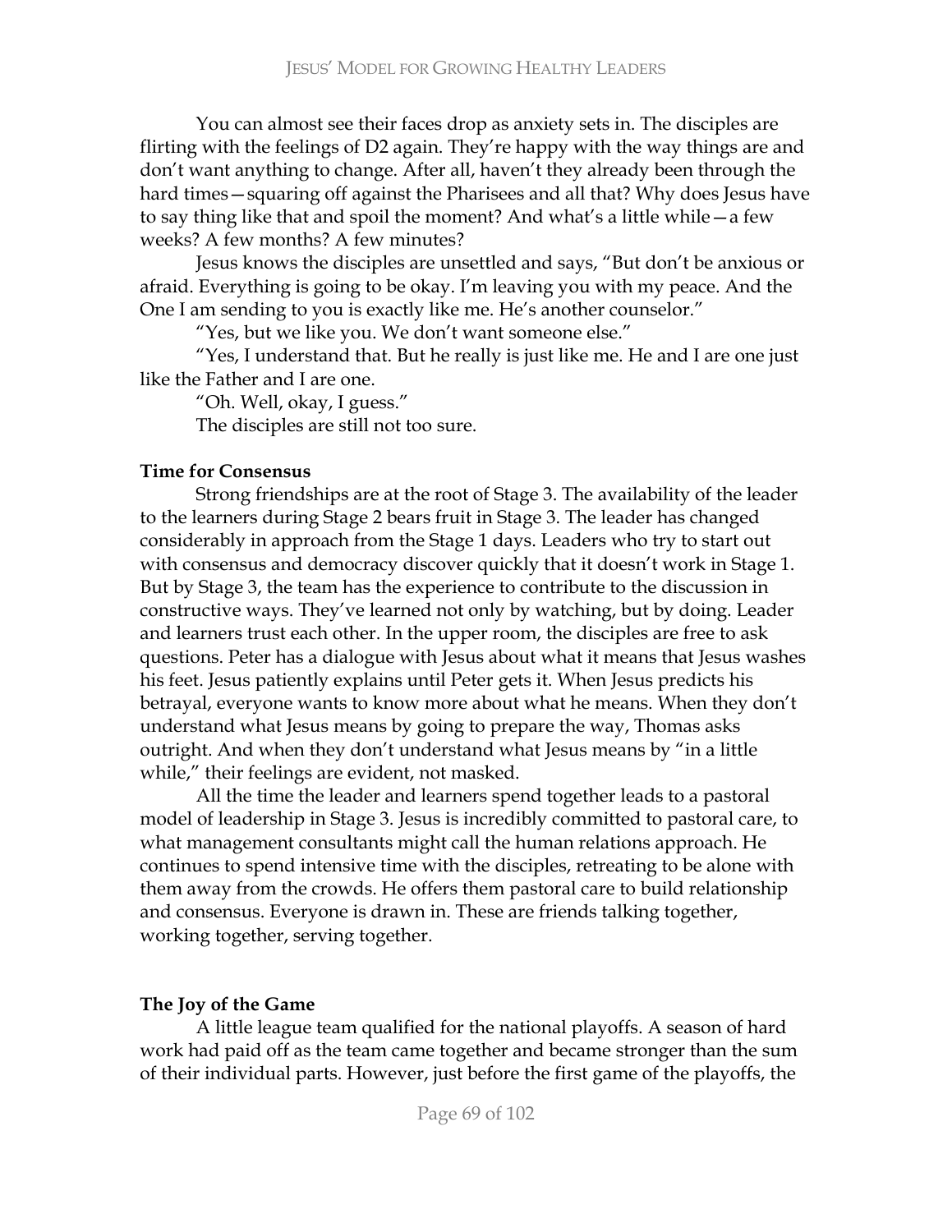team learned that their star pitcher couldn't make the trip with them. The boys were devastated, but decided to play anyway. As you might imagine, they lost their first game and were dropped out of the winner's bracket. They were guaranteed five games, though, so they still had four to play, even though they knew they couldn't win the playoffs.

During the second game, out of necessity, several boys played out of their usual positions. Joey, who had never pitched, was called to duty. After a handful of pitches, Joey called a team meeting on the mound. "This is harder than it looks," he said. "I don't know how y'all did this all year." Laughter broke out. The boys returned to their positions, but something had broken out in that moment. Baseball had become fun again. They began to cheer for one another, encourage one another. It was a game again. For the remainder of the tournament, each boy had the opportunity to play any position he wanted to. They didn't win much, but they rediscovered the joy of the game and the meaning of teamwork.

If there's any drawback at all to this stage, it's that Stage 3 is a place that few people want to leave. You can get really settled in here. Small groups that have been together for years enjoy Stage 3, and they're hesitant to welcome any new members because they don't want to dilute the joy they have in each other. The danger is that a group of people who first came together to form authentic community now ignores newcomers and excludes them from community. This can also be a dangerous stage for leaders who have achieved through God's  $grace - it$  becomes easy to lose sight of that. There can be the risks of overconfidence and pride, which have been the downfall of more than a few leaders. Stage 3 is a comfortable place to be. It's relaxing and productive and relational – a just reward for the hard work of the earlier stages. However, it's important to continue to seek God's vision and will for your group, and not to get lost in the celebration of forging special relationships or achieving goals.

Stage 3 is not the end of the Square. It may feel like a relief to finally get to Stage 3 after the discouragement of Stage 2, but the journey is not finished. We must be prepared to leave this warm, fuzzy stage to finish the job we've been called to do. The following chapter is a unique illustration of what it means to experience the sheer joy of belonging in Stage 3.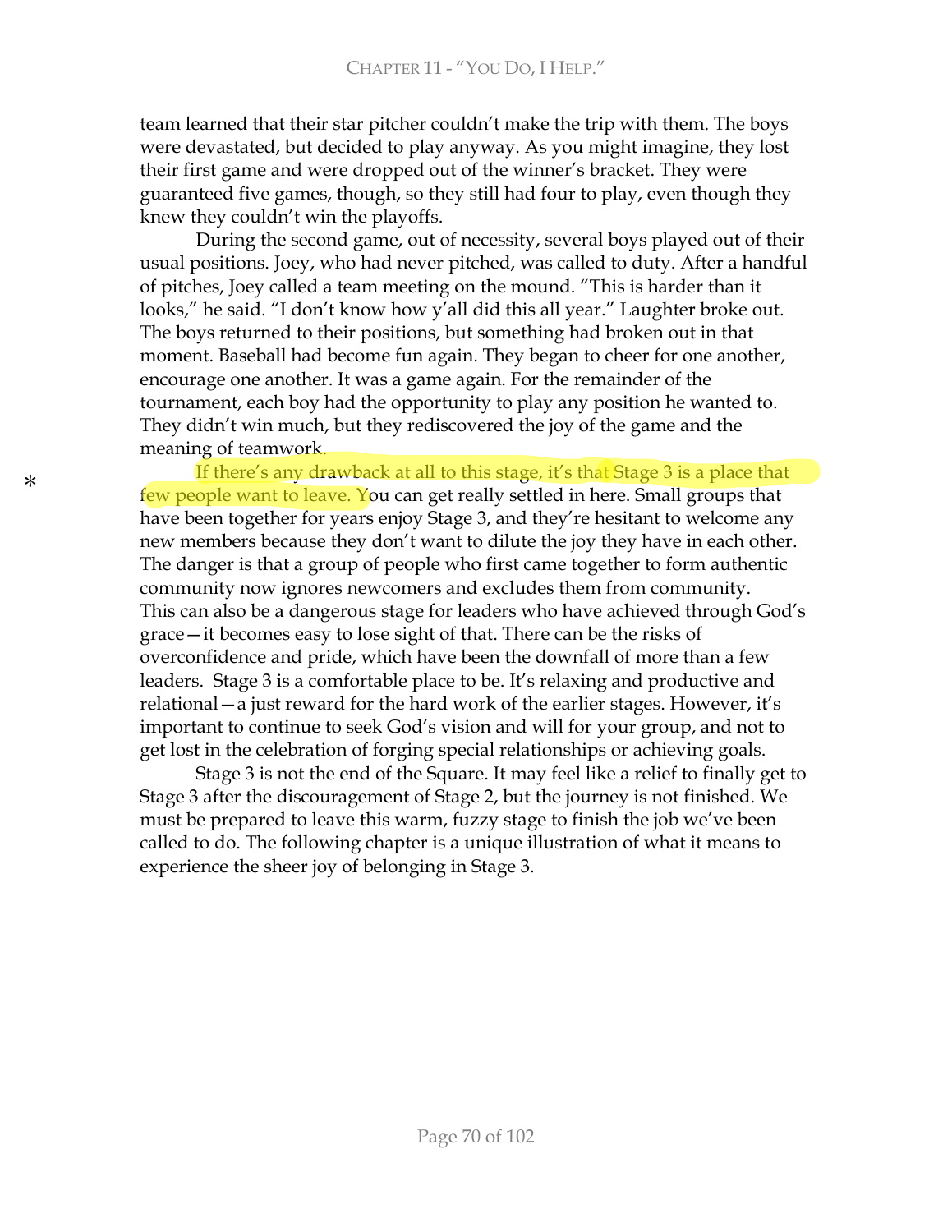# Chapter 12 - Psalm 23

At the end of the day, Woolliam and Ewesie meet each other at the north end of the pasture. Woolliam has the feeling he has seen Ewesie hanging around before, as if she had gotten separated from her own flock. They check each other out and notice that their earmarks are not the same. They are from different flocks that belong to different shepherds. As the sun sets and the flocks quiet down, Woolliam wants to know more about this stranger.

"So who is your shepherd?" Woolliam asks.

"Nathan, son of Jacob in Bethlehem," Ewesie answers with a heavy sigh as she lowers herself to the ground. "Who is yours?"

"The Lord is my shepherd." Woolliam lifts his head slightly.

"The Lord? I don't know that shepherd. Who's the Lord?" Ewesie scratches the ground beneath her hoof.

"He's the Lord, of course. "Woolliam says.

"Ohhhh," Ewesie says, nodding her head. But she doesn't actually understand. Maybe some more information will help. "So, what's it like to follow your shepherd?"

Woolliam gives a contented sigh. "He's an easy shepherd to follow. I've had others, but no one else is like this shepherd."

"What do you mean?" Ewesie didn't find her own shepherd easy to follow at all.

"First of all, he provides everything that I need. You might think every shepherd does that, but I know they don't. My shepherd is a great shepherd."

"Yes, that sounds wonderful," Ewesie acknowledges, remembering that she hasn't seen her own shepherd for several days now. "Good grass, eh?

"The best. My shepherd, the Lord, makes me lie down in the greenest, lushest pastures you could imagine."

"You mean in the summer, right?" Ewesie says. "When the grass is growing well?"

Woolliam swings his head back and forth emphatically. "No, I mean the green winter pastures. You know, the ones on the broad plains in the wide valleys."

"He makes you go there?" Ewesie can hardly believe what she is hearing.

"Absolutely. He knows it's the best place. The winter rains mean there's enough rich green grass for all the sheep in our flock."

"Don't you ever have to butt another sheep out of the way so you can get something to eat?" Ewesie pretends to shove another sheep aside.

Woolliam shakes his head again. "Nope. Never. He always provides for all of us."

"What about water? Surely you fight over water."

"Nope. We have plenty of water."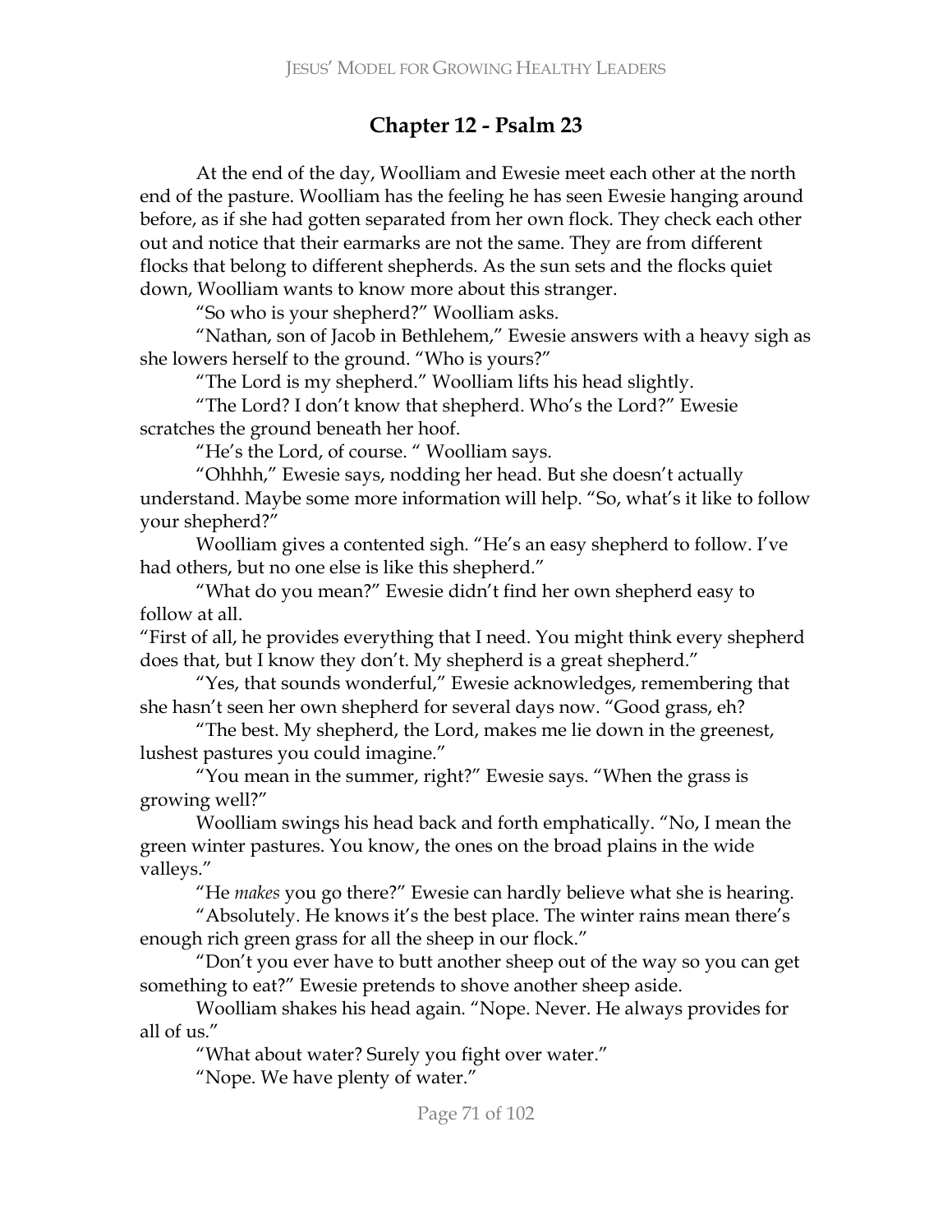"He probably makes you go through those rushing streams that we all hate." Ewesie wrinkles her nose as she thinks about how frightened she gets every time her shepherd makes her go through one of those frigid, fast-running streams

"You've got a lot of strange ideas," Woolliam observes, wondering what Ewesie's shepherd must be like if she doesn't know about winter pastures and good water. Why would any loving shepherd want to frighten the sheep? "My shepherd leads me to the still water, not the rushing, gushy rivers. It's a place where I feel safe and calm, not wild and frightened."

I wish my shepherd would do that, Ewesie thinks. But she's not going to let Woolliam know that. "I don't know, Woolliam. He makes you do this, he leads you to that – where's the freedom to roam? He sounds like a dictator to me."

"That's just another of your strange ideas. He leads us along, all right. But he's always right there with us. He keeps us together, so nobody can drift off. We all get to know each other and start to look out for each other. We know which ewes are about to lamb, and which rams tend to fall asleep in the middle of the afternoon."

"Sounds like you know each other well."

"We do. And the shepherd, of course. He's always there."

"Wait a minute," Ewesie says, interrupting Woolliam's nostalgic account. "Your shepherd is always right there with you? You mean he sends a hired hand to check on you once in a while, right?"

"If I'd meant that, I would have said that."

"So he's really always right there with you?"

"Absolutely. We have a relationship."

"A relationship?" Ewesie twitches her nose nervously. This sounds too good to be true. "I'm not sure I believe that."

"Why not?"

"You're a sheep. He's a shepherd. He's got hundreds of sheep, doesn't he? He can't possibly have time for a relationship with every one of you."

"You just don't get this, do you? He makes time for us."

"He makes time?"

"Yes, he makes time for us." Woolliam starts to wonder if Ewesie is a little hard of hearing.

"Why would he do that?"

"Why do you think? He likes spending time with us."

"I suppose you're going to tell me that if you roll over on your back and you can't get up, he's there lickety-split."

"Pretty much. He knows we would die if he left us alone like that."

"Don't you ever get tired of all this attention? I mean, sometimes I just want to snooze and have everyone leave me alone, or wander off and be left to my own thoughts. Having all the other sheep around constantly can get on my nerves"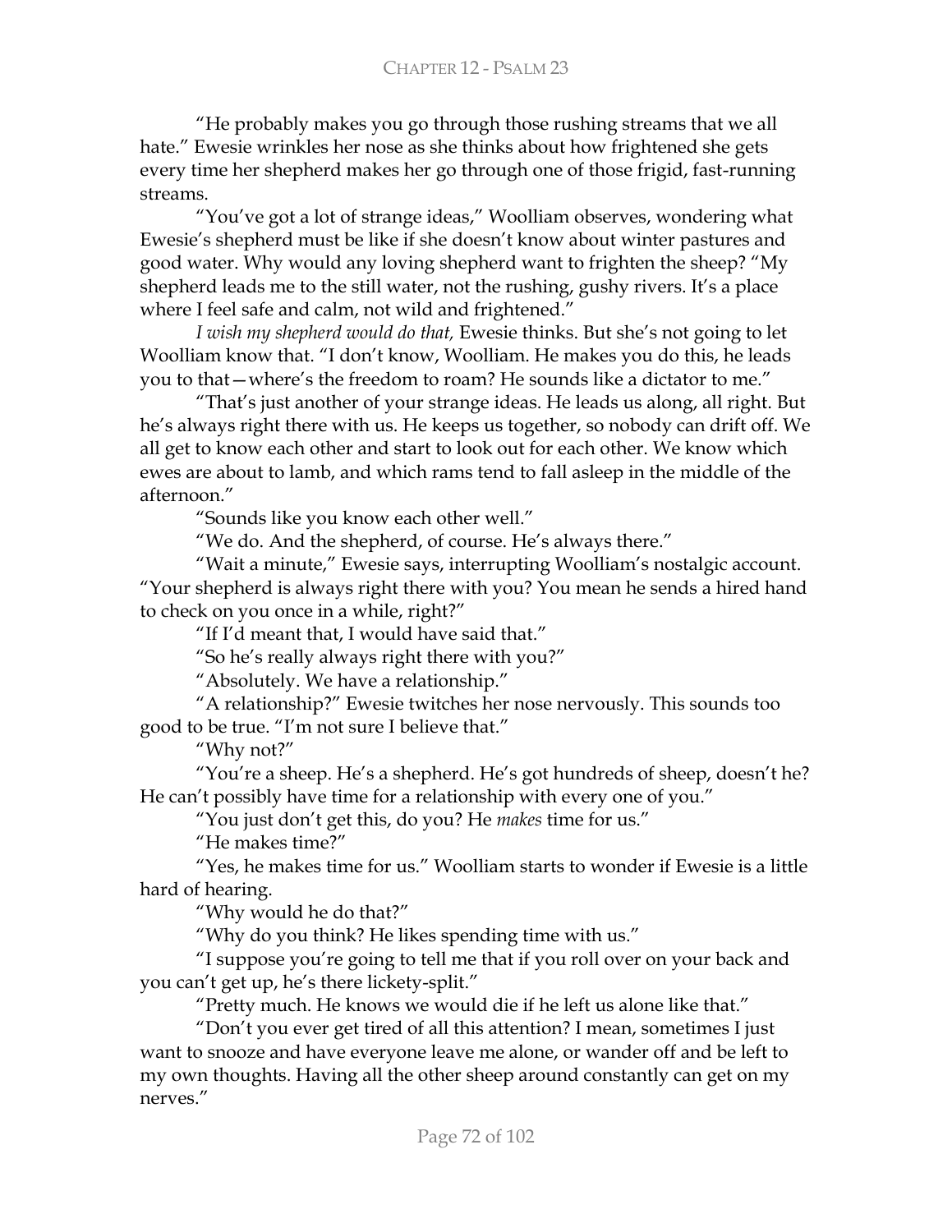"It's not like that with the Lord," Woolliam insists. "Like I said, we have a relationship. We all like spending time together. Besides, you know that it's better when sheep are on the move. If you stay on your own too long, you might stay in one place and just wear out the land."

"Well, I have to admit, that has happened from time to time. My shepherd doesn't always get around as much as he needs to. When the grass is gone, we just start digging up the roots."

"That's not good for you or the land. You wouldn't have to do that if your shepherd guided you to the right places. It's his job to know where the good pastures and fresh water are. That's not your job. He's the shepherd."

"I do love a new pasture," Ewesie admits. "I've been known to kick up my heels a few times when the gate finally swings open and I see all that lush green grass ready for the munching."

"Then you know what I mean."

"I guess I do. My great-uncle once refused to leave the old pasture. He didn't like where that crazy shepherd of his was going, so he wouldn't follow. He ended up a bag of bones in a pile of dirt."

"I never have to worry about that," Woolliam says. "I can depend on the Lord to guide me along the paths that take me to good places."

"Back to this relationship business," Ewesie says, tucking her legs underneath her belly. "Do you actually talk to your shepherd?'

"Sure, I do. That's what you do when you're in a relationship. You spend time together and talk."

"What do you say?"

Woolliam looks out across the plains and begins talking. It's as if the shepherd is standing right there.

"Lord, you've been good to me. You are always there with me. Even when I go through the valleys on the way to the mountaintop where the good pastures are, you are with me. It's dark along those valleys. And we all know that a lion or a bear or a wolf could jump out at any time and attack us. But you're there with us, so we're not afraid. When the sun is low in the sky, the shadows on the rocks look terrifying. We sheep get really nervous. Sometimes we run away and end up hurting ourselves. But I've learned that I don't need to be scared even then. You're there. You use your rod to let us know you're still there and still in charge. And how many times have you gotten me out of a sticky situation with that shepherd's crook you always have with you? You're there for the hard times."

Woolliam stops talking, enjoying the peaceful picture in his mind.

"Do you have other stuff to tell me about?" Ewesie asks. She wants to prod Woolliam to keep talking before he drifts off into dreaming about winter pastures with the shepherd.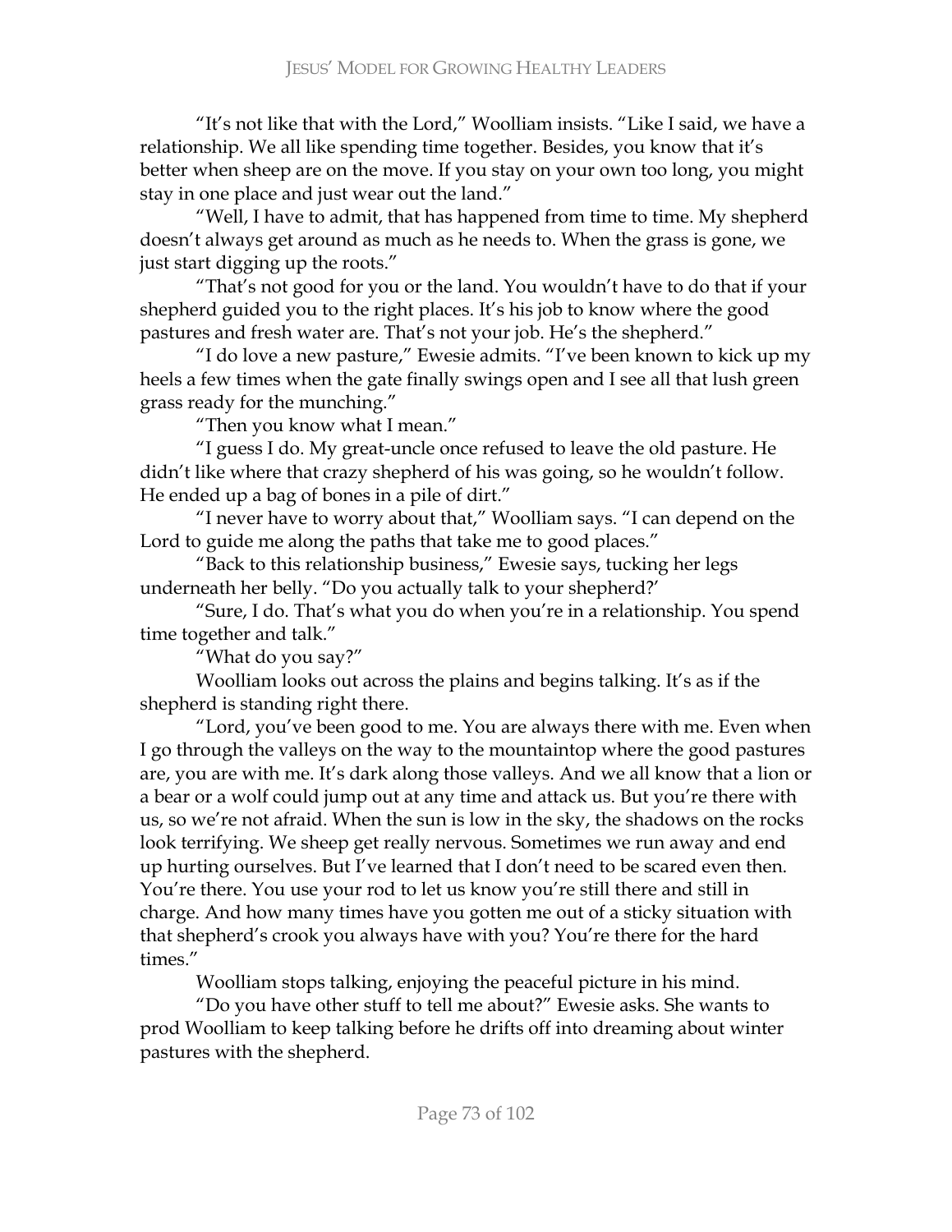"Well, sure," Woolliam acknowledges. "I could tell you about the table and the anointing."

"Well, then, do it."

"When we come out of the shadows of those awful valleys, the view on the mountaintop is incredible. Winter's just about over. Spring is just around the corner. Every color flower you could imagine sprouts up."

"Sounds beautiful."

Woolliam gets that drifting look in his eyes again.

"Keep going," Ewesie says. "I get the feeling there's a lot more where that came from. For instance, what do you do up there on the mountain?"

"That's the best part," Woolliam answers. "We get to spend all kinds of time with the shepherd. We get all the personal attention a sheep could want." "But what about the poisonous plants up there? A bite of the wrong thing will kill a sheep, you know."

"Yes, so I've heard. But that doesn't happen in our flock. The shepherd goes ahead of us and gets things ready. He makes sure everything is safe for us and that we'll have everything we need. So we eat to our heart's content $-i$ t's a great feast! Up high in those winter pastures, we all grow strong and healthy. The lambs put on weight like you wouldn't believe."

"But spring doesn't last forever. What happens when it gets hot in the summer? I positively hate those nasty flies that get up my nose and all over my face."

"That's where the anointing comes in," Woolliam explains. "My shepherd rubs our heads every day with that smelly oil."

"Sounds nasty."

"It's better than having flies lay eggs in your nose. You know what happens when those eggs hatch, don't you?"

Ewesie nods, "It can make you crazy, absolutely crazy. In our flock, we end up banging our heads against the trees to get rid of them."

"With the oil, you don't have to worry about that. The flies never get in, so you don't have to hurt yourself trying to get rid of them." Woolliam sighs deeply, "You wouldn't believe the water up there. The shepherd dams up the clear springs and makes little pools for us to drink from. It's like a cup of water that just keeps getting fuller until it's overflowing."

Ewesie gets thirsty just thinking about it. If only her shepherd would take her to places like that. "You can't stay up on the mountain forever," she finally says. "I mean, the shepherd has to go home once in a while, doesn't he?"

"Yes, at the end of the summer, it's time to leave the mountain. We can see the view all the way down into the valley that will lead us home. We know where we're going now. The valley is still not the easiest place to be, but the Lord is behind us. He doesn't stop caring about us, not ever. He chases us all the way home – his home. It's where I belong, at my shepherd's house."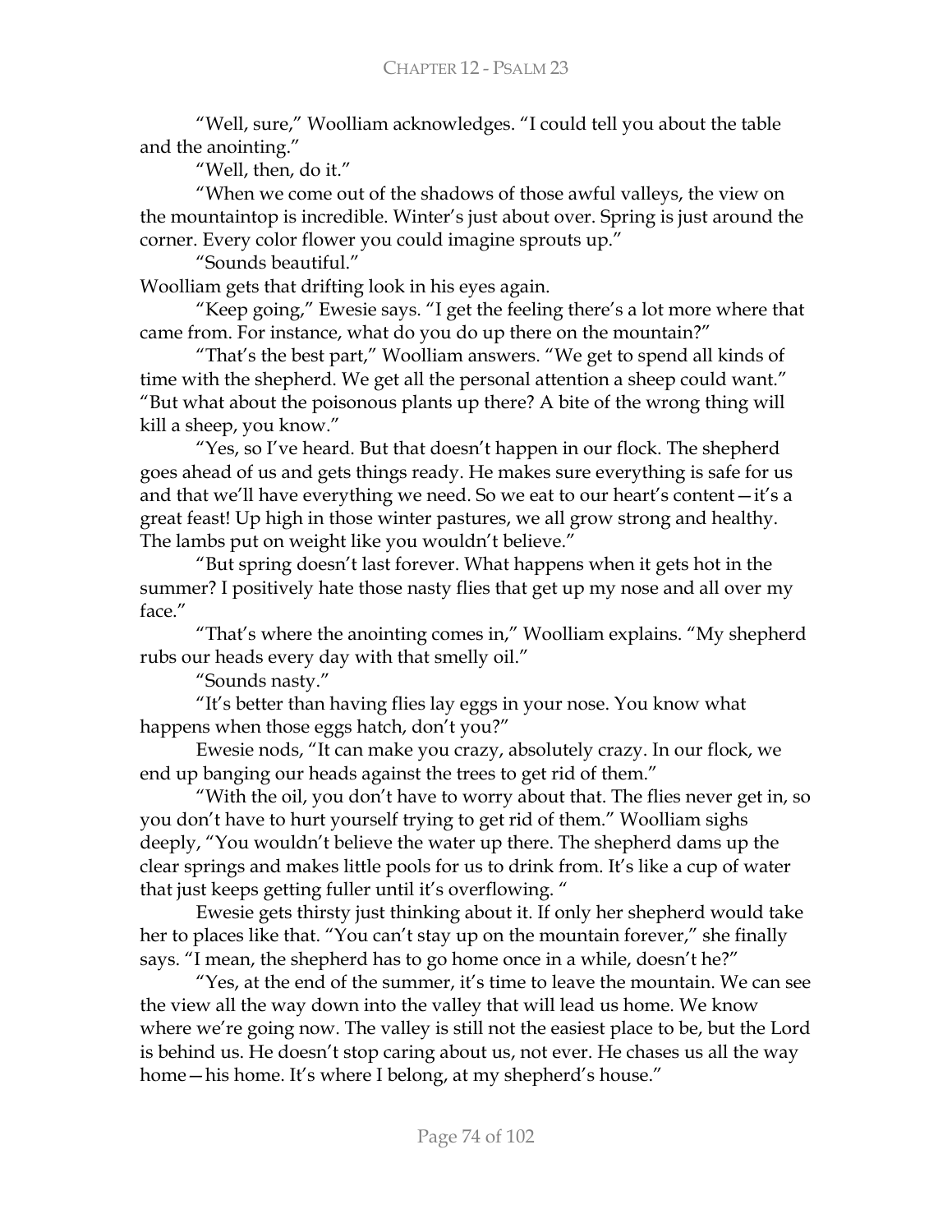Woolliam pauses and looks kindly at Ewesie. "Your shepherd is probably wondering where you are."

Ewesie shakes her head sadly. "I doubt it. He hasn't even noticed that I wandered off, and now I'm too far away to hear his voice, even if he did call." She looks at Woolliam hopefully.

Woolliam nods. "Yes, there's room in our flock for one more. We'll be getting settled in the fold for the night soon. Let me help you go in through the gate so the shepherd will take care of you, too."

This interpretation of Psalm 23 owes its insights to Phillip Keller, author of A Shepherd Looks at Psalm 23 (Zondervan).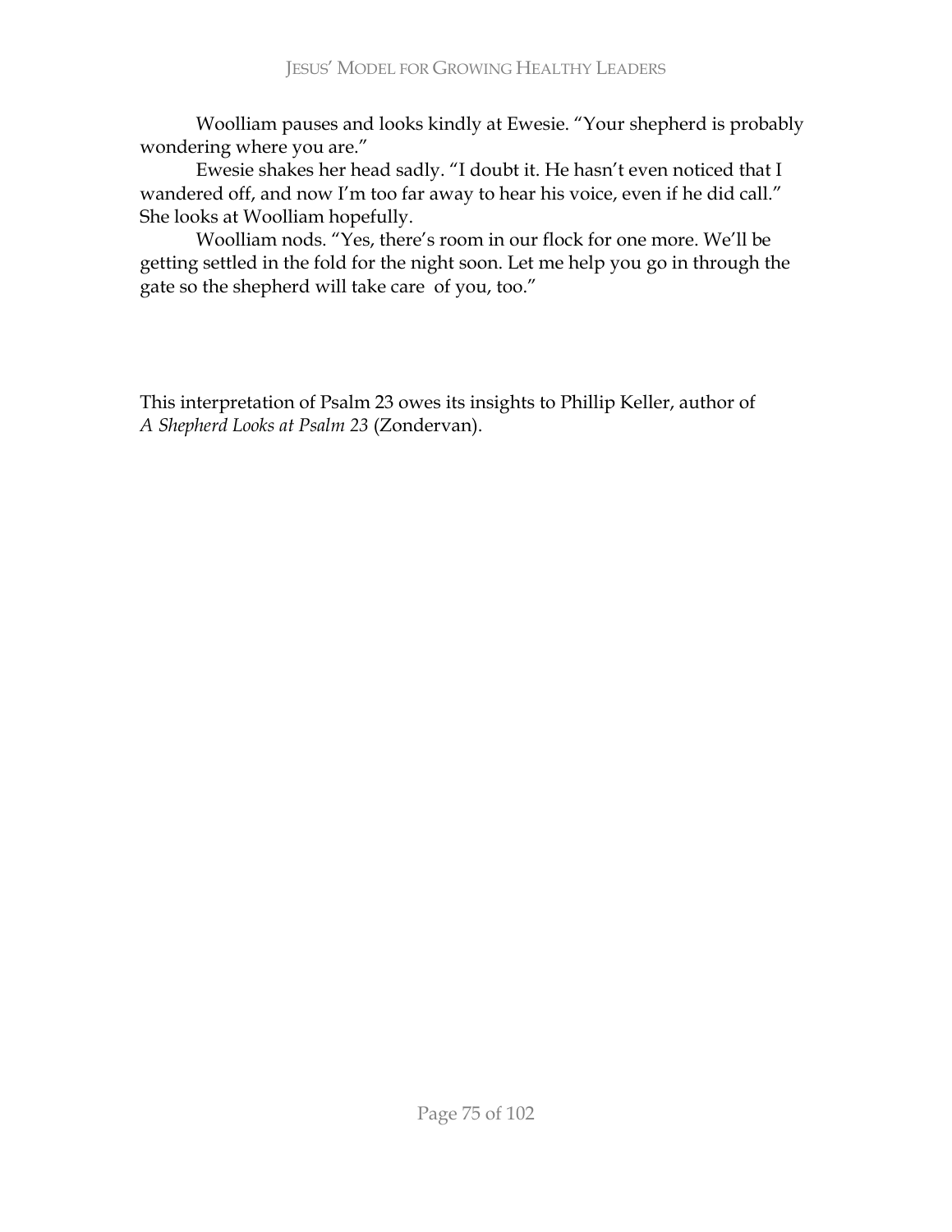# **Chapter 13 - Let the Good Times Roll**

Remember Patrick and Stephanie, the young married couple who started out with the excitement of  $D1$ , but soon found themselves in the depths of  $D2$ ? During the D2 phase of their relationship, Stephanie and Patrick learned a lot about themselves. It was not all pretty. Marriage was not the lovey-dovey Caribbean cruise they had imagined it would be. In many ways, it would have been easier to admit defeat and go their separate ways than to go through the tunnel of D2. But the marriage retreat was a turning point, and they chose to stay together and work on their marriage.

Following the marriage retreat, they attended an ongoing class that targeted personal issues of all sorts. Facing their pasts began to pay off. They saw things in themselves that they had never faced before, experiences and attitudes that colored their relationships with each other. They began to understand themselves and each other. Their love and friendship was rekindled, but this time things were different. Instead of wearing masks for each other and for the sake of the people around them, they grew comfortable with who they *really* were. They understood and accepted that they were both works in progress and that in Christ they would always grow and change. They had turned the corner  $into D3.$ 

Married couples get busy. They have jobs and church responsibilities. Tending to the needs of the kids takes a lot of time and energy. Something around the house always needs fixing. It's easy to get to the point where you're not paying much attention to each other. At first you might miss your time together. After a while, though, it's swallowed up in the busy household schedule, and trying to reclaim it demands more energy than you have. Many couples neglect making time for each other and being accessible to each other. You can't talk to someone who is not there, physically or emotionally. The D3 stage of marriage requires time, and lots of it. You need each other for decisions and encouragement, for affirmation and vision. Don't take each other for granted. Keep talking. Keep doing the things you enjoy doing together. Keep encouraging each other through the tough times. Keep building connection between the two of you. Keep taking adventures with each other.

If you have a few years of experience in marriage, you've no doubt been through some difficult times together - the death of a parent, unemployment and career change, a challenging child. You've worked out how to juggle the in-laws at Christmas, what your financial priorities are together, how you're going to discipline the children. You have some confidence because your perspective on issues like these is based on personal experience. You know what happened last year when Aunt Elsa died and a rift opened up in the family. You know what happened when you accepted a new job you weren't sure you could handle.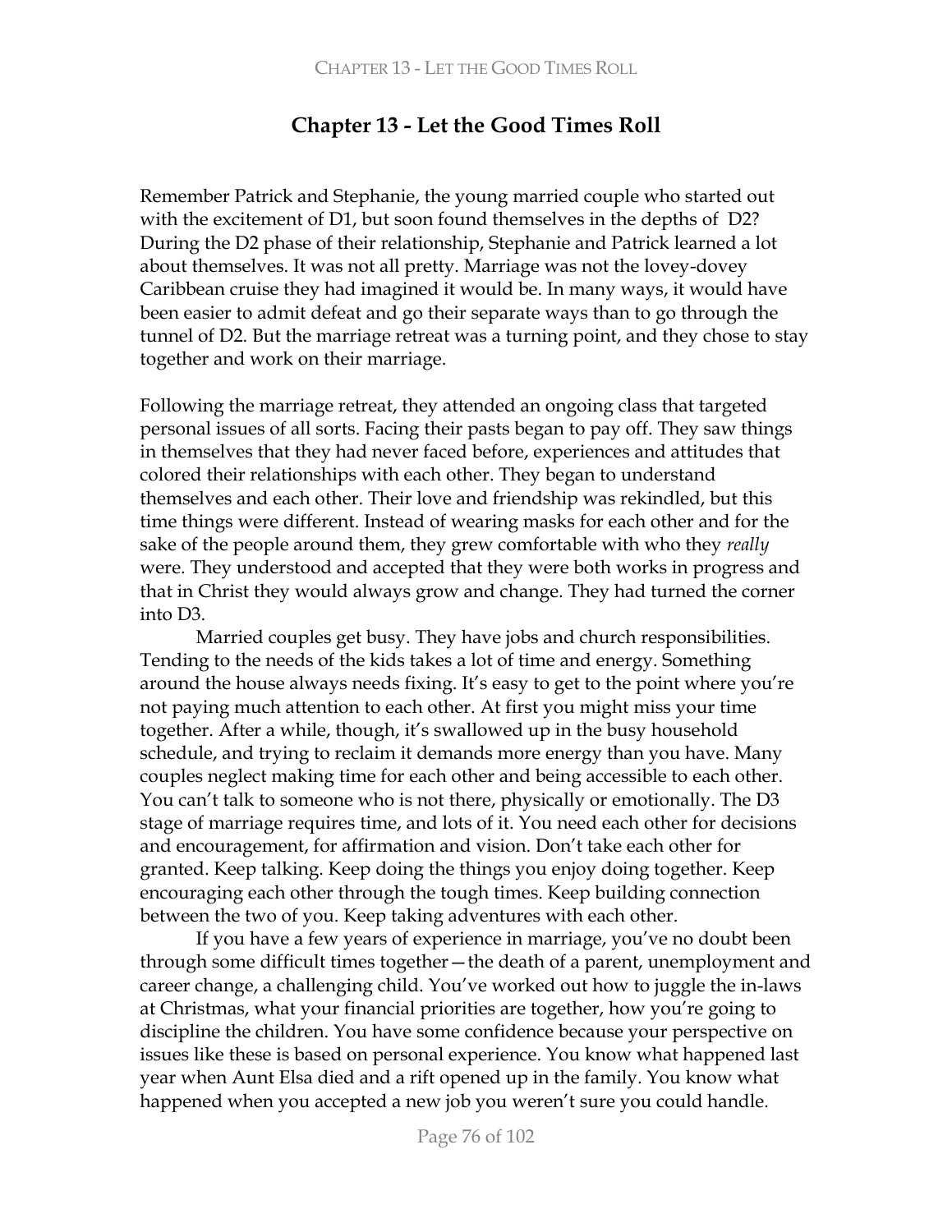You've been through some hard times and learned a greater measure of grace for yourself and for others.

But many things could still happen - an affair, a child who becomes seriously ill - an act of nature that shatters your home - and life as you know it. When you imagine things on that scale happening to someone else, you jump in looking for a way to help. But if it should happen to you, you're not at all sure how you would respond. So confidence comes and goes, but generally it grows every year because every year you've worked out that much more together. With each marital moment, each parenting pitfall, each financial fit, you learn something that you take forward with you.

# **Talk and Listen**

In the big picture of parenting, the late adolescent years are when your kids enter Stage 3, so they call for you to respond with appropriate leadership. Older teens are fixing their sights on college, and they have more angst than they want to admit sometimes.

What if I don't like it when I get there? What if I don't make any friends? What if I'm a junior and I still can't decide on a major? What if I get homesick?

What life will be like after college is even more terrifying! But these near-adult kids do have some experiences of their own that can help them remain confident. They have the basic skills of handling money, holding a part-time job, driving and so on. If you leave them alone in the house for the weekend, they may not clean up the kitchen, but they won't starve. You might not approve of every choice they make, but for the most part they can look after themselves. But they do have their momentary lapses and moments of lostness. And the closer they get to adulthood, the smarter you seem to them. Make yourself available. Now that they've had a taste of the real world, they might actually want your help in adjusting to independence. Don't assume your kids don't need you simply because of their age. They've grown to a stage where they need to make their own decisions, but they may well want to talk about the options with you first. Create opportunities for discussion by creating time together. Go shopping. Catch a ball game. Stay up late watching movies. Be where they are without being an overbearing presence.

On a smaller scale, kids of all ages hit snags. The seven year old who fell off his bike doesn't want to get back on. The sixteen year old who had an accident doesn't want to get behind the wheel. The ninth grader who struggled with algebra doesn't want to face geometry. The fourteen year old who didn't get invited to the party never wants to go back to school. But as kids get older, they realize for themselves that they have to get back on the bike or behind the wheel, face college chemistry, or find their own identities in social situations. They've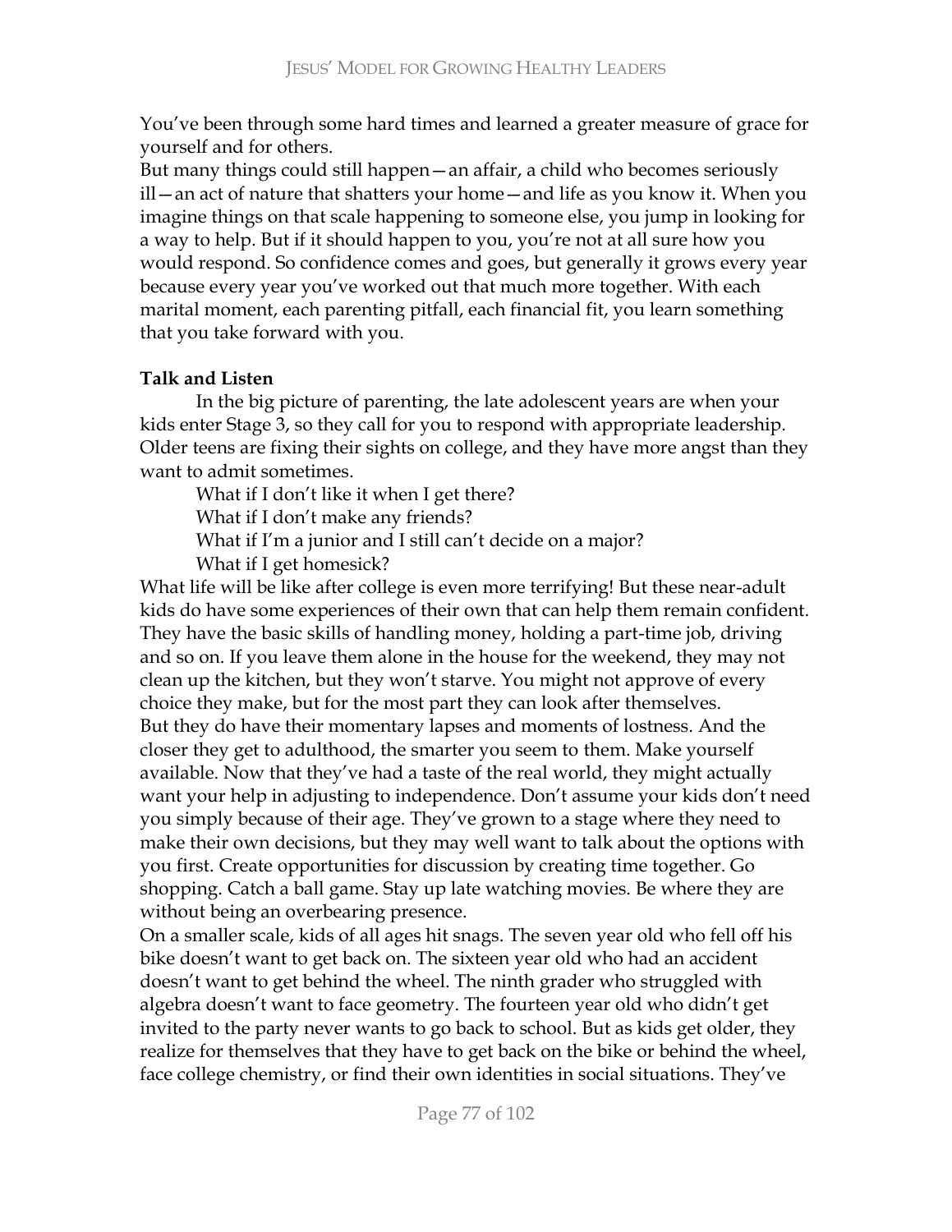done it before, so they know they can do it again. They're not sure, though, that they can sustain the effort. They need your encouragement and reminders of the experiences they've had in the past that make them ready for whatever the next stage is.

Look for opportunities to affirm good choices they make. Remind them of the successes they've had - the award for the yearbook layout they worked on, sticking with Spanish when they were thoroughly lost, tutoring a second grader who was having so much trouble learning to read, the new skills they mastered for that first part-time job. Make sure they recognize the experience they've had that can spur their confidence.

Be available to talk. In fact, don't wait to be invited – take the initiative for important conversations. Continue to build family time into the calendar. Create settings where conversations can happen naturally, in non-threatening ways, Just don't make it a lecture. Don't say, "You have to do it this way." Have an actual discussion about whether the job or the school or the boyfriend is a good choice. Listen to the thoughts of your son or daughter and don't be quick to dismiss. This is not the time for you to hand out the answers. Through time and discussion, help kids discover for themselves the reasons why a particular choice may or may not be good for them. Share your view, but focus on communicating "the decision is yours." And then step back and mean that.

In the late teen years, it's especially important to remind our children of their own stories with God. Soon they'll be out of the house. They need strong faith to carry them. One mom casually suggested to her eleventh grade son that he might want to consider a particular college. He seemed to resist and she didn't push. Then one day he volunteered the information that he was uncertain about that school because it was a Christian college and he was afraid he wasn't a good enough Christian for a school like that. His mom remembered his confirmation day and the moving, heartfelt testimony he had given to the entire congregation. She said, "Remember when you were in ninth grade? Remember when you felt like God was talking right to you and you knew that God who began a good work in you would carry it to completion? Maybe this is part of that process." A few months later, that same school had moved to the top of his list. In D3 we weave the faith journey into the lives of our kids, reminding them of God's faithfulness during a difficult time, or the mission trip that gave them a bigger vision of God's work. We remind them of the faith history that our families have built over the years and how they've been part of that. In our homes, we live the faith journey before them and with them. They must see in us what we hope someday to see in them. Sharing stories of our own faith journey helps create a climate of discussion and learning. We don't expect them to have the equivalent of a theological degree by the time they leave home. They're going to have questions; they're going to have areas of spiritual development yet ahead of them. But we're available, we're ready to discuss, we're ready to share the faith journey together.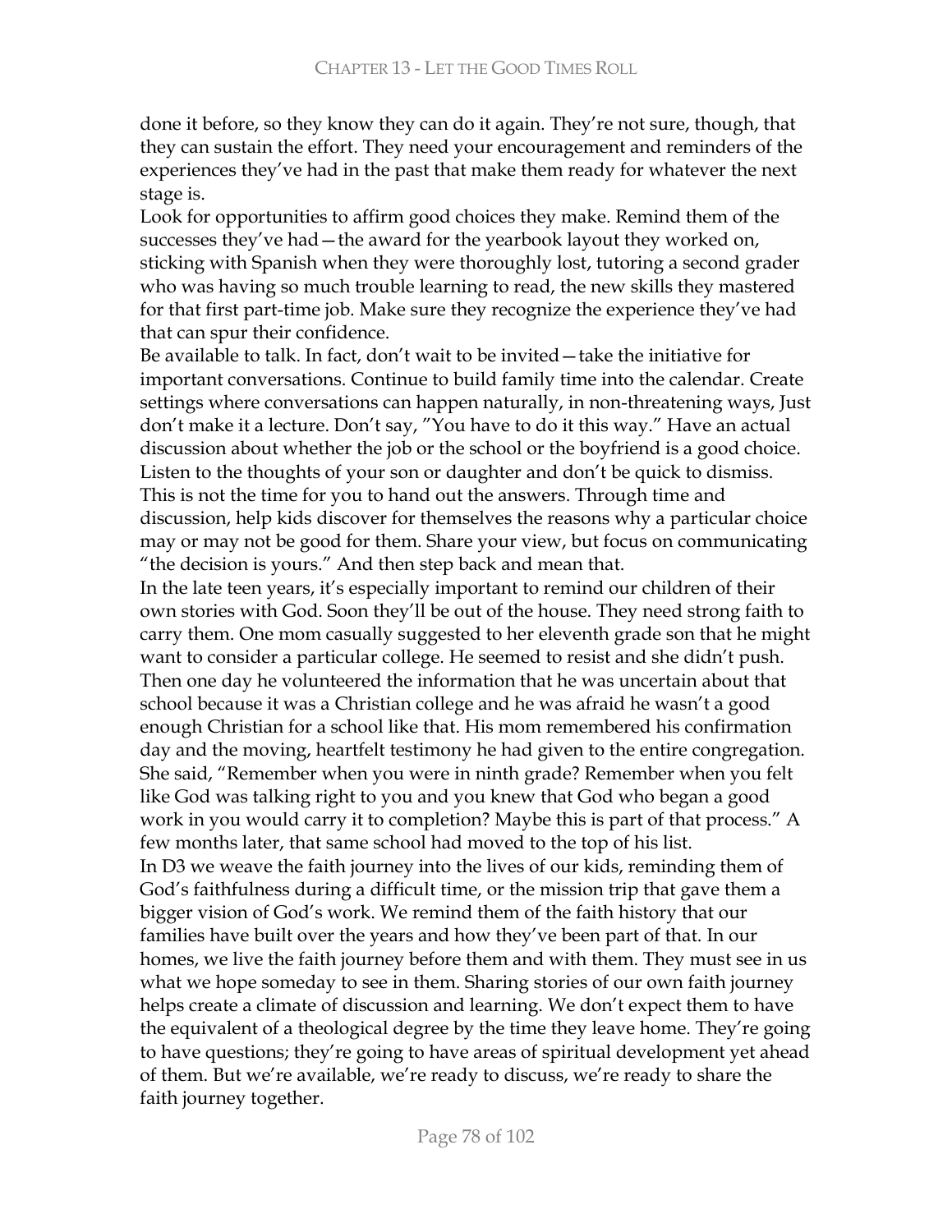### **Business Grows**

Doug was overwhelmed with the expansion of his business during Stage 2. He was out of sync with his staff and stretched in every direction. He couldn't keep up this pace, and he hated feeling isolated from the people he worked with. Something had to change. Doug hired someone to take on some of the managerial and day-to-day responsibilities, which freed Doug up to pay more attention to the bigger picture, to the vision that had led him to expand in the first place.

Relationships with the staff improved enormously. A new dynamic erupted as the team - including new employees - became friends. Cakes appeared in the break room. Co-workers turned to each other for help with challenging tasks, as well as with personal burdens. Doug had time to spend with the team. Humor returned to the workplace. Social outings appeared on the calendar. Everyone began to relax and enjoy the process of expanding the business.

And the risk they'd all taken when they began the expansion paid off. They added new clients to their accounts every week. They were busier than they had imagined they could be. Finances solidified once again. Doug started to live in the moment and enjoy the ride. They were in a groove that no one was eager to leave. Not only was this new venture working, but it was starting to look like fun!

## **Steve's Story**

As I read the profile of a church that I was soon to become pastor of, one ministry stood out—the teaching ministry of "Rick." After a lifetime of serving on a variety of church staffs, Rick and his wife had retired to the area. By the time I arrived at the church, Rick had been on staff for ten years. He had come out of retirement to develop what seemed to be a thriving discipleship program at the church.

I arrived in the late spring, just as ministries were winding down for the summer. We kicked off the new ministry year in September. Rick's class, as usual, was over-subscribed. More people registered than the program could really accommodate. Rick was indeed a gifted teacher. The leadership board that helped oversee the ministry had been together for several years and enjoyed a sense of camaraderie. Their confidence was high and their enthusiasm contagious. In fact, it was the enthusiasm of this leadership group that helped draw so many into the class. This was the pattern every year.

Against this backdrop, I eventually observed three troubling things. First, for all of Rick's success in terms of drawing a crowd, there wasn't much leadership being developed and released into ministry. No one was sharing the teaching.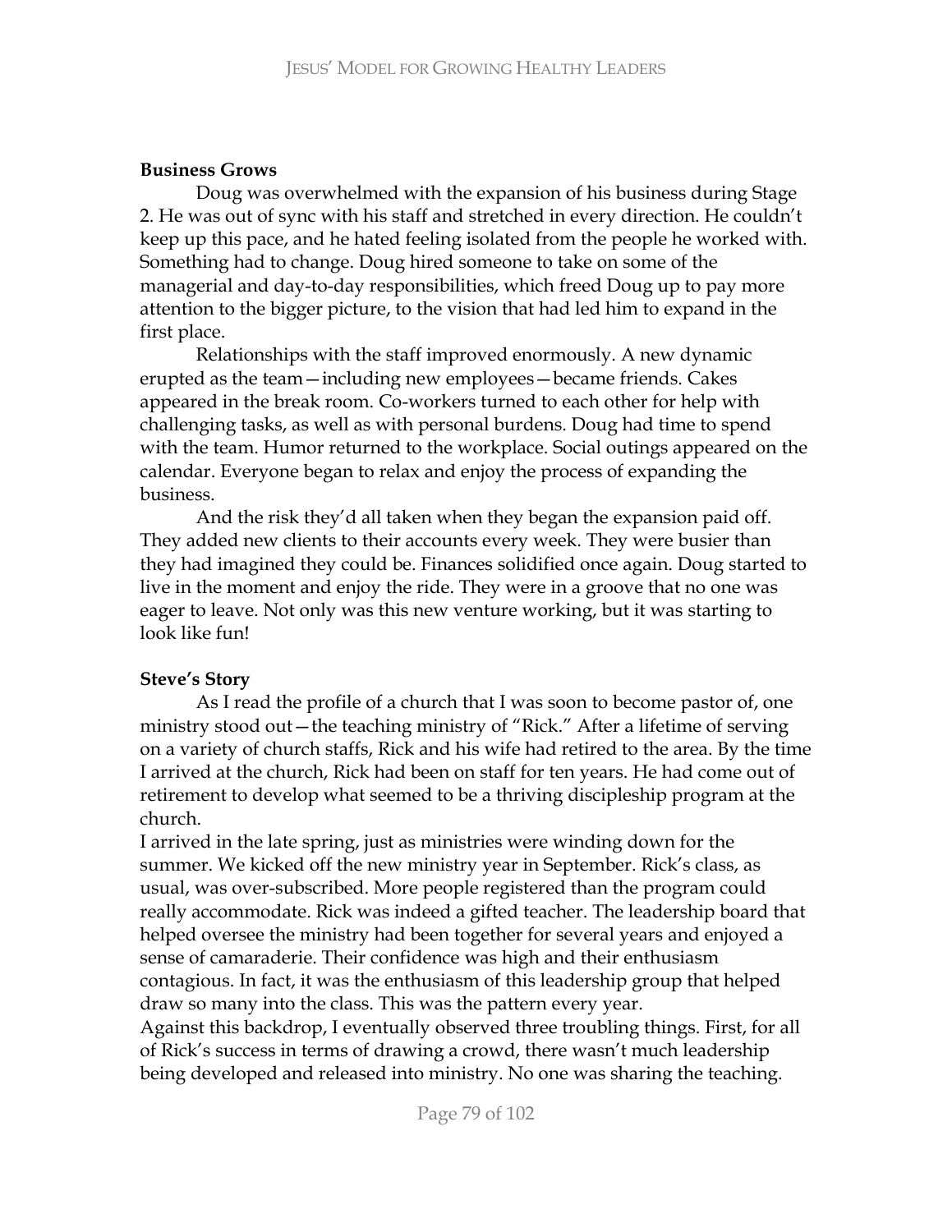All eyes were on Rick for that role. Secondly, the operating concept of discipleship was the active impartation of knowledge to a passive group of listeners. Information, rather than experience, seemed to be the main thing, and the program asked very little out of the participants in terms of life change. Lastly, people in the church spoke in terms of "Rick's ministry." They commented on how blessed we were that we had someone with such gifting. The board was committed to Rick's success, which they defined by numbers. We had been blessed to have Rick, but no one was planning for the eventual day when Rick would not be there.

These issues came to a head as both Rick and his wife began to have health problems. Increasingly, he was unable to maintain his teaching schedule. He and his wife began talking about retiring - again - and moving back to their childhood hometown where several remaining siblings still lived. Because he recognized his physical limitation and the desire to relocate, Rick tried to work with the board to develop new teachers. They wouldn't hear of it-they only wanted Rick to teach. To make his life easier, the board offered to do more of the organizing work and even help out around Rick's house - anything to keep Rick teaching. However, this did not change the reality that Rick needed to move on to the next stage of his own life.

In a painful conversation, Rick revealed to me that he was worried that his thirteen years on staff had been a waste. His board had no confidence that they could study the Bible for themselves, much less take on the role of teaching others. They were anxious about how and where they would find another teacher as gifted as Rick. Nevertheless, Rick retired and relocated, and within a year, his board had disbanded. The ministry effectively ended with Rick's departure. What had happened?

Rick had excelled at identifying and investing in his leadership team. However, he failed to involve them in anything beyond maintenance issues, and thus, he failed to transition them through Stage 3. Despite being involved with Rick for several years, they had no solid experiences on which to build their own competence. It was feared that offering those experiences might put the people's steady enthusiasm at risk.

L3 means job security to someone in ministry. Success measured primarily by participation numbers creates a mindset that only you, the leader, can carry out the ministry. If no one else can do the job, they'll always need you. You'll always have a safe place. You'll always be affirmed for your gifts. Soon the ministry becomes inseparable from you. Often, lurking below the surface is the fear of expendability. "What will I do if I turn this over to new leaders?"

"I've been doing this so long, it's the only thing I know how to do." The thought of starting over can be overwhelming. Facing a brand-new side of the Square is intimidating. Plus, L3 just feels good, so why would you want it to end? After the hard season of L2, now you are affirmed and loved. The team has gelled. Friendships have deepened. Everyone is having a good time.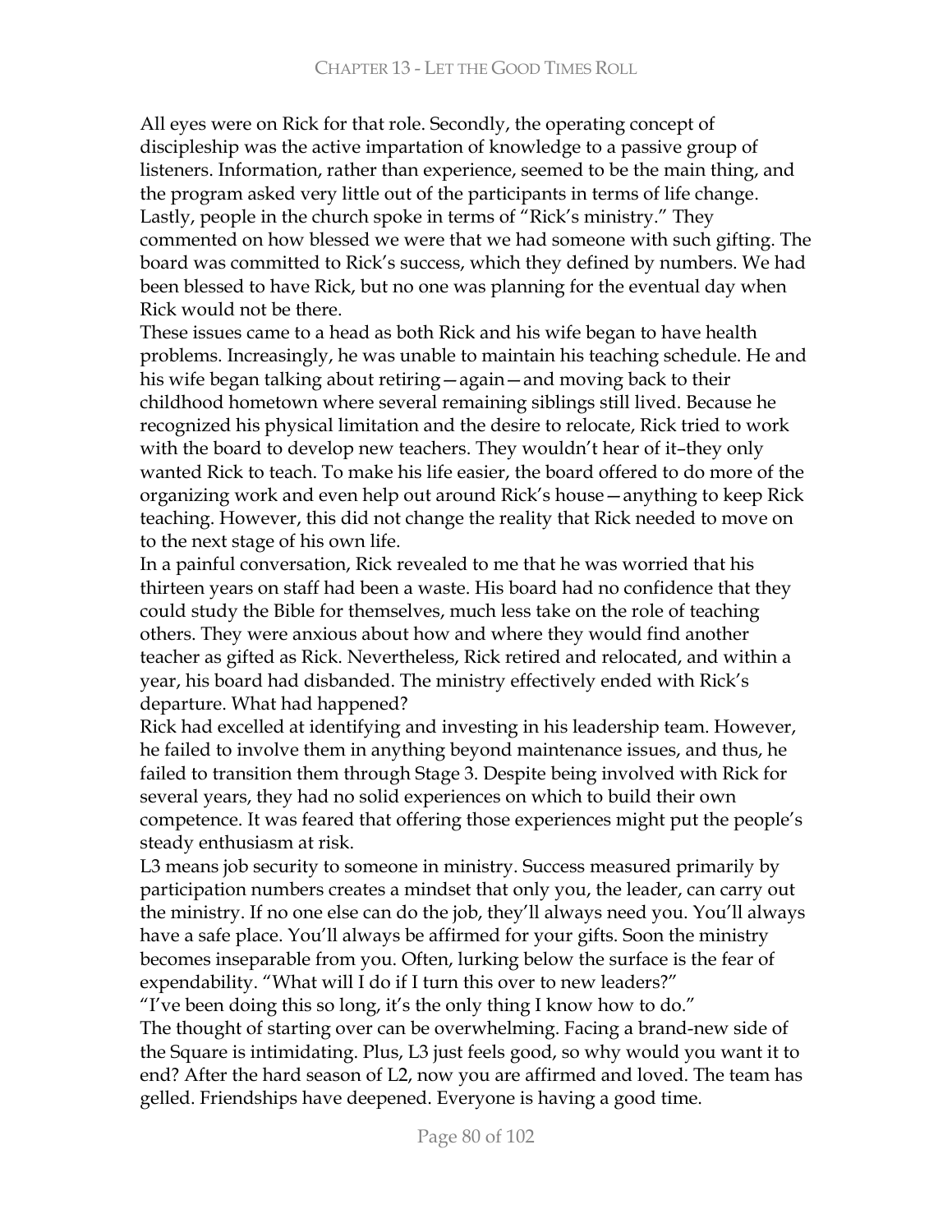But you can stay too long. If the danger of L2 is burnout, the danger of L3 is rustout. God calls us to make disciples. And then those disciples are called to make disciples. How can they do that if they never grow beyond Stage 3 themselves? Stage 3 is tough to leave, but the rewards of moving on to Stage 4 are abundant. How do you know when it's time to enter that final stage? Do you suspect you're overstaying your bounds anywhere in your own life? Just how do you motivate yourself to move on when everything is finally clicking? Let's take a look at some real-life experiences to find out.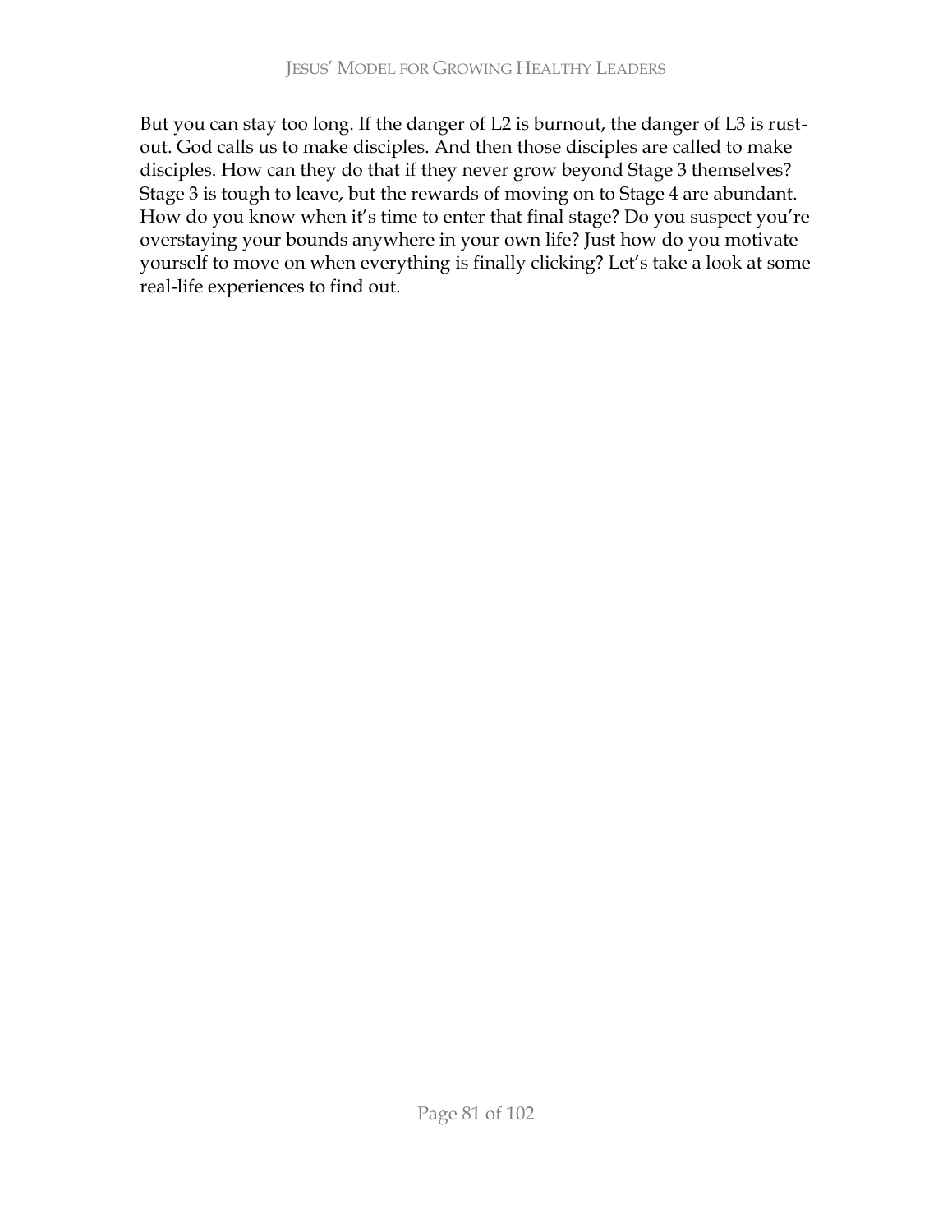# **Chapter 14 - Stepping Off the Platform**

A colleague from another part of the country visited St. Thomas' and I was giving him a tour of our facilities. Our mission work had been in several locations around the city before we had a central base. With that location, the ministry of St. Thomas' Church reached deeply into the community, and we were seeing fruit for the kingdom. It was an exciting time to be at St. Thomas'. The leadership team had matured and grown competent enough to work with very little direction. They had grasped the vision for themselves and ably carried it forward. Now they were investing their lives in people younger than they were.

My colleague turned to me and said, "You do know that every clergyman in the Church of England wants your job."

Ten years earlier the Lord had called me to lead a church in Sheffield, England. He called me to raise up a new generation in that church, a generation of young adults. God made it absolutely clear that my job was to disciple those young adults so that the leaders among them one day would lead the church. I knew from the beginning that I would someday work myself out of a job. It wasn't always easy. Various team members had gone through plenty of dark tunnels when it seemed easier to just give it all up. We had seasons of great discouragement. But we had come through them and had a great team in place. Colleagues in ministry advised me that my work at St. Thomas' was my platform, and now after years of hard work, I could enjoy it. I had invested ten years building up this ministry. St. Thomas' had two centers, one in Crookes, on one of Sheffield's seven hills, and the other in Philadelphia, in a valley closer to the city center. And we had launched The Order of Mission, a community committed to each other for the purpose of mission. The Order of Mission was made up of missionary leaders across denominations from all walks of life school teachers, stay-at-home moms, college students, business professionals who all looked at ways to pioneer new expressions of the church for our day and culture.

The work had been rich and rewarding, But God had not called me to stand on a platform. He had given me a specific job to do, and now the job was done. It was time to leave.

We had our team meetings every Monday. During this time we talked about how the various ministries were going. Sometimes visitors from other churches would sit in on our staff meetings as part of their exploration of our work, but that didn't change anything. We carried on as usual: we bantered, spoke candidly, looked deeply at issues – whatever we needed to do to sort out the needs of the week and move ahead with ministry. This particular Monday was no exception. A pastor from Phoenix named Walt Kallestad and his wife Mary were passing through looking at churches that worked with young adults, so they joined us at staff meeting time.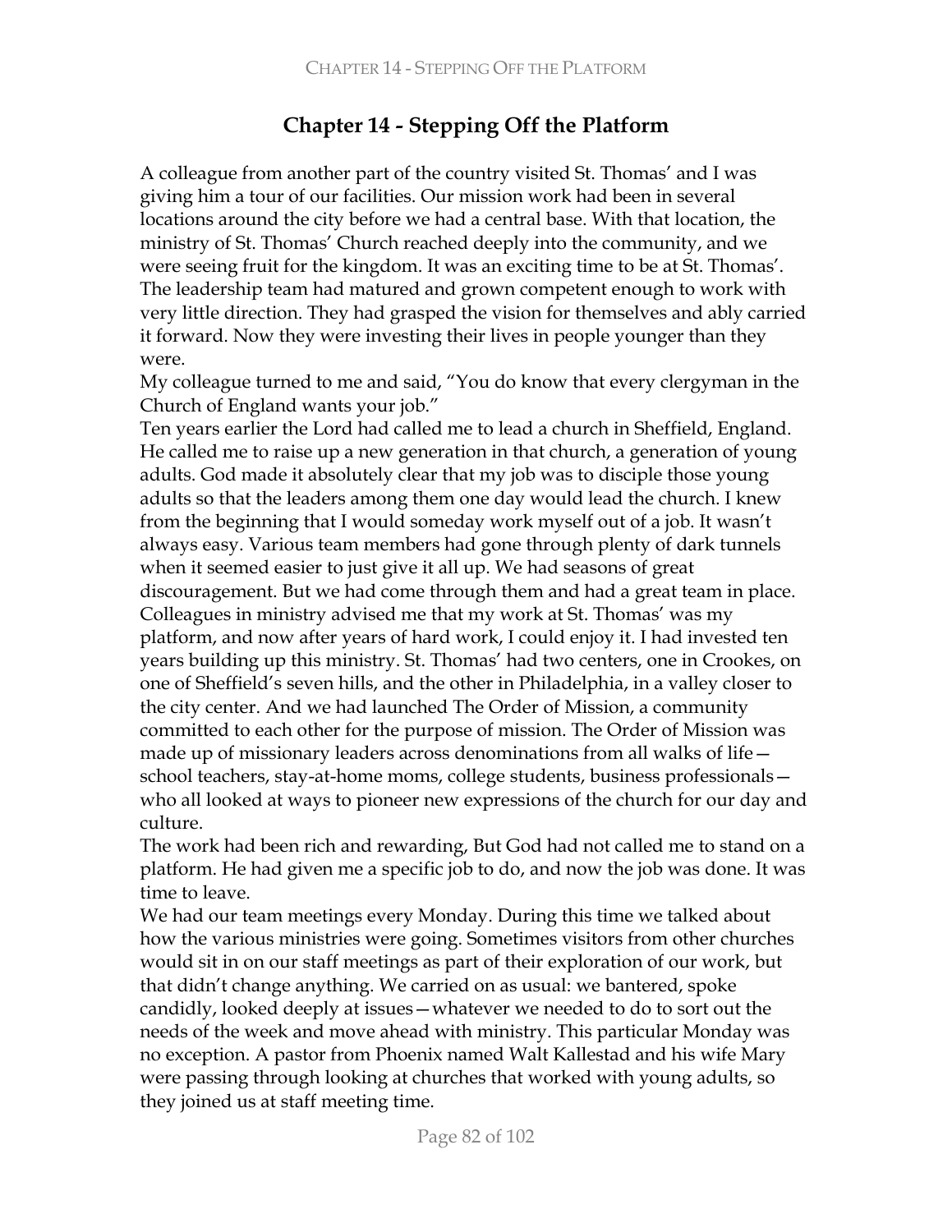On this Monday, I wanted to talk. I knew this day would be a key shift in our experience of the Square. I told the core staff of the church that God had shown me that my job was done at St. Thomas'. He had raised up the leaders who would carry on the work, and it was time for them to step forward. Mick would lead one ministry location and Paul would lead the other. That was very clear to me, and I had no doubt that they were ready to take on those roles. My presence had been primarily an encouragement for some time already. So it was clear I should step aside and Mick and Paul should step forward.

What was not at all clear to me was where I would go next. Sally and I had no firm arrangement about the next season of our ministry. I had talked with Sally and the kids and with other leaders around the country. Everyone confirmed what I sensed. It was time to go. I just didn't know where. I told the staff that day that I thought I would be going to the United States, but I didn't have a specific place. Anything might happen.

This bunch of people was a noisy bunch, a gang of extroverts who couldn't keep their tongues from wagging. Normally during staff meetings they talked and laughed and we had a lot of interaction. On that Monday, you could have heard the proverbial pin drop. The staff knew my decision was the right one. At some point I had to move on and they had to step it up to the next level. I knew it and they knew it. We all understood what the fourth stage of leadership development was. Still, it was the end of an era, and it would never be the same again.

<sup>2</sup> I tell you the truth, unless a kernel of wheat falls to the ground and dies, it remains only a single seed. But if it dies, it produces many seeds.

-John 12:24

It was time for the kernel at St. Thomas' to fall to the ground and die, so that it could produce many seeds. And while it took some adjusting to picture what the next stage would be like, the whole team was excited to be sprouting seeds. Walt Kallestad listened to all of this. He had attended the service the night before and seen all the young adults who came regularly and knew that God was speaking to him. When he met with me later during his visit, he extended the invitation to come and work with his ministry in Phoenix, Community of Joy. And I did end up going to Phoenix. I also have had the opportunity to work on writing and publishing the LifeShapes materials I had been developing for twenty years and to work with Fuller Theological Seminary in California teaching LifeShapes and other classes. The Order of Mission has missionary communities around the world, and I love to visit and encourage the leaders. One seed died, but many others came up, both for St. Thomas' and for me. I hear often from friends at St. Thomas'. If they face a decision they want to discuss with me, I'm happy to do that. I don't tell them what to decide, but our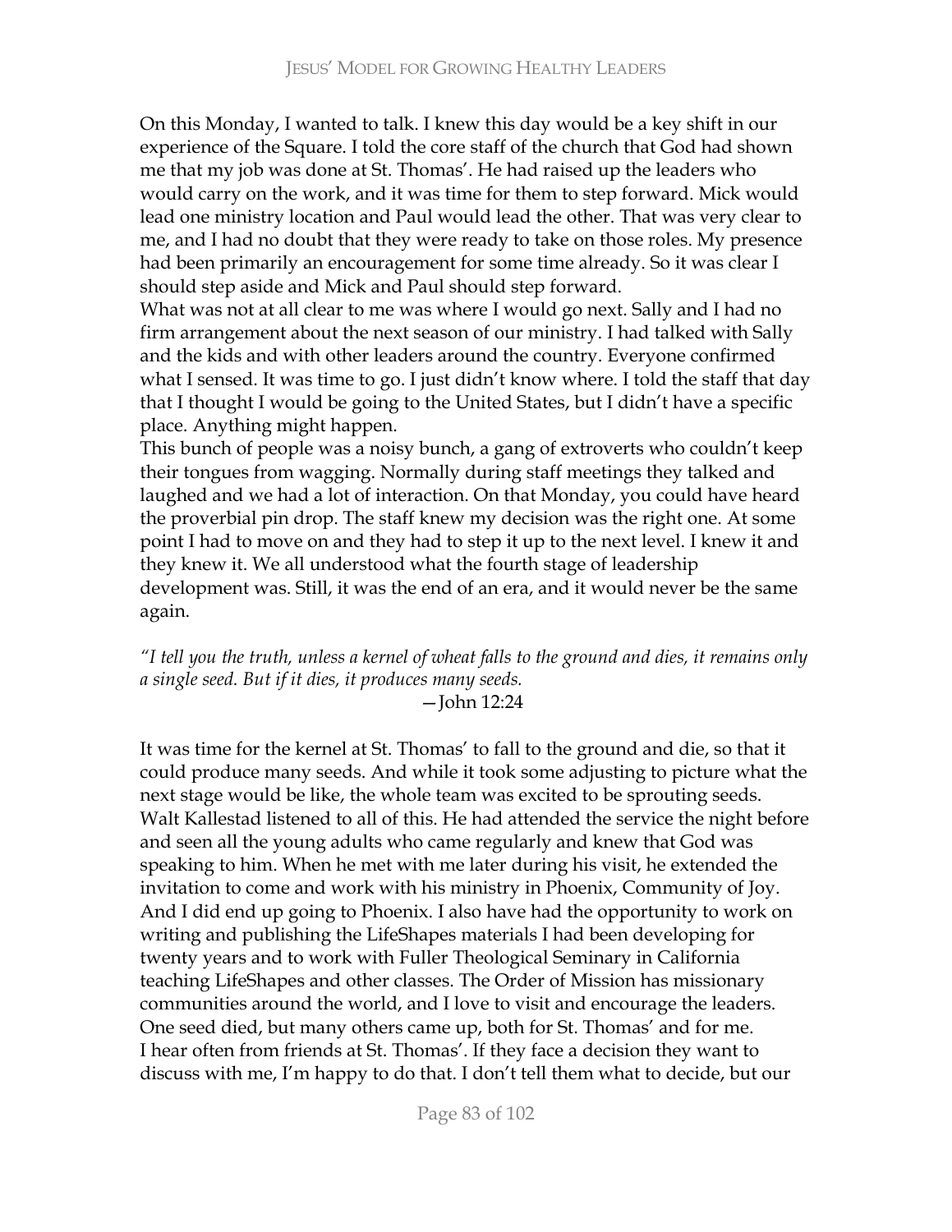relationship is there as a foundation, and I'm always delighted to hear from them. I love to keep up with the manifestations of God's power through the ministry of that congregation.

This is Stage 4 leadership  $\frac{1}{2}$  knowing it's time to let go and then actually letting go. Not saying you're going to let go and then holding a long leash in your hand. Not saying you're going to let go and then looking over the shoulders of the new leaders. Not talking about letting go for a protracted period of time without showing any signs of letting go. We have to let go.

Without this stage, we wouldn't have a Square. We wouldn't close the final side and begin the process again with another set of leaders. Instead, we'd be in a perpetual, open-ended Stage 3. Remember, Stage 3 is a comfortable place to be for many of us. We don't have to force ourselves to enter Stage 3, but we must take firm steps when it's time to leave Stage 3. Leadership development means that when the time comes that a particular leader can no longer be at the helm, the ministry will not go into a spin and perhaps not come out of it. With a closed Square, however, we can be confident the ministry will continue.

Leaders must remember that Stage 3 learners are being prepared to move on. The new trainees at work eventually will learn the job and not need you nearby. Your kids will grow up and move out. One young woman enrolled at the local community college against her will because her mother made it clear she would be lost without her daughter around. The daughter was ready to move on, to go into Stage 4. Her mother was comfortable in Stage 3 and didn't want anything to change. We can't do that. Leaders must recognize when learners are competent and give them the opportunity to begin the Square again in an entirely different role.

Leaders who don't want to close the Square run into several problems. The individuals who began as leaders are perpetually burdened with the responsibility. These few horses get very tired of pulling the wagon. People feel incredibly frustrated, because they are treated as children and not allowed to grow into spiritual adults. They're never free to spread their wings and take responsibility. And if they are given responsibility, it's often without any training-invariably they will fail.

Delegating earlier in the Square leads to disaster, because the learners are not yet ready. But once they are ready, the good leader has no other choice - give it away and watch it fly.

The original disciples went through all the stages of the Square with Jesus, and then began the Square again, this time as the leaders teaching and equipping a new generation of believers. After Jesus' return to heaven, the original disciples faced the task of organizing and leading the swell of belief surging under their feet. Jesus had sent the Holy Spirit, so he had not said, "Go for it" and left them on their own. But he had spent three years preparing them for this job, and it was time to set them free to do it.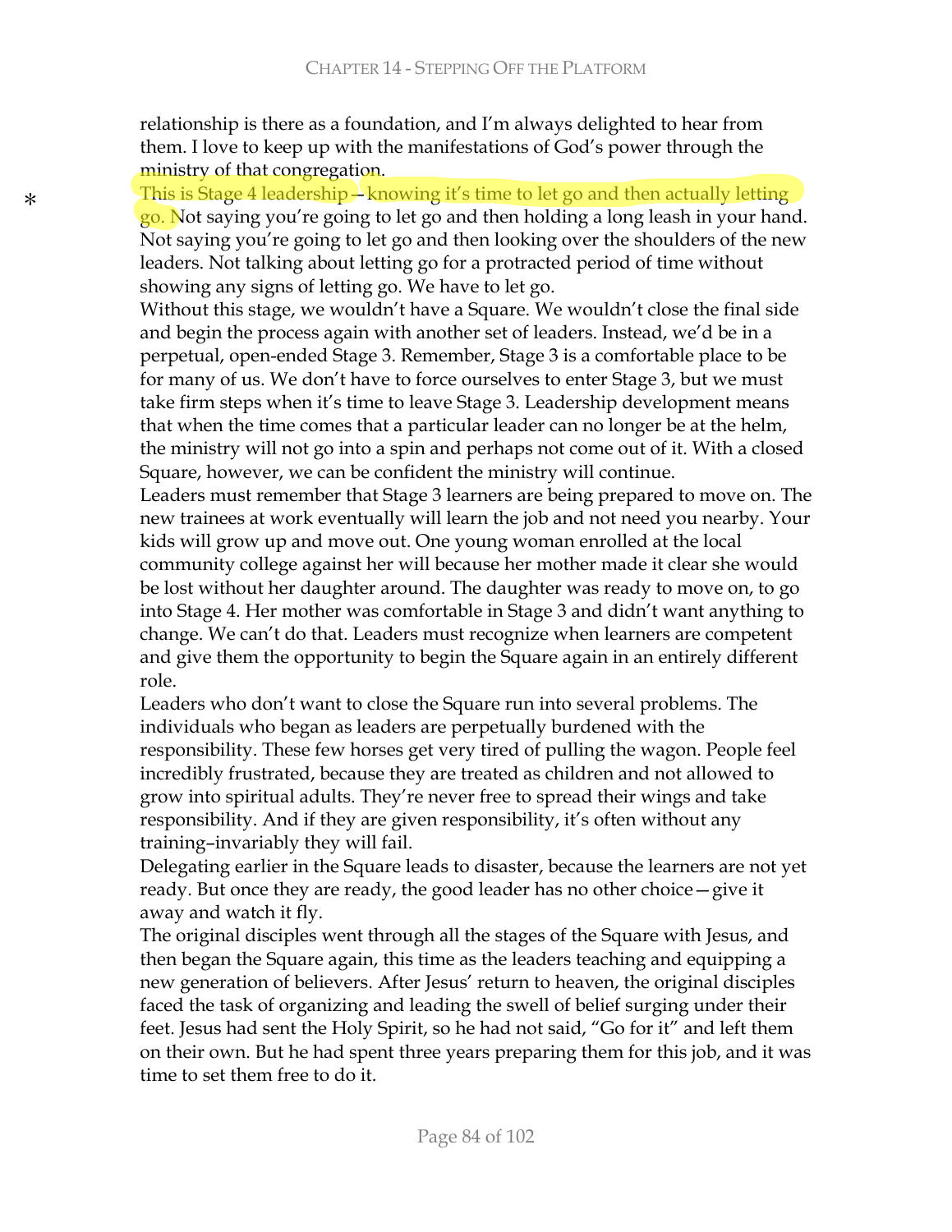The objective at the core of a leader's calling is to "give it away." Does this mean that we lose something? No. Rather, the work is even more fruitful, multiplying in every direction.

Look at the disciples. Peter preaches to the masses at Pentecost and three thousand people come into the kingdom. The disciples organize three thousand people into a sustainable community so that it keeps growing in the city of Jerusalem. Can you imagine the level of leadership needed to do that? It's mindboggling. The average church in the United States has less than a hundred members, roughly equivalent to the 120 believers who gathered on the Day of Pentecost. It was a small enough group that they were together in one place. Imagine if three thousand people showed up at a service and stayed afterward to say, "Organize us. Tell us what to do." It would take your breath away. And these guys didn't have MBAs or letters behind their names or certificates from leadership seminars or even a diploma from a rabbinical school. But they had been around the Square with the Master, so they knew how to lead. Any time you lead well, you do the Square, and when you do the Square, you end up at Stage 4 ready to delegate and let go-really let go.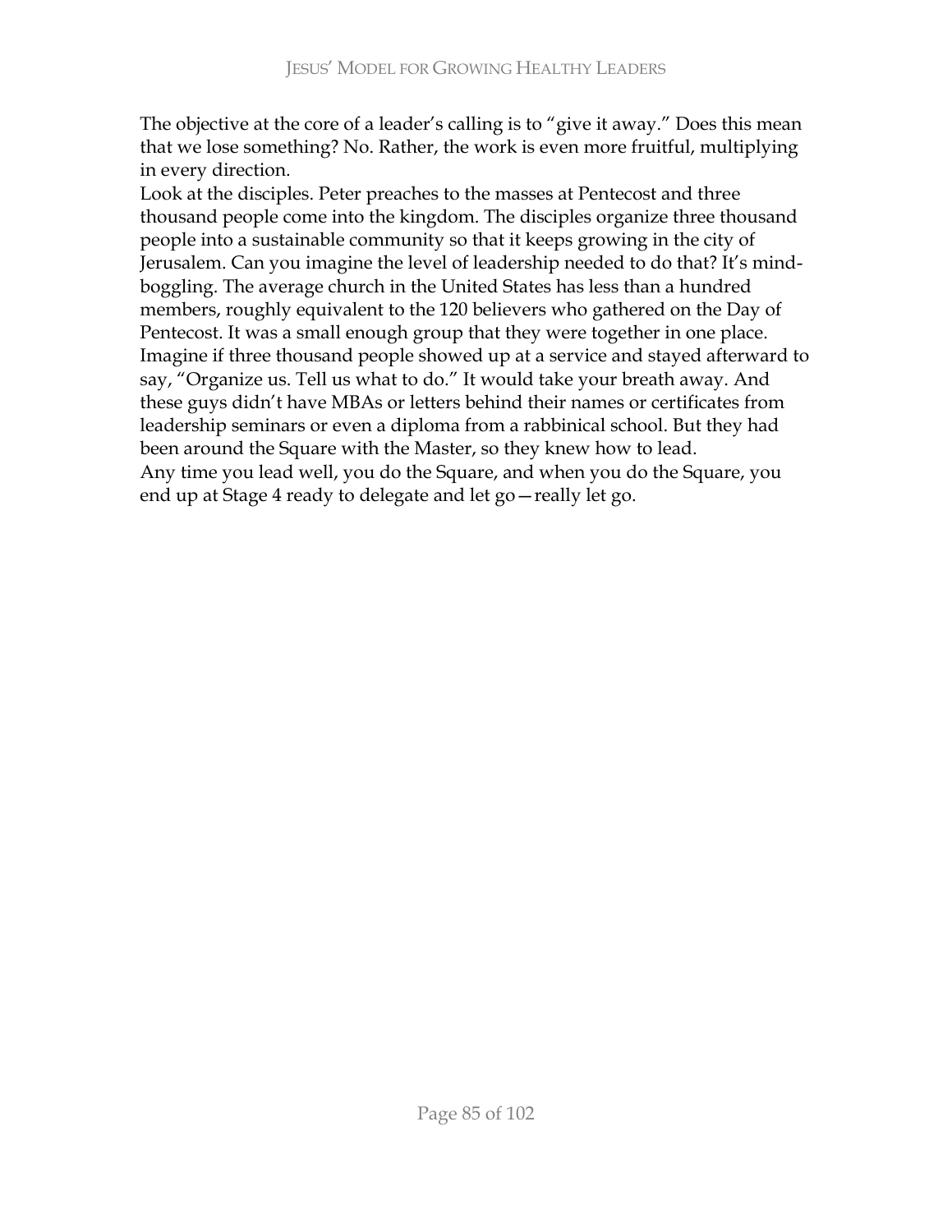# **Chapter 15 - You Do, I Watch**

Learner Leader

- High enthusiasm Low direction
- High confidence High consensus
- High experience Low example
- High competence High explanation

- 
- 
- 
- 

I do, you watch. I do, you help. You do, I help. You do, I watch.

The Square is about to latch shut at the corner and be complete. Get ready to hear it snap into place. Stage 3 has been a warm, relational time of positive experiences of fruitful ministry. The tough times of Stage 2 are behind you, and things are moving along nicely now. Learners are running higher and higher on both confidence and competence. They've had the humbling experiences that help them understand the grace of God, the continuous need for an experience of the grace of God. They understand they cannot carry out their work in their own strength, but only in God' strength. Self-confidence is shattered, but confidence in God soars. It's a good time, a really good time.

It's time to delegate. It's time for the wise leader to move on and begin a new Square. It's time for the learners to begin Squares as leaders themselves.

#### **Steve's Story**

"Dad, there're guys sleeping all over the hallways."

So began my first phone conversation with my son after his first night in the dorm at college.

"They're drunk, they're sick, and they're sleeping in the same clothes they were wearing last night."

Aaron hadn't expected this.

"It's the first time many of them have been unsupervised in their lives," Aaron observed. "Dad, thanks for teaching me how to handle freedom by giving me so many responsibilities this last year."

Nineteen years earlier, my wife and I began to prepare for the day Aaron would leave home. We didn't have to identify who our disciple would be; he was presented to us. There he was, this little creature in our arms, and we were responsible for him. But we had to invest in Aaron's life. As we grew in our parenting abilities, we learned nothing else substitutes for time and availability. We were involved with our children in as many areas as possible: mission trips,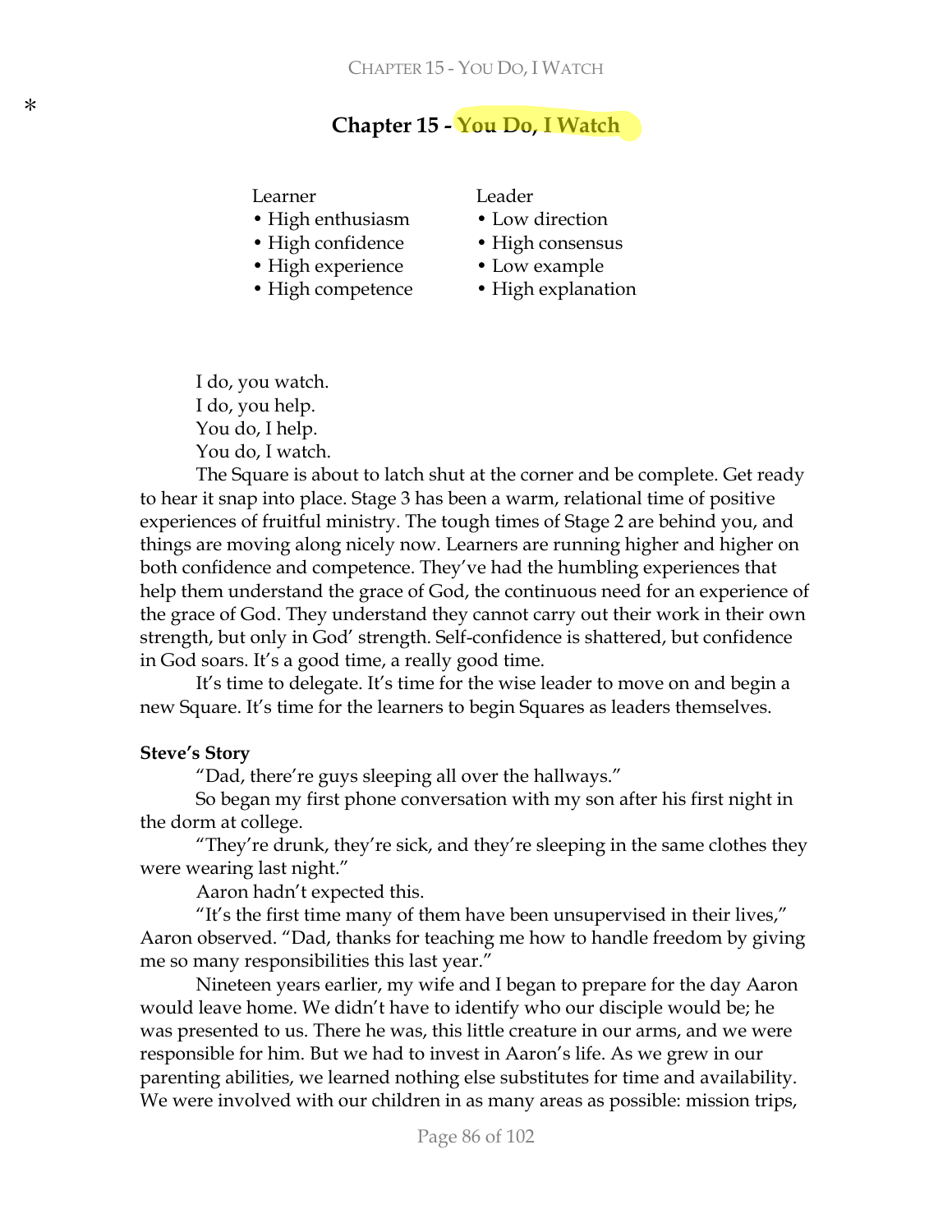family holidays, sporting events and family chores. We invested in them by spending time with them.

Each stage of development brings both increasing responsibility and a corresponding level of freedom. Responsibility and privilege grow side by side. By the time Aaron left for college, we had observed him in numerous situations that required him to use good judgment. We had seen how he handled himself. It was no great surprise that he had not participated in the dorm events that first night. In fact, it would have been a shock if he had. We were proud of him. We knew Aaron was going to be fine away from home, being responsible for himself. He had taken a successful first step in the next phase of his development.

### **Stage 4: Disciples are confident and competent.**

If you ask someone to reorganize the files and then hover over every stack of blue or pink copies asking what the person plans to do, have you delegated? Our filing friend would certainly not think so.

If you ask your son to tutor your daughter in geometry and then stand around the corner listening and calling out corrections to his explanations, have you delegated? Chances are your son won't come back to that job,

If you ask someone to arrange the children's Christmas program and then override all the decisions during the final rehearsal, have you delegated?

Delegating means letting go.

The Stage 4 leader knows it's time to delegate authority and responsibility. Good leaders always get people ready to accept delegated responsibility. Delegating prematurely leads to disaster, but delegating at a point of readiness leads to fruitfulness. It may sound strange, but as leaders, we should look to give our jobs away!

Delegating doesn't mean turning your back and walking away, calling "Sink or swim" over your shoulder as you go. But it does mean intentionally disengaging from the hands-on work. We don't stop being friends - the warmth of Stage 3 still characterizes the relationship. How many times have you seen an old friend you haven't spoken with in years, and it feels as if you picked up right where you left off? That's what Stage 4 is like. Closeness is not defined by the amount of time you spend together, but by an openness to one another, even at a distance or over a period of time.

## **Stage 4: Leaders give low direction, low examples.**

Jesus begins to disengage from the disciples. For three years they had been with him constantly. In the hours before his arrest, he spends intensive time with them, explaining his kingdom work and answering their questions. Still they don't fully understand, and the events of Thursday and Friday of his last week leave them wondering how to carry on. After the crucifixion and resurrection, he turns up every so often, and they don't even know to expect him. The disciples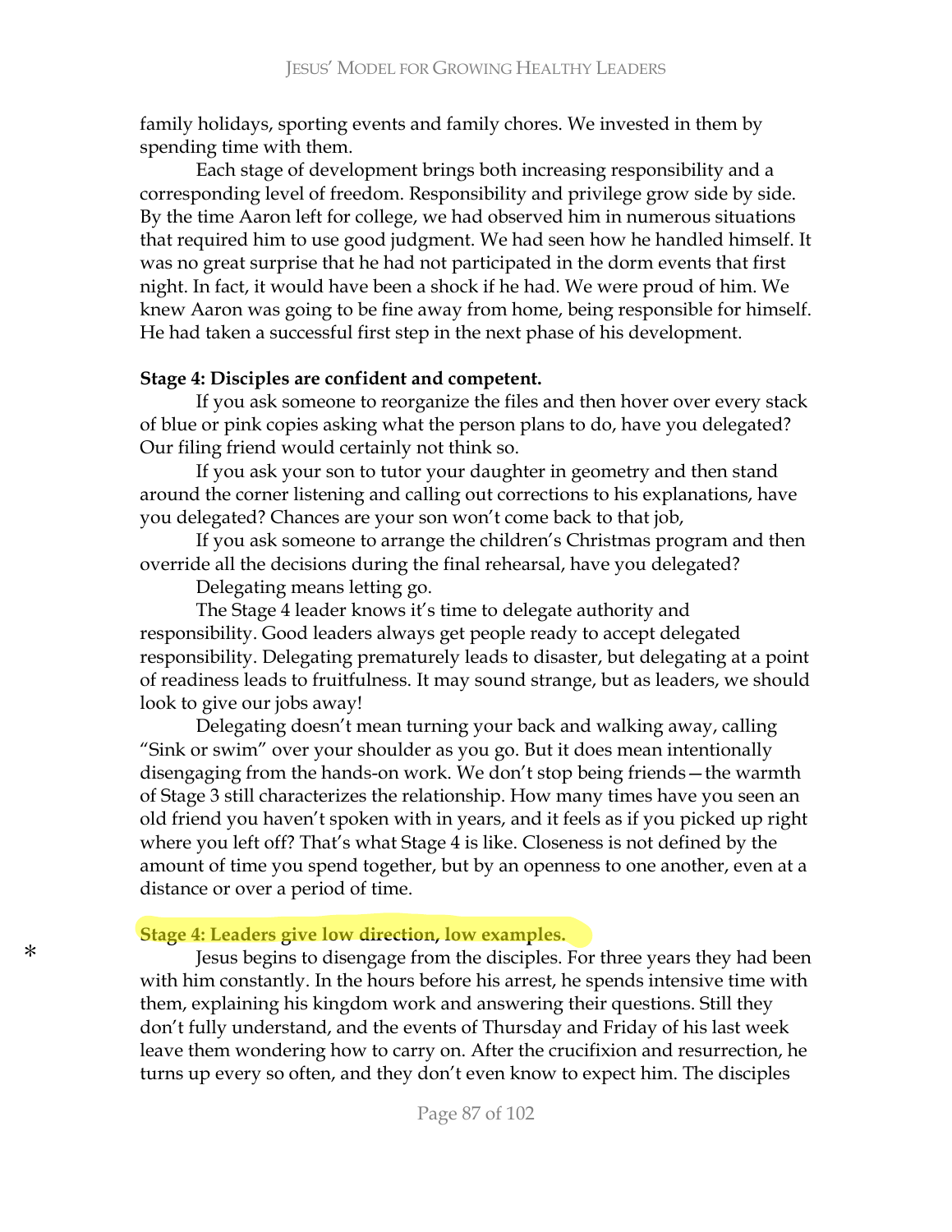have all the doors and windows locked, trying to figure things out for themselves. Without Jesus there to lead them, they retreat together, worried for their own safety. And all of a sudden Jesus is there with a word of peace (John 20:19). Thomas is missing, however, so a week later Jesus appears again to let Thomas see for himself that he is alive (John 20:26). The disciples go fishing, and they see a figure on the beach getting a fire ready for breakfast; it turns out to be Jesus (John 21:7). There on the beach Jesus has a conversation with Peter that restores Peter's vision for the work God has given him to do. Later Jesus meets the disciples in Galilee (Matthew 28:16) for some last instructions. Jesus is preparing his disciples to spend less time with him. He's reducing his hours of contact because now he is delegating authority. He's giving them the job he has been doing – bringing the kingdom. And finally he says, "It's your turn now. I'm turning it over to you."

"Then Jesus came to them and said, 'All authority in heaven and on earth has been given to me. Therefore go and make disciples of all nations, baptizing them in the name of the Father and of the Son and of the Holy Spirit, and teaching them to obey everything I commanded you. And surely I am with you always to the very end of the  $age.'''$ 

### $-Mat$ thew 28:18-20

### "But you will receive power when the Holy Spirit comes on you; and you will be my witnesses in Jerusalem, and in all Judea and Samaria, and to the ends of the earth."  $-$  Acts 2:8

Most churches believe in the ministry of Jesus. But most churches have put the ministry of Jesus into the hands of professionals. Jesus says to his first disciples, "Everything I have taught you, teach them." Everybody heals the sick. Everybody casts out demons. Everybody raises the dead. This has nothing to do with charismatic theology; this is just Jesus. Everybody reaches out to the lost. Everybody changes society. Everybody brings in the kingdom. We need to recover this model in our churches. We can't get stuck in Stage 1 with enthusiastic worship, or get bogged down in Stage 2 with discouraging committee meetings. And we can't stop in Stage 3 when everything feels good. Only the complete Square launches the next generation of leaders to live the kingdom life before the world.

The Stage 4 leader no longer needs to direct, because the direction comes from within the disciples. They know where they should go. They're confident and competent, enthusiastic and experienced. They have their own sense of momentum, a gift from God during Stage 2, the most important stage of discipleship and learning. The beginning is not the most important. The end is not the most important. What's critical is the hard time in the middle. The way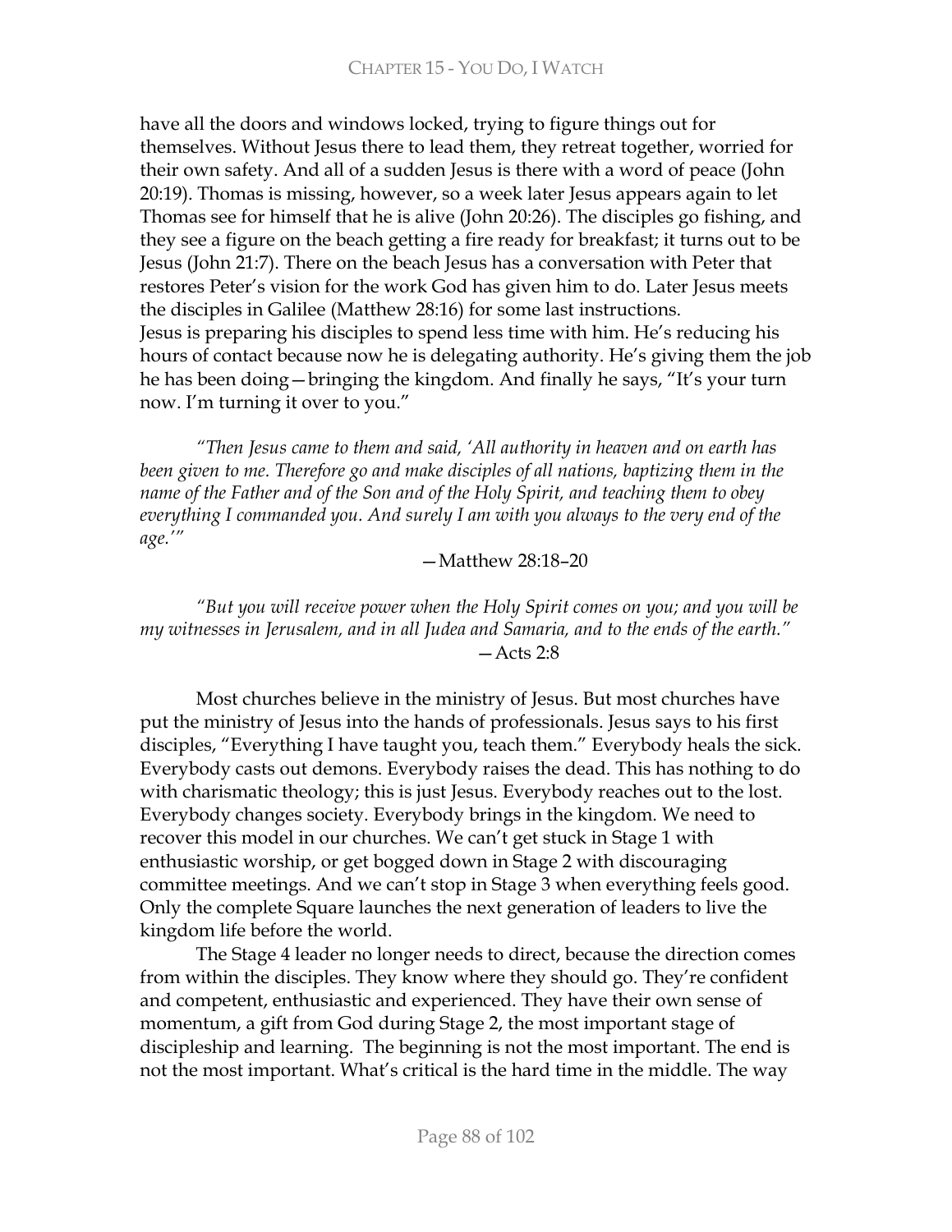that we come through the hard time sets up everything else and gets us ready to close one Square and open several new ones.

# **Learning to Let Go**

The disciples thought they had arrived. The meal in the upper room was as intimate and warm as it can get. This is Passover, the zenith of the aspirations of the Jewish people, and the disciples are celebrating it privately with Jesus. He washes their feet and shares with them intimately. If only this could go on forever.

Churches can get to this point. The pastor and leaders are meshing well, various ministries are yielding fruit, attendance is up, giving is up, fellowship is warm, Wednesday night dinners are sold out. Members are convinced that this is the way church should be done, and they're glad to be part of it. A church like this is in danger of never achieving anything. Because it's such a comfortable stage to be in, no one wants to change anything.

The D4 learner enjoys the safety of someone overseeing the work or learning process. There's some security in knowing that someone you trust is watching and can keep you from ruining everything with a false move. The baby learning to walk hangs on to fingers for balance longer than she needs to; it's just nice to know someone is there. At the same time the D4 learner has the feeling of being ready for the next step-to try out independence. This stage is an odd mixture of nerves and excitement. The child on a bicycle wants to ride but also wants to know that Dad is trotting alongside to keep the bicycle upright. It's that kind of feeling.

At the same time, the Stage 4 leader has trouble letting go. We get used to the role of authority, of being the one who knows the answers. If we've been in this role long enough, we have a hard time picturing what else we might  $do - or$ where? We think, "If I let go, then what am I going to do next?" The leader finds security in the familiarity of the role, compared to the anxiety of the unknown. Because we don't know what lies ahead, we opt for the security of what we have rather than walking by faith with God to the next unknown destination. Just as the disciples are thinking how great this stage is, Jesus begins to disengage. He lets them know this is not the end. There is more, and they are going to get out and do what he has taught them to do. He's not abandoning them. "Surely I am with you always." "You will receive power when the Holy Spirit comes on you." But the shift is happening.

I do, you watch. I do, you help. You do, I help. You do, I watch.

We have seen the change in discipleship. In the first stage, Jesus says, "Come, follow." In the last stage he says, "Go, do." Jesus has taken his disciples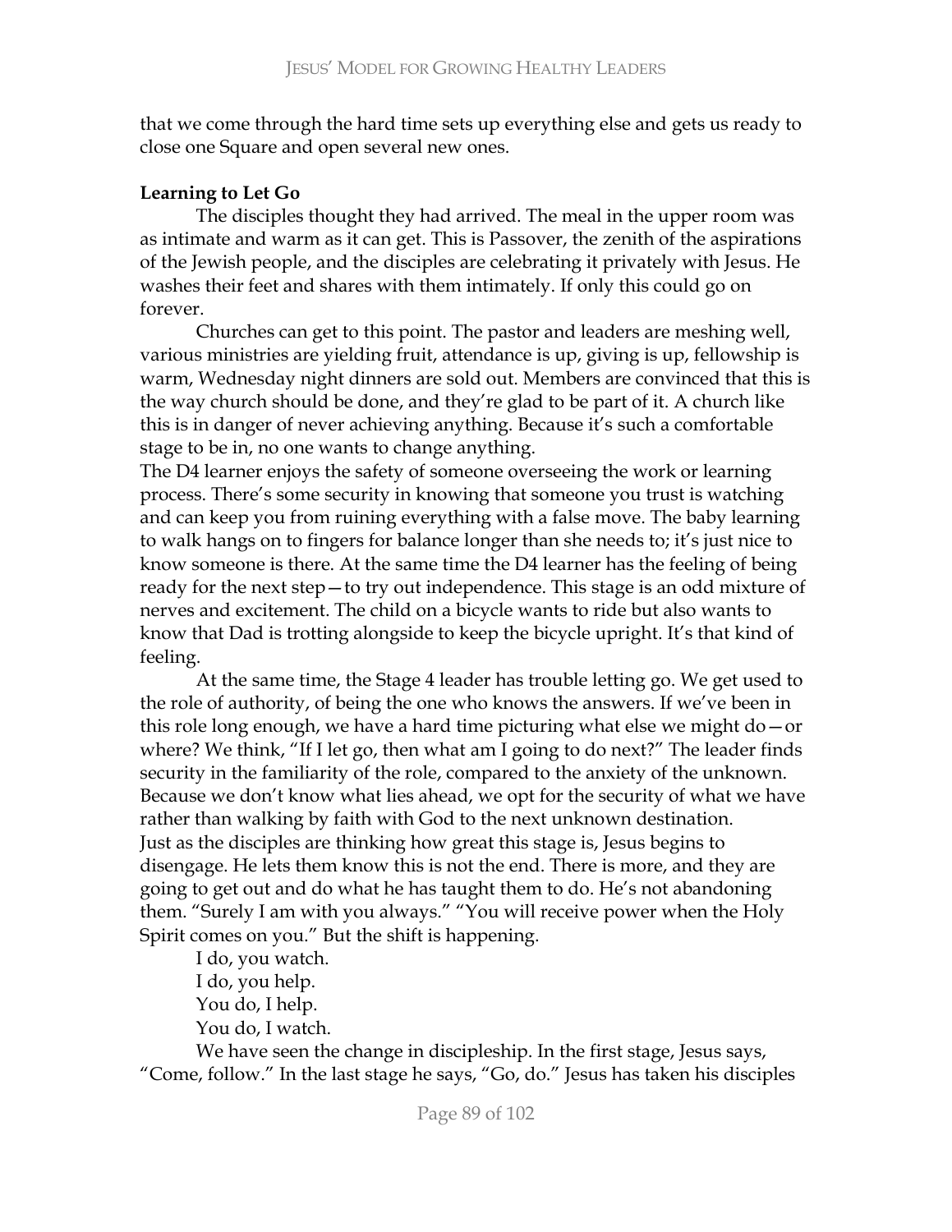through the process of development to equip them for the task of taking the Gospel into the world.

As a leader, you have to recognize that your ministry is not your "baby." Even your baby is not your baby! The time comes when you let your grown child go out on his or her own. The time comes when the people working in ministry alongside you are ready to be the leaders. The time comes even in the workplace when you know you have trained someone to do everything you've been doing. As a leader in any situation, you give away your job.

We need to get out of the culture of excellence that besets the church and that messes up our opportunity to grow people. "If it's worth doing, it's worth doing well." Or, "This is for God, so we must give him our best."

### Wrong.

If it's worth doing, it's worth doing badly, because unless you do it badly, you'll never do it well. It means you're not giving people the opportunity to engage and grow. People can't just come into something brand-new and be masters of the process immediately. That's impossible.

Visitors to St. Thomas' might think, "What on earth is going on here?" The place looks like chaos a lot of the time. Things need fixing and cleaning up. I had to learn to leave it. Just leave it. Walk away. My job was not to make a bright shiny culture of excellence. My job was to disciple people.

## **At the Cross**

As with every stage, some leaders handle Stage 4 and its unique challenges better than others. It requires discerning God's will. Returning to the original vision to see if it has been achieved. Spending time in prayer to ascertain the next step God has for you, sometimes stepping out in faith. Some want to drop the thing and run-even if it's really too early. Others cling for dear life and risk suffocating the person or ministry that they care so much about.

It's time to go to the cross once again. At the cross, Jesus laid aside his own will and cried out for the grace to do the Father's will. Self-sacrifice is not meant to be painless, and it is lonely. Jesus reminds us in John 15 that he lays down his life willingly, not because anyone forced him to. At the cross we willingly lay down the pride that makes us want to hang on to our leadership. We lay down the belief that we are the only ones who can do this work. We lay down the insecurity that makes us hesitant to put it down even when we know we should. We lay down the uncertainty of what comes next. Jesus is the greatest leader the world has ever seen. He continues, by his Spirit, to operate in precisely the same way. He said, "I'll send you another Counselor, and he will be like me to you, and he'll continue to lead you." Today, Jesus leads us by his Spirit in the four phases of discipleship and leadership. As he teaches us in these four phases, he teaches us how to teach others. We cannot improve on the greatest leader of the world.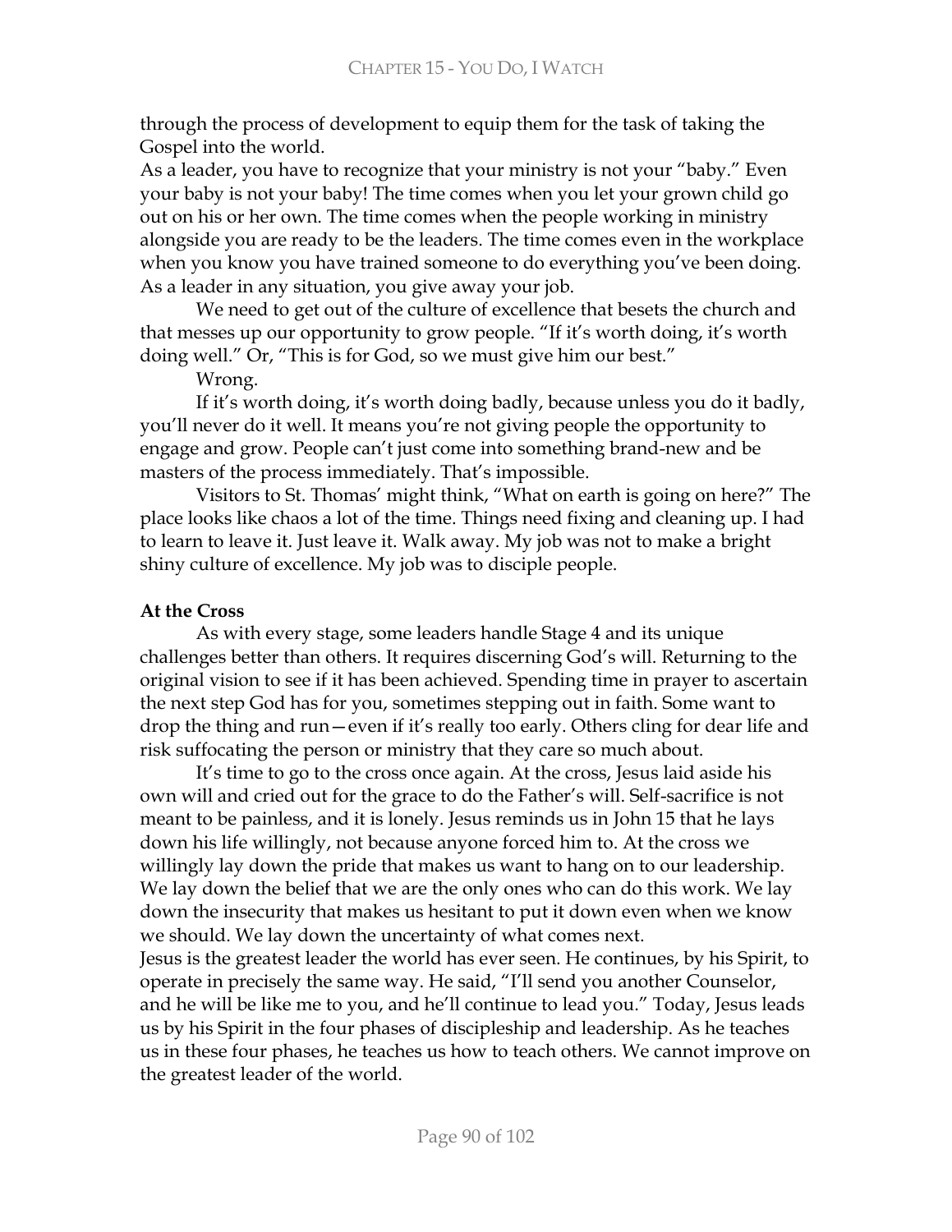# **16 - On Jordan's Banks**

Joshua sighed and looked out at the river flowing before him. The Jordan River, all that stood between the Israelite people and the promised land. He had been waiting years for this moment - decades. Four decades. Forty years. Of all the Israelites, Joshua and his friend Caleb were the only people who had been adults forty years ago and had a clear memory of everything that had happened to bring them to this place, to the banks of the Jordan.

Forty years earlier, Moses had led the Israelites out of slavery in Egypt. Joshua had been born a slave and had grown up a slave. Then Moses had risen from among the Hebrew people and challenged Pharaoh, the ruler of Egypt. Moses was Hebrew, but Pharaoh's daughter had adopted him when he was just a few months old. He had grown up in the palace accustomed to wealth and power. But the day had come when Moses reclaimed his Hebrew identity and stood before Pharaoh demanding the freedom of his people. God promised to give his people their own land and victory over anyone there.

Forty years ago, Pharaoh relented in the middle of the night and gave the nation's slaves their freedom. The Hebrews wasted no time. They took precious little with them. They snatched up bread dough without any yeast – they didn't have time for bread to rise—and rummaged through the belongings of their Egyptian masters for what they needed – gold, silver, clothing. There was no time for a strategy meeting or an explanation about what would happen next. None of them really knew. They had never done anything like this before, but the taste of freedom was on their lips. Moses said it was time to go, so they went. Over six hundred thousand men, plus women and children, marched out of Egypt. Freedom! They were on the way to the promised land.

And forty years ago, Pharaoh changed his mind, and hundreds of chariots thundered after the Hebrews. The early celebration crashed into reality as the Hebrews realized they had no place to hide. How could they hide two million people anyway? They simply had to get away from the pursuing Egyptians. But the Red Sea - how could they get across? If the Egyptians caught them now, life would be infinitely harder than it ever had been. Rejoicing melted into regret. As he moved through the camps, Joshua heard the people muttering: "What has Moses done, bringing us out here to die? We didn't want to come. We said just leave us alone. It would be better for us to serve the Egyptians than to die in the wilderness."

No doubt various people had their own ideas about what to do in this crisis, but Joshua knew Moses was the man to listen to. Moses was the one God would speak to. And he did. God told Moses to raise his staff and stretch out his hand over the sea. When he did, a fierce wind blew, rolling the water back and leaving dry land. With a wall of water on the left and a wall of water on the right, the Hebrews crossed the Red Sea without getting wet. As soon as the last person was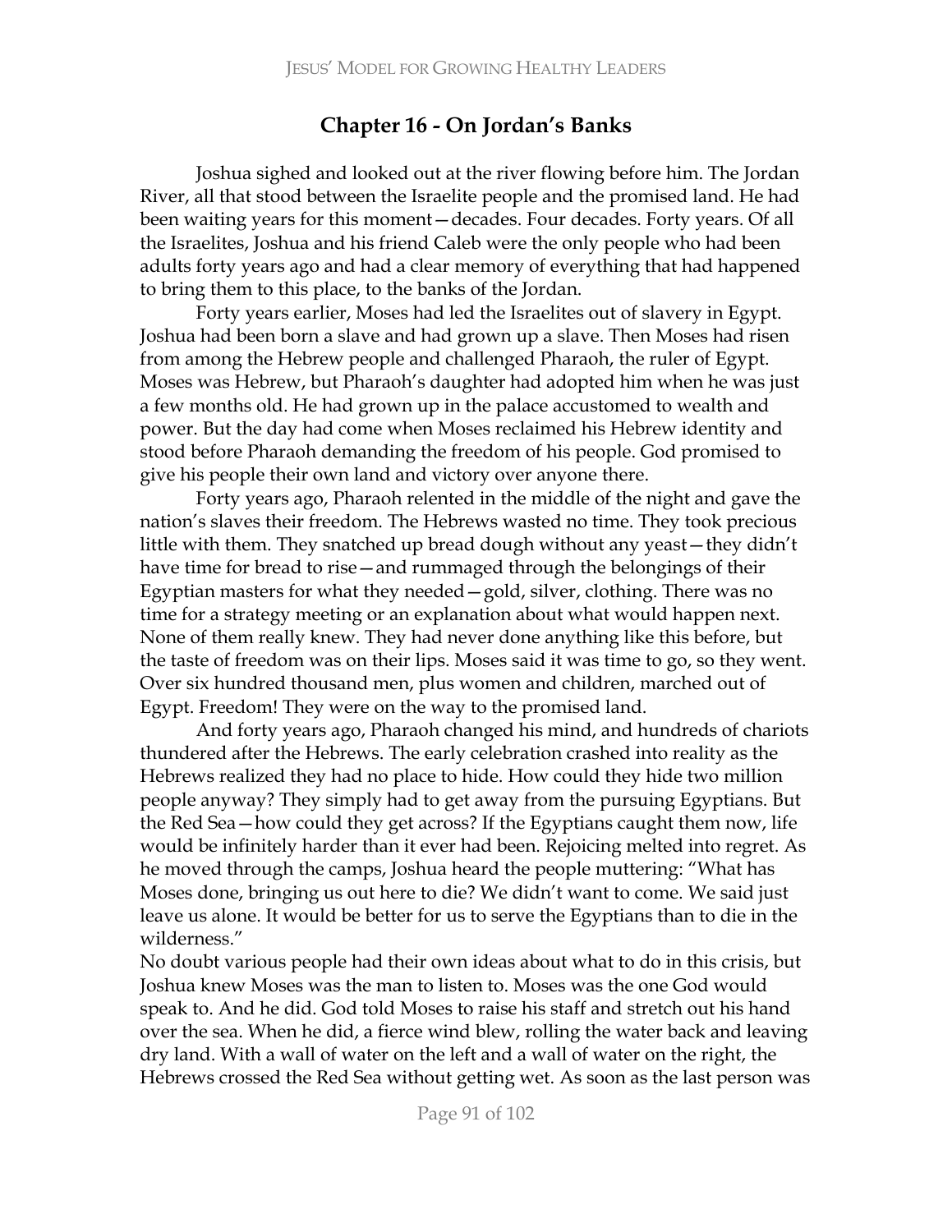safely across, the waters crashed down again, swallowing up the Egyptian chariots.

Forty years ago, they saw the danger of the Egyptian armies removed. No one could stop them now. But then it took three days to find water, and when they found some, they spat it out. It was too bitter to swallow. And they were running out of food to eat. Even after the miracle of leaving Egypt and the miracle of walking across the Red Sea, the people started grumbling again. They weren't thinking about the promised land. They weren't thinking about God's power to get them there. They only wanted food and water.

God provided food and water, but even still, the people complained. When were they going to go to the promised land?

Forty years ago, Joshua was one of the twelve spies Moses sent out to explore Canaan and bring a report back about the promised land. They spent forty days investigating the land God had promised to them. Joshua and his friend Caleb returned full of faith and confidence for the future. It was a rich land flowing with milk and honey, and they would have a good life there. But the other ten spies spread the word that it couldn't be done. They would never be able to conquer the land. The people who already lived there were too big and powerful. Gossip spread through the camp like wildfire, getting worse and worse with each retelling. Joshua could not believe some of the things he was hearing! The Israelites were actually conspiring to depose Moses, make someone else their leader, and go back to Egypt.

This couldn't happen! Joshua and Caleb ripped their clothes in grief and frustration to show everyone how strongly they felt. The Lord had promised them this land. The Lord was on their side. With the power of God on their side, they couldn't fail. How could the people have any doubt about what God was doing for them? They would take the land and live in it, just as God had promised. "Those people have nothing," Joshua and Caleb said. "We have the Lord. Don't rebel, and don't be afraid. God is going to do this for us." But Joshua and Caleb might as well have been spitting in the wind. It was no good. It wasn't long before Joshua was hearing rumors that the people wanted to stone Caleb and him. God saved their lives, but the people paid for their willfulness and doubt. No one over twenty years of age would see the promised land. They would wander in the desert until the whole generation was dead. Forty years. Of that generation, only Caleb and Joshua would enter the new land. This was Joshua's lowest hour. If only the people had believed. If only they had recognized that the Lord would keep his promise, that he would turn the impossible into reality. But they didn't. So they wandered around the desert for forty years, never knowing the richness of the land God wanted to give them. One by one the unbelieving adults died, until only Moses and Joshua and Caleb were left with a generation of people who had grown  $up$  – or been born – in the desert.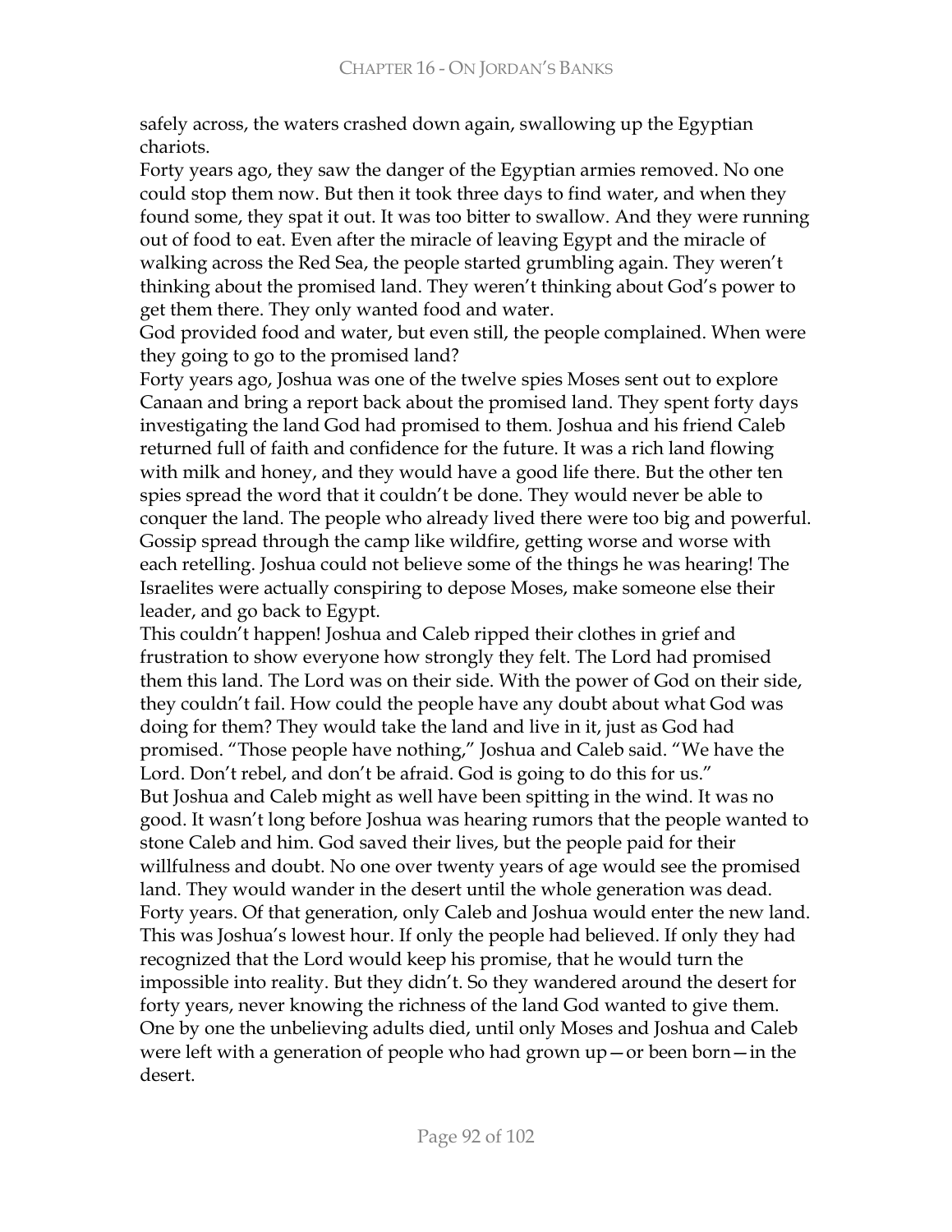During those forty years of wandering, Joshua became Moses' assistant and learned everything he could from Moses. When the Amalekites attacked the Israelites, Moses told Joshua to choose some men and go out to fight. Moses would do his part by standing on top of the hill with the staff of God in his hands. When Moses went up to Mount Sinai, leaving the people camped at the bottom of the mountain, he took Joshua with him part of the way. When Moses left the Tent of Meeting, after being with God face to face, Joshua stayed with the tent while Moses returned to the camp. In later years, Moses gave Joshua the responsibility of making sure the tribes of Gad and Reuben would keep their promise to fight in the new land with the other tribes. When Moses knew that he himself would soon die, he commissioned Joshua to lead the people. He knew Joshua would take the people into the promised land. God would be with Joshua, just as he had always been with Moses.

Moses wasn't just giving Joshua busy work. He wasn't just assigning tasks that he himself did not want to do or did not have time for. He was grooming Joshua for leadership. Moses' era would come to an end, and Joshua would take things from there. Moses gathered the Israelites together and introduced them to their new leader, reminding them that this was the man God had chosen to lead them into the next phase. "I'm not going to lead you across the Jordan," Moses said, "but Joshua will. Don't be afraid. The Lord your God is going with you, and he is never going to leave you. Pay attention to Joshua now. He is the leader God wants you to follow now."

Moses was direct and clear with Joshua – his job now was to lead the people, and God would be with him. Moses was direct and clear with the people: "follow Joshua; he's your leader now." The Lord gave Moses a final song to teach the Israelites, a song that celebrated the greatness of God and reminded the people of their special connection to God. The vision of the promised land was not changing simply because Joshua was their leader instead of Moses.

For Joshua, the time passed too quickly. Moses shared the song, blessed the people and went to Mount Nebo. Joshua never saw him again. Now Joshua was in charge - it was his time to lead the people and give this new generation a fresh b vision for the future. He had the comfort of God's presence: "No one will be able to stand up against you all the days of your life. As I was with Moses, so I will be with you; *I* will never leave you nor forsake you" (Joshua 1:5).

So there he stood, looking out over the Jordan River and knowing that his first act as the new leader would be to take the people across the river. This called for a clear and specific plan, and Joshua was ready to lead in a clear and direct way. Officers fanned out through the camp telling the people exactly what to do. Priests would carry the ark of the covenant to the middle of the river. "When you see the ark of the covenant, move out and follow it." Joshua told the people, "Consecrate yourselves, for tomorrow the LORD will do amazing things among you" (Joshua 3:5).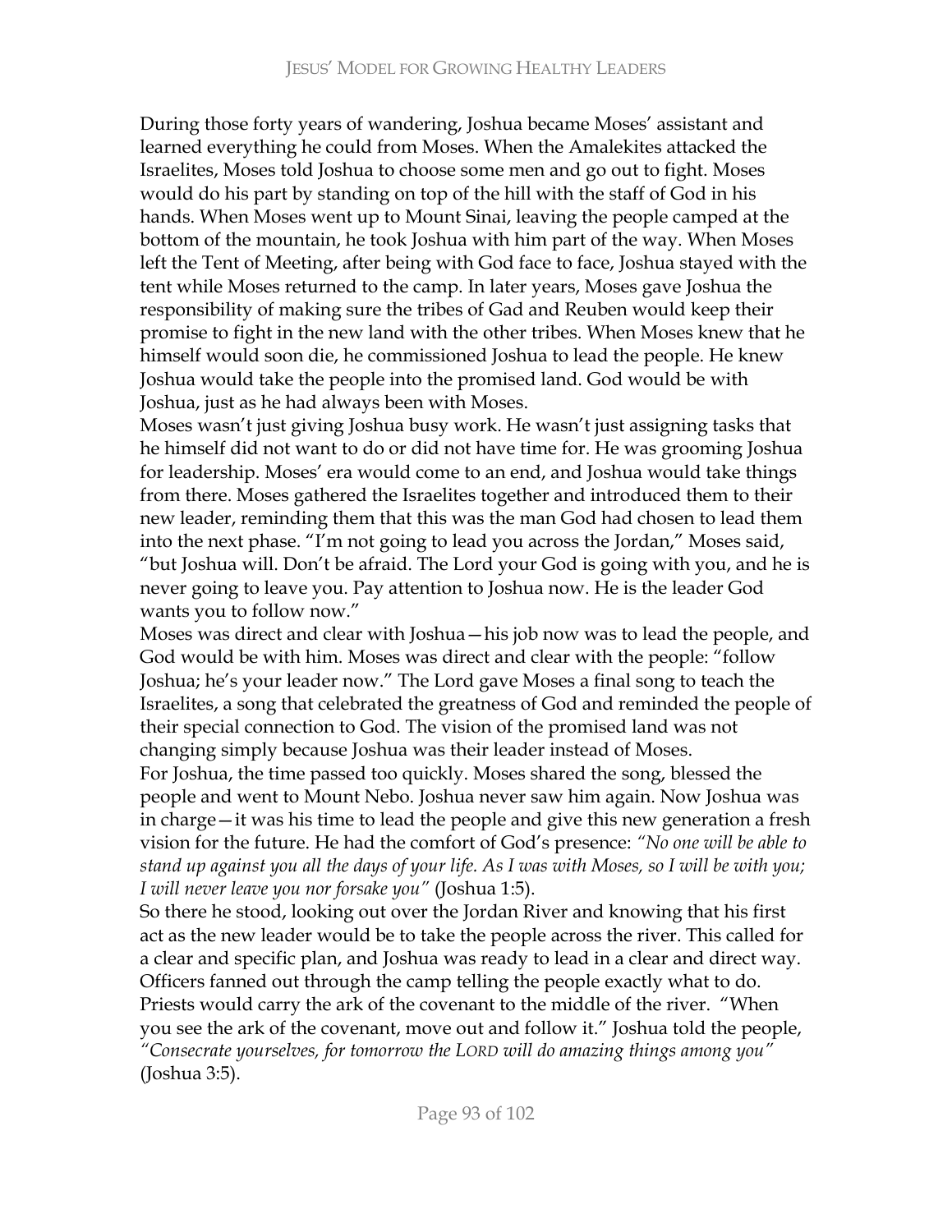Having heard from the Lord what to do, Joshua gave directions to the Israelites. "Follow the ark of the covenant. It will go out into the river ahead of you. The water is going to stop flowing. That's when you walk across on dry ground." And when the whole nation had crossed the Jordan, Joshua listened to God again and sent twelve men back to the dry riverbed to gather stones to build a memorial. Finally God told Joshua the priests holding the ark of the covenant in the middle of the river could come out. The waters crashed back into the riverbed.

Before long, Joshua faced his first battle. His job was to take the city of Jericho, and after Jericho the rest of the promised land. Moses' Square of leadership was complete. Joshua's was just beginning.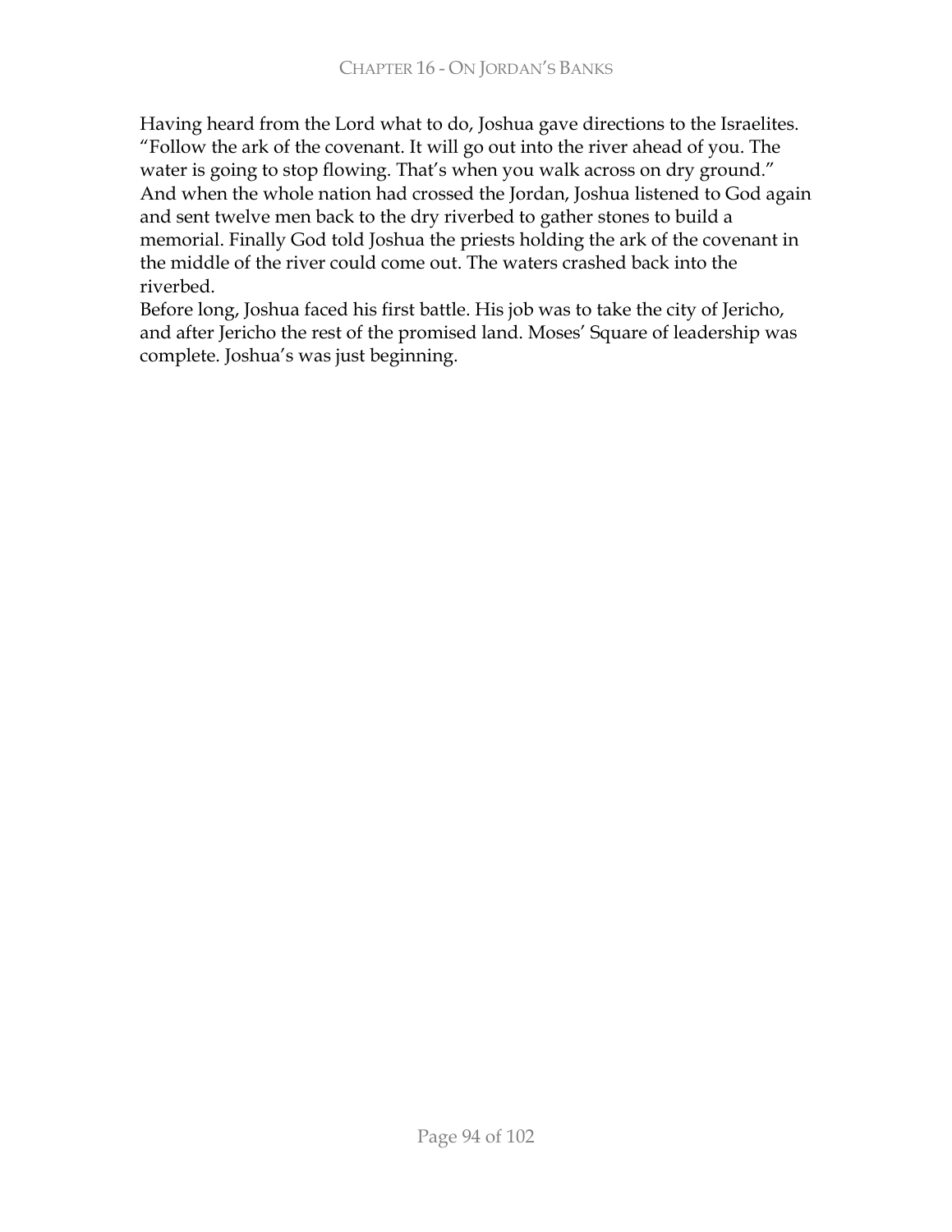# **Chapter 17 - The Last Leg of Learning and Leading**

Patrick and Stephanie made it through the tough D2 years. They enjoyed the closeness of their D3 years. Eventually they were ready for a new role. They were ready to give away what they had been learning in their own lives over the years. Other couples would hit the D2 rocks and fight to resist the undercurrent that had the power to sweep them away. Patrick and Stephanie wanted to help others see that Stage 2 was not the end of the line. Giving up was not the only option. They counseled couples about marriage, discipled young adults starting out, led small groups and got involved in various ministries of the church. Wherever they went, they shared all that they had learned. With their own story and vulnerability, they prepared others to persevere through the dark times and come out into the light once again. The healing they had experienced overflowed to bring healing to other lives.

Marriage is not one big Square, though. Married couples have new lessons to learn no matter how many years they've been together. With each issue, they go through the four stages of learning and open themselves up to the four stages of leadership. They may face decisions about school for their kids; conflict about how consuming their individual hobbies become; relationships with extended family; the impact of a job change on everyone in the family; how to relate to adult children; retirement planning. Each life stage, and each issue within each stage, brings a new Square, and married couples learn to see themselves on the Square as learners and leaders for each other. By the end of each Square, the two individuals have come to a common understanding, a common decision, a common course of action. But they know it's not the last time they'll go through the process. (This is similar to the LifeShapes Learning Circle process, which will be entered over and over throughout one's life journey, resembling a Slinky. For a review, see *Choosing to Learn from Life*.

Marriage and family often flow together around the Square. Because of their strengthened marital relationship, Patrick and Stephanie were able to raise their children from a position of strength, rather than the brokenness of hiding behind the smiles and masks of their first years together. Their own experience helped them to recognize the various stages of the Square in the development of their children and to respond with leadership appropriate to each stage.

Parenting at the L4 stage usually means relating to your children as young adults. You've spent twenty years or more living as an example before them. Now is the time to step back. If they ask questions, be ready to answer them. If they ask you about buying a house or making an investment, they're inviting you in and you can freely discuss – but leave the decision to them. Don't shake your head at what they decide in the end.

Young adults in Stage 4 are not looking for a lot of specific direction. They will have made their choices about education, where to live, career choice, or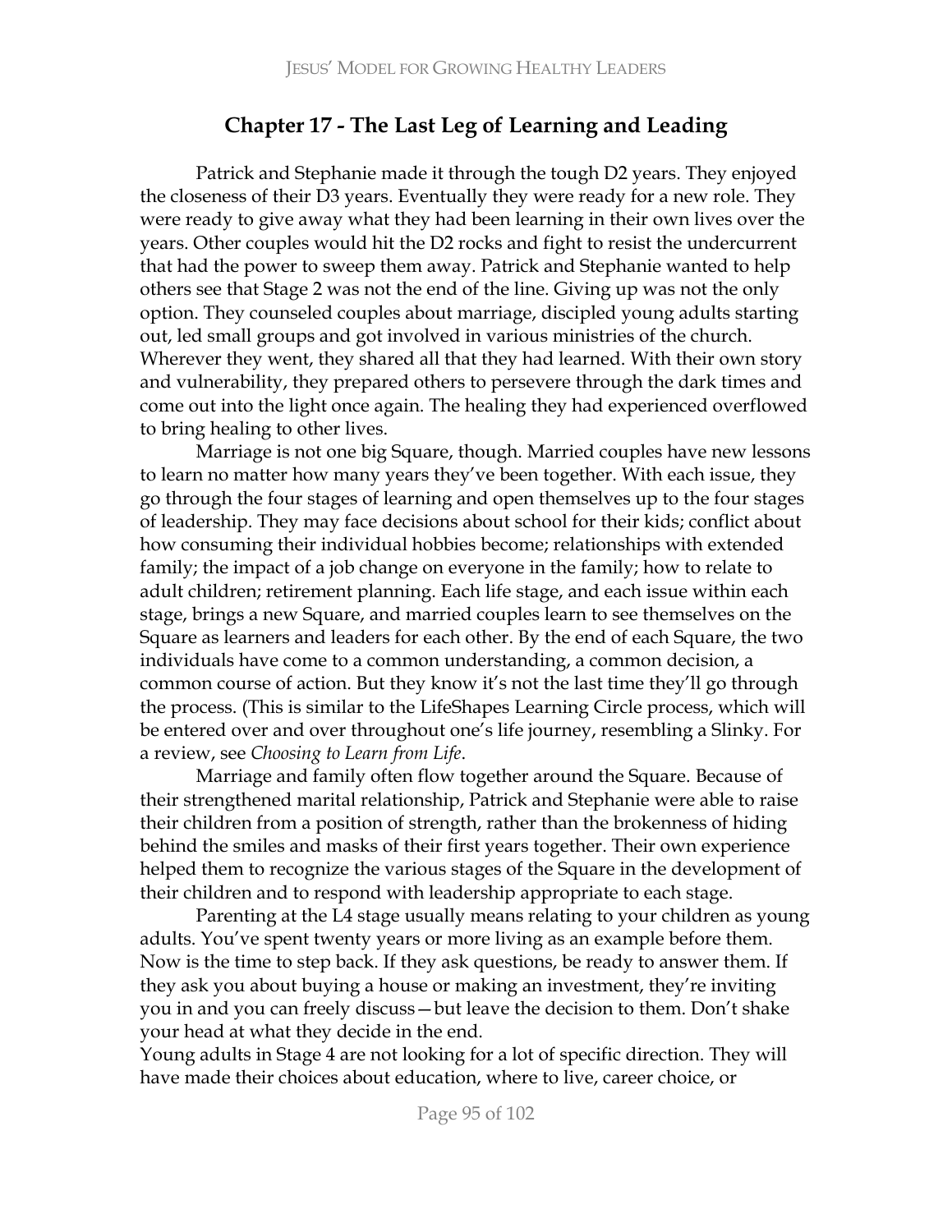marriage partner. The parents' job at this stage is to let go, as hard as that may be. You've finished the job and equipped them to be on their own. If you've been a strong and involved leader through Stage 3, your adult kids will still enjoy your company and look for ways to spend time with you. But the relationship is now adult-to-adult, both equally competent to make decisions.

Think of all the milestones you've reached with your children. Potty training did work after all. They learned how to read. They stopped falling off their bikes. Frantic splashing finally evolved to strong swimming. Teenagers learned how to drive—and perhaps now you prefer to let them drive when you travel together. They graduated from high school. They launched into a full-time job or went off to college where you couldn't monitor their every move. Each time you reach a milestone, you reach Stage 4. When your kids are on their own as young adults, you've hit another milestone.

### **Stage 4 Fruit**

Rachel was overseeing the children's ministry at a morning celebration service. She was responsible for two groups and had been developing two team leaders, one for each group. Now the team leaders were beginning to take the reins. The vision she'd had for the group was to see the children grow as radical disciples and to feel invested in belonging to church for themselves, not simply because their parents brought them every week. She realized she was seeing this fulfilled: the kids were praying fervently, bringing non-churched friends, helping with welcome, set-up, and clean-up for each meeting, praying for each other and the adult congregation, and even leading worship. The teams Rachel had developed were taking responsibility, looking to her for very little. They didn't need direction, but she was happy to be there to offer encouragement.

Rachel knew the time had come to hand over her "baby," and the thought grieved her. God reminded her of Hannah, who gave her long-awaited child Samuel to the Lord. She had to surrender this ministry that had been so close to her heart and let God do with it what he wanted to do.

A few weeks later, the church lost its meeting place. The congregation decided to divide into several smaller cluster communities. The children were scattered along with their families. But they were able to take the things they had learned to do under Rachel's ministry and keep the ministry multiplying. Having the mindset and goal of preparing to let go, and then actually letting go, resulted in several strong, sustained ministries rather than one that might have been lost when the church lost its meeting place.

## Doug's Finished Square

Doug's business really took off. Expansion gave the staff the space they needed to develop their own areas of competency and to feel more confident about what they were doing. Doug was so successful at training his staff that he almost wasn't needed. His role changed. This was his business, so he wasn't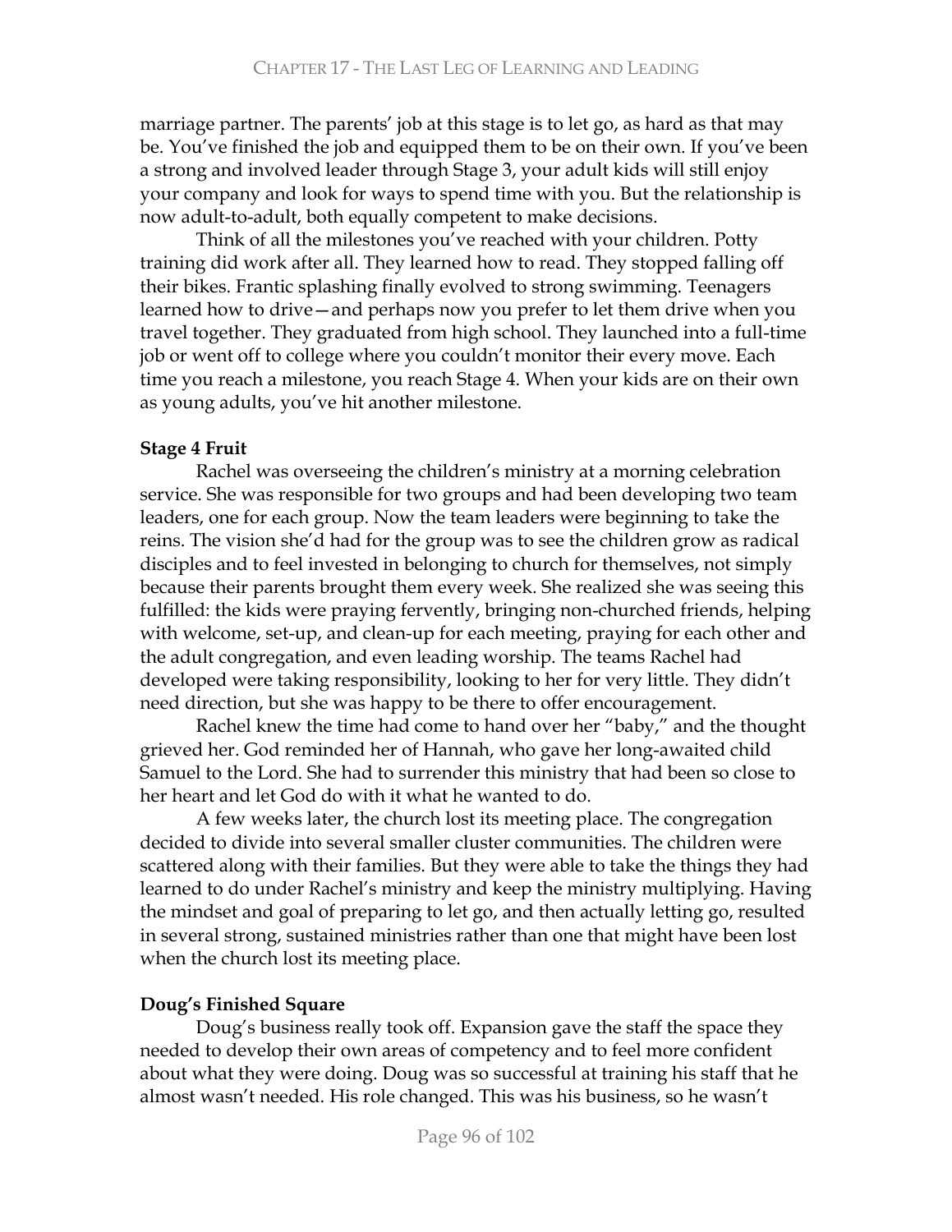abandoning it, but he no longer had to be there every day to be a part of every minute decision, or even the larger ones. His staff was well qualified to run the business; they weren't going to run it into the ground just because he wasn't looking over their shoulders. Doug was a Type A personality, so stepping back and letting go was not easy for him. But he knew it was time. As new business opportunities opened up for him to pursue, he knew he would have to let go of the original business.

Doug had always wanted to set up a photography studio and try his hand at making a living doing what he loved to do - take creative, artistic pictures. Knowing that his staff could handle the original graphics business, Doug closed that Square and began a new one. He had a lot to learn about a new business. He was starting back at Stage 1, knowing that the tough times of Stage 2 were coming. But his vision for the graphics business was fulfilled, and now God had given him a new vision.

## **Steve's Story**

"I think we've accomplished our mission." That was my final statement at a strategic planning session with our senior staff and an outside consultant. Smiling, the consultant placed on the table our vision statement with a check mark and completed date written next to each goal.

"I'm glad to hear you say that, Steve," the consultant said. "Because if you had not come to that conclusion, then you would be the problem."

Over the course of five years, we had seen the church more than double in membership. At the same time, we saw leaders emerge throughout the congregation. New staff had come on board, and each one of them had begun to develop a functional, reproducing team of leaders. The strategy was working. The teams were ready for more. It was time to increase the role and responsibility of the team I'd assembled.

"What do I do now?" the Stage 4 leader wonders. This is why we had asked a consultant to help us sort through the next steps for the church and articulate a new vision.

# The Job Is Done

Matthew 28 records for us Jesus' transition through Stage 4 of leadership. Gathering his disciples, who are competent and confident based on experience and teaching, Jesus releases them into a new phase of ministry. They have the responsibility for the continuing work of the newly established community of believers. It's a big job, but he knows they're ready to do it.

It's always difficult to let go. "My baby" is the phrase most leaders use to describe their vision and work. This is something that God put in their hearts and minds. They've gotten used to it being there. They've become attached. The  $vision$  is part of them. The vision has been the motivation behind their next steps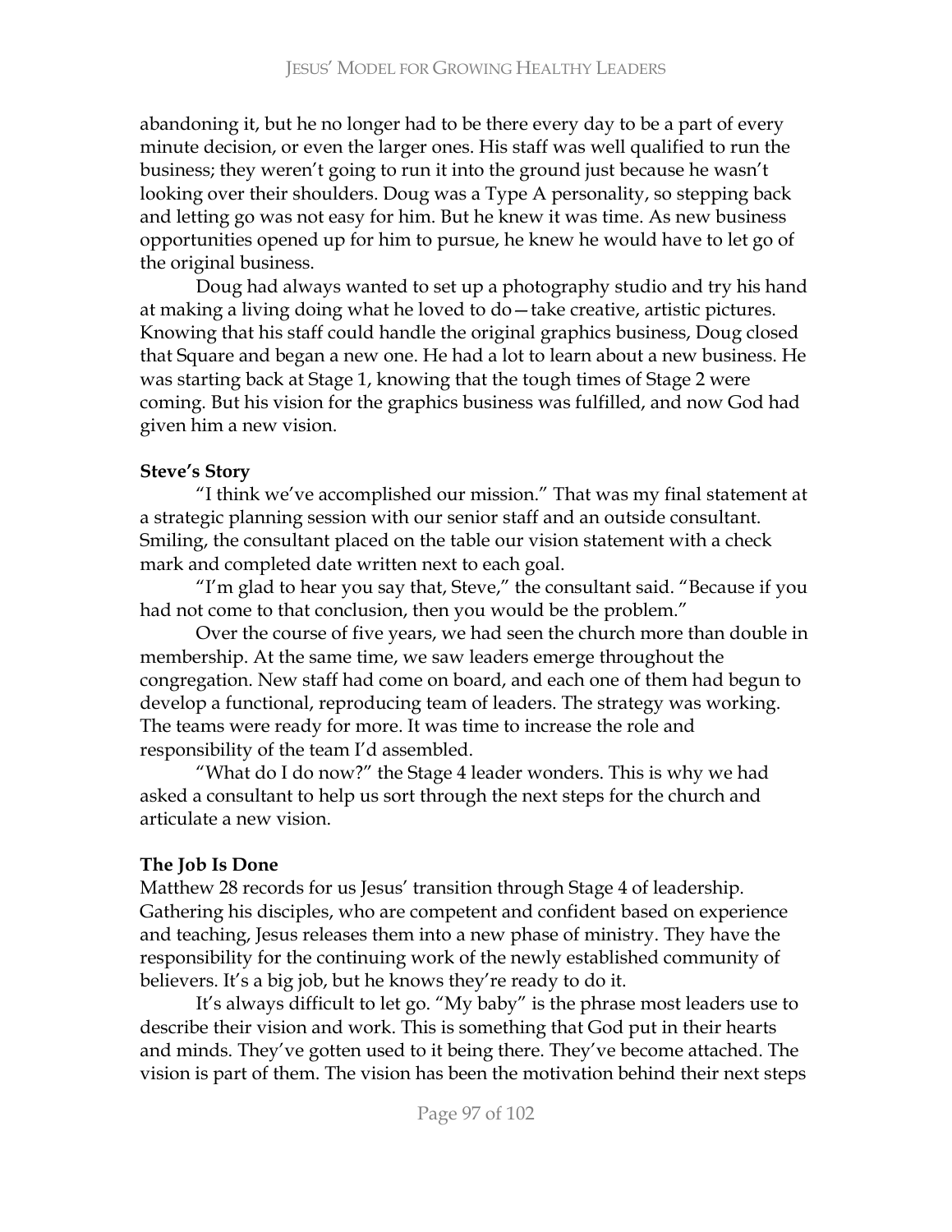for so long, it's hard to imagine working toward anything else. Moving on is not easy.

But it is necessary. The job is done. We've come around the Square.

The new staff at work is trained and fully capable.

The kids are living on their own.

Your third grade students are ready for fourth grade.

Your teenager has a license to drive.

The home remodeling project is finished.

The athletes you coach are ready for the big-league scouts.

Your six year old doesn't need you to walk her to school any more.

Your son doesn't need your help to change the brake pads on his car.

The small group you were leading has divided into two groups – with two new leaders.

Your eighth grader can put together a research paper on her own.

Your spouse has made the big decision to go to law school.

The children's ministry that used to eat up your time and energy practically runs itself.

The questions you expect during committee meetings don't come. Instead, you hear people suggesting action steps.

The Square goes everywhere. It lives with you. It goes to school with you. It goes to soccer practice with you. It goes to work with you. It goes to church with you. It goes grocery shopping with you. It goes on a date with your spouse with you. The Square is there when you're setting an example for your kids. It's there when you're discouraged. It's there when you see the light at the end of the tunnel. It's there in the warmth of relationships. It's there when you step back and watch someone you love succeed without you.

We're all learners, and when we've learned one lesson, God is ready with the next one. He always has more for us to learn.

We're all leaders, and the time comes to recognize - and celebrate - that the job is done. But God is ready with the next job. He always has more for us to do.

Jesus gave his job away. And while it took the disciples a while to realize he was giving it to them, they embraced it and carried forward. May we be humble enough to do the same – to give away our jobs, and to embrace the new ones we receive – so that we can go to all nations and make disciples of the kingdom.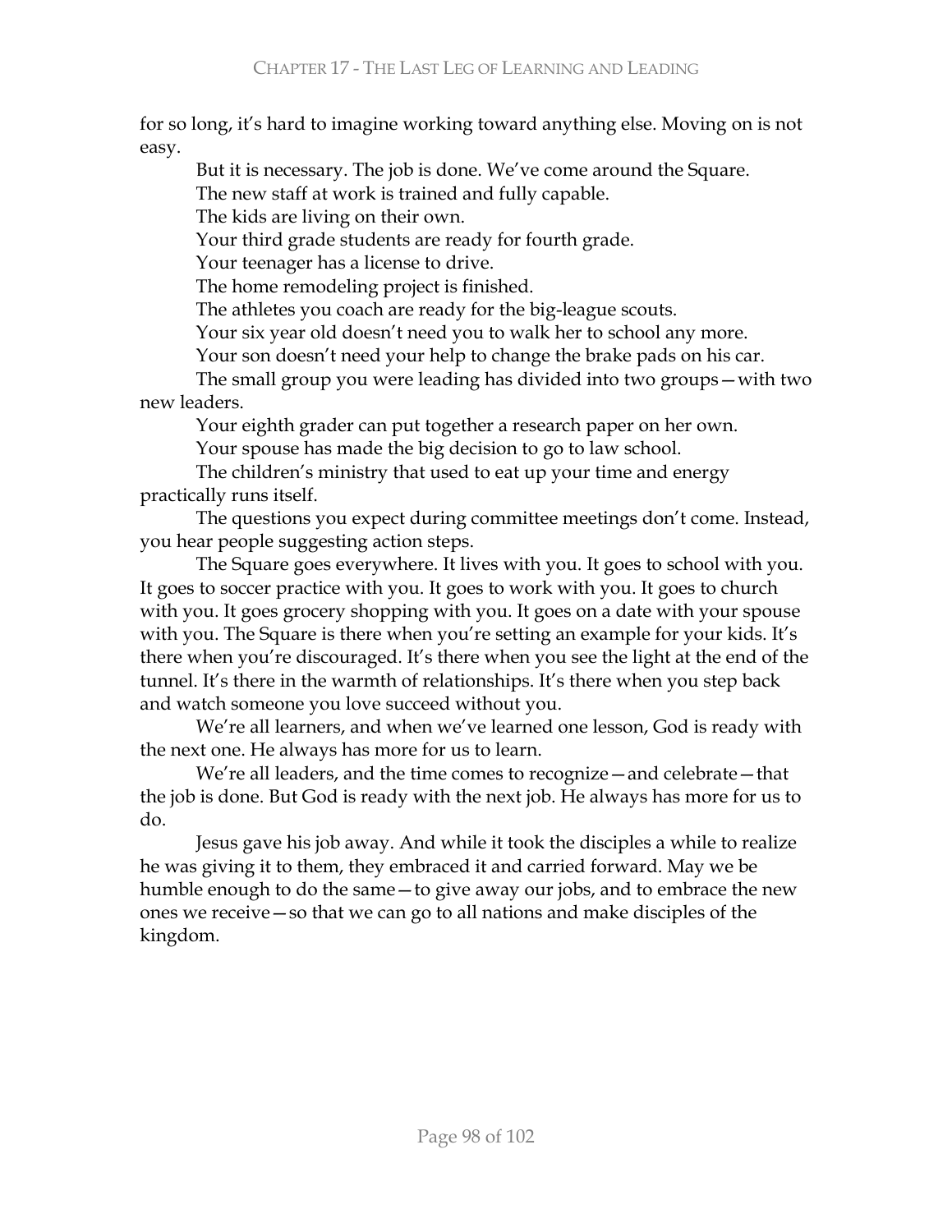# **Chapter 18 - Sally Learns to Ski**

Recently Sally said to me that she might be ready to overcome her allergy to skiing. After I recovered from a shock-induced fainting spell, my mind raced back to our very first vacation together. It was in the Italian Alps. Very picturesque, but not nearly as much fun as you might think. I had to walk all the way down the mountain with her skis, which meant Sally was never going to hit the slopes ever again. She did après ski all week! While I was off skiing, she was off getting a tan.

So now she's telling me she wants to ski. I thought, I'm not doing that again. I raised an eyebrow, but she was serious.

So we went up to Flagstaff. We got on the slope and it was the most gentle nursery slope in Christendom, which as you know is where most of the skiing in the world is done. It was a half-mile wide and from the top to the bottom it's about a mile long. It was a gentle, gentle slope from the top to the bottom, the most fantastic nursery slope you've ever seen.

So we got up there and Sally looked off the edge of the lift and said, "Ooh, its high, isn't it?"

"You'll be all right, especially when you get up there."

She wasn't feeling very good about this at all; she had the whole vertigo thing going.

"You're not going to leave me, are you?" she asked.

 $\mathrm{``No}$ , I'm not going to leave you! What are you talking about?"

"Well, you're not going to ski away?"

"No, I promise. I am not going to ski away."

I said to Sally, "Just put your skis inside of my skis, and we'll ski down the slope."

She knew I was trying to teach her to ski, so she had to be prepared for the direction that I would give. "Put your skis inside my skis, and hold me, not too tight now, hold me around the waist." Sally had no poles, and she wasn't too keen about that, but I simply said, "Hold me around the waist, and we'll snowplow together."

When you snowplow, you push out with your feet and you look like an idiot because your knees are going in and your bottom is sticking out.

"Hold on there, everything all right back there?"

"Yes, very good." She didn't sound all that convincing.

And then we put some weight on one side and we went that way. And then we put some weight on the other side and we went that way. At this point Sally started to scream, because she looked up and remembered that she was afraid of heights.

So, she grabbed hold of me.

I say, "Whoa! Whoa, whoa, whoa, whoa! Now wait a minute. Are we all right?"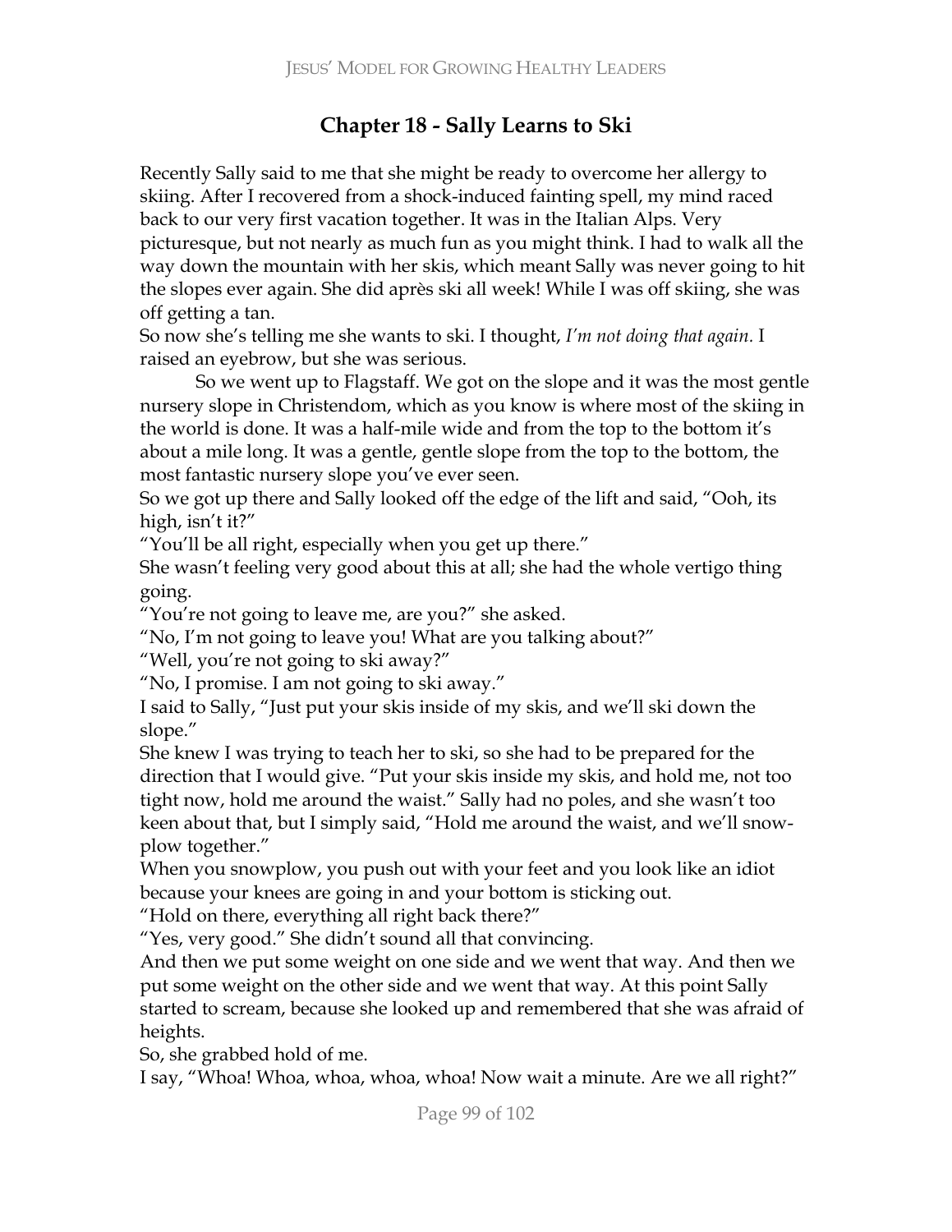"No! We're not all right!"

And I said, "Well, what's the matter? We're okay. It's flat, virtually."

"I can't do it."

I said, "Sally, I think you've got to. We've got to get down the hill." Visions of the Alps filled my mind - my carrying Sally's skis. Maybe even carrying Sally.

"Sally, I'm not carrying the skis down again. We've got to do this. Let's do snowplow."

We set off at about quarter of a mile an hour. Just very, very gradually.

I was thinking, I know its only ten in the morning, but it is going to be dark before we get down.

Suddenly, Sally cried out, "Don't go left!"

"If we don't go left we go straight down, Sally."

"Let's go left, then! Go left!"

We go left.

"Don't go right! Don't go right!"

"Well, if we don't we're going to hit that tree, Sally."

"Go right! Go right!

We got up to half a mile an hour. Children were zipping past us. A glacier nearly overtook us. We're going gradually, carefully.

Sally was holding onto me for dear life, and her eyes were closed.

"Sally, if you open your eyes and look, you might find it easier."

"I don't want to look!

"Just try it."

"I'll look over your shoulder."

Of course she can't look over my shoulder because I'm much taller than she is. So she looked round me. Slowly her grip began to loosen. We gathered pace, reaching speeds of maybe a mile and a half an hour. As we finally passed the tree and took a turn to go downhill the other way, she saw the vista open up. At this point, Sally lost all sense. Now, from the ski slopes at Flagstaff you can see at least a hundred miles on a clear day. You could see the Grand Canyon. And for some reason, although it was sixty miles away, she thought she was going to fall in it.

"Aaagghh!!

"Sally, it's fine."

"But we're really high up!"

"Yes, but its flat! We'll be fine."

"It's slidey and we're going to go downhill and I'm going to fall in there!" "Sally! It's sixty miles away. You're not going to fall in!"

"No!" and she started hiding behind me again.

"Okay, we'll slow down." The glacier passed us right about then. Coal was forming around us quicker than we are getting down this slope.

Well, we got through the D2s, and the only way we could have got through the D2s was my spending time with Sally's arms tight around my waist. It would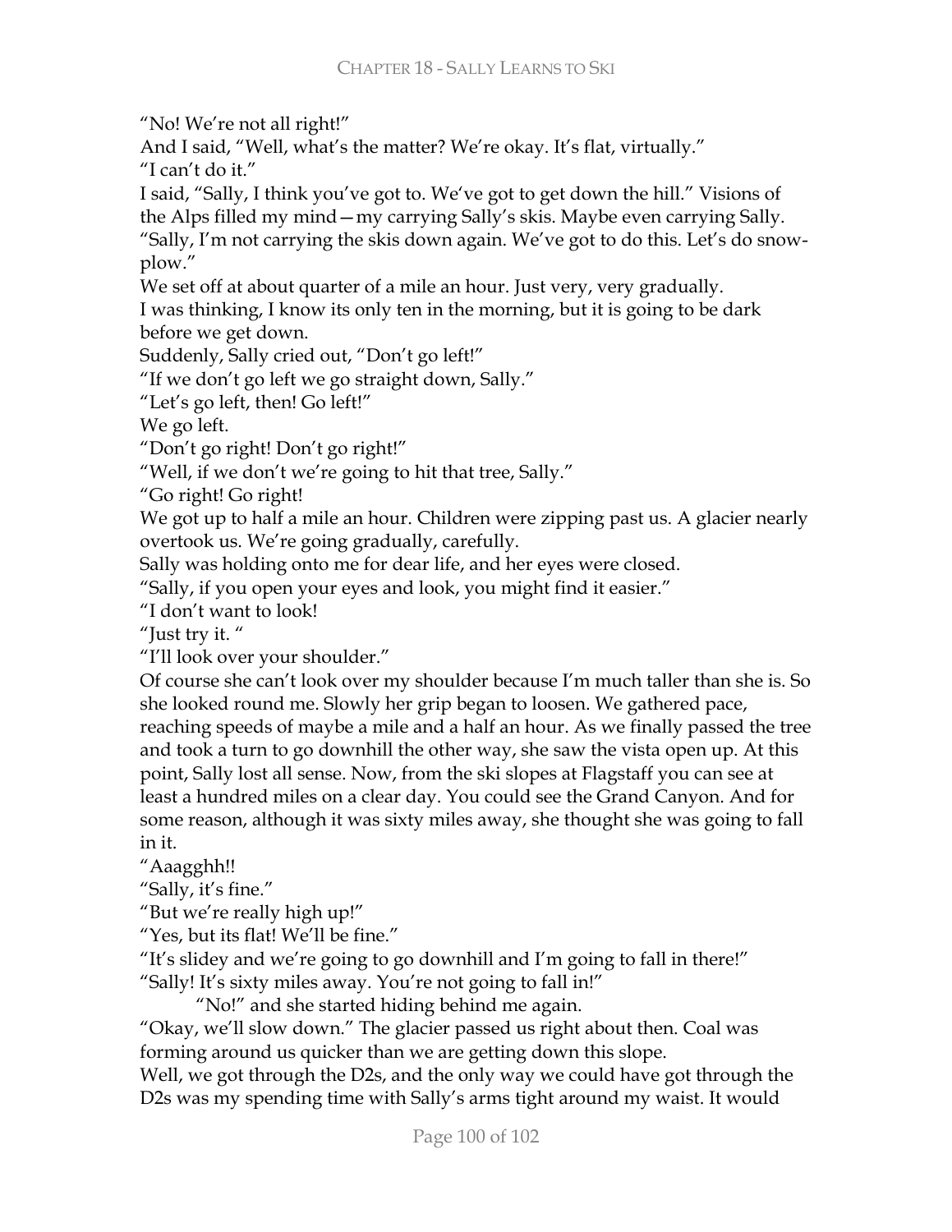have done no good for me to say, "Well, see you later. You'll be okay!" Apart from everything else, I think I would be a single man today. (Or a married man with only one limb.) So we had to go through D2, and I had to talk her out of this panic thing that she had going on. But Sally slowly began to loosen her grip. I said, "Now, I'm not going to leave. I'm going to really spend time, and we're going to work it through, and we can go any direction down the mountain you want"

And she said, "Well, I want to go through the trees because I don't like looking down there."

So we went through the trees and it took us ages to get down. Ages and ages. But by the time we got to the bottom, we were friends!

Then Sally said, "I think you can leave me to just go and do my own little thing, puttering around, because I think I'm at D4."

Well, we'd spent the whole morning getting down one slope. Literally the whole morning. I mean, who knows how many hours it took us to do those few yards. But by the end of the morning, she was saying, "I'm ready. You can delegate this to me now."

And I said, "Now you're not going to kill anybody? You're not going to go straight off down there or anything like that?"

"Nope."

By the end of the day, she was skiing alone. Although Sally will never be a downhill skier in any Olympic sense, she is able to do it by herself.

More than any other shape, the Square universally applies to the relationships that we hold most precious in life - our marriage, home, community, work, church. For many people, it is a challenge to realize that God wants to shape, change and mature them through a process of development. It may be a bigger challenge still to believe that God is calling them to disciple and lead others. But once we grasp these foundational principles of the Christian life, then these tools for development and stages of leadership can be nearly universally applied. At Stage 4 the followers are going to go off and do it for themselves. They will become the leaders, and if they have learned anything in this process, they will know that being an effective leader means knowing when and how to adapt the four main styles of leadership.

I do it; you watch. I do it; you help. You do it; I help. You do it: I watch.

You're a learner, and you know what your Square is. You're probably in the midst of several learning Squares in different dimensions of your life. As you